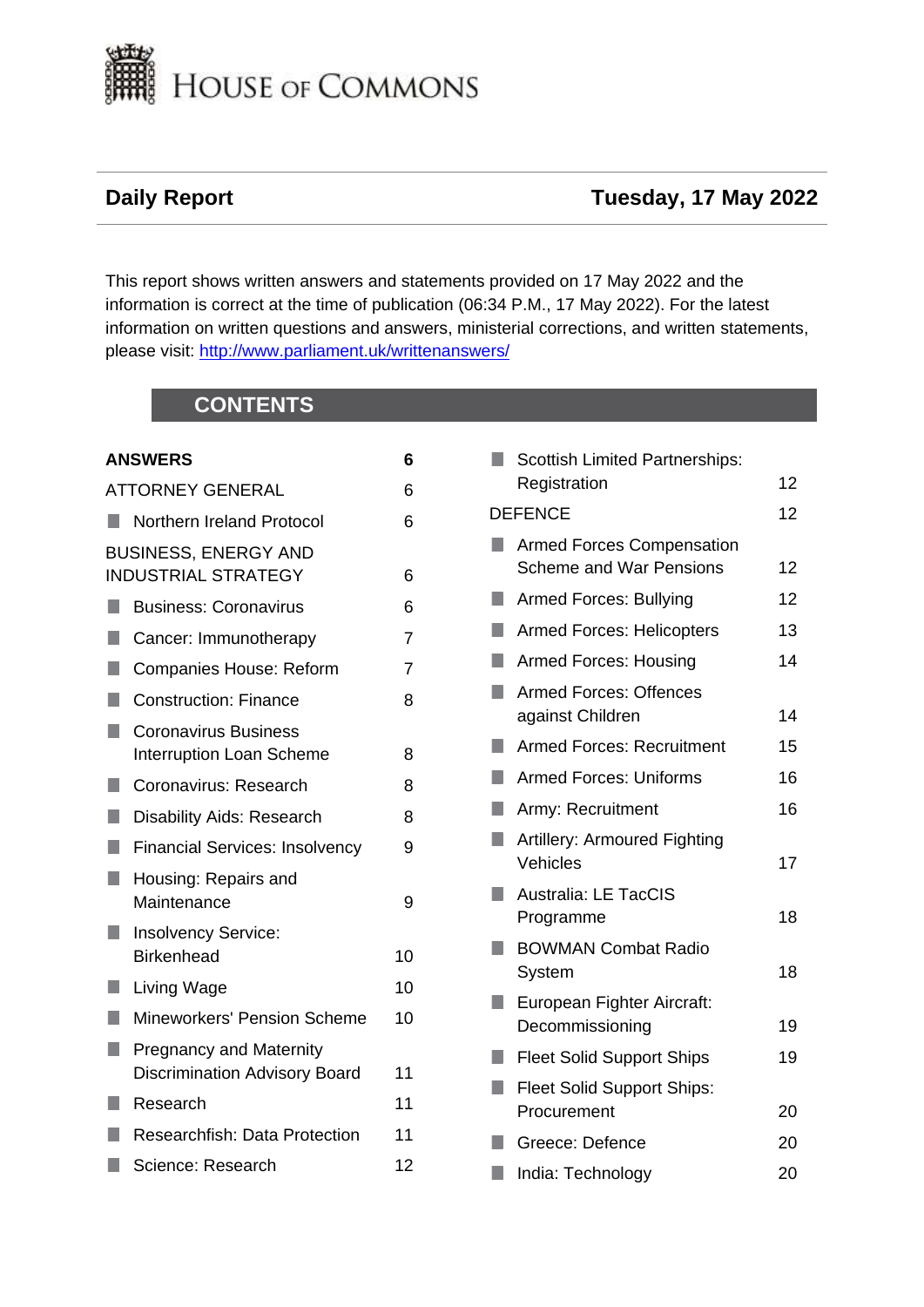|              | LE TacCIS Programme: Costs                             | 20 |
|--------------|--------------------------------------------------------|----|
|              | Ministry of Defence: Bullying<br>and Harassment        | 21 |
|              | Ministry of Defence: Empty<br>Property                 | 21 |
| ٠            | Nuclear Weapons:<br>Procurement                        | 22 |
|              | <b>RAF Cosford: Training</b>                           | 22 |
|              | <b>RAF Lakenheath</b>                                  | 22 |
| ٠            | <b>RAF Waddington: Unmanned</b><br><b>Air Vehicles</b> | 22 |
| u.           | Russia: Ukraine                                        | 23 |
| $\mathbb{Z}$ | <b>Trident Submarines</b>                              | 23 |
| ٠            | <b>Trident Submarines: Finance</b>                     | 24 |
| П            | <b>USA: Joint Strike Fighter</b><br>Aircraft           | 24 |
|              | DIGITAL, CULTURE, MEDIA AND<br><b>SPORT</b>            | 24 |
| ٠            | Broadband: Birmingham                                  | 24 |
| ų            | Gambling                                               | 25 |
| L.           | <b>Gambling: Taxation</b>                              | 26 |
| ٠            | Leisure: Facilities                                    | 26 |
| Q.           | Platinum Jubilee 2022: Medals                          | 27 |
|              | <b>Public Records: Electronic</b><br>Government        | 27 |
|              | <b>EDUCATION</b>                                       | 28 |
|              | [Subject Heading to be<br>Assigned]                    | 28 |
|              | Children and Young People:<br>Internet                 | 28 |
|              | <b>Children in Care</b>                                | 29 |
|              | Children: Speech and<br>Language Therapy               | 29 |
|              | Department for Education:<br><b>Staff</b>              | 30 |
|              | <b>Education: Brighton</b>                             | 32 |
|              |                                                        |    |

|    | <b>Overseas Students: Ukraine</b>                           | 32 |
|----|-------------------------------------------------------------|----|
|    | Schools: Digital Technology                                 | 33 |
| J. | Schools: Swimming                                           | 33 |
| ٠  | <b>Schools: Uniforms</b>                                    | 34 |
|    | <b>Special Educational Needs</b>                            | 35 |
|    | ENVIRONMENT, FOOD AND<br><b>RURAL AFFAIRS</b>               | 35 |
|    | Agriculture: Sustainable<br>Development                     | 35 |
|    | <b>Animal Products: Imports</b>                             | 36 |
|    | <b>Beaches and Rivers:</b><br>Swimming                      | 37 |
|    | Glass: Recycling                                            | 37 |
|    | FOREIGN, COMMONWEALTH<br><b>AND DEVELOPMENT OFFICE</b>      | 38 |
| H  | Afghanistan: Development Aid                                | 38 |
| n  | <b>Conflict Prevention</b>                                  | 38 |
| ×. | <b>Developing Countries:</b><br>Sanitation and Water        | 39 |
|    | <b>EU Reform</b>                                            | 39 |
| n  | <b>Jim Fitton</b>                                           | 39 |
|    | Rwanda: Development Aid                                     | 40 |
|    | Shanghai: British Nationals<br>Abroad                       | 40 |
|    | Shireen Abu Akleh                                           | 41 |
|    | <b>Ukraine: Armed Conflict</b>                              | 41 |
|    | Ukraine: British Nationals<br>Abroad                        | 42 |
| ٠  | Ukraine: Humanitarian Aid                                   | 42 |
|    | Yemen: Humanitarian Aid                                     | 43 |
|    | Yemen: Politics and<br>Government                           | 43 |
|    | <b>HEALTH AND SOCIAL CARE</b>                               | 43 |
|    | Botulinum Toxin: Non-surgical<br><b>Cosmetic Procedures</b> | 43 |
|    |                                                             |    |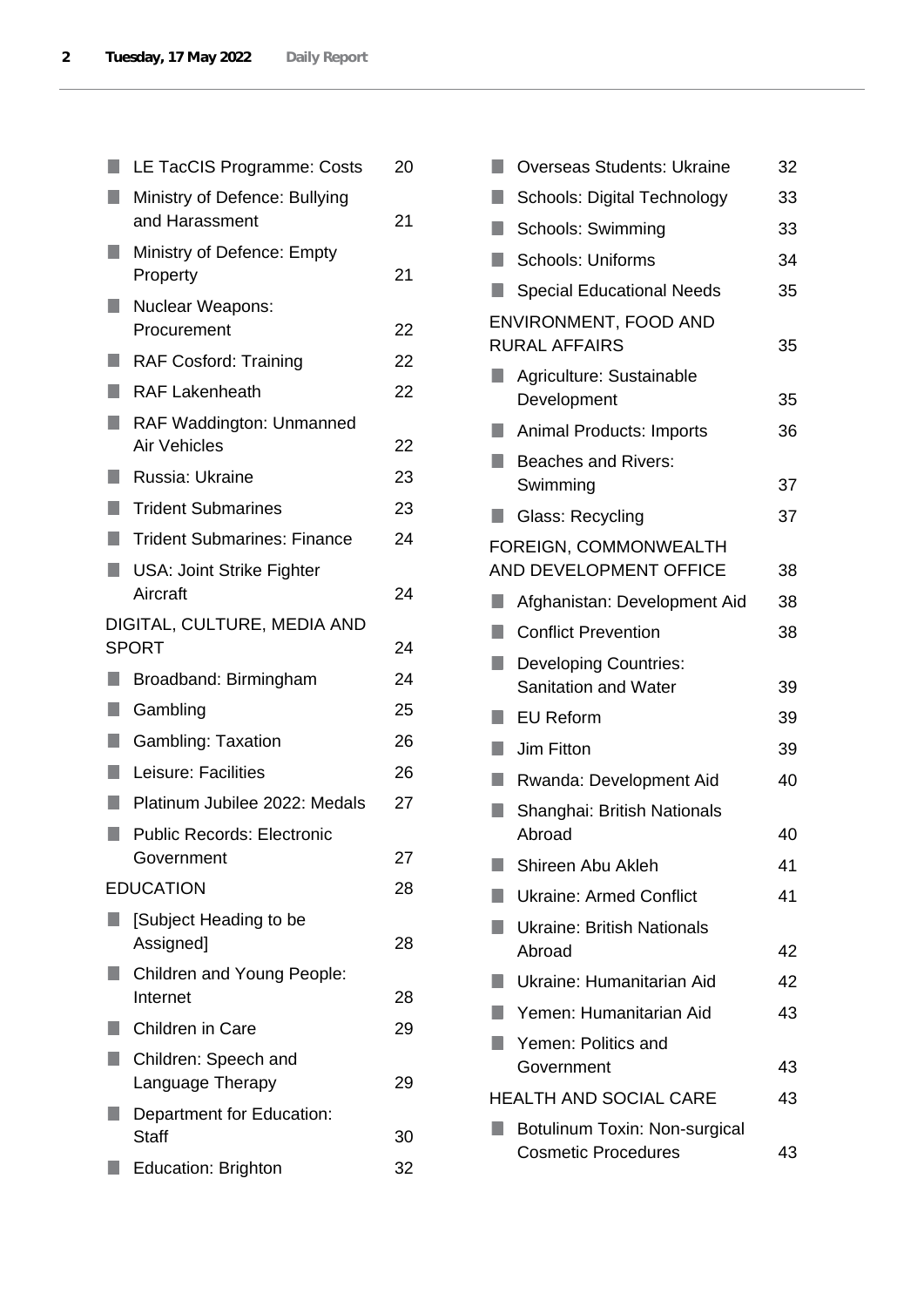|     | Cancer: Health Services and                                        |    |
|-----|--------------------------------------------------------------------|----|
|     | Research                                                           | 44 |
|     | Cancer: Research                                                   | 44 |
| a a | Care Homes and Hospitals:<br><b>Visits</b>                         | 45 |
|     | Care Homes: Visits                                                 | 45 |
|     | Care Workers: Re-<br>employment                                    | 45 |
| H   | Coeliac Disease: Health<br>Education                               | 46 |
| H   | Coronavirus Certificates:<br>Children                              | 46 |
|     | Coronavirus: Vaccination                                           | 46 |
| ш   | Dementia                                                           | 48 |
| r.  | Dementia: Health Education                                         | 48 |
| ٠   | <b>Dental Services</b>                                             | 48 |
| H   | <b>Dental Services: Finance</b>                                    | 49 |
| U   | <b>Disease Control</b>                                             | 49 |
| n   | Epilepsy: Cannabis                                                 | 49 |
| ш   | Evusheld                                                           | 50 |
| ×.  | <b>Fractures: Health Services</b>                                  | 50 |
|     | Heart Diseases: Diagnosis                                          | 51 |
| H   | Hormone Replacement<br>Therapy                                     | 51 |
|     | Hormone Replacement<br>Therapy: Prescriptions                      | 52 |
|     | <b>Independent Mental Health</b><br>Advocates                      | 52 |
|     | <b>Kidney Diseases</b>                                             | 52 |
|     | <b>Maternity Services: Training</b>                                | 53 |
|     | Members: Correspondence                                            | 53 |
|     | <b>Mental Health Services:</b><br><b>Children and Young People</b> | 53 |
|     | <b>Mental Health: Research</b>                                     | 54 |
|     | <b>Midwives: Resignations</b>                                      | 55 |
|     | <b>NHS Trusts: Resignations</b>                                    | 55 |

| п | <b>Non-surgical Cosmetic</b><br><b>Procedures and Plastic</b><br>Surgery: NHS | 56 |
|---|-------------------------------------------------------------------------------|----|
|   | <b>Obesity: Health Services</b>                                               | 56 |
|   | Prescriptions: Fees and                                                       |    |
|   | Charges                                                                       | 56 |
|   | Risperidone: Research                                                         | 57 |
| ٠ | Sleep                                                                         | 57 |
|   | <b>Social Services: Statutory Sick</b><br>Pay                                 | 57 |
|   | Sotrovimab                                                                    | 58 |
|   | <b>Surgery: Waiting Lists</b>                                                 | 58 |
| ٠ | <b>Travel: Quarantine</b>                                                     | 58 |
| ٠ | <b>Urinary Tract Infections:</b><br>Antibiotics                               | 59 |
|   | Use of Health Data for<br><b>Research and Analysis</b><br><b>Review</b>       | 59 |
|   | Verbal Dyspraxia Awareness<br>Day                                             | 59 |
|   | <b>HOME OFFICE</b>                                                            | 60 |
|   | <b>Animal and Plant Health</b><br>Agency: UK Border Force                     | 60 |
|   | Diesel Fuel: Theft                                                            | 60 |
|   | <b>Economic Crime</b>                                                         | 61 |
|   | Fraud                                                                         | 61 |
|   | <b>HM Passport Office: Durham</b>                                             | 62 |
|   | <b>HM Passport Office: Staff</b>                                              | 62 |
|   | Home Office: Remote Working                                                   | 62 |
|   | <b>Homes for Ukraine Scheme:</b><br><b>Telephone Services</b>                 | 62 |
|   | Members: Correspondence                                                       | 63 |
|   | Oxfam: India                                                                  | 64 |
|   | Police: Proof of Identity                                                     | 64 |
|   | Police: Violence                                                              | 64 |
|   | Refugees: Afghanistan                                                         | 65 |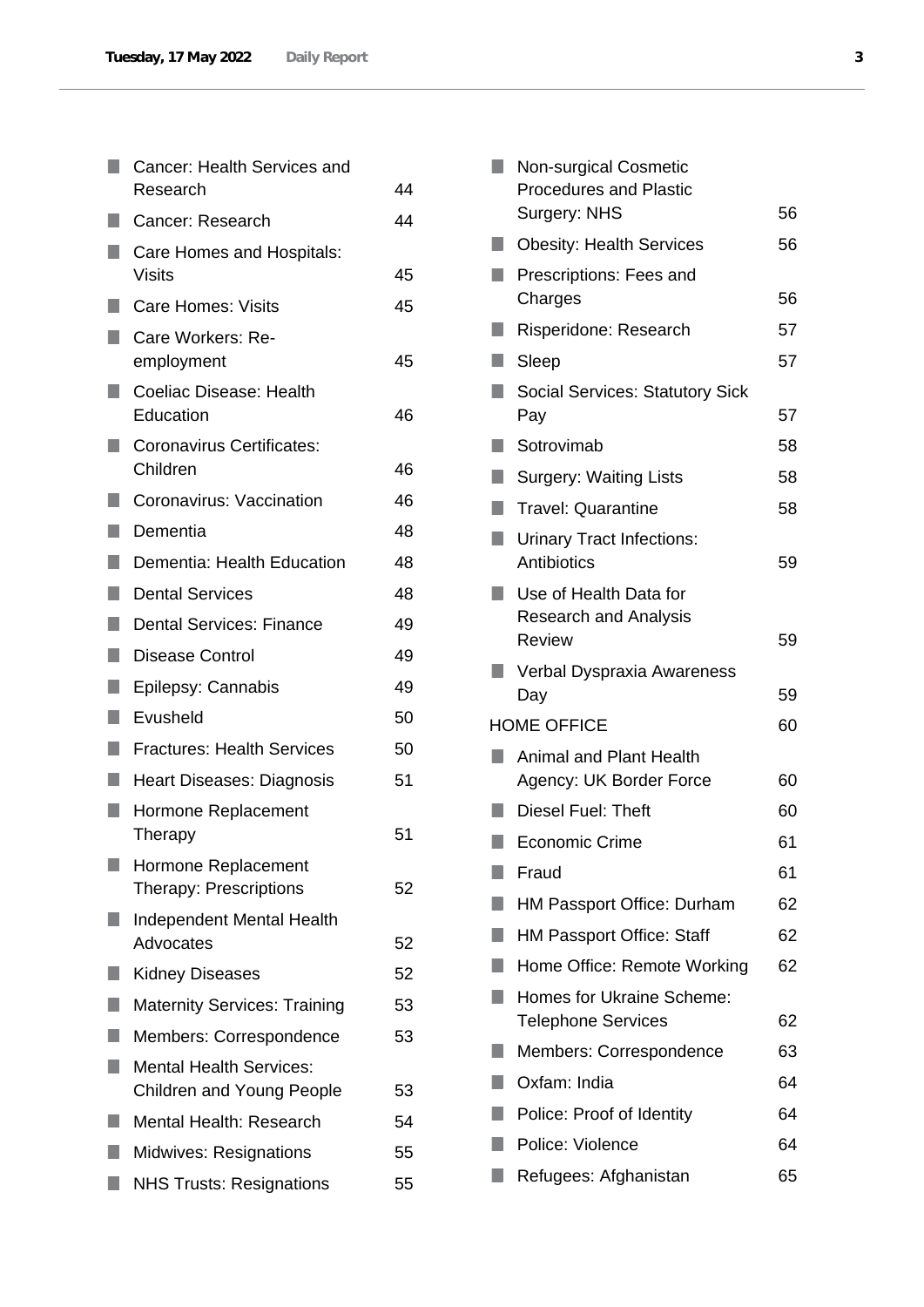|                   | <b>Sanctions: Russia</b>                        | 65 |
|-------------------|-------------------------------------------------|----|
| $\blacksquare$    | Slavery                                         | 65 |
| ٠                 | <b>Visas: Married People</b>                    | 66 |
|                   | <b>HOUSE OF COMMONS</b>                         |    |
| <b>COMMISSION</b> |                                                 |    |
| $\Box$            | Food: Parliament                                | 67 |
|                   | <b>Members: Safety</b>                          | 67 |
|                   | <b>JUSTICE</b>                                  | 68 |
| H                 | Admissibility of Evidence:<br>Computers         | 68 |
| ٠                 | <b>Burglary: Convictions</b>                    | 68 |
| H.                | <b>Burglary: Prosecutions</b>                   | 69 |
| u.                | Crime                                           | 69 |
| $\blacksquare$    | Dangerous Driving:                              |    |
|                   | Reoffenders                                     | 69 |
| ٠                 | <b>Forced Marriage</b>                          | 70 |
| <b>I</b>          | <b>Private Rented Housing:</b><br>Evictions     | 70 |
|                   | LEVELLING UP, HOUSING AND<br><b>COMMUNITIES</b> | 70 |
| n                 | Architecture                                    | 70 |
| $\blacksquare$    | <b>Candidates: Disability</b>                   | 71 |
|                   | <b>Combined Authorities</b>                     | 71 |
|                   | <b>Energy Bills Rebate</b>                      | 72 |
|                   | <b>Homes for Ukraine Scheme</b>                 | 72 |
|                   | Refugees: Ukraine                               | 73 |
|                   | Regional Planning and<br>Development            | 73 |
|                   | <b>Windrush Generation:</b><br>Anniversaries    | 74 |
|                   | <b>TRANSPORT</b>                                | 74 |
|                   | Aviation and Shipping: Russia                   | 74 |
|                   | <b>Driving Tests</b>                            | 75 |
|                   | <b>Driving Tests: Standards</b>                 | 75 |

|    | <b>Electric Vehicles: Charging</b><br>Points                    | 76 |
|----|-----------------------------------------------------------------|----|
|    | <b>Eurotunnel: Bus Services</b>                                 | 77 |
|    | <b>Great British Railways</b>                                   | 77 |
|    | <b>Great British Railways:</b><br>Location                      | 79 |
|    | High Speed 2 Line: Project<br><b>Bank Accounts</b>              | 79 |
|    | Motor Vehicles: Testing                                         | 79 |
|    | <b>Nature Conservation</b>                                      | 80 |
|    | P&O Ferries: Inspections                                        | 80 |
|    | Shipping: Conditions of<br>Employment                           | 80 |
|    | South Western Railway                                           | 81 |
| ×. | Southeastern Trains: Cleaning<br><b>Services</b>                | 81 |
| n  | <b>Taxis: Greater London</b>                                    | 82 |
|    | Transport: Infrastructure                                       | 83 |
|    | <b>Transport: Project Bank</b><br>Accounts                      | 83 |
|    | <b>TREASURY</b>                                                 | 83 |
|    | <b>Bounce Back Loan Scheme</b>                                  | 83 |
|    | <b>Common Framework for Debt</b><br>Treatments beyond the DSSI: |    |
|    | Zambia                                                          | 84 |
|    | Coronavirus Job Retention<br>Scheme: Fraud                      | 84 |
|    | Eat Out to Help Out Scheme:<br>Fraud                            | 84 |
|    | <b>Fiscal Policy: Cost of Living</b>                            | 85 |
|    | Members: Correspondence                                         | 85 |
|    | Northern Ireland Protocol                                       | 86 |
|    | <b>Offshore Industry: Taxation</b>                              | 86 |
|    | Safe Hands Plans: Insolvency                                    | 86 |
| H  | <b>Sanctions: Russia</b>                                        | 87 |
|    |                                                                 |    |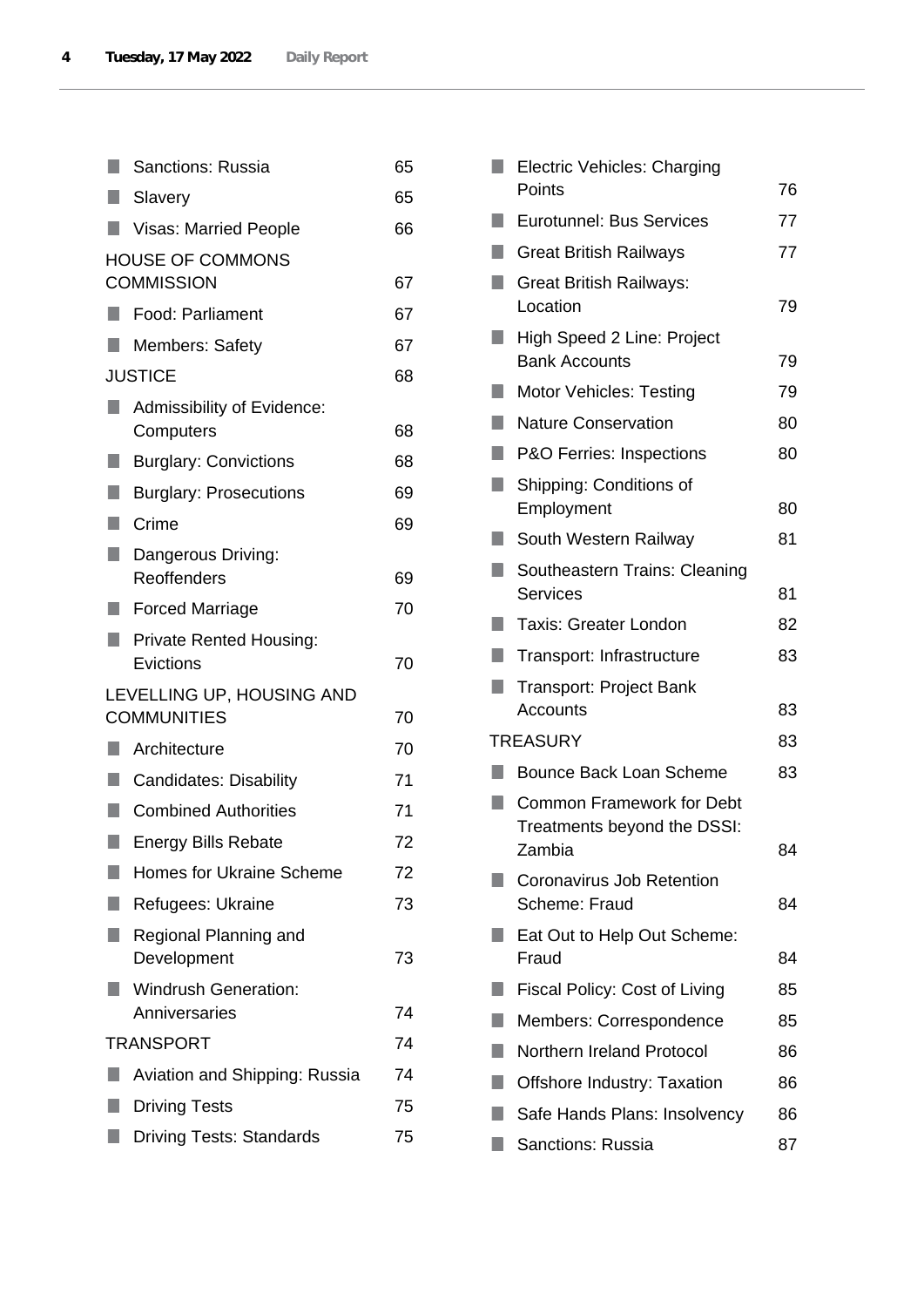|                                                                                                                      | <b>Taxpayer Protection</b>                                       |    |
|----------------------------------------------------------------------------------------------------------------------|------------------------------------------------------------------|----|
|                                                                                                                      | <b>Taskforce: Staff</b>                                          | 88 |
|                                                                                                                      | <b>Treasury: Catering</b>                                        | 89 |
|                                                                                                                      | <b>Treasury: Communication</b>                                   | 89 |
|                                                                                                                      | <b>Treasury: Consultants</b>                                     | 89 |
| <b>STATE OF STATE OF STATE OF STATE OF STATE OF STATE OF STATE OF STATE OF STATE OF STATE OF STATE OF STATE OF S</b> | Treasury: Digital Technology<br>and Video Recordings             | 90 |
| ×.                                                                                                                   | Treasury: Electricity and<br>Heating                             | 91 |
|                                                                                                                      | <b>Treasury: Information Officers</b>                            | 91 |
| ٠                                                                                                                    | Treasury: Photographs and                                        |    |
|                                                                                                                      | Video Recordings                                                 | 91 |
|                                                                                                                      | <b>Treasury: Recruitment</b>                                     | 92 |
|                                                                                                                      | <b>Treasury: Taxis</b>                                           | 92 |
|                                                                                                                      | <b>UK-EU Trade and Cooperation</b>                               |    |
|                                                                                                                      | Agreement                                                        | 92 |
| n                                                                                                                    | Uranium: Imports                                                 | 93 |
|                                                                                                                      | <b>WORK AND PENSIONS</b>                                         | 93 |
| H                                                                                                                    | <b>Disability</b>                                                | 93 |
| H                                                                                                                    | <b>Disability Aids: Technology</b>                               | 94 |
|                                                                                                                      | <b>Disability Premium</b>                                        | 94 |
|                                                                                                                      | <b>Employment: Long Covid</b>                                    | 94 |
| <b>STATE OF STATE OF STATE OF STATE OF STATE OF STATE OF STATE OF STATE OF STATE OF STATE OF STATE OF STATE OF S</b> | <b>Foetal Anticonvulsant</b><br><b>Syndrome: Social Security</b> |    |
|                                                                                                                      | <b>Benefits</b>                                                  | 95 |

|                    | Health and Safety: Non-<br>ionizing Radiation                                                                                            | 95  |
|--------------------|------------------------------------------------------------------------------------------------------------------------------------------|-----|
|                    | Members: Correspondence                                                                                                                  | 96  |
|                    | Personal Independence<br><b>Payment: Cystic Fibrosis</b>                                                                                 | 96  |
| ш                  | Universal Credit: Disability and<br><b>Mental Illness</b>                                                                                | 97  |
|                    | <b>WRITTEN STATEMENTS</b>                                                                                                                | 98  |
|                    | <b>BUSINESS, ENERGY AND</b><br><b>INDUSTRIAL STRATEGY</b>                                                                                | 98  |
|                    | <b>Departmental Contingent</b><br><b>Liability Notification; Energy</b><br><b>Supply Company Special</b><br><b>Administration Regime</b> | 98  |
|                    | Ending BEIS ODA spending in<br>China                                                                                                     | 98  |
| <b>HOME OFFICE</b> |                                                                                                                                          | 99  |
|                    | Public consultation on the<br>code of practice for the<br>extraction of information from<br>electronic devices                           | 99  |
|                    | Ratification of the Istanbul<br>Convention                                                                                               | 100 |
|                    | <b>TRANSPORT</b>                                                                                                                         | 101 |
|                    | The Motoring Agencies<br>Business Plans for 2022-23                                                                                      | 101 |

## **Notes:**

Questions marked thus **[R]** indicate that a relevant interest has been declared.

Questions with identification numbers of **900000 or greater** indicate that the question was originally tabled as an oral question and has since been unstarred.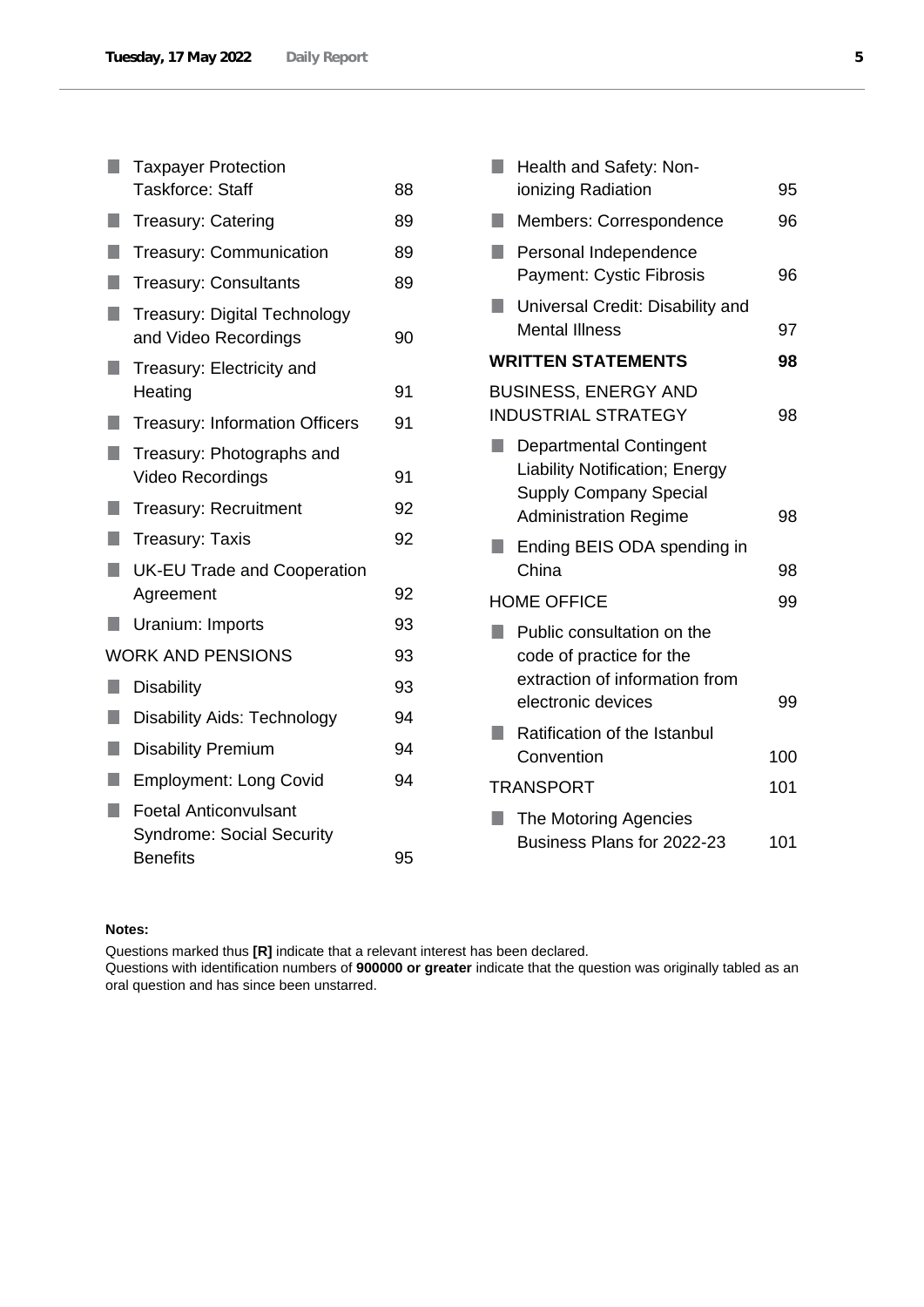# <span id="page-5-0"></span>**ANSWERS**

### <span id="page-5-1"></span>**ATTORNEY GENERAL**

## <span id="page-5-2"></span>**Northern Ireland Protocol**

#### **Layla Moran: [\[1316\]](http://www.parliament.uk/business/publications/written-questions-answers-statements/written-question/Commons/2022-05-12/1316)**

To ask the Attorney General, what legal advice has she received on the Government's proposals to adjust or remove the Northern Ireland Protocol.

## **Alex Chalk:**

It is a longstanding convention, accepted by governments of all parties, not to disclose whether the Attorney General has given legal advice or the contents of any advice. This extends to not commenting on the content of internal discussions in relation to the Attorney General's function as a Law Officer and chief legal adviser to the Government. This convention protects the Law Officers' ability to give full and frank legal advice on some of the most contentious and difficult issues the Government will be considering.

# <span id="page-5-3"></span>**BUSINESS, ENERGY AND INDUSTRIAL STRATEGY**

## <span id="page-5-4"></span>**Business: Coronavirus**

## **Dr Matthew Offord: [\[215\]](http://www.parliament.uk/business/publications/written-questions-answers-statements/written-question/Commons/2022-05-10/215)**

To ask the Secretary of State for Business, Energy and Industrial Strategy, how many people have been disqualified as company directors because of misuse of covid-19 loans scheme.

## **Paul Scully:**

The Insolvency Service has secured 159 disqualifications of company directors as a result of COVID-19 financial support scheme abuse. This includes abuse of the Bounce Back Loan (BBL) Scheme, Coronavirus Business Interruption Loan Scheme (CBILS), and Coronavirus Large Business Interruption Loan Scheme (CLBILS).

The Insolvency Service publishes official statistics of its enforcement outcomes, which provide a breakdown of figures in relation to COVID-19 financial support scheme abuse. This is available [here.](https://www.gov.uk/government/collections/insolvency-service-enforcement-outcomes?msclkid=ef7e0397d12e11ec9414c6c3c95bdbb7)

## **Dr Matthew Offord: [\[216\]](http://www.parliament.uk/business/publications/written-questions-answers-statements/written-question/Commons/2022-05-10/216)**

To ask the Secretary of State for Business, Energy and Industrial Strategy, how much and what proportion of funds obtained fraudulently through covid-19 loan schemes have since been (a) returned to or (b) reclaimed by his Department.

## **Paul Scully:**

As of 30th April 2022 a total of £4,022,685 of funds, obtained fraudulently through covid-19 loan schemes, has been recovered by the National Investigation Service. Of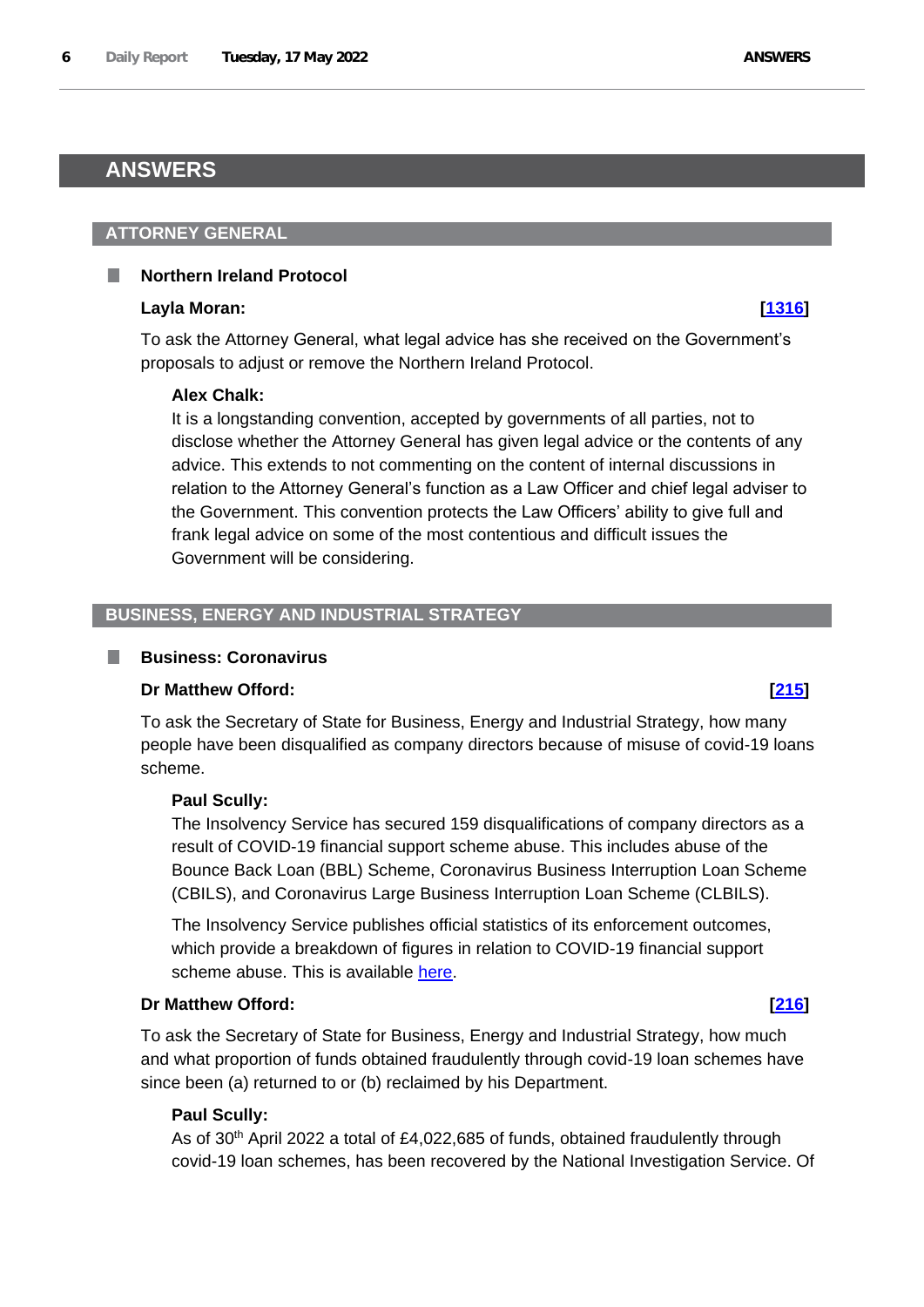the funds recovered, £3,010,831 was returned to lenders and the remaining £1,011,854 has been or is in the process of being returned to the Government.

## **Dr Matthew Offord: [\[217\]](http://www.parliament.uk/business/publications/written-questions-answers-statements/written-question/Commons/2022-05-10/217)**

To ask the Secretary of State for Business, Energy and Industrial Strategy, what estimate his Department has made of the amount of covid-19 loans that were claimed fraudulently but cannot be retrieved.

# **Paul Scully:**

We continue to work with lenders and enforcement agencies to recover fraudulently obtained loans.

The Department's 2020-2021 Annual Report & Accounts has a central estimate for fraud and error loss of relating to the Bounce Back Loan Scheme specifically. We do not hold a central estimate for fraud and error loss for the Coronavirus Business Interruption Loan Scheme or the Coronavirus Large Business Interruption Loan Scheme.

The final level of loss will not be known for some time, as not all suspected fraud will necessarily translate into a fraud occurrence, and because some fraudulently obtained funds will be recovered or repaid.

## <span id="page-6-0"></span>**Cancer: Immunotherapy**

## **Jim Shannon: [\[250\]](http://www.parliament.uk/business/publications/written-questions-answers-statements/written-question/Commons/2022-05-10/250)**

To ask the Secretary of State for Business, Energy and Industrial Strategy, what steps his Department has taken to support research into cancer immune therapies.

## **George Freeman:**

I refer the hon. Member to the reply I gave to my hon. Friend the Member for Hendon on 25 March 2022 to Question 142442.

# <span id="page-6-1"></span>**E** Companies House: Reform

## **Justin Madders: [\[811\]](http://www.parliament.uk/business/publications/written-questions-answers-statements/written-question/Commons/2022-05-11/811)**

To ask the Secretary of State for Business, Energy and Industrial Strategy, with reference to the Answer of 4 February 2022 to Question 113150, what plans he has to bring forward legislative proposals to give Companies House powers to query and check information and identity verification.

## **Paul Scully:**

The Government will be introducing a Bill on Economic Crime and Corporate Transparency this parliamentary session. The Bill will include reforms to broaden the Registrar of Companies' powers so that she becomes a more active gatekeeper over company creation and custodian of more reliable data – including new powers to check, remove or decline information submitted to, or already on, the Company Register. The Bill will also include identity verification checks for people who manage, own and control companies and other UK registered entities. This will improve the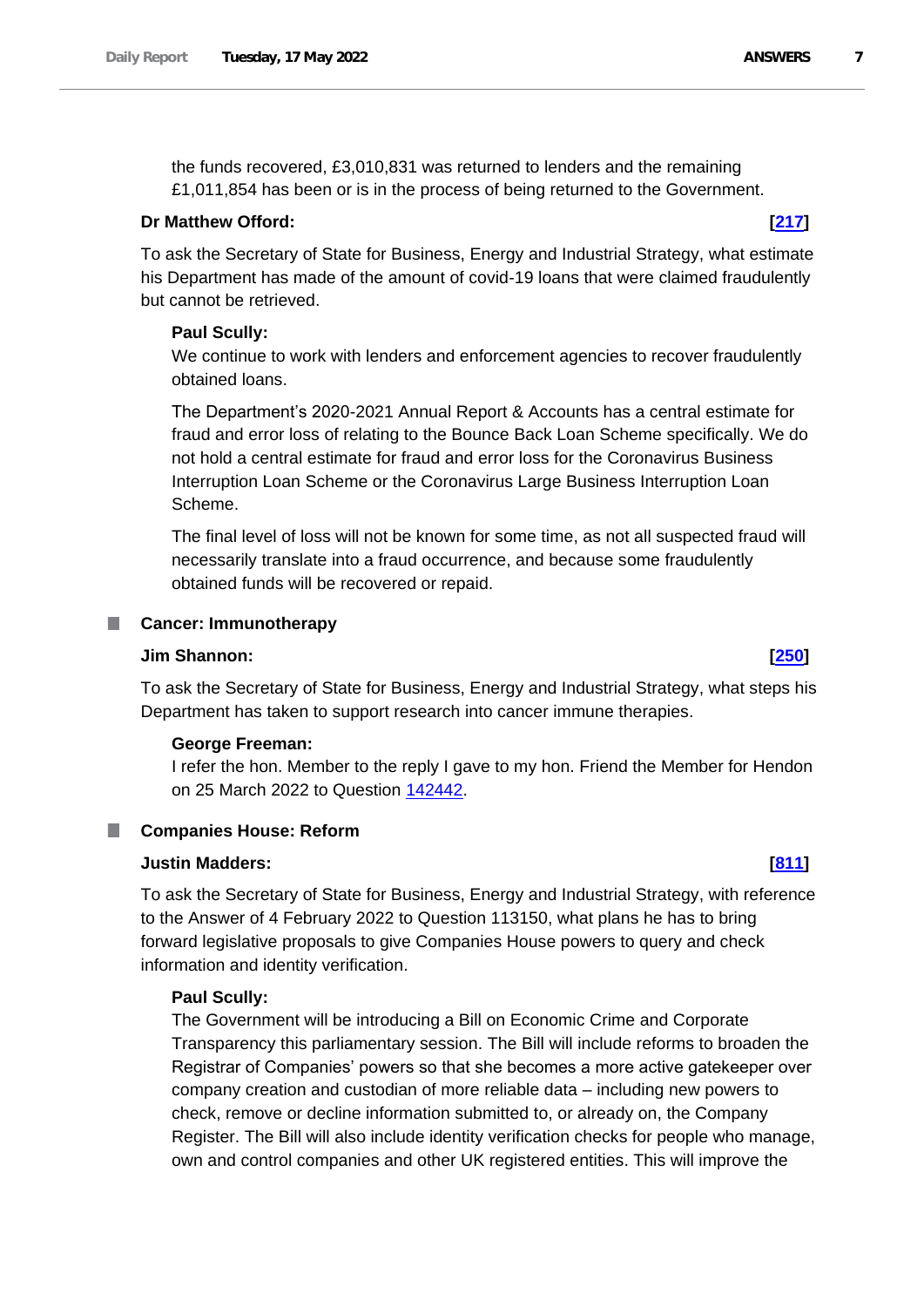accuracy of Companies House data, to support business decisions and law enforcement investigations.

## <span id="page-7-0"></span>**Construction: Finance**

## **Debbie Abrahams: [\[764\]](http://www.parliament.uk/business/publications/written-questions-answers-statements/written-question/Commons/2022-05-11/764)**

To ask the Secretary of State for Business, Energy and Industrial Strategy, whether he has plans to reform the practice of retentions payments in the construction industry.

### **Debbie Abrahams: [\[765\]](http://www.parliament.uk/business/publications/written-questions-answers-statements/written-question/Commons/2022-05-11/765)**

To ask the Secretary of State for Business, Energy and Industrial Strategy, if he will make an assessment of the scale of the loss of retention monies by construction small and medium sized enterprises since January 2018.

#### **Lee Rowley:**

While difficult to measure fully and comprehensively, the Government is aware of this important issue and continues to work with both officials and the Construction Leadership Council to implement a solution.

### <span id="page-7-1"></span>**Coronavirus Business Interruption Loan Scheme**

# **Dr Matthew Offord: [\[218\]](http://www.parliament.uk/business/publications/written-questions-answers-statements/written-question/Commons/2022-05-10/218)**

To ask the Secretary of State for Business, Energy and Industrial Strategy, what assessment his Department has made of the number of companies that claimed loans under the Coronavirus Business Interruption Loan Scheme without ever publishing company results before the pandemic.

## **Paul Scully:**

The Department does not hold this data. In order to be eligible for a Coronavirus Business Interruption Loan, a business had to have a borrowing proposal which the lender would consider viable, were it not for the pandemic.

## <span id="page-7-2"></span>**Coronavirus: Research**

# **Jim Shannon: [\[252\]](http://www.parliament.uk/business/publications/written-questions-answers-statements/written-question/Commons/2022-05-10/252)**

To ask the Secretary of State for Business, Energy and Industrial Strategy, what assessment he has made of how the model of collaborative funding for covid-19 research at pace might be used to fund other research areas.

## **George Freeman:**

I refer the hon. Member to the reply I gave him on 15 February 2022 to Question 119577.

#### <span id="page-7-3"></span>**Disability Aids: Research**

### **Vicky Foxcroft: [\[365\]](http://www.parliament.uk/business/publications/written-questions-answers-statements/written-question/Commons/2022-05-10/365)**

To ask the Secretary of State for Business, Energy and Industrial Strategy, with reference to the Answer of 3 February 2022 to Question 112643 on Disability Aids, what progress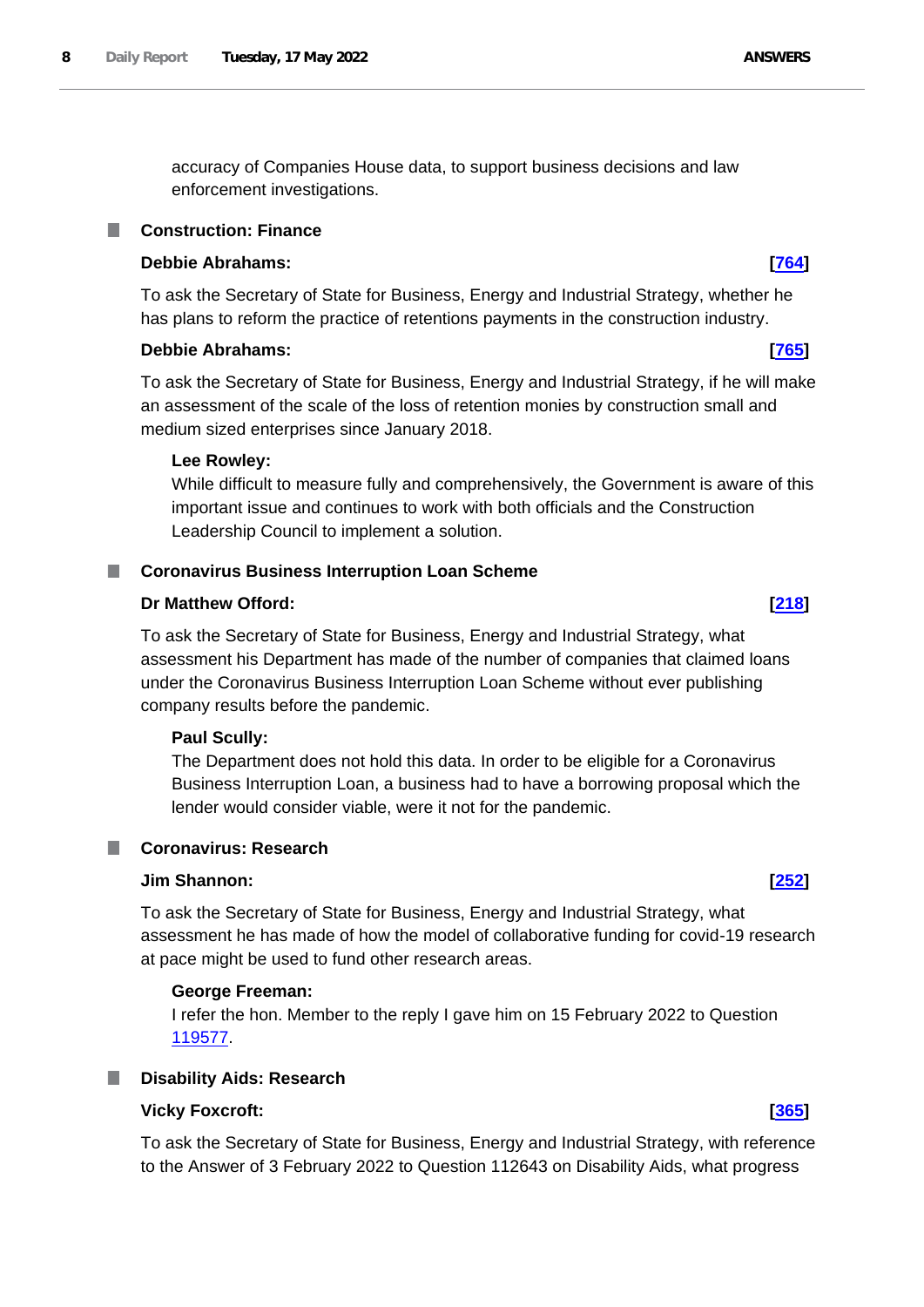his Department has made towards setting research and development budgets through to 2024-25.

#### **George Freeman:**

We have set out how BEIS' record £39.8 billion R&D budget will be allocated across our partner organisations over the next three years in our 'BEIS R&D: partner organisation allocation 2022/2023 to 2024/2025' report published on 14 March.

BEIS will now be working with all partner organisations to determine detailed allocations within their envelopes, including at council level for UK Research and Innovation. Details of funding for specific programmes will be agreed by BEIS and partner organisations and set out in due course.

### <span id="page-8-0"></span>**Financial Services: Insolvency**

# **Owen Thompson: [\[1235\]](http://www.parliament.uk/business/publications/written-questions-answers-statements/written-question/Commons/2022-05-12/1235)**

To ask the Secretary of State for Business, Energy and Industrial Strategy, if he will introduce new protections for policy holders with companies in administration, to ensure that they are reimbursed the full amount of their policy is worth if that policy becomes invalidated through no fault of their own.

### **Paul Scully:**

Consumers who hold a policy with an insolvent company are usually classed as unsecured creditors. Other unsecured creditors might include employees and trade suppliers. Changing the order of ranking for policy holders would have a detrimental effect on these other unsecured creditors as well as having wider implications for the economy, including on the cost of borrowing for firms.

The Government continually reviews the insolvency framework and will make changes where it is necessary to do so. Insurance and other related policies, however, are often protected by other methods, including regulatory regimes which provide statutory protections for consumers.

#### <span id="page-8-1"></span>П **Housing: Repairs and Maintenance**

period for which figures are available.

#### **Sarah Olney: [\[1264\]](http://www.parliament.uk/business/publications/written-questions-answers-statements/written-question/Commons/2022-05-12/1264)**

To ask the Secretary of State for Business, Energy and Industrial Strategy, what estimate his Department has made of number of (a) businesses and (b) individuals qualified to implement retrofitting measures in homes and buildings across England in the latest

#### **Greg Hands:**

In order to participate in government schemes, an installer business must be TrustMark registered, and PAS 2030:2019 or Microgeneration Certification Scheme certified. There are 1,690 installer businesses that meet those requirements, as of 28th April 2022. There are also 2,832 TrustMark registered Retrofit Coordinators and Retrofit Assessors.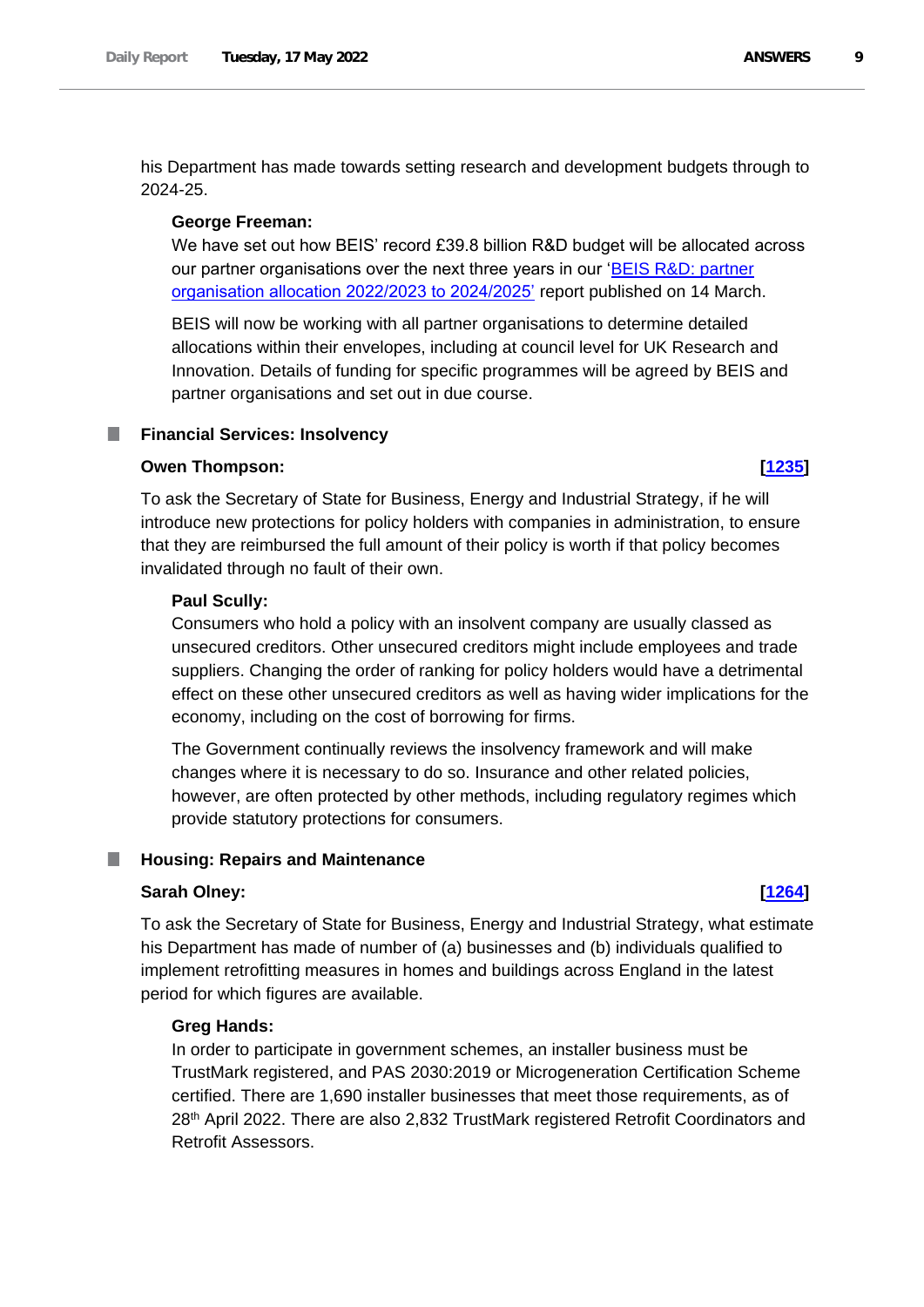#### <span id="page-9-0"></span>T. **Insolvency Service: Birkenhead**

### **Mick Whitley: [\[960\]](http://www.parliament.uk/business/publications/written-questions-answers-statements/written-question/Commons/2022-05-11/960)**

To ask the Secretary of State for Business, Energy and Industrial Strategy, whether an equality impact assessment has been carried out for the closure of the Insolvency Service office in Birkenhead.

### **Paul Scully:**

As part of the business case to restructure its estate, the Insolvency Service has carried out an Equality Impact Assessment on the plans to close offices including Birkenhead.

### **Mick Whitley: [\[961\]](http://www.parliament.uk/business/publications/written-questions-answers-statements/written-question/Commons/2022-05-11/961)**

To ask the Secretary of State for Business, Energy and Industrial Strategy, whether the (a) local Chambers of Commerce or (b) Federation of Small Businesses was consulted on the decision to close the Insolvency Service office in Birkenhead.

## **Paul Scully:**

The agency is engaging stakeholders as part of an on-going process.

#### <span id="page-9-1"></span>ш **Living Wage**

### **Rachael Maskell: [\[855\]](http://www.parliament.uk/business/publications/written-questions-answers-statements/written-question/Commons/2022-05-11/855)**

To ask the Secretary of State for Business, Energy and Industrial Strategy, what recent assessment he has made of the potential merits of introducing measures to ensure that no one receives less than the real living wage.

#### **Paul Scully:**

The National Minimum Wage is the statutory minimum rate of pay in the UK. The rates are set on the independent and expert advice of the Low Pay Commission, who take account of the impact on business and the economy. The Government commends all businesses who pay their workers more.

#### <span id="page-9-2"></span>**Mineworkers' Pension Scheme**

#### **Martyn Day: [\[344\]](http://www.parliament.uk/business/publications/written-questions-answers-statements/written-question/Commons/2022-05-10/344)**

To ask the Secretary of State for Business, Energy and Industrial Strategy, with reference to the Government's Response to the Business, Energy and Industrial Strategy Committee's Sixth Report of Session 2019–21, Mineworkers' Pension Scheme, published on 29 June 2021, HC 386, What his timescale is for ensuring that Mineworker's pensions are paid and scheme members receive their full entitlement.

#### **Greg Hands:**

The Government guarantee ensures that all members of the Mineworkers' Pension Scheme receive their full entitlement.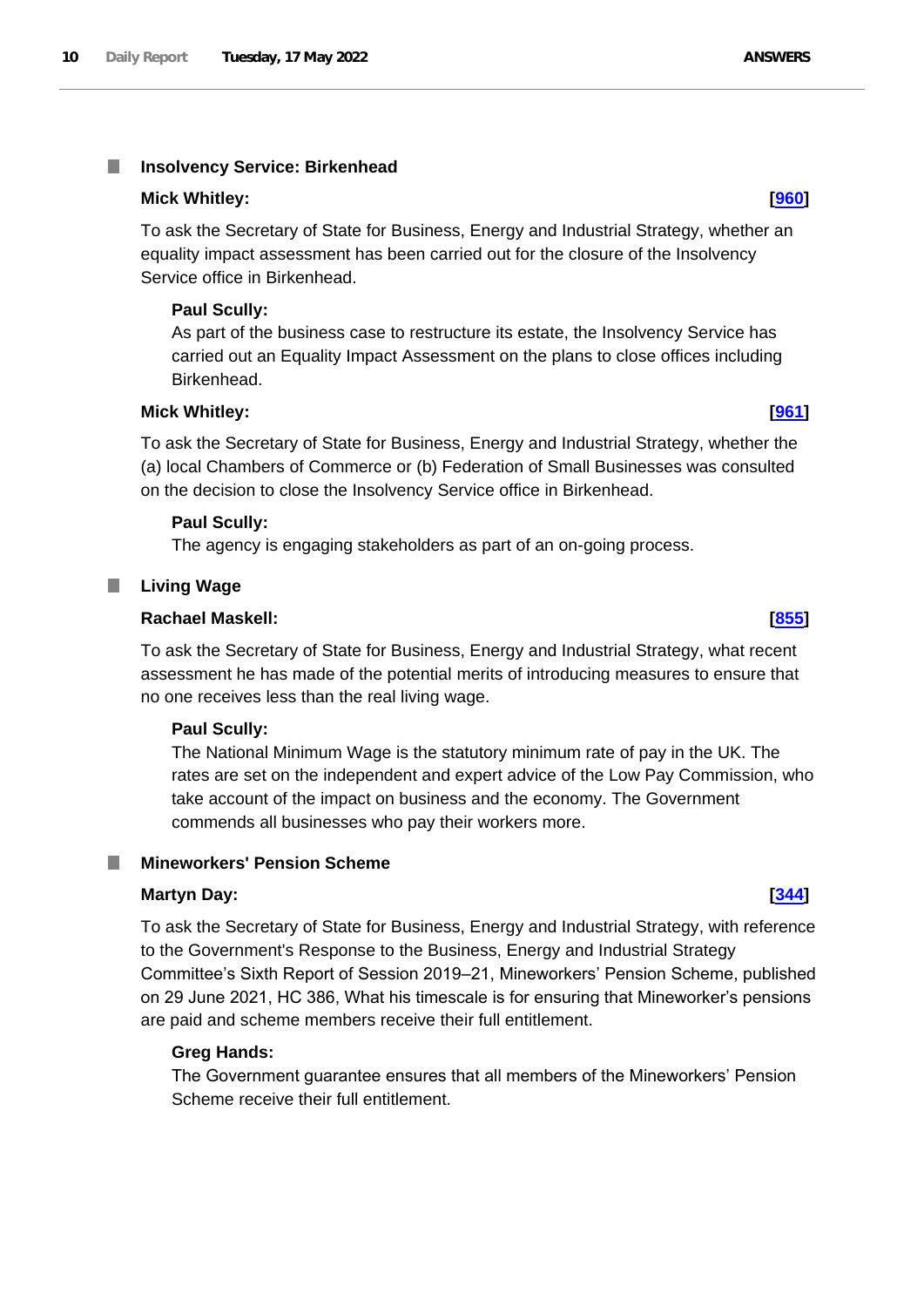#### <span id="page-10-0"></span>T. **Pregnancy and Maternity Discrimination Advisory Board**

### **Kirsten Oswald: [\[298\]](http://www.parliament.uk/business/publications/written-questions-answers-statements/written-question/Commons/2022-05-10/298)**

To ask the Secretary of State for Business, Energy and Industrial Strategy, what progress the Pregnancy and Maternity Discrimination Advisory Board has made on considering the information and guidance available on pregnancy and maternity discrimination to ensure it remains relevant and is effective in supporting employers and employees.

## **Paul Scully:**

The Pregnancy and Maternity Discrimination Advisory Board has met on three occasions. It has agreed its scope and terms of reference and has had the opportunity to review the Health and Safety Executive guidance on pregnant women and risk assessments. At the most recent meeting the Board was able to consider the issues raised through Members' helplines and will use this to inform future work.

#### <span id="page-10-1"></span>**Research** a an

#### **Jim Shannon: [\[249\]](http://www.parliament.uk/business/publications/written-questions-answers-statements/written-question/Commons/2022-05-10/249)**

To ask the Secretary of State for Business, Energy and Industrial Strategy, what steps his Department has taken to develop the UK R&D Roadmap into the forthcoming R&D Plan.

### **George Freeman:**

The Government continues to implement and deliver the R&D Roadmap and subsequent People and Culture and Innovation Strategies, including through establishment of a Business Innovation Forum to galvanise action from the business community.

Publication of the Levelling Up White Paper has set out how the Government will maximise the contribution of innovation to levelling up by building on existing and emerging strengths across the country.

Progress continues on the Independently led Reviews of Research Bureaucracy and the Research, Development and Innovation Organisational Landscape.

# <span id="page-10-2"></span>**Researchfish: Data Protection**

### **Chi Onwurah: [\[239\]](http://www.parliament.uk/business/publications/written-questions-answers-statements/written-question/Commons/2022-05-10/239)**

To ask the Secretary of State for Business, Energy and Industrial Strategy, what assessment he has made of the implications for his policies of the reported breach of GDPR by Researchfish in respect of researchers who publicly criticised the application on social media.

## **George Freeman:**

BEIS and its partner organisations take data protection very seriously. UK Research and Innovation (UKRI) have issued a public statement on recent Researchfish activity.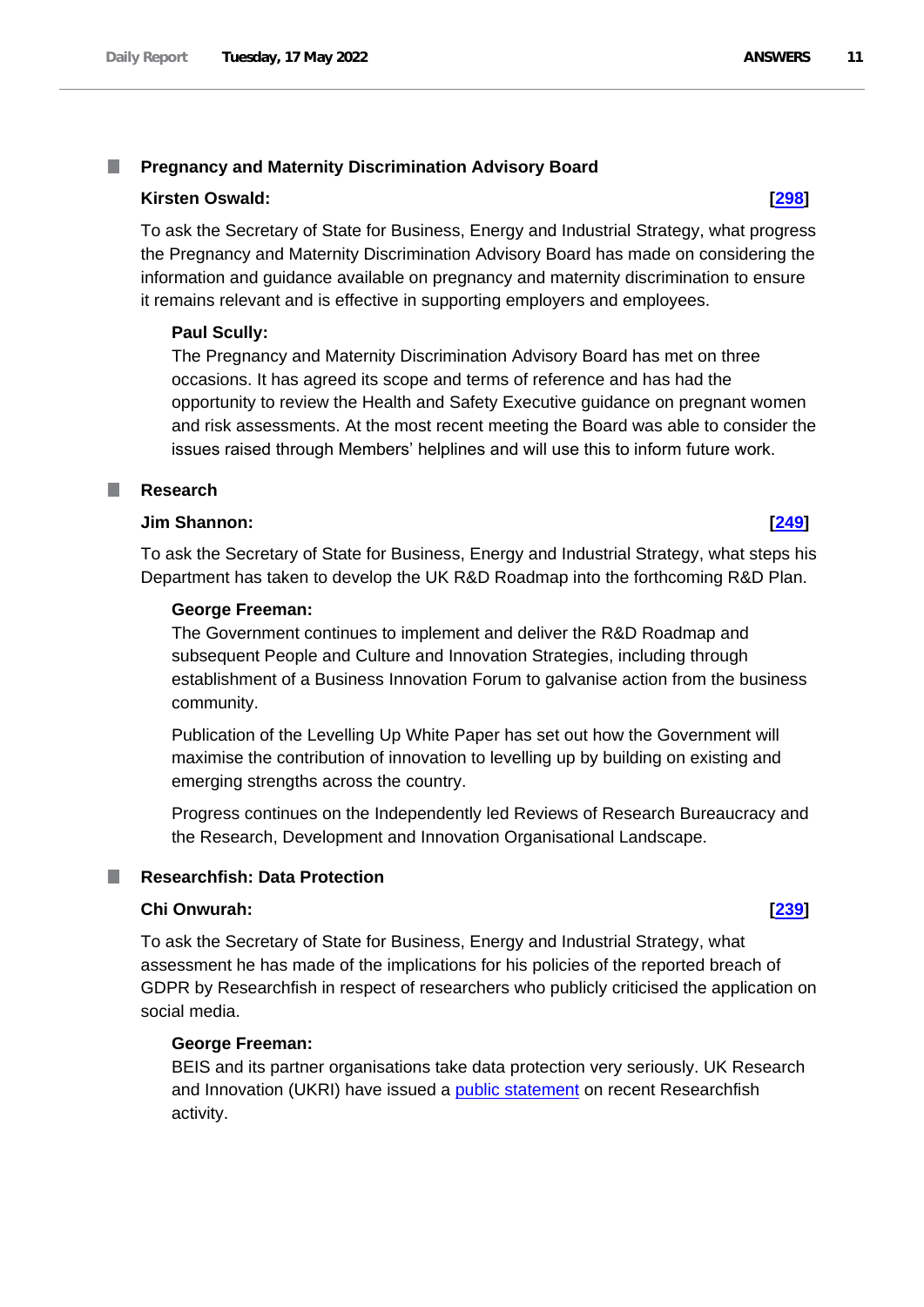BEIS and UKRI continue to work together to ensure systems and processes reinforce compliance with GDPR and that appropriate data protection guidance and training is available for all staff.

# <span id="page-11-0"></span>**Science: Research**

### **Jim Shannon: [\[251\]](http://www.parliament.uk/business/publications/written-questions-answers-statements/written-question/Commons/2022-05-10/251)**

To ask the Secretary of State for Business, Energy and Industrial Strategy, what steps his Department has taken to support scientific research consortia as a future funding model for domestic R&D.

## **George Freeman:**

I refer the Hon. Member to the answer I gave the hon. Member for Central Ayrshire on 31 March 2022 to Question 146649.

# <span id="page-11-1"></span>■ Scottish Limited Partnerships: Registration

## **Jonathan Reynolds: [\[753\]](http://www.parliament.uk/business/publications/written-questions-answers-statements/written-question/Commons/2022-05-11/753)**

To ask the Secretary of State for Business, Energy and Industrial Strategy, how many new Scottish limited partnerships have been registered in each of the last 10 years.

## **Paul Scully:**

The official statistics on companies and the total size of the register are made publicly available online by Companies House. The most recent data can be found in this link here and shows that 2,270 limited partnerships were registered in Scotland in 2012/13, 3,499 in 2013/14, 3,884 in 2014/15 5,706 in 2015/16, 4,932 in 2016/17, 2,689 in 2017/18, 751 in 2018/19, 657 in 2019/20, and 591 in 2020/21.

#### <span id="page-11-2"></span>**DEFENCE**

#### <span id="page-11-3"></span>**Armed Forces Compensation Scheme and War Pensions** ш

## **Stephanie Peacock: [\[1272\]](http://www.parliament.uk/business/publications/written-questions-answers-statements/written-question/Commons/2022-05-12/1272)**

To ask the Secretary of State for Defence, how many applications to (a) the Armed Forces Compensation Scheme and (b) War Pensions have been rejected as a result of mental health diagnoses not being from psychiatrists of a consultant grade.

## **Leo Docherty:**

The information requested is not held electronically and could be provided only at disproportionate cost.

# <span id="page-11-4"></span>**Armed Forces: Bullying**

#### **Stephanie Peacock: [\[1280\]](http://www.parliament.uk/business/publications/written-questions-answers-statements/written-question/Commons/2022-05-12/1280)**

To ask the Secretary of State for Defence, what support his Department provides for people who have experienced assault or harassment as part of a military initiation.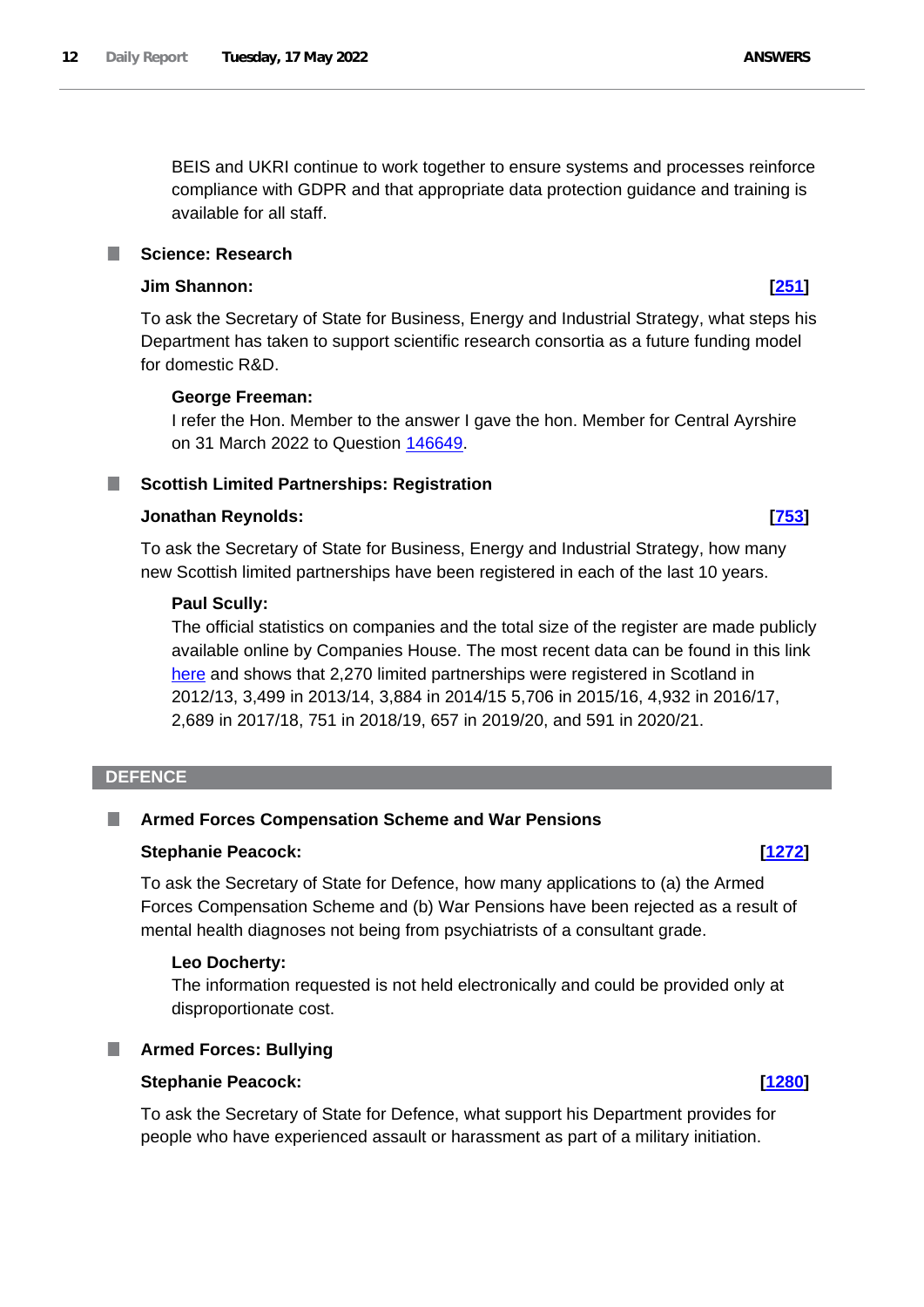#### **Leo Docherty:**

Initiation ceremonies are prohibited within Defence and are not tolerated. The Ministry of Defence (MOD) is committed to the welfare of its people and anyone who finds themselves a victim of any form of assault or harassment can access a range of support. This includes from the Service Police, from welfare officers, the chain of command, and pastoral support via the chaplaincy. Assisting Officers are also available to support people where cases are being investigated. In addition, we have an independent bullying, harassment and discrimination helpline run by trained professionals and local Diversity and Inclusion Advisers.

Independent support is also available via the charitable sector. For example, SSAFA (The Armed Forces Charity) provides help to all Service personnel and veterans with mental or emotional health concerns. SSAFA can signpost individuals to specific organisations for further targeted support. In addition, the MOD works with The Samaritans and other charities to support Serving personnel, veterans, and their families.

### **Stephanie Peacock: [\[1281\]](http://www.parliament.uk/business/publications/written-questions-answers-statements/written-question/Commons/2022-05-12/1281)**

To ask the Secretary of State for Defence, what steps his Department has taken to prevent assault and harassment occurring as part of military initiation rituals.

#### **Leo Docherty:**

Initiation ceremonies are prohibited within Defence and any form of involvement is considered unacceptable. We are clear that our people should not organise, participate in or be present at any form of initiation ceremony. Soliciting or coercing another person to undertake any such activity will also not be tolerated. Allegations concerning initiation ceremonies will be formally investigated, including by the Service Police if a crime is alleged to have been committed. If substantiated it may result in disciplinary, administrative, or misconduct action being taken.

The Ministry of Defence is committed to the welfare of its people, and we are taking a wide range of action to prevent any form of assault or harassment occurring, including through mandatory training.

#### <span id="page-12-0"></span>**Armed Forces: Helicopters** .

#### **Mr Kevan Jones: [\[77\]](http://www.parliament.uk/business/publications/written-questions-answers-statements/written-question/Commons/2022-05-10/77)**

To ask the Secretary of State for Defence, what estimate he has made of the number of new NHM medium lift helicopters required for defence operations by the (a) Army and (b) RAF] in the next three years; what his timescale is for reaching a decision on the number of NHM to be procured by the Armed Forces; and if he will make a statement.

#### **Jeremy Quin:**

Current medium lift rotary wing tasks are being undertaken by existing capabilities. I expect that the formal competition, through the release of a Contract Notice will be announced soon.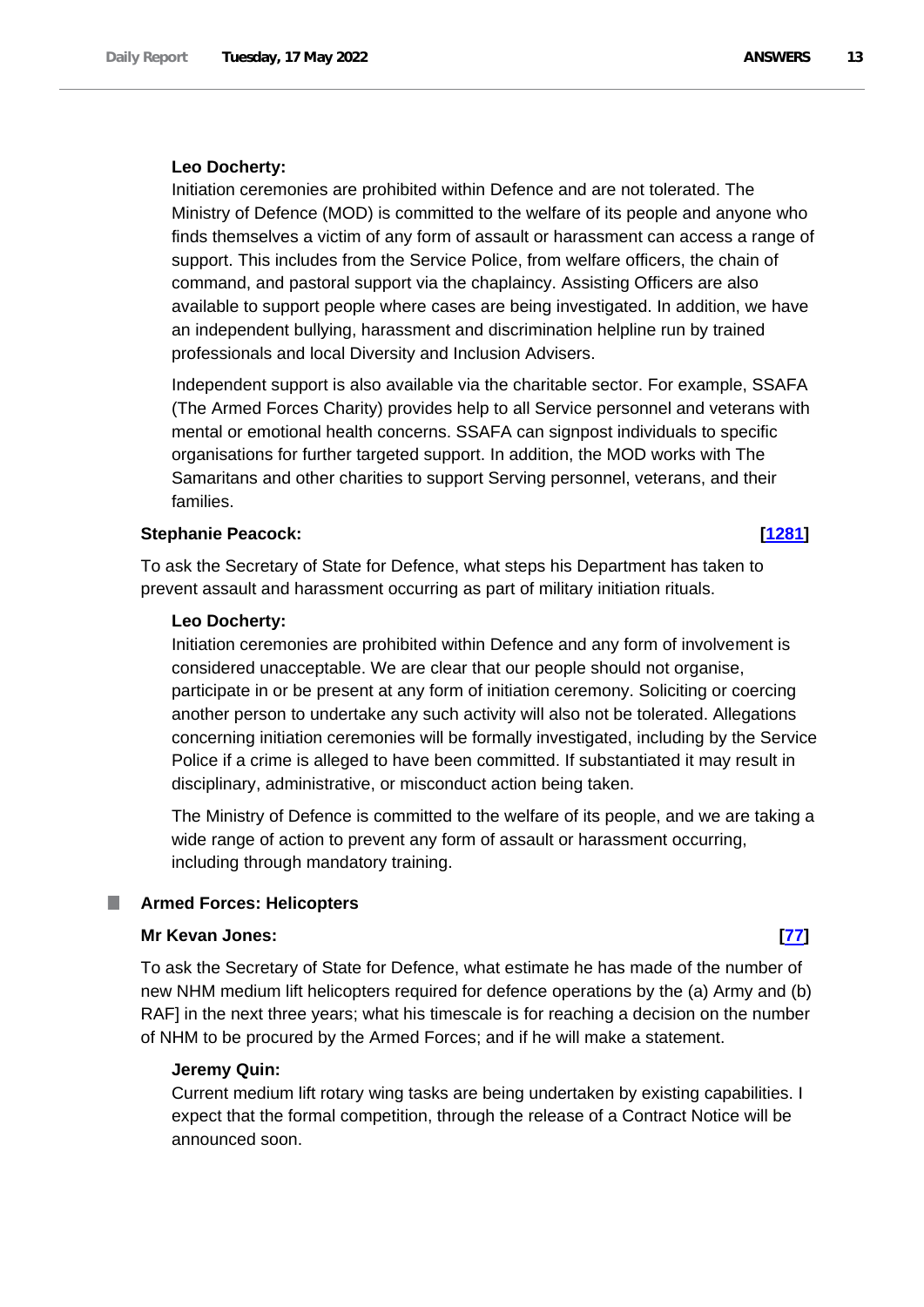# <span id="page-13-0"></span>**Armed Forces: Housing**

#### **Luke Pollard: [\[1338\]](http://www.parliament.uk/business/publications/written-questions-answers-statements/written-question/Commons/2022-05-12/1338)**

To ask the Secretary of State for Defence, how many reports of (a) leaking roofs, (b) broken boilers, (c) broken cookers, and (d) vermin have been recorded in Service Family Accommodation, excluding Substitute Service Family Accommodation, in each year since 2010.

### **Jeremy Quin:**

The category information held centrally in respect of call-outs since November 2014 and can be found in the table below;

| <b>PERIOD</b>                          | <b>ROOFING CALL</b><br><b>OUTS</b> | <b>HEATING</b><br><b>ENGINEER CALL</b><br><b>OUTS</b> | <b>ELECTRICIAN CALL PEST CONTROL</b><br><b>OUTS</b> | <b>CALL OUTS</b> |
|----------------------------------------|------------------------------------|-------------------------------------------------------|-----------------------------------------------------|------------------|
| 1 Nov 2014 - 31 5,771<br><b>Oct 15</b> |                                    | 55,615                                                | 62,088                                              | 4,573            |
| 1 Nov 15-31 Oct 6,022<br>16            |                                    | 57,049                                                | 60,666                                              | 4,937            |
| 1 Nov 16-31 Oct 4,647<br>17            |                                    | 59,561                                                | 59,875                                              | 4,436            |
| 1 Nov 17-31 Oct 4,836<br>18            |                                    | 62,389                                                | 62,970                                              | 4,392            |
| 1 Nov 18-31 Oct 4,828<br>19            |                                    | 57,096                                                | 62,556                                              | 4,563            |
| 1 Nov 19-31 Oct 5,654<br>20            |                                    | 54,867                                                | 63,000                                              | 4,440            |
| 1 Nov 20-31 Oct 5,302<br>21            |                                    | 55,023                                                | 65,290                                              | 4,814            |
| 1 Nov 21-31 Mar 2,312<br>22            |                                    | 26,397                                                | 27,121                                              | 1,662            |

#### <span id="page-13-1"></span>**Armed Forces: Offences against Children** I.

### **Stephanie Peacock: [\[1278\]](http://www.parliament.uk/business/publications/written-questions-answers-statements/written-question/Commons/2022-05-12/1278)**

To ask the Secretary of State for Defence, if he will publish all anonymised data his Department holds on the number of armed forces personnel who have experienced childhood abuse.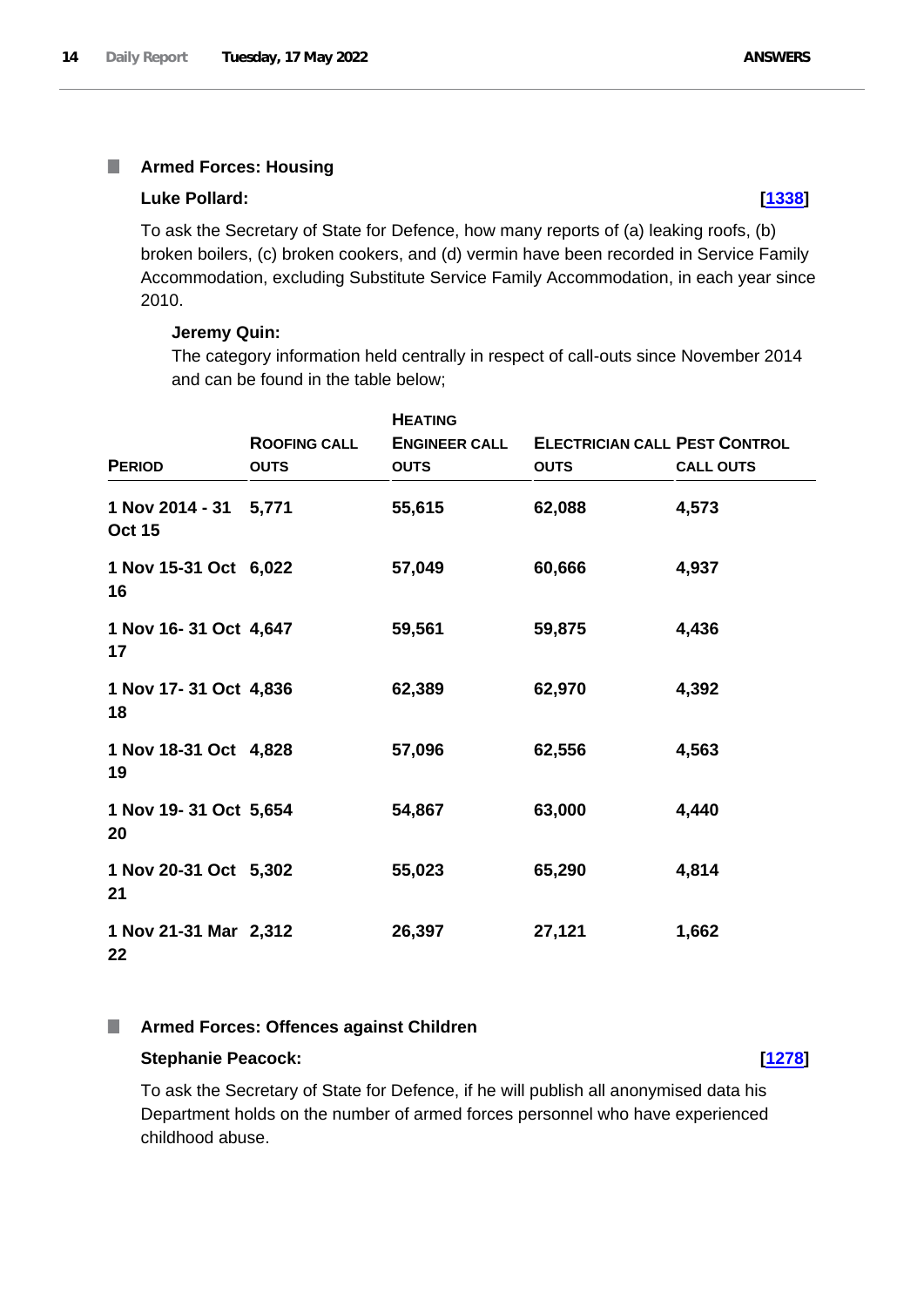### **Leo Docherty:**

This information is not held in the format requested.

# <span id="page-14-0"></span>**Armed Forces: Recruitment**

## **John Healey: [\[1093\]](http://www.parliament.uk/business/publications/written-questions-answers-statements/written-question/Commons/2022-05-12/1093)**

To ask the Secretary of State for Defence, when his Department's officials first learned of issues relating to the Capita run recruitment website for the armed forces.

#### **Leo Docherty:**

The Department first learned of potential issues, relating to the unauthorised disclosure of Army candidates' personal data, on the afternoon of 14 March 2022.

### **John Healey: [\[1094\]](http://www.parliament.uk/business/publications/written-questions-answers-statements/written-question/Commons/2022-05-12/1094)**

To ask the Secretary of State for Defence, when he learned of issues relating to the Capita-run recruitment website for the armed forces.

#### **Leo Docherty:**

The Department first informed the Secretary of State for Defence, via a Ministerial Submission, on the morning of 16 March 2022.

## **John Healey: [\[1095\]](http://www.parliament.uk/business/publications/written-questions-answers-statements/written-question/Commons/2022-05-12/1095)**

To ask the Secretary of State for Defence, when he expects technical issues with the armed forces recruitment website to be resolved.

#### **Leo Docherty:**

The intent is for the Internet Candidate Portal (ICP) to be operational by the end of May 2022. This has ensured that sufficient time has been allowed for appropriate hardening and testing of the Defence Recruitment System, prior to reconnection of the ICP.

### **John Healey: [\[1096\]](http://www.parliament.uk/business/publications/written-questions-answers-statements/written-question/Commons/2022-05-12/1096)**

To ask the Secretary of State for Defence, whether he has had direct discussions with Capita on technical issues relating to the armed forces recruitment website.

#### **Leo Docherty:**

The Army, in collaboration with Defence Digital, have worked closely in conjunction with Capita, throughout the investigation into the Defence Recruitment System issue.

I receive regular updates from the Army and I continue to monitor the situation.

### **John Healey: [\[1097\]](http://www.parliament.uk/business/publications/written-questions-answers-statements/written-question/Commons/2022-05-12/1097)**

To ask the Secretary of State for Defence, whether his Department is incurring costs to address technical issues with the Capita-run armed forces website.

### **Leo Docherty:**

At this moment in time, as the joint investigation is still ongoing, the breakdown of the costs incurred is yet to be fully determined.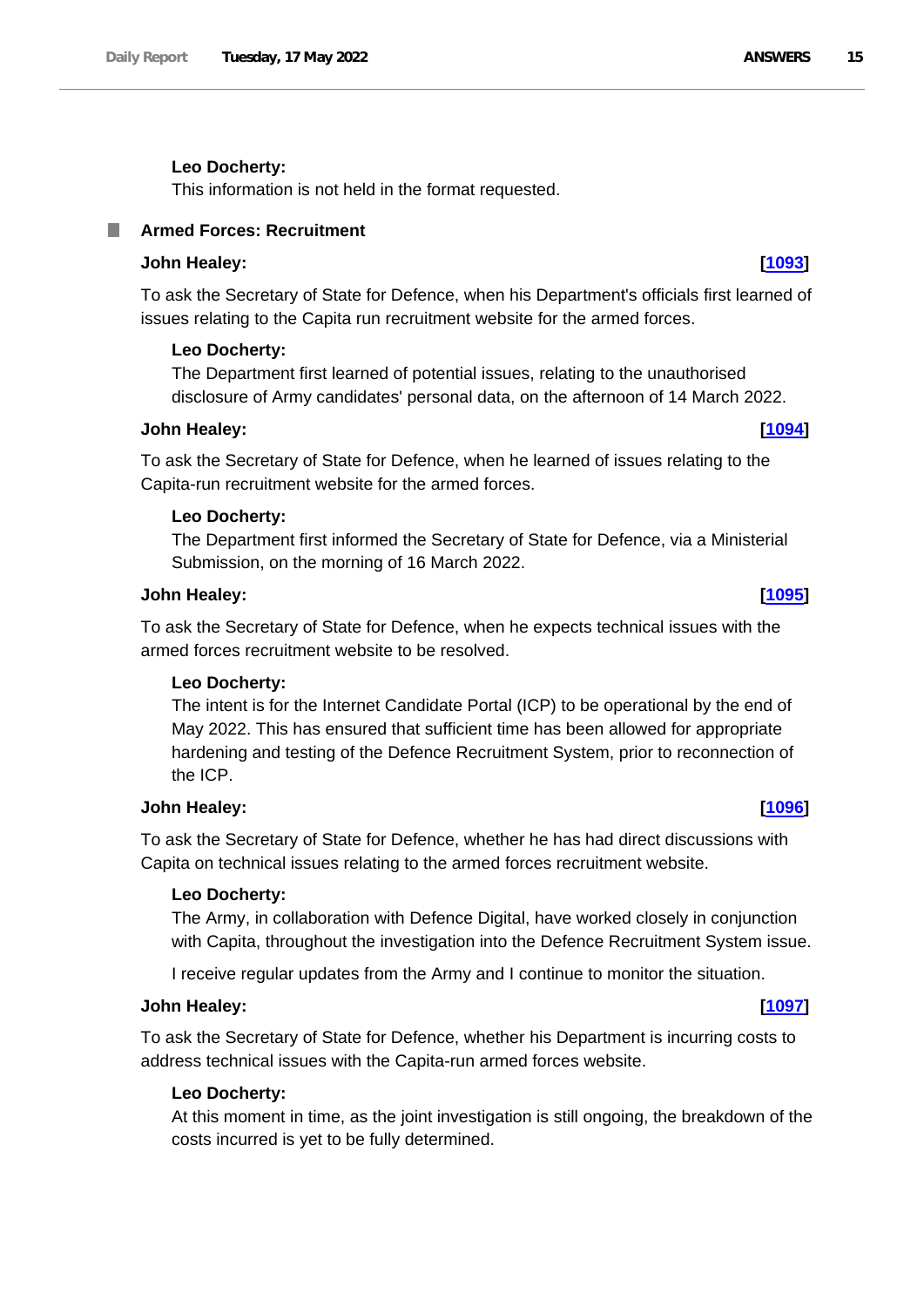#### <span id="page-15-0"></span>**Armed Forces: Uniforms** T.

### **Daisy Cooper: [\[965\]](http://www.parliament.uk/business/publications/written-questions-answers-statements/written-question/Commons/2022-05-11/965)**

To ask the Secretary of State for Defence, what the Government's position is in response to the offer from ECOPEL, the manufacturers of faux fur, to support his Department with unlimited free faux bear fur until 2030.

### **Jeremy Quin:**

I refer the hon. Member to the answer I gave to Question 121824 on 21 February 2022 to the hon. Member for York Central (Rachel Maskell). A faux fur alternative has to meet the required standards.

#### **Attachments:**

1. Queen's Guards: Uniforms [UIN 121824.docx]

## <span id="page-15-1"></span>**Army: Recruitment**

#### **Mr Kevan Jones: [\[80\]](http://www.parliament.uk/business/publications/written-questions-answers-statements/written-question/Commons/2022-05-10/80)**

To ask the Secretary of State for Defence, when the British Army recruitment website will be fully functional.

### **Leo Docherty:**

I refer the right hon. Member to the answer I gave on 19 April 2022 to Question 149442 to the hon. Member for Wrexham (Sarah Atherton).

#### **Attachments:**

1. Army Recruitment [UIN 149442.docx]

## **Mr Kevan Jones: [\[81\]](http://www.parliament.uk/business/publications/written-questions-answers-statements/written-question/Commons/2022-05-10/81)**

To ask the Secretary of State for Defence, what estimate he has made of how long the British Army recruitment website has not been fully functional.

## **Leo Docherty:**

The Defence Recruitment System (DRS) has not been fully functional since 16 March 2022.

DRS was reconnected internally to the MOD Core Network (MCN) on 11 April 2022 and Recruiting Group (RG) staff are able to process current applications.

## **Mr Kevan Jones: [\[82\]](http://www.parliament.uk/business/publications/written-questions-answers-statements/written-question/Commons/2022-05-10/82)**

To ask the Secretary of State for Defence, whether his Department has made an assessment of the effect of malfunctions on the British Army website on overall recruitment to the armed forces.

## **Leo Docherty:**

The Department, Army and Capita are working collaboratively and at pace to bring the Defence Recruitment System (DRS) back online, balancing cyber risks against the risk to Army capabilities of a reduction in inflow. Inflow into the Army remains a high priority.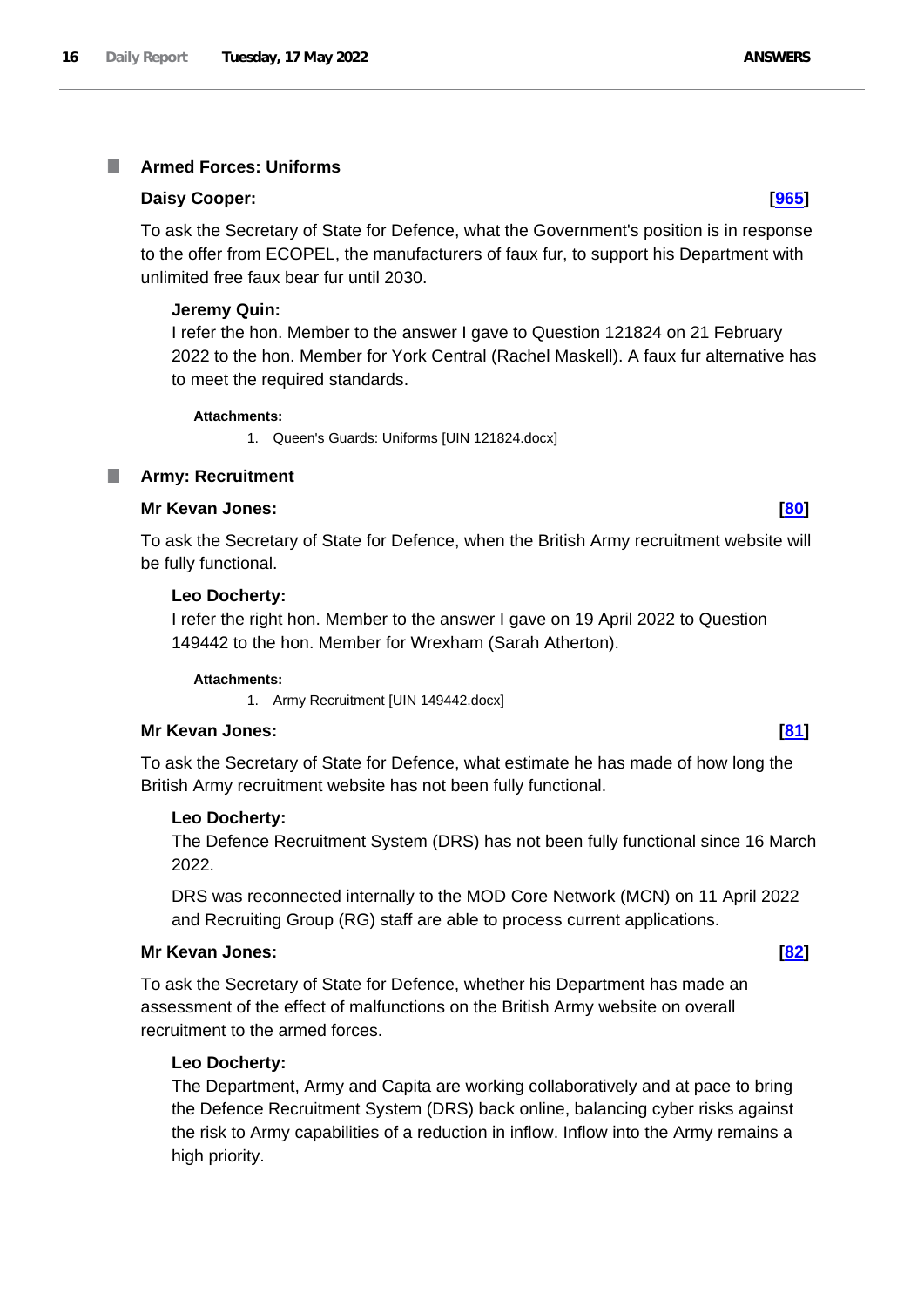This incident will, however, have a limited effect on recruitment this year. During the incident, DRS was disconnected from the both the intranet and internet. In today's recruiting environment, candidates favour an online application process, over the telephone-based or paper-based Business Continuity Plan in use to mitigate the loss of service.

The Army has been in contact with candidates in the recruitment pipeline, to keep them aware and engaged on next steps on their applications. This will continue as the functionality of DRS is restored to Full Operating Capability.

### **Mr Kevan Jones: [\[83\]](http://www.parliament.uk/business/publications/written-questions-answers-statements/written-question/Commons/2022-05-10/83)**

To ask the Secretary of State for Defence, whether public money was paid to Total Jobs UK as a result of the British Army recruitment website not achieving full functionality.

## **Leo Docherty:**

The Recruiting Partnering Project (RPP) has a longstanding relationship with Total Jobs UK as part of its overall media plan.

The current advert on Total Jobs UK is therefore part of "Business As Usual" activity with an existing provider.

The costs for this advert are currently being met out of the extant RPP budget.

To date, no extra public money has been spent on the advert presented on Total Jobs UK.

# <span id="page-16-0"></span>**Artillery: Armoured Fighting Vehicles**

# **Jack Lopresti: [\[195\]](http://www.parliament.uk/business/publications/written-questions-answers-statements/written-question/Commons/2022-05-10/195)**

To ask the Secretary of State for Defence, with reference to the Answer of 25 April 2022 to Question 155693, on Artillery: Armoured Fighting Vehicles, whether tracked as well as wheeled vehicles will be considered for the Mobile Fires Platform.

#### **Jeremy Quin:**

I refer my hon. Friend to the answer I gave in response to his question 155693 which explained that we are evaluating all potential vehicle types against the requirement for Mobile Fires Platform.

#### **Attachments:**

1. Artillery; Armoured Fighting Vehicles [UIN 155693.docx]

### **Jack Lopresti: [\[196\]](http://www.parliament.uk/business/publications/written-questions-answers-statements/written-question/Commons/2022-05-10/196)**

To ask the Secretary of State for Defence, with reference to the Answer of 25 April 2022 to Question 155693, on Artillery: Armoured Fighting Vehicles, what the timeframe is for the finalisation of key performance indicators, the request for proposal and contract award for the Mobile Fires artillery programme.

#### **Jeremy Quin:**

I refer my hon. Friend to the answer I gave on 25 April 2022 in response to his Question 155692.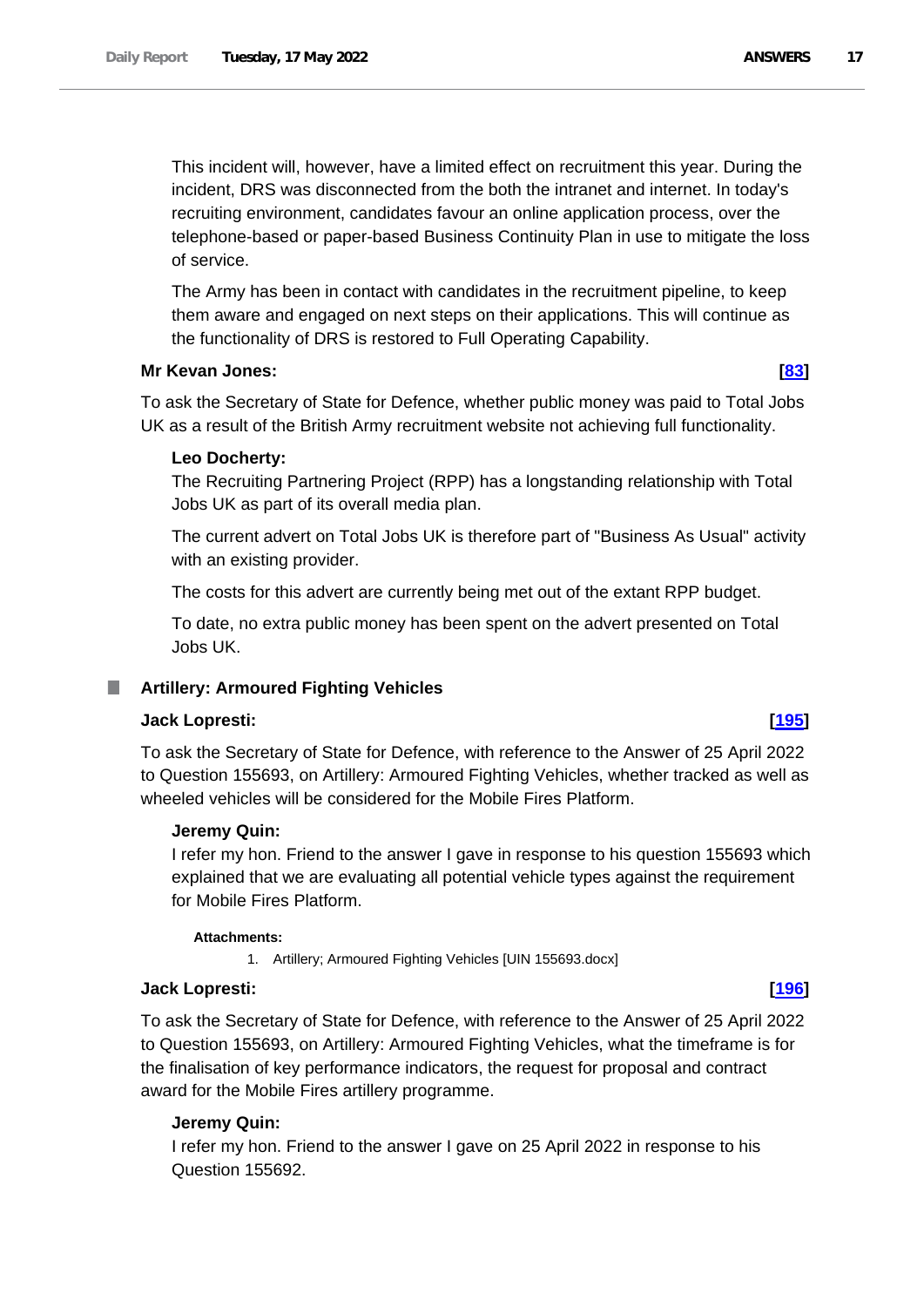1. Artillery Procurement [155692 - Artillery Procurement.docx]

# <span id="page-17-0"></span>**Australia: LE TacCIS Programme**

# **John Healey: [\[620\]](http://www.parliament.uk/business/publications/written-questions-answers-statements/written-question/Commons/2022-05-11/620)**

To ask the Secretary of State for Defence, what assessment he has made of the potential possibility that the Battlefield Management Application programme could pose a security risk.

## **John Healey: [\[621\]](http://www.parliament.uk/business/publications/written-questions-answers-statements/written-question/Commons/2022-05-11/621)**

To ask the Secretary of State for Defence, what discussions he has had with the Australian government on security concerns relating to the Elbit Systems Battlefield Management Application.

## **John Healey: [\[622\]](http://www.parliament.uk/business/publications/written-questions-answers-statements/written-question/Commons/2022-05-11/622)**

To ask the Secretary of State for Defence, what discussions he has had with his Australian counterpart on security concerns relating to the Elbit Systems Battlefield Management Application.

## **John Healey: [\[623\]](http://www.parliament.uk/business/publications/written-questions-answers-statements/written-question/Commons/2022-05-11/623)**

To ask the Secretary of State for Defence, what discussions his (a) Department and (b) British Army representatives have had with their Australian counterparts on security concerns relating to the Elbit Systems Battlefield Management Application.

## **Jeremy Quin:**

The Ministry of Defence makes frequent assessments of the security risks of all software products, either in use or in development. It will not share details of those assessments for operational security reasons.

# <span id="page-17-1"></span>ш

# **BOWMAN Combat Radio System**

# **John Healey: [\[54\]](http://www.parliament.uk/business/publications/written-questions-answers-statements/written-question/Commons/2022-05-10/54)**

To ask the Secretary of State for Defence, when he expects the Bowman communications system to be retired.

# **Jeremy Quin:**

I refer the Rt hon. Member to the answer I gave on 10 September 2021 to Question 46934 to the right hon. Member for Rayleigh and Wickford (Mr Mark Francois) and on 8 September 2021 to Question 40637 to the Rt hon. Member for North Durham (Mr Kevan Jones).

# **Attachments:**

1. Bowman Combat Radio System [46934 - BOWMAN Combat Radio System.docx]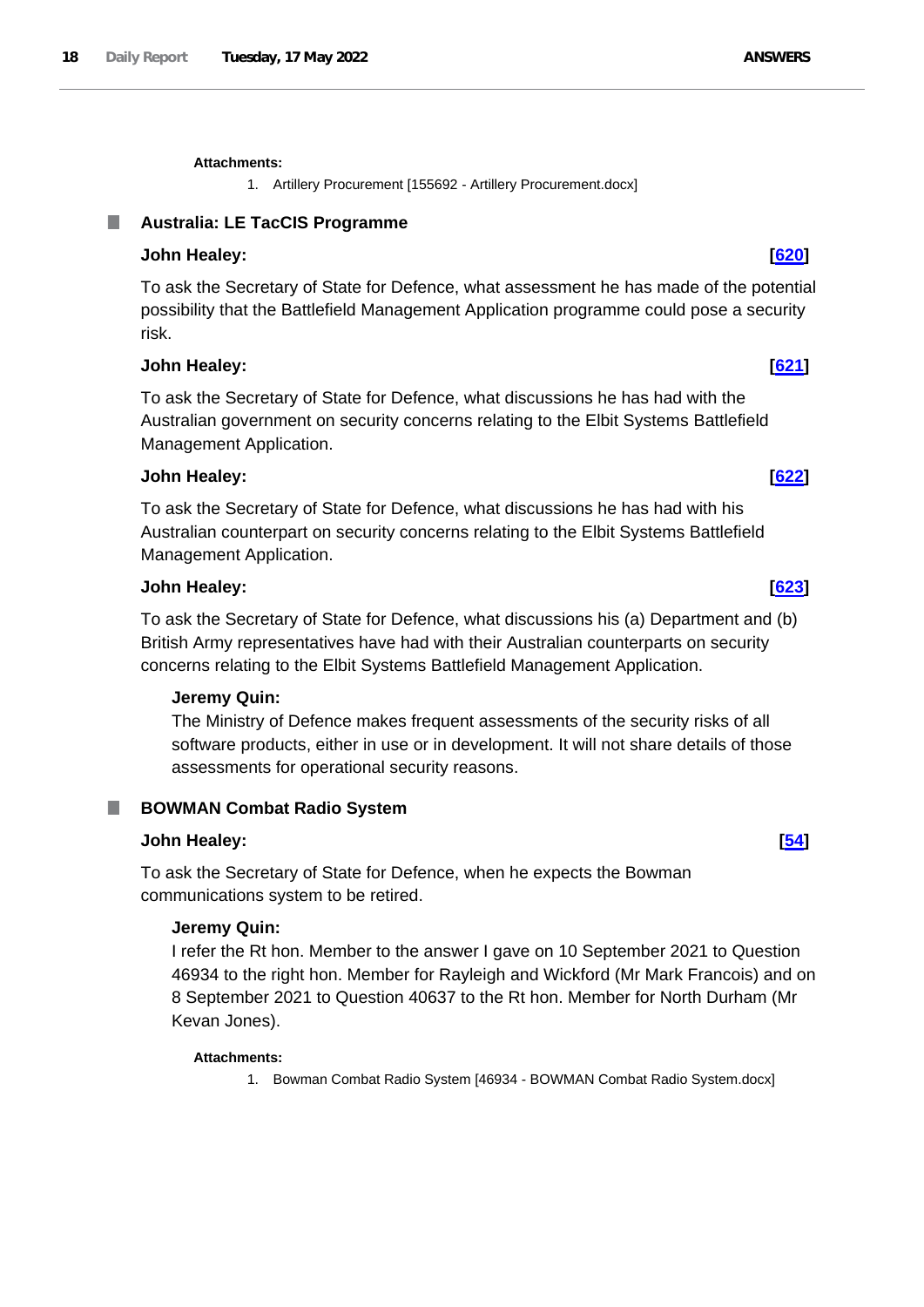#### <span id="page-18-0"></span>T. **European Fighter Aircraft: Decommissioning**

### **Mr Kevan Jones: [\[643\]](http://www.parliament.uk/business/publications/written-questions-answers-statements/written-question/Commons/2022-05-11/643)**

To ask the Secretary of State for Defence, if his Department will reconsider the retirement of the first tranche of Typhoon.

## **Jeremy Quin:**

The RAF is at the vanguard of a transformation to drive forward cutting-edge equipment programmes. This requires us to retire equipment that has increasingly limited utility against the most sophisticated combat air platforms. Tranche one Typhoon airframes simply do not have the necesary upgrade potential for this scale of combat due to their baseline architecture.

# <span id="page-18-1"></span>**Fleet Solid Support Ships**

### **Mr Kevan Jones: [\[71\]](http://www.parliament.uk/business/publications/written-questions-answers-statements/written-question/Commons/2022-05-10/71)**

To ask the Secretary of State for Defence, what recent progress has been made on the Fleet Solid Support programme.

### **Jeremy Quin:**

I refer the Rt hon. Member to the answer I gave on 26 January 2022 to Question 108625 to the hon. Member for Birkenhead (Mick Whitley).

#### **Attachments:**

1. Fleet Solid Support Ships [UIN 108625.docx]

#### **Mr Kevan Jones: [\[72\]](http://www.parliament.uk/business/publications/written-questions-answers-statements/written-question/Commons/2022-05-10/72)**

To ask the Secretary of State for Defence, whether his Department has set requirements on the amount of UK content which must be used for the Fleet Solid Support programme.

## **Jeremy Quin:**

We have been clear that a significant proportion of the build work will be carried out in the UK, including integration of the ships in a UK shipyard.

## **Mr Kevan Jones: [\[73\]](http://www.parliament.uk/business/publications/written-questions-answers-statements/written-question/Commons/2022-05-10/73)**

To ask the Secretary of State for Defence, whether the social value requirements for the Fleet Solid Support programme have been outlined by his Department to those parties engaged in the competition as of 10 May 2022.

## **Jeremy Quin:**

Yes, it is an objective of the Fleet Solid Support ship competition to deliver UK social value in recognition of the opportunities for prosperity and levelling-up that the programme presents, maximising the social value contribution shipbuilding can make. This includes encouraging investment whilst balancing the need for value for money and a fully compliant solution.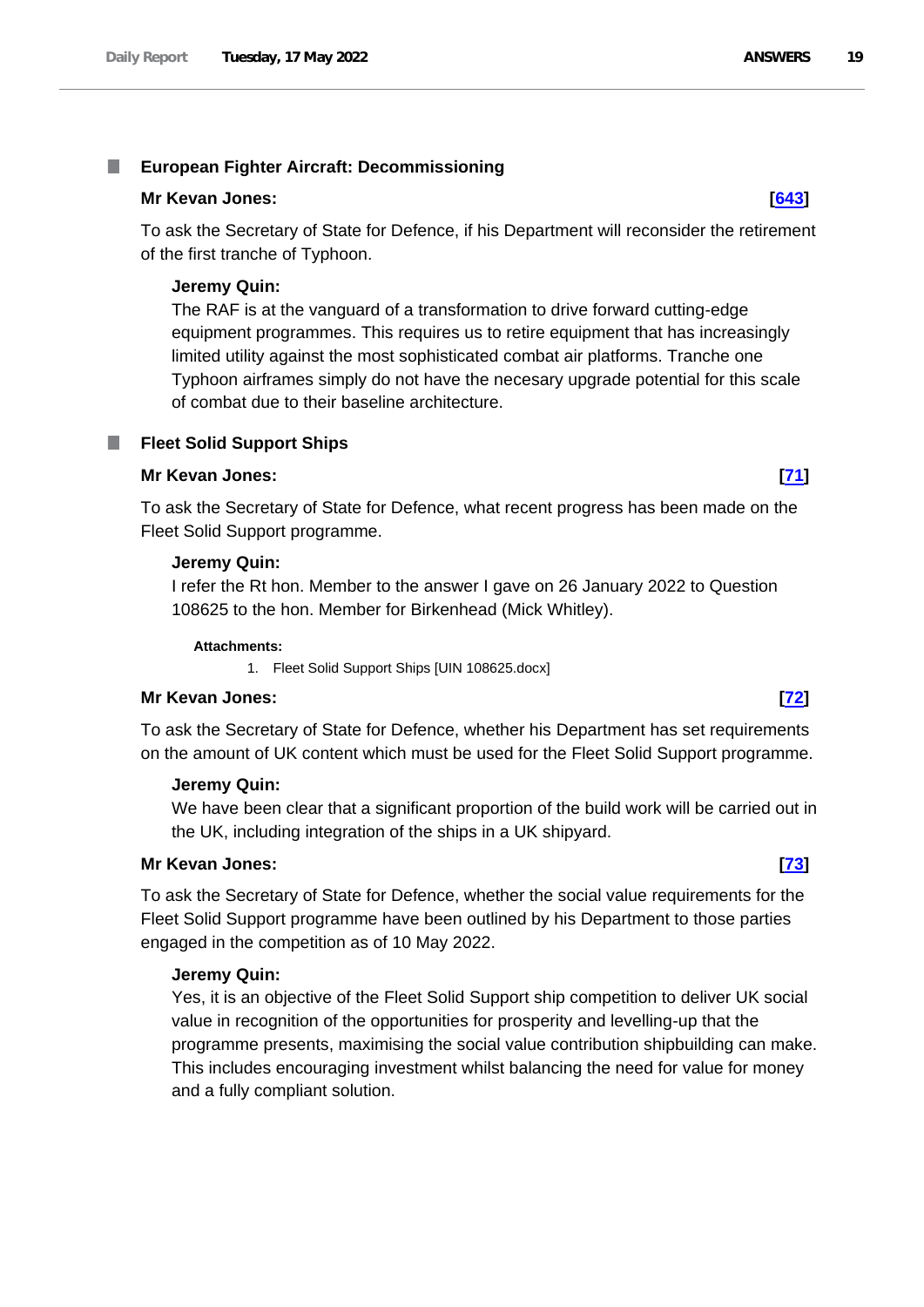#### <span id="page-19-0"></span>T. **Fleet Solid Support Ships: Procurement**

### **Mr Kevan Jones: [\[634\]](http://www.parliament.uk/business/publications/written-questions-answers-statements/written-question/Commons/2022-05-11/634)**

To ask the Secretary of State for Defence, if he will publish the social value criteria used on the Fleet Solid Support Ship contract once it has been concluded.

## **Jeremy Quin:**

The Social Value benefits offered by the winning bidder will be made public once the contract is placed for the Fleet Solid Support (FSS) ships. It would not be appropriate to publish the social value evaluation criteria used in the FSS competition, as it may be prejudicial to the Ministry of Defence's commercial interests and its ability to conduct competitions and negotiations for future procurements.

### <span id="page-19-1"></span>**Greece: Defence**

### **Mr Kevan Jones: [\[629\]](http://www.parliament.uk/business/publications/written-questions-answers-statements/written-question/Commons/2022-05-11/629)**

To ask the Secretary of State for Defence, what steps his Department is taking to support UK defence exports to Greece.

#### **Jeremy Quin:**

The Government is actively supporting a number of defence export campaigns to Greece. I have personally made four visits to Greece in support of our strong relationship and partnership/export campaigns over the last two years and was able to raise these most recently with the Greek Defence Secretary and senior officials when I visited on 18 March 2022.

## <span id="page-19-2"></span>**India: Technology**

#### **Mr Kevan Jones: [\[70\]](http://www.parliament.uk/business/publications/written-questions-answers-statements/written-question/Commons/2022-05-10/70)**

To ask the Secretary of State for Defence, what steps his Department plans to take to support India's requirements for new technology.

#### **Jeremy Quin:**

The UK and India are due to finalise a Letter of Arrangement between the UK's Defence Science & Technology Laboratory and India's Defence Research & Development Organisation. This will help to deliver advanced security capabilities through joint research, co-design, co-development and joint production of defence technology and systems.

#### <span id="page-19-3"></span>. **LE TacCIS Programme: Costs**

#### **John Healey: [\[55\]](http://www.parliament.uk/business/publications/written-questions-answers-statements/written-question/Commons/2022-05-10/55)**

To ask the Secretary of State for Defence, what the full-life cost is of the Land Environment Tactical Communication and Information System.

#### **Jeremy Quin:**

I refer the right hon. Member to the answer I gave on 24 Jan 2022 in response to Question 105382 to the right hon. Member for North Durham (Mr Kevan Jones).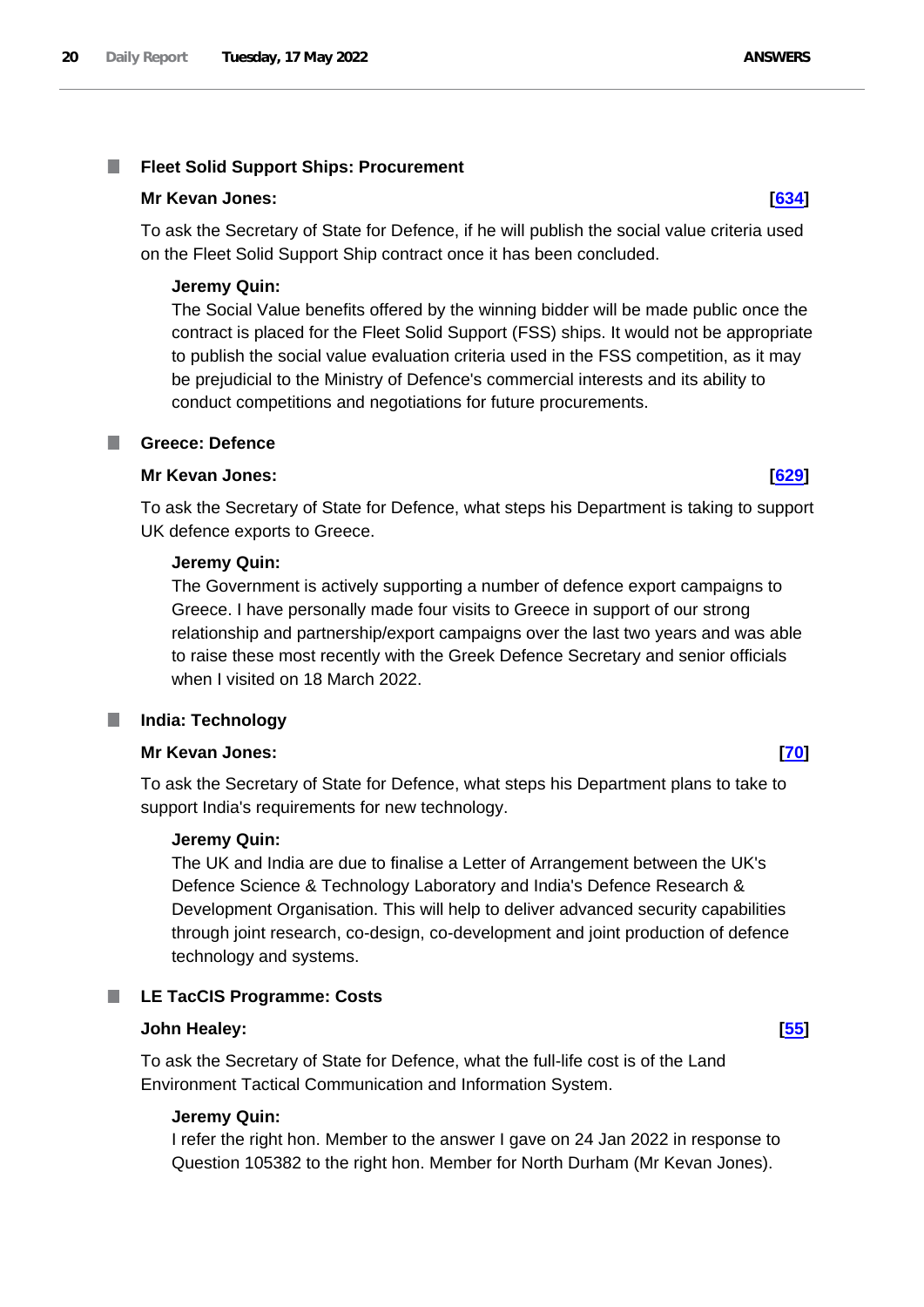#### **Attachments:**

1. LE TacCIS Programme: Costs [105382 - LE TacCIS Programme.docx]

### <span id="page-20-0"></span>**Ministry of Defence: Bullying and Harassment**

## **Mr Kevan Jones: [\[644\]](http://www.parliament.uk/business/publications/written-questions-answers-statements/written-question/Commons/2022-05-11/644)**

To ask the Secretary of State for Defence, what steps he is taking to reduce incidences of bullying, harassment and discrimination in his Department.

#### **Leo Docherty:**

Unacceptable behaviour, which includes bullying, harassment and discrimination, is not tolerated in Defence. Those who fail to meet our values and standards will be dealt with appropriately, which includes the use of administrative, disciplinary or misconduct action.

Defence has a wide programme of work ongoing to prevent and tackle unacceptable behaviour. This includes implementing the recommendations of the Wigston and Gray Reviews, and those made by the House of Commons Defence Committee in their Women in the Armed Forces report.

Our behaviour and complaints policies were updated in June 2021 with a strong focus on prevention. We have introduced mandatory climate assessments across Defence; these are a tool to help leaders understand the local culture and identify areas for improvement. Access to Diversity and Inclusion Advisers has been widened to support people affected by unacceptable behaviour and resolve issues at the lowest level. We have also established a bullying, harassment and discrimination helpline staffed independently with trained professionals. And we have mandated active bystander training to equip people with the skills to intervene should they witness incidents. We continue to update our training and communications approach to drive improvements in our culture and behaviour.

#### <span id="page-20-1"></span>. **Ministry of Defence: Empty Property**

# **Jamie Stone: [\[409\]](http://www.parliament.uk/business/publications/written-questions-answers-statements/written-question/Commons/2022-05-10/409)**

To ask the Secretary of State for Defence, how much it costs his Department on an annual basis to pay for and maintain empty properties owned by his Department; how much and what proportion of that amount is spent on renting those properties; and what the total annual cost is of his Department's residential property portfolio.

#### **Jeremy Quin:**

The cost of holding and maintaining empty Service Family Accommodation (SFA) properties managed by the Ministry of Defence (MOD) in the UK in Financial Year 2021-22 was £37.9 million; of this, £33.8 million is attributed to rental costs.

The total cost of the MOD's UK residential property portfolio for Financial Year 2021- 22 was £429 million.

The MOD has an active management programme to continue to reduce the number of empty properties it holds. The SFA void rate has reduced from 23% in 2018 to c18% on 1 May 2022. Currently, in the UK, 1,100 vacant houses are earmarked for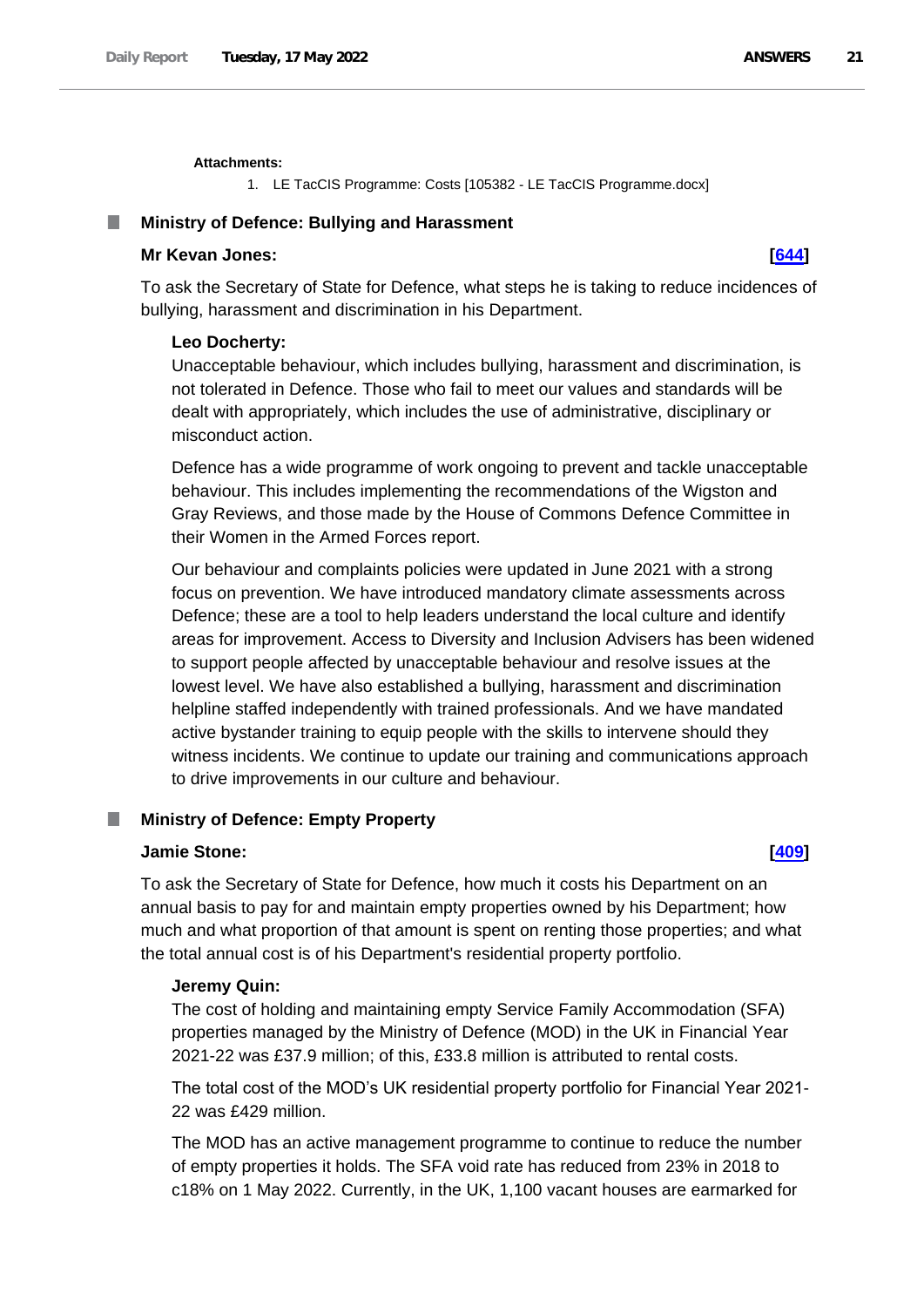disposal and 2,600 are being kept vacant currently for modernisation and improvements. 25,000 moves were managed across the UK Defence Estate during the year 2021-22.

#### <span id="page-21-0"></span>**Nuclear Weapons: Procurement** L.

#### **Mark Pritchard: [\[138\]](http://www.parliament.uk/business/publications/written-questions-answers-statements/written-question/Commons/2022-05-10/138)**

To ask the Secretary of State for Defence, what progress has been made on the replacement of the UK's nuclear warhead upgrade programme.

#### **Jeremy Quin:**

The programme to replace the UK's Sovereign Nuclear Warhead continues to progress and, following approval of the Strategic Outline Case in September 2021, has now entered its concept phase.

#### <span id="page-21-1"></span>**RAF Cosford: Training** m.

# **Mark Pritchard: [\[136\]](http://www.parliament.uk/business/publications/written-questions-answers-statements/written-question/Commons/2022-05-10/136)**

To ask the Secretary of State for Defence, if he will publish the timetable for expanding RAF Cosford training facilities to develop the new Centre for Training Excellence.

#### **Jeremy Quin:**

The situation has not changed since the answer I provided the hon. Member on 28 April 2022 to Question 158902.

#### **Attachments:**

1. RAF Cosford [UIN 158902.docx]

#### <span id="page-21-2"></span>**RAF Lakenheath** m.

#### **Bell Ribeiro-Addy: [\[473\]](http://www.parliament.uk/business/publications/written-questions-answers-statements/written-question/Commons/2022-05-10/473)**

To ask the Secretary of State for Defence, with reference to the US Department of Defense's Military Construction Program FY 2023 Budget and the proposal it contains for infrastructure investment at a special weapons storage site in the UK, what discussions he has had with the US Government on the potential use of RAF Lakenheath as such a storage site.

#### **Jeremy Quin:**

The Ministry of Defence is unable to comment on US spending decisions and capabilities, which are a matter for the US Government. It remains longstanding UK and NATO policy to neither confirm nor deny the presence of nuclear weapons at a given location.

#### <span id="page-21-3"></span>ш **RAF Waddington: Unmanned Air Vehicles**

#### **Mr Kevan Jones: [\[1120\]](http://www.parliament.uk/business/publications/written-questions-answers-statements/written-question/Commons/2022-05-12/1120)**

To ask the Secretary of State for Defence, whether ground stations for the UK's Predator fleet will be transferred to RAF Waddington by 2024.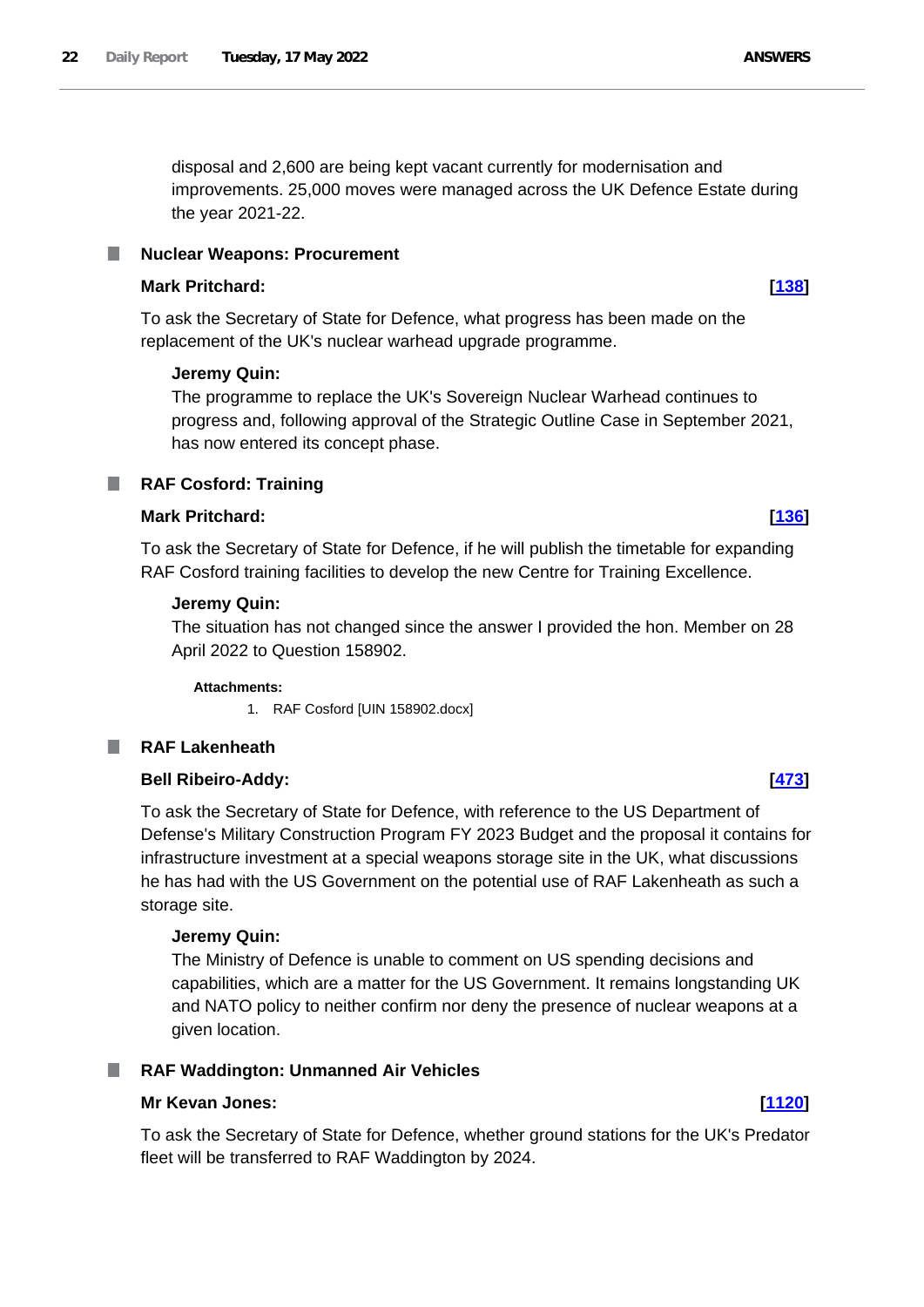# **Jeremy Quin:**

The Predator B is known as Reaper in UK service. The ground control stations for the Reaper fleet are split between RAF Waddington and Creech Air Force Base in the United States.

One of the US based ground control stations will be transferred to RAF Waddington for use as a simulator. The remainder will stay at their current US location to retain operational output and provide resilience until Reaper goes out of service in 2024, after which all the ground control stations will be disposed.

## <span id="page-22-0"></span>**Russia: Ukraine**

# **Mr Kevan Jones: [\[78\]](http://www.parliament.uk/business/publications/written-questions-answers-statements/written-question/Commons/2022-05-10/78)**

To ask the Secretary of State for Defence, what assessment he has made of the UK's ability to support its logistics chain in relation to its Enhanced Forward Presence in (a) Poland and (b) Estonia.

# **James Heappey:**

As framework nation of NATO's enhanced forward presence in Estonia, the UK has successfully maintained two battlegroups in country since early March, increasing our previous presence in response to the Russian invasion of Ukraine. Throughout this period our logistics chain has supported circa 1,800 personnel in Estonia and 250 in Poland (130 in support of the US-led Enhanced Forward Presence) alongside tanks and armoured fighting vehicles. To support this increase in personnel we have doubled our resupply deliveries when required, demonstrating our continued ability to successfully support the logistics chain for UK Enhanced Forward Presence (eFP).

Over the five years we have been the framework nation, the logistic support function has overseen the deployment of 10 battlegroups and successfully carried out approximately10 Strategic Sealifts, and circa 80 flights in support of Strategic Airlifts. My assessment is that the logistics chain will continue to allow UK deployments in support of Allies in Estonia and Poland.

# <span id="page-22-1"></span>**Trident Submarines**

## **Mark Pritchard: [\[137\]](http://www.parliament.uk/business/publications/written-questions-answers-statements/written-question/Commons/2022-05-10/137)**

To ask the Secretary of State for Defence, what recent progress has been made on the Dreadnought programme as part of the UK's strategic nuclear defence.

## **Jeremy Quin:**

On 9 May 2022, the Ministry of Defence announced entry into the next and most significant phase of the Dreadnought programme, known as Delivery Phase 3 (DP3), and has committed over £2 billion in initial contracts with its Alliance Partners, BAE Systems and Rolls Royce.

DP3 will include commitments to see the First of Class, HMS Dreadnought, exit the Barrow-in-Furness shipyard for sea trials so that she will be ready for patrol in the early 2030s. DP3 will in addition lay the foundations and progress the work for the delivery of the remaining three Dreadnought boats.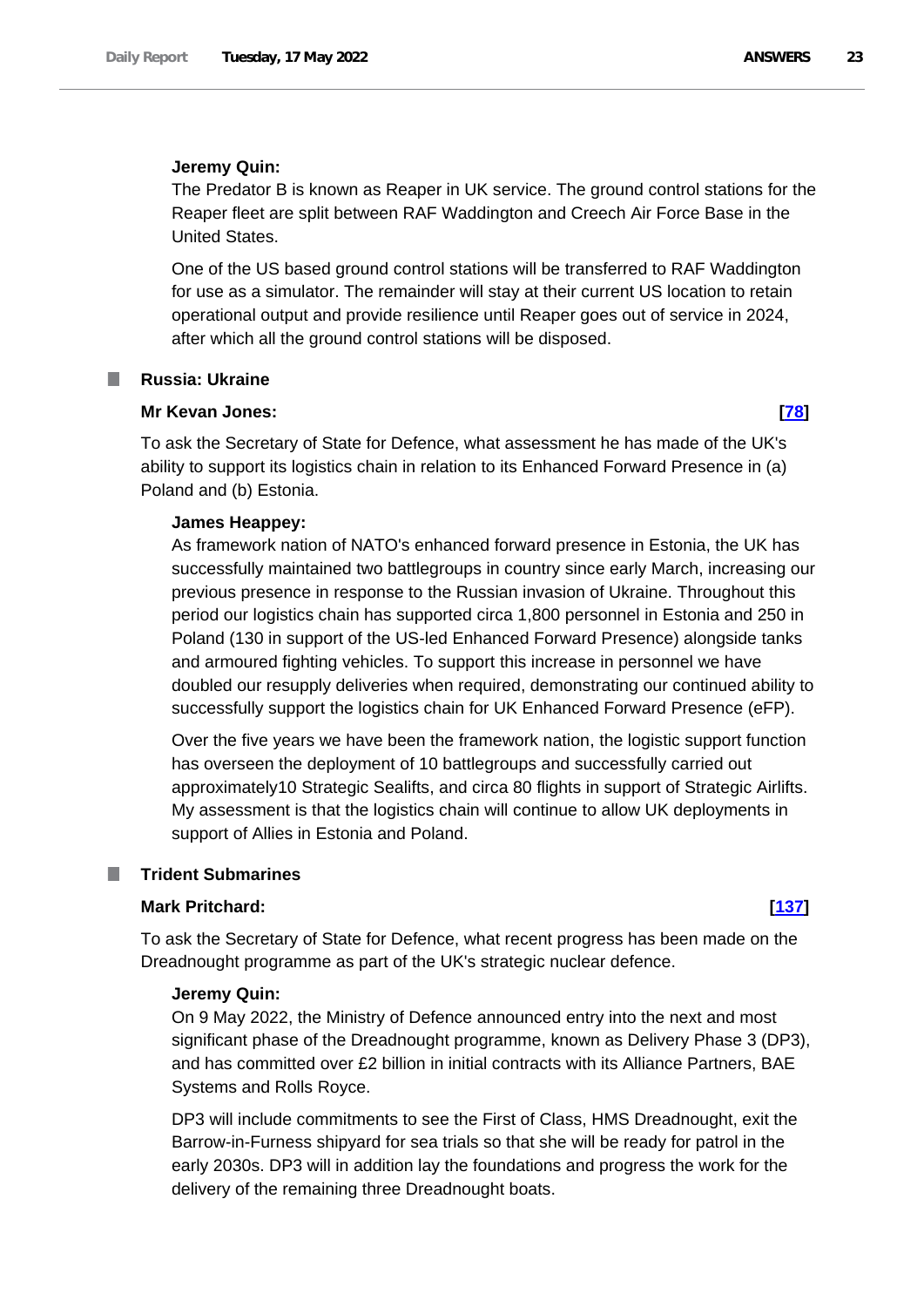#### <span id="page-23-0"></span>**Trident Submarines: Finance** I.

#### **Mr Kevan Jones: [\[640\]](http://www.parliament.uk/business/publications/written-questions-answers-statements/written-question/Commons/2022-05-11/640)**

To ask the Secretary of State for Defence, what assessment he has made of the adequacy of the contingency budget applied to the Dreadnought programme.

#### **Jeremy Quin:**

The 2015 Strategic Defence and Security Review estimated that the Dreadnought programme is likely to cost a total of £31 billion (including inflation, over the 35 years of the programme) and set a contingency of £10 billion. The programme remains on track to deliver to schedule and within this budget.

#### <span id="page-23-1"></span>**USA: Joint Strike Fighter Aircraft**

#### **Mr Kevan Jones: [\[1017\]](http://www.parliament.uk/business/publications/written-questions-answers-statements/written-question/Commons/2022-05-11/1017)**

To ask the Secretary of State for Defence, what assessment he has made of the potential merits of Government cooperation with the US next generation air dominance programme.

#### **Jeremy Quin:**

The UK and US have a long-standing Combat Air relationship, having operated together for decades on many of the world's most pressing security challenges. Interoperability with our allies and partners remains at the heart of our approach and we work to ensure it continues across our current and future combat air fleets.

# <span id="page-23-2"></span>**DIGITAL, CULTURE, MEDIA AND SPORT**

## **Broadband: Birmingham**

#### **Steve McCabe: [\[600\]](http://www.parliament.uk/business/publications/written-questions-answers-statements/written-question/Commons/2022-05-11/600)**

<span id="page-23-3"></span>ш

To ask the Secretary of State for Digital, Culture, Media and Sport, what assessment he has made of the adequacy of household's access to ultrafast full fibre broadband in Birmingham.

#### **Steve McCabe: [\[601\]](http://www.parliament.uk/business/publications/written-questions-answers-statements/written-question/Commons/2022-05-11/601)**

To ask the Secretary of State for Digital, Culture, Media and Sport, how many homes have access to ultrafast full fibre broadband in Birmingham.

## **Steve McCabe: [\[602\]](http://www.parliament.uk/business/publications/written-questions-answers-statements/written-question/Commons/2022-05-11/602)**

To ask the Secretary of State for Digital, Culture, Media and Sport, what plans she has to help increase access to ultrafast full fibre broadband in Birmingham.

#### **Julia Lopez:**

Thanks to the government's work to promote competition and investment and bust barriers in the UK telecoms market, over 93% premises in Birmingham can now access the fastest gigabit-capable networks.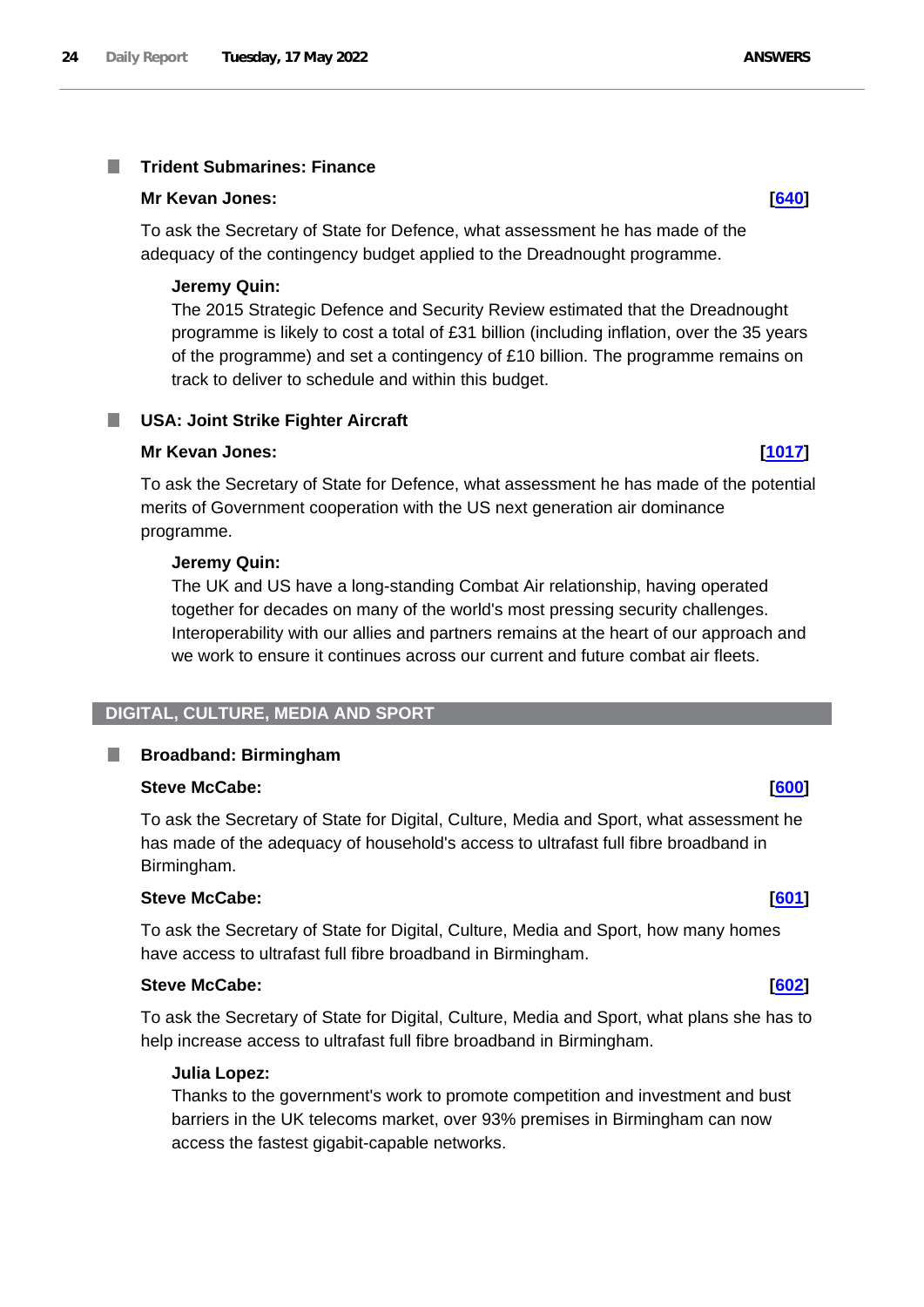The commercial rollout is continuing at record pace, and for those premises where private sector deployment is not viable without subsidy, our £5bn Project Gigabit will contribute to nationwide coverage, with Birmingham and the Black Country set to benefit in phase 3 of the programme.

#### <span id="page-24-0"></span>П **Gambling**

# **Carolyn Harris: [\[336\]](http://www.parliament.uk/business/publications/written-questions-answers-statements/written-question/Commons/2022-05-10/336)**

To ask the Secretary of State for Digital, Culture, Media and Sport, what her planned timetable is for the Gambling Commission to assess the single customer view technology trial; and whether a range of technology solutions for online gambling affordability assessment will be considered.

## **Carolyn Harris: [\[337\]](http://www.parliament.uk/business/publications/written-questions-answers-statements/written-question/Commons/2022-05-10/337)**

To ask the Secretary of State for Digital, Culture, Media and Sport, whether (a) the Gambling Commission and (b) officials in her Department have met providers of online gambling affordability checks technology for the purposes of understanding the potential merits of alternative approaches to the single customer view project.

## **Carolyn Harris: [\[338\]](http://www.parliament.uk/business/publications/written-questions-answers-statements/written-question/Commons/2022-05-10/338)**

To ask the Secretary of State for Digital, Culture, Media and Sport, whether the Government plans to introduce online gambling affordability assessments as part of the gambling white paper, to be conducted independently of the industry.

## **Carolyn Harris: [\[339\]](http://www.parliament.uk/business/publications/written-questions-answers-statements/written-question/Commons/2022-05-10/339)**

To ask the Secretary of State for Digital, Culture, Media and Sport, whether (a) the Gambling Commission and (b) her Department has made an assessment of the potential merits of technology such as open banking to remove the need for customers to hand over financial information for affordability checks to multiple online gambling operators.

## **Chris Philp:**

The Government and Gambling Commission are exploring how technology and data can be harnessed in a number of areas to better prevent harmful gambling online. We recognise the role that data sharing could play in supporting interventions across multiple operators, as well as the benefits of considering a player's financial circumstances as part of a rounded assessment of whether they are at risk of harm. The government's white paper on the Gambling Act Review will be published in the coming weeks.

It is important that any data-driven protections are proportionate, handle data securely, and are implemented in a way that is acceptable to consumers. Officials from the Department and the Commission have therefore met a range of technology providers to understand potential delivery options, including those which may cause less friction in the customer journey such as checks facilitated by open banking.

The Single Customer View project is currently in a pilot stage with GAMSTOP, which operates the national online self-exclusion scheme, as technical provider. This is taking place within the Information Commissioner's Office regulatory sandbox, and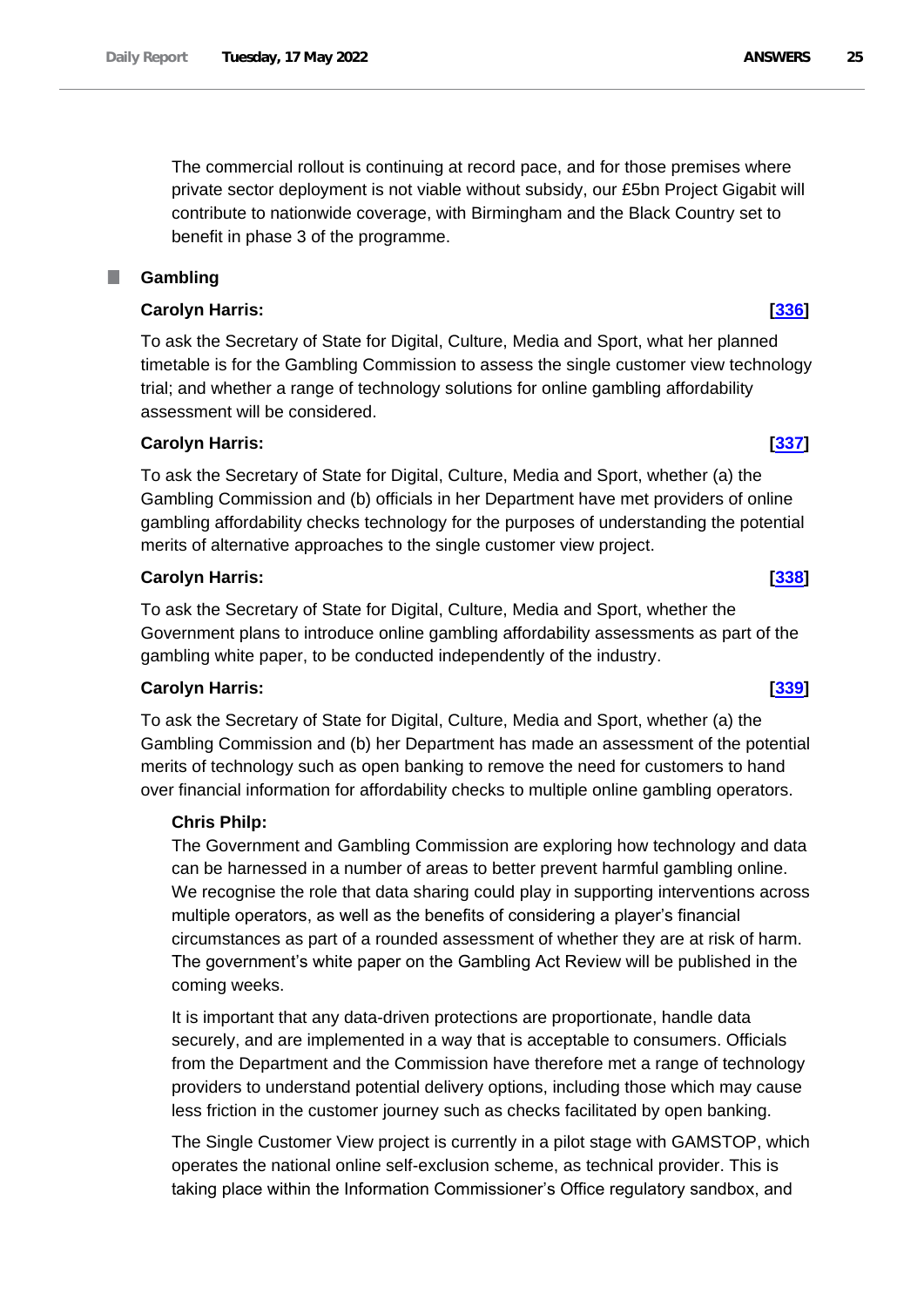progress will be closely monitored by Government and regulators. There will be ongoing evaluations once data sharing has started. The Gambling Commission's most recent update surrounding progress and next steps can be found [here,](https://www.gamblingcommission.gov.uk/news/article/an-update-on-the-single-customer-view-industry-challenge) and the Information Commissioner's update on the sandbox can be found [here.](https://ico.org.uk/for-organisations/regulatory-sandbox/current-projects)

# **Justin Madders: [\[808\]](http://www.parliament.uk/business/publications/written-questions-answers-statements/written-question/Commons/2022-05-11/808)**

To ask the Secretary of State for Digital, Culture, Media and Sport, what the timetable is for the publication of the forthcoming Gambling Review White Paper.

# **Chris Philp:**

The Gambling Act Review is wide-ranging and aims to ensure that the regulation of gambling is fit for the digital age. We will publish a white paper setting out our conclusions and next steps in the coming weeks.

#### <span id="page-25-0"></span>**Gambling: Taxation** T.

# **Scott Benton: [\[506\]](http://www.parliament.uk/business/publications/written-questions-answers-statements/written-question/Commons/2022-05-10/506)**

To ask the Secretary of State for Digital, Culture, Media and Sport, whether the Government has considered introducing a non-statutory levy on the betting and gaming industry for research, education and treatment which has a lower rate for land-based operators and takes account of the higher fixed costs and numbers of jobs they support compared to online operators.

# **Chris Philp:**

The Government's Review of the Gambling Act called for evidence on how best to recoup the regulatory and societal costs of problem gambling. We will publish a white paper in the coming weeks.

# <span id="page-25-1"></span>**Leisure: Facilities**

## **Julie Elliott: [\[246\]](http://www.parliament.uk/business/publications/written-questions-answers-statements/written-question/Commons/2022-05-10/246)**

To ask the Secretary of State for Digital, Culture, Media and Sport, what assessment her Department has made of the impact of rising energy costs on publicly-owned leisure facilities, including (a) swimming pools and (b) gyms.

## **Nigel Huddleston:**

We recognise the importance of ensuring public access to leisure facilities, which are great spaces for people of all ages to stay fit and healthy, and which play an important role within communities.

This is why throughout the pandemic we provided the £100 million National Leisure Recovery Fund which ensured the survival of leisure centres and swimming pools during the pandemic, and supported their reopening after the pandemic.

We also recognise the impact rising energy prices will have on businesses of all sizes. Ofgem and the government are in regular contact with business groups and suppliers to understand the challenges they face and explore ways to protect consumers and businesses. The ongoing responsibility of providing access to public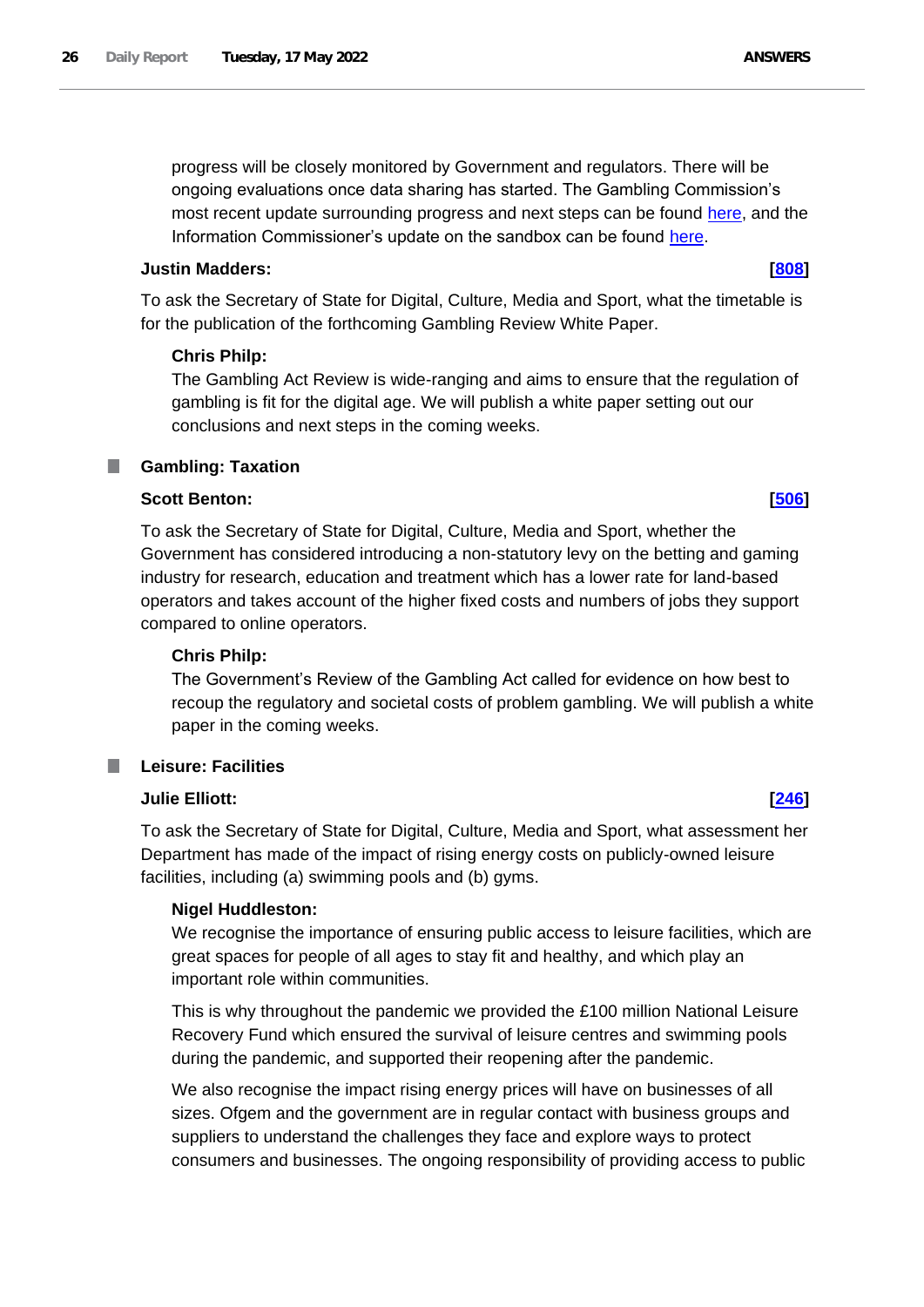leisure facilities lies at Local Authority level, and the government continues to encourage Local Authorities to invest in leisure facilities.

## <span id="page-26-0"></span>**Platinum Jubilee 2022: Medals**

## **Alicia Kearns: [\[982\]](http://www.parliament.uk/business/publications/written-questions-answers-statements/written-question/Commons/2022-05-11/982)**

To ask the Secretary of State for Digital, Culture, Media and Sport, whether St John Ambulance volunteers will be awarded the Platinum Jubilee Medal.

#### **Chris Philp:**

To qualify for The Queen's Platinum Jubilee Medal recipients must be in an eligible public sector role in a frontline emergency service accessed via a call to the 999 emergency telephone number, or equivalent, and this does not include St John Ambulance volunteers.

## <span id="page-26-1"></span>**Public Records: Electronic Government**

## **Dr Matthew Offord: [\[717\]](http://www.parliament.uk/business/publications/written-questions-answers-statements/written-question/Commons/2022-05-11/717)**

To ask the Secretary of State for Digital, Culture, Media and Sport, whether she plans to amend the Public Records Act so that the statute includes information held, transmitted or recorded through electronic communications.

#### **Julia Lopez:**

There are currently no plans to amend the Public Records Act regarding information held, transmitted or recorded through electronic communications. Section 10 (1) of the Act already encompasses not only written records but 'records conveying information by any other means whatsoever' including information held and recorded through electronic communications.

Guidance is also provided in Section 46 Code of Practice on the Management of Records issued by me as the Secretary of State for DCMS under the Freedom of Information Act 2000 (FOIA). The Code was updated and published in July 2021 (as outlined in the Written Statement of 15 July 2021, HCWS185). It provides principlebased guidance for relevant public authorities on contemporary information management practice in the modern digital working environment.

There also exists a variety of supporting guidance at both departmental and cross government level that provides advice for ministers, private offices and civil servants on their record keeping responsibilities. This guidance is kept under review and updated in response to changes in technology and ways of working.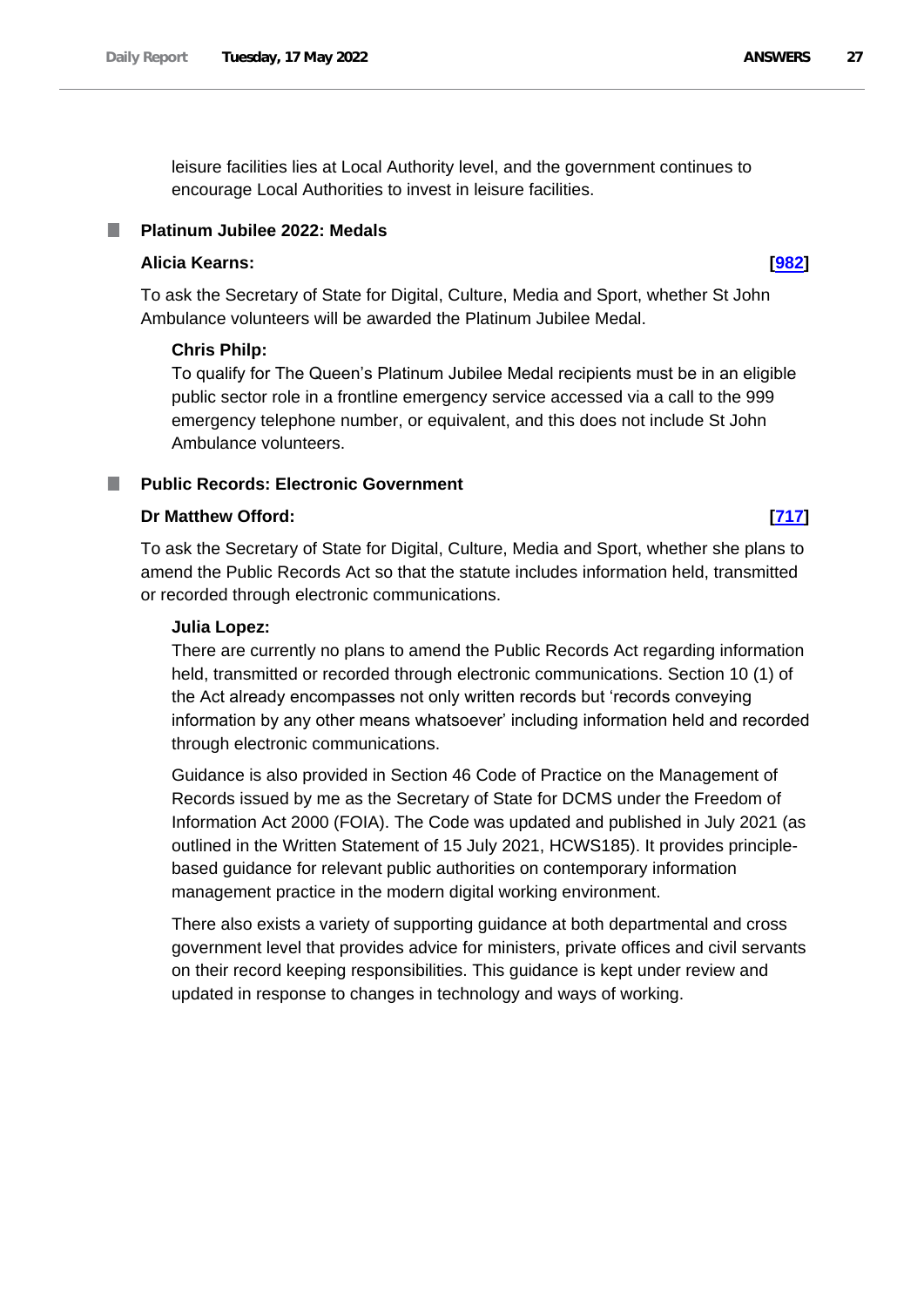# <span id="page-27-0"></span>**EDUCATION**

# <span id="page-27-1"></span>**[Subject Heading to be Assigned]**

#### **Peter Gibson: [\[453\]](http://www.parliament.uk/business/publications/written-questions-answers-statements/written-question/Commons/2022-05-10/453)**

To ask the Secretary of State for Education, what assessment his Department has made of the effectiveness of using audiobooks to engage wider participation in reading to support the Levelling Up agenda.

## **Mr Robin Walker:**

The department wants children to develop the habit of reading widely and often, for both pleasure and information. Research suggests that reading for pleasure is more important for children's educational development than their parents' level of education. The national curriculum states that teachers are expected to encourage pupils to develop the habit of reading widely. It emphasises the importance of pupils listening to, discussing, and as their fluency increases, reading for themselves a wide range of stories, poems, plays and information books. The department has not undertaken research on the specific contribution or role of audiobooks, however, welcomes their use alongside other formats of books.

In March, the department published the Schools White Paper. This sets out our longterm vision for a school system that helps every child to fulfil their potential by ensuring that they receive the right support, in the right place, at the right time.

At its heart is the Government's Levelling Up mission. This aims that by 2030, 90% of children will leave primary school having achieved the expected standard in reading, writing and maths. As part of this, the department is committed to continuing to raise literacy standards, ensuring all children can read fluently and with understanding. Further information on the Schools White Paper can be accessed here: [https://www.gov.uk/government/news/schools-white-paper-delivers-real-action-to](https://www.gov.uk/government/news/schools-white-paper-delivers-real-action-to-level-up-education)[level-up-education.](https://www.gov.uk/government/news/schools-white-paper-delivers-real-action-to-level-up-education)

## <span id="page-27-2"></span>**Children and Young People: Internet**

#### **Ian Lavery: [\[257\]](http://www.parliament.uk/business/publications/written-questions-answers-statements/written-question/Commons/2022-05-10/257)**

To ask the Secretary of State for Education, whether he has made recent representations to Cabinet colleagues on the potential merits of allocating funding to ensure that children and young people have free internet access in households on universal credit.

# **Mr Robin Walker:**

The department is supportive of the work done by the Department for Digital, Culture, Media and Sport to promote access to social tariffs for households on universal credit. Social tariffs offer low-cost landline and broadband services for those on certain means-tested benefits. In April 2022, my right hon. Friend, the Secretary of State for Digital, Culture, Media and Sport wrote to providers asking them to do more to promote their social tariffs to ensure low-income households know about the support available. The government will continue to engage industry in increasing awareness of the social tariffs available moving forward. In September 2021, the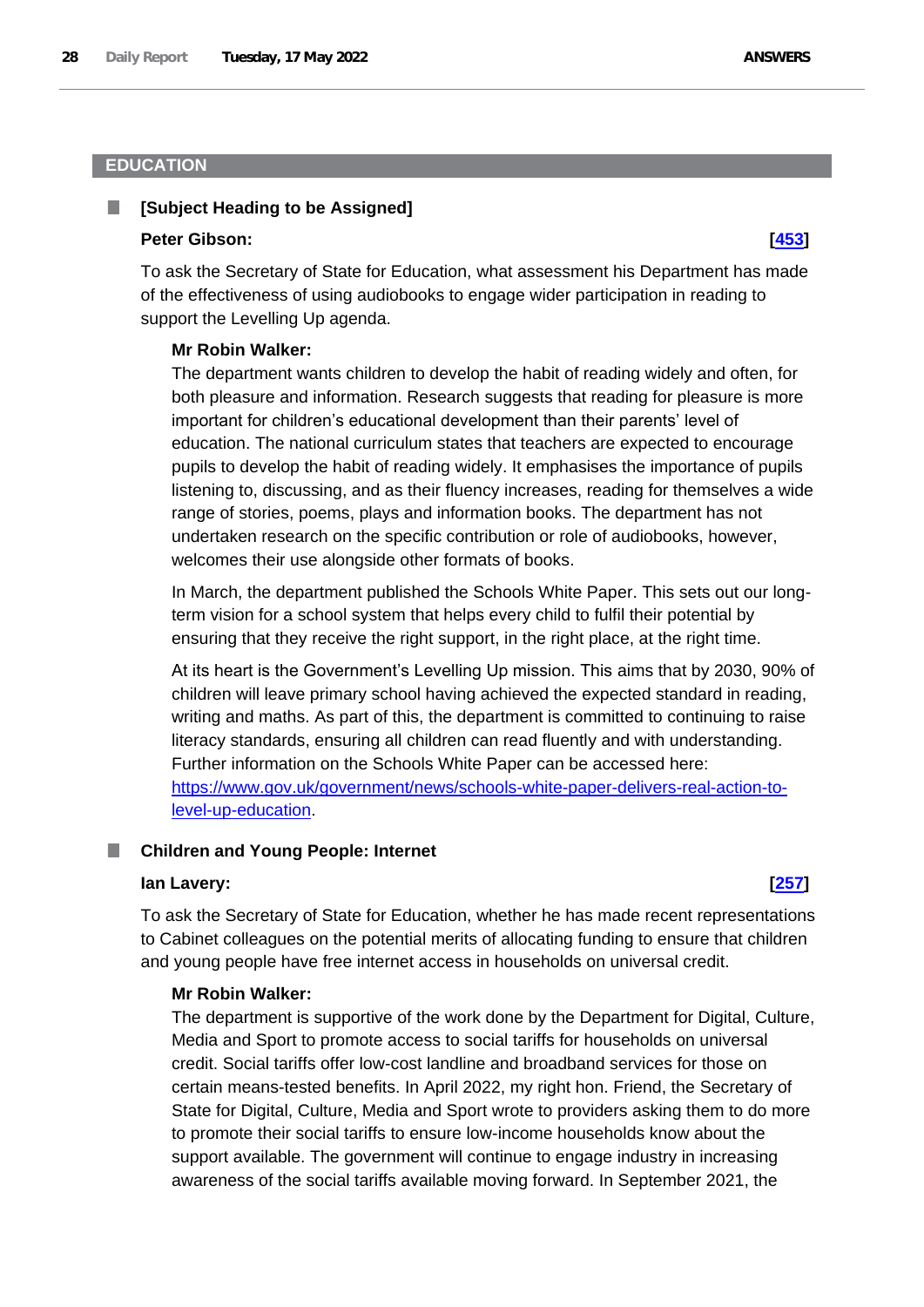government partnered with industry leaders to launch the Digital Inclusion Impact Group to tackle digital exclusion. One of the pilot programmes is Dell Donate to Educate, which supports children with the right access to technology at school and at home.

#### <span id="page-28-0"></span>**Children in Care** T.

#### **Andrew Lewer: [\[443\]](http://www.parliament.uk/business/publications/written-questions-answers-statements/written-question/Commons/2022-05-10/443)**

To ask the Secretary of State for Education, whether it is his Department's policy that Local Education Authorities must report how frequently they assess the appropriateness of education services for looked after children.

## **Will Quince:**

Local authorities have a statutory duty to promote the educational achievement of looked-after children, including those placed outside of their authority. They are required to appoint an officer, the local authority Virtual School Head, to ensure this duty is properly discharged.

Statutory guidance on the implementation of these duties can be accessed here: [https://www.gov.uk/government/publications/promoting-the-education-of-looked-after](https://www.gov.uk/government/publications/promoting-the-education-of-looked-after-children)[children.](https://www.gov.uk/government/publications/promoting-the-education-of-looked-after-children)

This requires Directors of Children' Services and Lead Members for Children's Services to ensure that the authority's Children in Care Council regularly considers educational experiences, as reported by looked-after children, and is able to respond effectively to any issues.

Further, the guidance is clear that the Virtual School Head should ensure that the educational attainment and progress of children looked after by the local authority is monitored and evaluated as if those children attended a single school. It is also clear that there are systems in place to report regularly through the authority's corporate parenting structures. It requires Virtual School Heads to publish an annual report, which should include details of how they have managed the Pupil Premium Plus and Early Years Pupil Premium for looked-after children, and evidence of how the funding has supported the achievement of the children looked after by their authority. Ofsted inspectors are required to ask for the Virtual School Annual Report as part of the framework for Inspections of Local Authority's Children's Services.

#### <span id="page-28-1"></span>**Children: Speech and Language Therapy** .

#### **Geraint Davies: [\[578\]](http://www.parliament.uk/business/publications/written-questions-answers-statements/written-question/Commons/2022-05-11/578)**

To ask the Secretary of State for Education, whether mainstream schools are able to use the School-Led tutoring grant to pay for additional speech and language therapy support, where children have fallen behind in their speech, language and communication development as a result of the covid-19 outbreak.

#### **Mr Robin Walker:**

There are a limited number of speech and language therapists (SALTs) available in the sector and their remit must remain on providing speech and language therapy.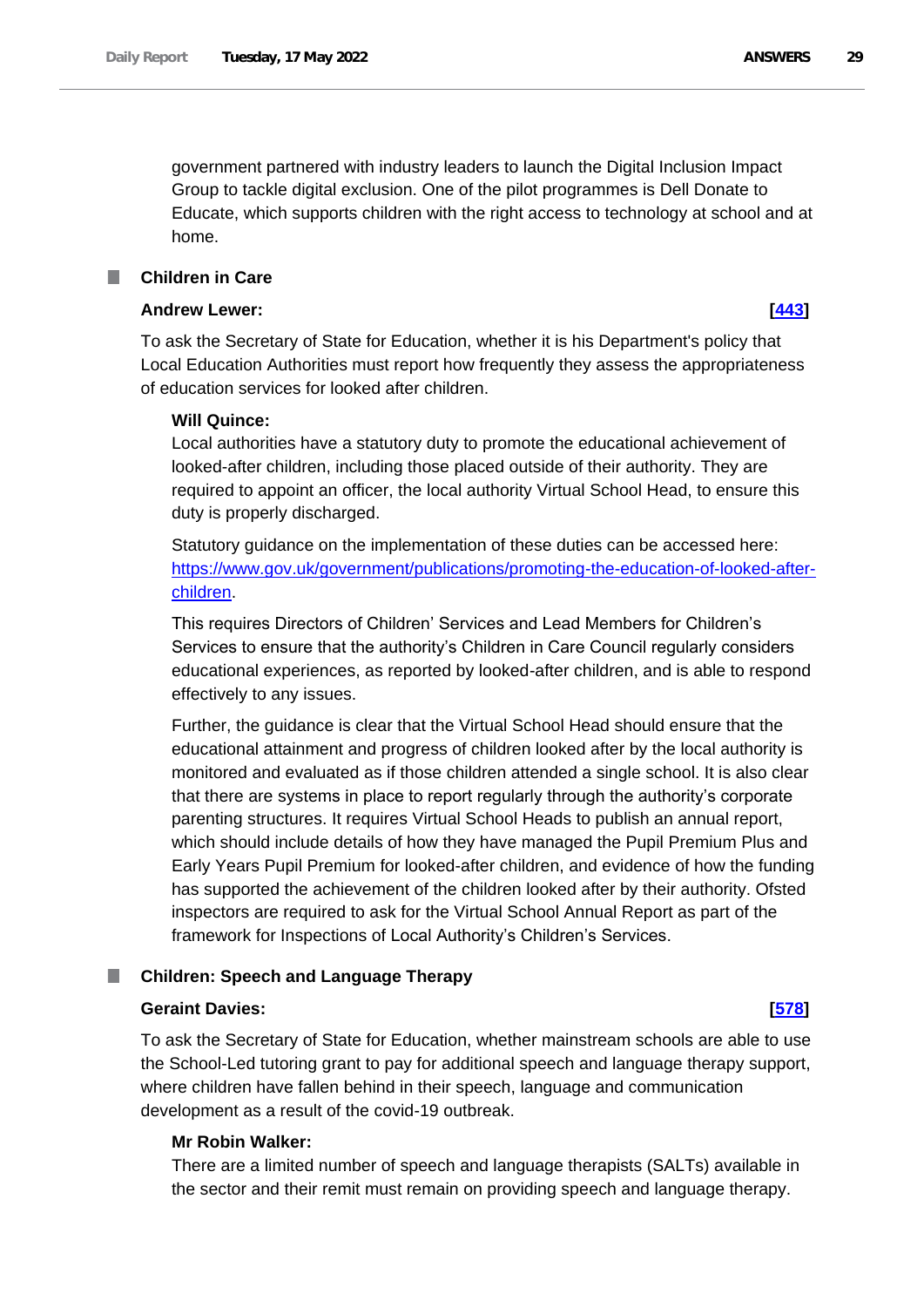Therefore, the school-led tutoring (SLT) grant cannot be used to help subsidise the cost of SALTs. This applies to all schools, including special schools

However, special schools can use their higher rate of recovery premium funding to help subsidise the cost of SALTs should they wish to do so.

In special schools, the SLT grant can be used for tutoring to support catch-up in the broader curriculum, such as practising and consolidating techniques in speech and language therapy. In practice, tutors and internal staff will understand the pupils' individual learning needs and can ensure support is tailored accordingly. They may also choose to support pupils further by incorporating exercises set by the SALT into the tutoring session. It is important to note that this provision must be additional to a pupil's existing learning programme set out by the school or an education, health and care plan.

#### <span id="page-29-0"></span>T. **Department for Education: Staff**

### **Stephen Morgan: [\[432\]](http://www.parliament.uk/business/publications/written-questions-answers-statements/written-question/Commons/2022-05-10/432)**

To ask the Secretary of State for Education, what the total number of operational desks is in each of his Department's offices in England as of 10 May 2022.

### **Stephen Morgan: [\[433\]](http://www.parliament.uk/business/publications/written-questions-answers-statements/written-question/Commons/2022-05-10/433)**

To ask the Secretary of State for Education, how many members of staff are based in each of his Department's offices in England as of 10 May 2022.

# **Stephen Morgan: [\[434\]](http://www.parliament.uk/business/publications/written-questions-answers-statements/written-question/Commons/2022-05-10/434)**

To ask the Secretary of State for Education, what staff attendance levels were in his Department's offices in England for each month this year.

### **Michelle Donelan:**

The department operates from 12 locations, spread across the country. The total number of operational desks is 4,525.

| <b>SITE</b>    | DESKS (AS AT 6 MAY 2022) |  |
|----------------|--------------------------|--|
| London         | $1,425*$                 |  |
| Sheffield      | 790                      |  |
| Coventry       | 1,113                    |  |
| Darlington     | 272                      |  |
| Manchester     | 500                      |  |
| Nottingham     | 164                      |  |
| <b>Bristol</b> | 95                       |  |
| Watford        | 24                       |  |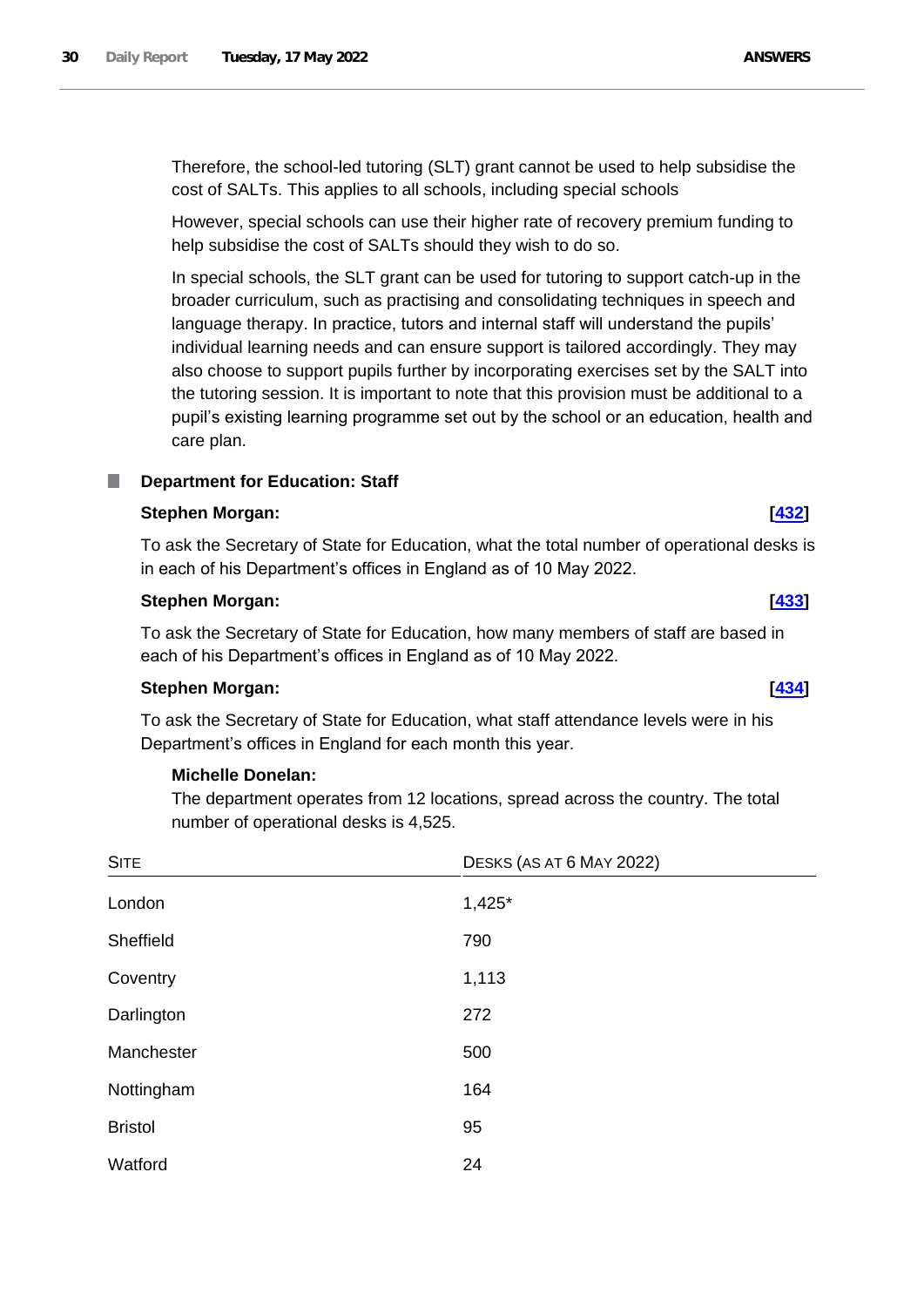| <b>SITE</b>   | DESKS (AS AT 6 MAY 2022) |  |
|---------------|--------------------------|--|
| Newcastle     | 36                       |  |
| Cambridge     | 42                       |  |
| Croydon       | 40                       |  |
| Leeds         | 24                       |  |
| <b>Totals</b> | 4,525                    |  |

\*Desk capacity for London has since been reduced to 1,100, which reflects the capacity at the site for department staff once planned tenants occupy the building.

There are 8,009 full time equivalent (FTE) employed by the department. This includes a number of remote workers who regularly attend other 'work settings' as part of their role, for example schools, colleges and learning providers.

| <b>SITE</b>    | FTE (AS AT 6 MAY 2022) |  |
|----------------|------------------------|--|
| London         | 2,268                  |  |
| Sheffield      | 1,489                  |  |
| Coventry       | 1,257                  |  |
| Darlington     | 768                    |  |
| Manchester     | 1,249                  |  |
| Nottingham     | 343                    |  |
| <b>Bristol</b> | 299                    |  |
| Watford        | 23                     |  |
| Newcastle      | 120                    |  |
| Cambridge      | 35                     |  |
| Croydon        | 48                     |  |
| Leeds          | 110                    |  |
| <b>Totals</b>  | 8,009                  |  |

The department has introduced a policy of hybrid working to capture the benefits of both remote working and office attendance.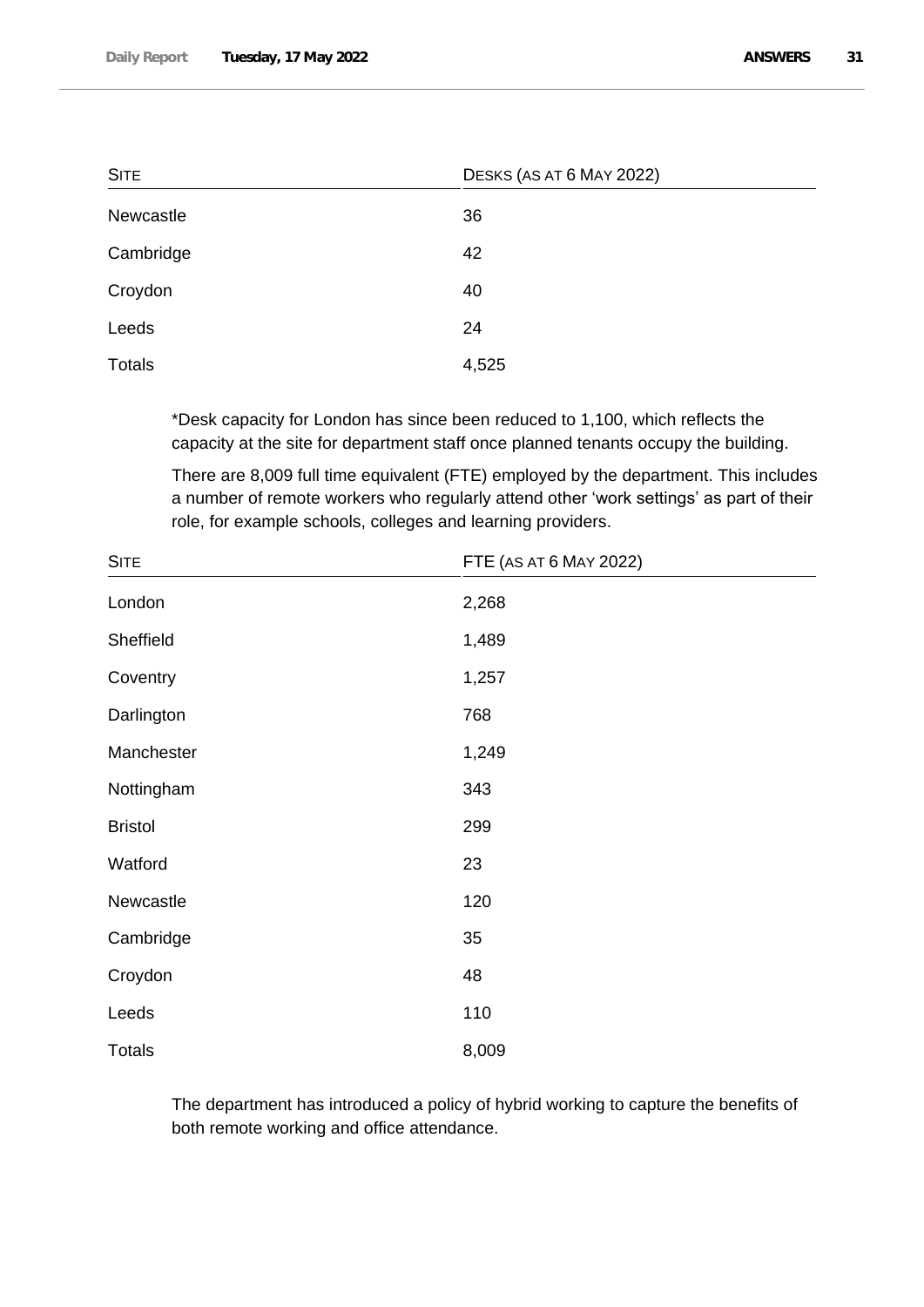Since January 2022, attendance numbers have steadily increased, as staff have settled into hybrid working patterns. The vast majority of staff are now regularly attending their designated office.

The current average daily occupancy, across all 12 offices, is circa 60 to 70%. This is similar to pre-pandemic occupancy levels.

# <span id="page-31-0"></span>**Education: Brighton**

# **Sir Christopher Chope: [\[1083\]](http://www.parliament.uk/business/publications/written-questions-answers-statements/written-question/Commons/2022-05-12/1083)**

To ask the Secretary of State for Education, if he will publish his Department's review of Brighton and Hove Council's Anti-Racist Education Strategy; and if he will make an assessment of whether Brighton and Hove Council is fully compliant with his Department's guidelines on political impartiality in schools.

# **Mr Robin Walker:**

The department has worked with the sector to publish guidance that supports schools to teach about complex political issues, in line with their legal duties on political impartiality. This guidance is available here:

https://www.gov.uk/government/publications/political-impartiality-in-schools.

On being made aware of the issues raised in respect of Brighton and Hove City Council's strategy, department officials contacted the local authority to understand the detail of the matter and to ensure that the local authority was aware of their duties on political impartiality. It is for local authorities to ensure that they meet their legal requirements in respect of political impartiality in schools and to respond to complaints. The department would not normally intervene in a complaint about a local authority unless the local complaints process had been followed to conclusion. The department has not carried out a review of the strategy and is not planning to do so at this stage.

# <span id="page-31-1"></span>**Overseas Students: Ukraine**

# **Munira Wilson: [\[1352\]](http://www.parliament.uk/business/publications/written-questions-answers-statements/written-question/Commons/2022-05-12/1352)**

To ask the Secretary of State for Education, with reference to the open letter sent by the Minister of State for Higher and Further Education to Ukrainian students on 27 April 2022, what criteria his Department plans to use to distribute the £4 million of additional funding being made available to universities to support Ukrainian students.

# **Michelle Donelan:**

Following Russia's invasion of Ukraine, my right hon. Friend, the Secretary of State for Education and I have asked the Office for Students' (OfS) to use up to £4 million of funding in the 2022/23 financial year, through the Strategic Priorities Grant, for English higher education providers to support Ukrainian nationals and Ukrainiandomiciled students whose usual financial support has been impacted by events in Ukraine.

The process for dispersing this funding to providers can be found in guidance set out by the OfS, found here: [https://www.officeforstudents.org.uk/advice-and-](https://www.officeforstudents.org.uk/advice-and-guidance/regulation/information-for-providers-on-the-crisis-in-ukraine/funding-to-support-ukrainian-students/)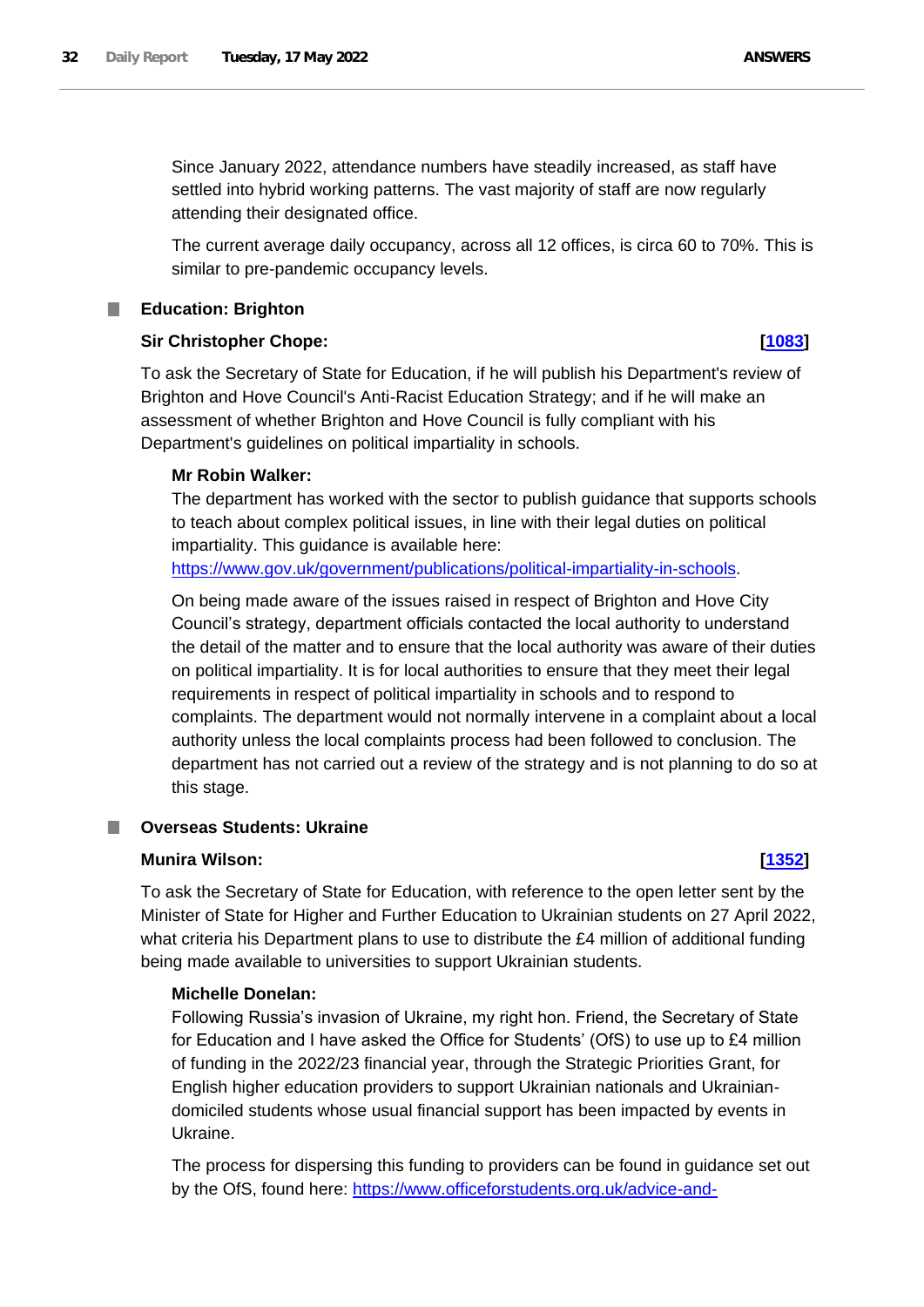[guidance/regulation/information-for-providers-on-the-crisis-in-ukraine/funding-to](https://www.officeforstudents.org.uk/advice-and-guidance/regulation/information-for-providers-on-the-crisis-in-ukraine/funding-to-support-ukrainian-students/)[support-ukrainian-students/.](https://www.officeforstudents.org.uk/advice-and-guidance/regulation/information-for-providers-on-the-crisis-in-ukraine/funding-to-support-ukrainian-students/)

# <span id="page-32-0"></span>**Schools: Digital Technology**

# **Ian Lavery: [\[256\]](http://www.parliament.uk/business/publications/written-questions-answers-statements/written-question/Commons/2022-05-10/256)**

To ask the Secretary of State for Education, if his Department will introduce a dedicated technology budget for state schools for the purposes of tackling the digital divide.

## **Mr Robin Walker:**

Schools' technology is managed from their central budgets, and they have the autonomy to decide how this resource is spent so that they can prioritise their individual needs. The department has provided over 1.95 million laptops and tablets during the COVID-19 pandemic. Those devices are in the hands of schools who can decide how and when children should have access to them.

The department is setting standards so that school and trust leaders know what they need to do to get their technology estate in good shape. The department is also working with commercial providers to accelerate gigabit capable broadband rollout to schools, to enable all schools to have access to a high-speed connection by 2025. Additionally, up to £150 million will be invested to upgrade schools that fall below our Wi-Fi connectivity standards in priority areas.

#### <span id="page-32-1"></span>**Schools: Swimming** .

### **Stephen Morgan: [\[427\]](http://www.parliament.uk/business/publications/written-questions-answers-statements/written-question/Commons/2022-05-10/427)**

To ask the Secretary of State for Education, what assessment he has made of the (a) extent and (b) impact of swimming pool closures on school swimming and water safety attainment levels.

## **Stephen Morgan: [\[428\]](http://www.parliament.uk/business/publications/written-questions-answers-statements/written-question/Commons/2022-05-10/428)**

To ask the Secretary of State for Education, what recent assessment his Department has made of the affordability of school swimming and water safety lessons in context of potential increases in pool hire costs as a result of rising energy prices.

#### **Will Quince:**

The department recognises that children have missed out on opportunities to learn to swim due to COVID-19 restrictions. To mitigate the impact of this, through the Oak National Academy, the government has provided new virtual water safety lessons to ensure that despite pool closures pupils had some access to water safety tuition. The department is working closely with Swim England and other swimming and water safety organisations to support pupils returning safely to swimming and promote water safety education. Sport England's annual Active Lives Children and Young People's Survey reports that in the 2020/21 academic year, 76% of children in year 7 were able to swim at least 25 meters, this represents no change in comparison to the 2019/20 academic year.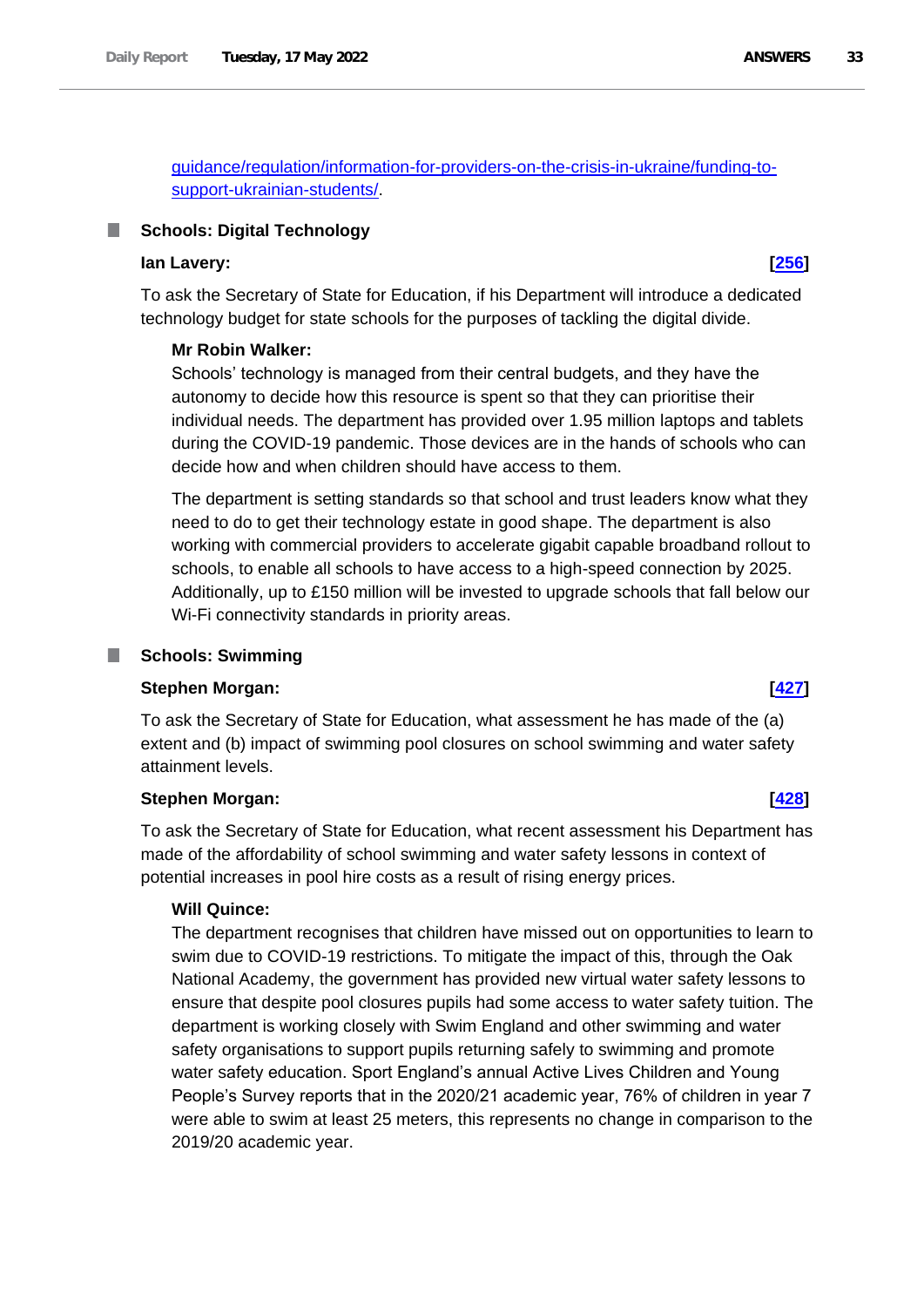During phase 2 of the Opening School Facilities programme (March 2021 to March 2022), 115 schools used funding to extend their swimming offer with many using funding to assist with cleaning and water testing, and minor investments such as extending lifeguard time or providing CPD for school staff to train as lifeguards.

On 2 October 2021, the government confirmed nearly £30 million a year for improving and opening up school sports facilities and improving the teaching of Physical Education at primary school. This further funding provides scope to provide funding, advice, and guidance to schools to make better use of their pools.

The government continues to monitor the cost pressures that schools are facing. Future increases in funding have been frontloaded to rapidly get money to schools so that in the 2022/23 academic year alone core schools funding will increase by £4 billion compared to the 2021/22 academic year.

The department recognises the impact rising energy prices may have. Ofgem and the government are in regular contact with business groups and suppliers to understand the challenges they face and explore ways to protect consumers and businesses.

# <span id="page-33-0"></span>**Schools: Uniforms**

# **Ian Lavery: [\[255\]](http://www.parliament.uk/business/publications/written-questions-answers-statements/written-question/Commons/2022-05-10/255)**

To ask the Secretary of State for Education, what recent assessment he has made of the levels of adherence to his Department's statutory guidance on the cost of school uniforms in terms of whether schools are implementing an affordable uniform policy.

## **Mr Robin Walker:**

The department published new statutory guidance in November 2021 to ensure the cost of school uniforms is reasonable and secures the best value for money for parents. The guidance can be found here:

https://www.gov.uk/government/publications/cost-of-school-uniforms/cost-of-schooluniforms.

Schools are currently beginning to implement the guidance and will be engaging with their parents and pupils as they do so. The department expects governing boards to be compliant with much of the guidance by September 2022 and fully compliant by summer 2023.

# **Munira Wilson: [\[498\]](http://www.parliament.uk/business/publications/written-questions-answers-statements/written-question/Commons/2022-05-10/498)**

To ask the Secretary of State for Education, what discussions officials in his Department have had with their counterparts in the Treasury on the potential merits of removing VAT applied to school uniforms in the context of rising living costs.

### **Mr Robin Walker:**

Officials at the department meet regularly with counterparts across government to discuss national priorities.

Under the current VAT rules, all children's clothing and footwear designed for young people less than 14 years of age, including school uniforms, attract a zero-rate of VAT. This means that no VAT is charged on the sale of these items.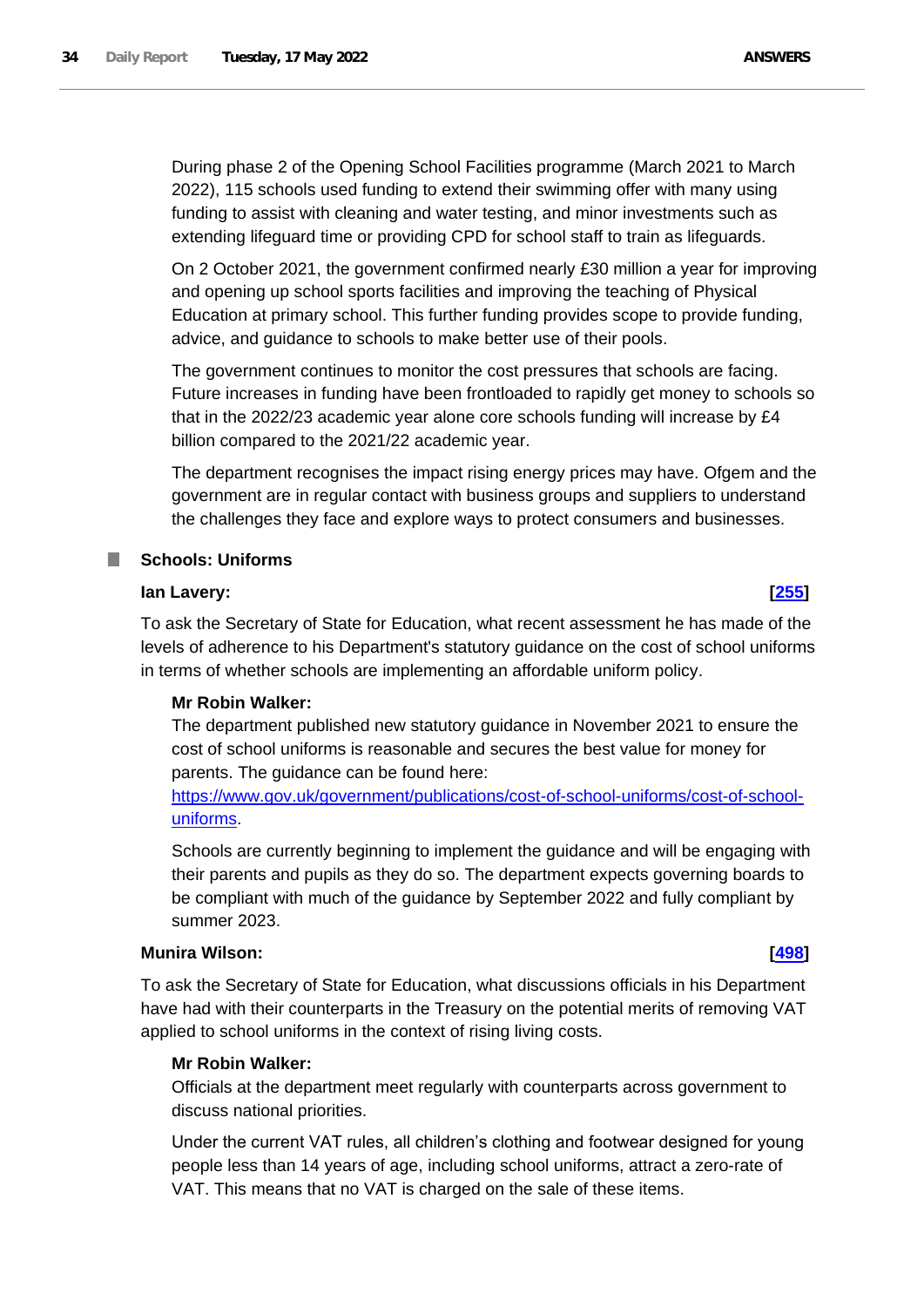The UK is one of only two countries among the 37 Organisation for Economic Cooperation and Development member countries to maintain a VAT relief for children's clothing. This costs Her Majesty's Treasury £2 billion per year. Expanding that relief would come at a further cost and would have to be balanced by increased taxes elsewhere or reductions in government spending.

The government is supporting the hardest hit with £22 billion of help with the cost of living, including cutting hundreds of pounds off household bills, and keeps all taxes under constant review.

### <span id="page-34-0"></span>**Special Educational Needs**

#### **Stephen Morgan: [\[430\]](http://www.parliament.uk/business/publications/written-questions-answers-statements/written-question/Commons/2022-05-10/430)**

To ask the Secretary of State for Education, what data his Department holds on the distance children with Education Health and Care plans have to travel to attend their educational settings.

#### **Will Quince:**

The information is not readily available and could only be obtained at disproportionate cost.

# <span id="page-34-1"></span>**ENVIRONMENT, FOOD AND RURAL AFFAIRS**

#### <span id="page-34-2"></span>**Agriculture: Sustainable Development** L.

#### **Daniel Zeichner: [\[785\]](http://www.parliament.uk/business/publications/written-questions-answers-statements/written-question/Commons/2022-05-11/785)**

To ask the Secretary of State for Environment, Food and Rural Affairs, what measures he plans to include in the (a) nutrient management and (b) integrated pest management Sustainable Farming Incentive standards.

#### **Victoria Prentis:**

The Sustainable Farming Incentive will pay farmers for actions they take to manage their land in an environmentally sustainable way, alongside food production. Actions will be grouped into simple packages known as standards, to make it as easy as possible for farmers to identify what actions are best suited to their land.

We are working closely with a range of environmental and agricultural stakeholders to collaboratively design the new standards, so they are fit for purpose.

We will only release standards into the live service when we are confident in their design and our ability to successfully deliver the service. Our current plan for the introduction of the nutrient management and integrated pest management standards into the scheme will be in 2023.

# **Daniel Zeichner: [\[786\]](http://www.parliament.uk/business/publications/written-questions-answers-statements/written-question/Commons/2022-05-11/786)**

To ask the Secretary of State for Environment, Food and Rural Affairs, what assessment his Department has made of the potential merits of including organic farming system standards including zero-use of synthetic fertilisers and pesticides in the (a) nutrient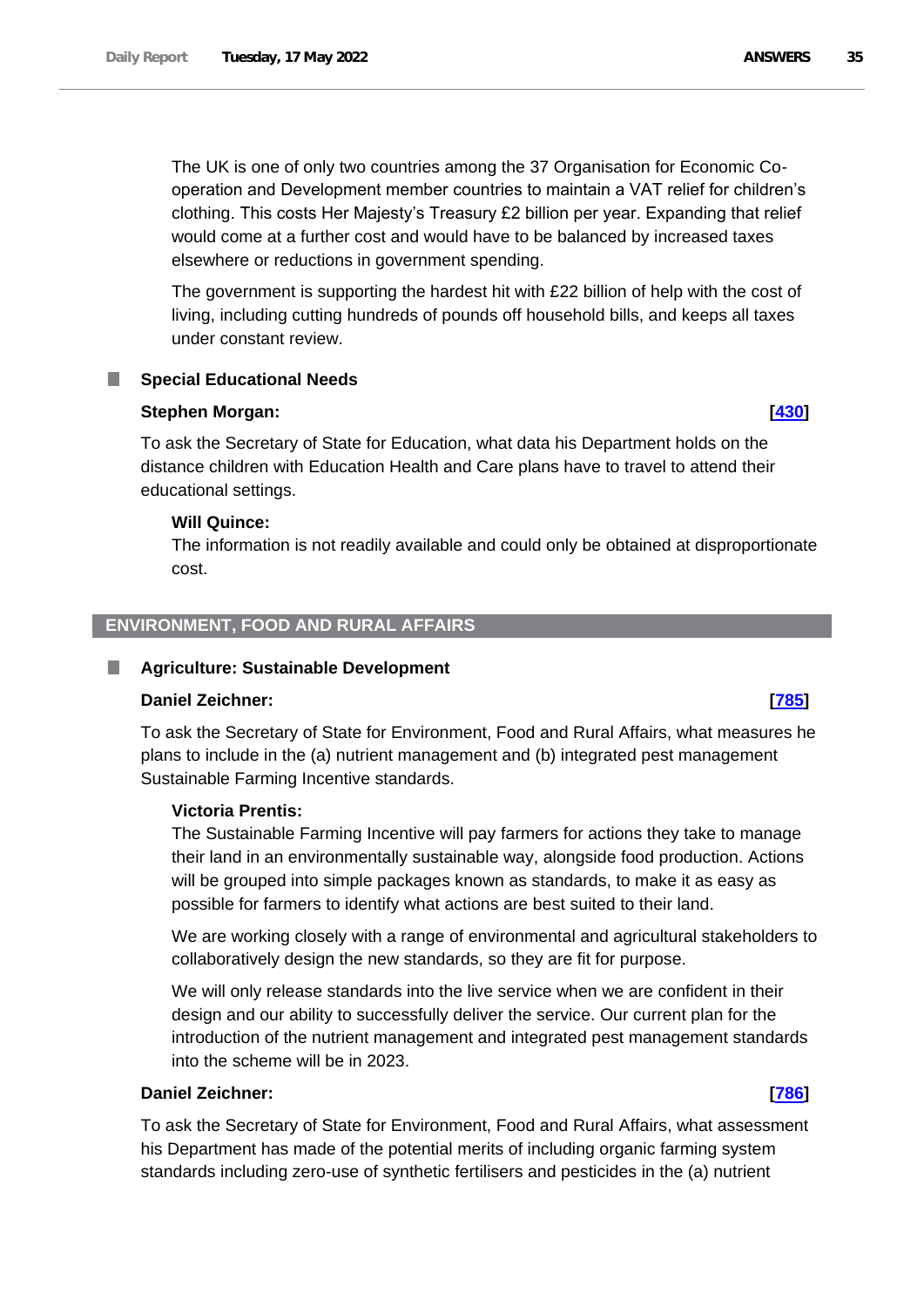management and (b) integrated pest management Sustainable Farming Incentive standards.

### **Victoria Prentis:**

We recognise the benefits that organic farming can offer to the wider environment. We are currently exploring how the Sustainable Farming Incentive can reward organic producers and those wishing to convert to organic systems in line with the payment principles we published in June 2021 – including considerations of whether to introduce a future organic standard, which provides an easily accessible, holistic package for organic farmers.

Organic farmers, like all types of farmers, can take part in the early rollout of the Sustainable Farming Incentive and are likely to be well placed to adopt the higher levels of ambition in the soils' standards and other standards in development such as Integrated Pest Management due to the specific farming practices they undertake. Organic producers can also join the Countryside Stewardship scheme in addition to a Sustainable Farming Incentive agreement. This is subject to the normal rules around not being paid for the same action twice, and not being paid to undertake incompatible actions on the same parcel of land.

Our current indicative plan for the introduction of the nutrient management and integrated pest management standards into the scheme will be in 2023. The roll out for organics is 2025. The development of the standards is being informed by stakeholder engagement, including with the organic sector.

<span id="page-35-0"></span>**Animal Products: Imports**

#### **Kirsten Oswald: [\[1187\]](http://www.parliament.uk/business/publications/written-questions-answers-statements/written-question/Commons/2022-05-12/1187)**

To ask the Secretary of State for Environment, Food and Rural Affairs, for what reason the animals abroad bill was not included in the legislative programme announced in the Queen's Speech 2022.

### **Kirsten Oswald: [\[1188\]](http://www.parliament.uk/business/publications/written-questions-answers-statements/written-question/Commons/2022-05-12/1188)**

To ask the Secretary of State for Environment, Food and Rural Affairs, when he plans to bring forward legislative proposals to ban the advertising and offering for sale of attractions, activities, or experiences that cause distress to animals, such as low welfare elephant venues.

# **Sarah Champion: [\[1511\]](http://www.parliament.uk/business/publications/written-questions-answers-statements/written-question/Commons/2022-05-13/1511)**

To ask the Secretary of State for Environment, Food and Rural Affairs, for what reason an Animals Abroad Bill was not included in the Queen's Speech; and if he will take steps to introduce a ban on the (a) advertising and (b) offering for sale of (i) attractions, (ii) activities and (iii) experiences at low-welfare elephant venues.

#### **Munira Wilson: [\[1557\]](http://www.parliament.uk/business/publications/written-questions-answers-statements/written-question/Commons/2022-05-13/1557)**

To ask the Secretary of State for Environment, Food and Rural Affairs, with reference to his Department's Action Plan for Animal Welfare, published in May 2021, what plans his Department has to ban the import of (a) hunting trophies, (b) fur and (c) foie gras.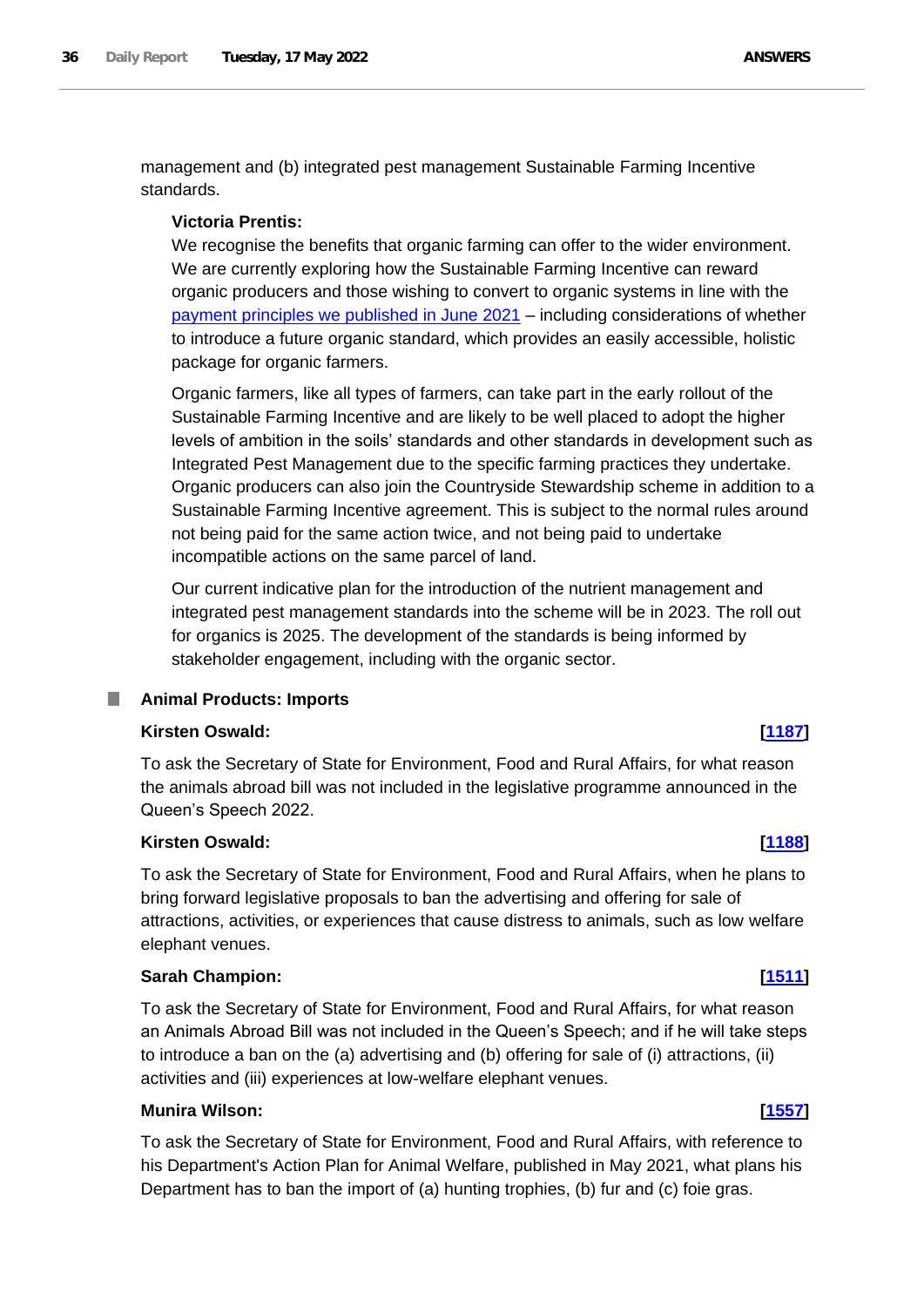# **Jo Churchill:**

We will bring forward one of the toughest bans on the import of hunting trophies in the world and we are exploring a range of legislative options to further protect animals abroad.

**Beaches and Rivers: Swimming**

# **Layla Moran: [\[1318\]](http://www.parliament.uk/business/publications/written-questions-answers-statements/written-question/Commons/2022-05-12/1318)**

To ask the Secretary of State for Environment, Food and Rural Affairs, what funding his Department has made available to support organisations and charities seeking to make applications for bathing water status.

# **Layla Moran: [\[1319\]](http://www.parliament.uk/business/publications/written-questions-answers-statements/written-question/Commons/2022-05-12/1319)**

To ask the Secretary of State for Environment, Food and Rural Affairs, what funding his Department has made available to support local authorities seeking to apply for bathing water status for beaches and waterways in their areas.

# **Rebecca Pow:**

There is no funding made available but there is guidance to help applicants on gov.uk. The information requested is the minimum needed to assess whether the site meets the requirements of the Bathing Water Regulations 2013. My department has committed to revising its guidance to make it clearer and we will reduce burdens where possible.

# **Glass: Recycling**

# **Daisy Cooper: [\[478\]](http://www.parliament.uk/business/publications/written-questions-answers-statements/written-question/Commons/2022-05-10/478)**

To ask the Secretary of State for Environment, Food and Rural Affairs, with reference to the Answer of 16 June 2020 to Question 58093 on Glass: Recycling and the consultation response entitled Extended Producer Responsibility for Packaging, published on 26 March 2022, what assessment he has made of the potential effect of the decision to exclude glass containers from the deposit return scheme on projected glass recycling rates.

# **Jo Churchill:**

Where glass drinks containers are not included in a deposit return scheme (DRS), the Government assesses a recycling rate for all glass packaging of 84% by 2033. Feedback from stakeholders, including representatives of the glass industry, raised concerns that including glass in a DRS could reduce recycling, reduce the products that can be made from recycled glass and increase overall carbon emissions.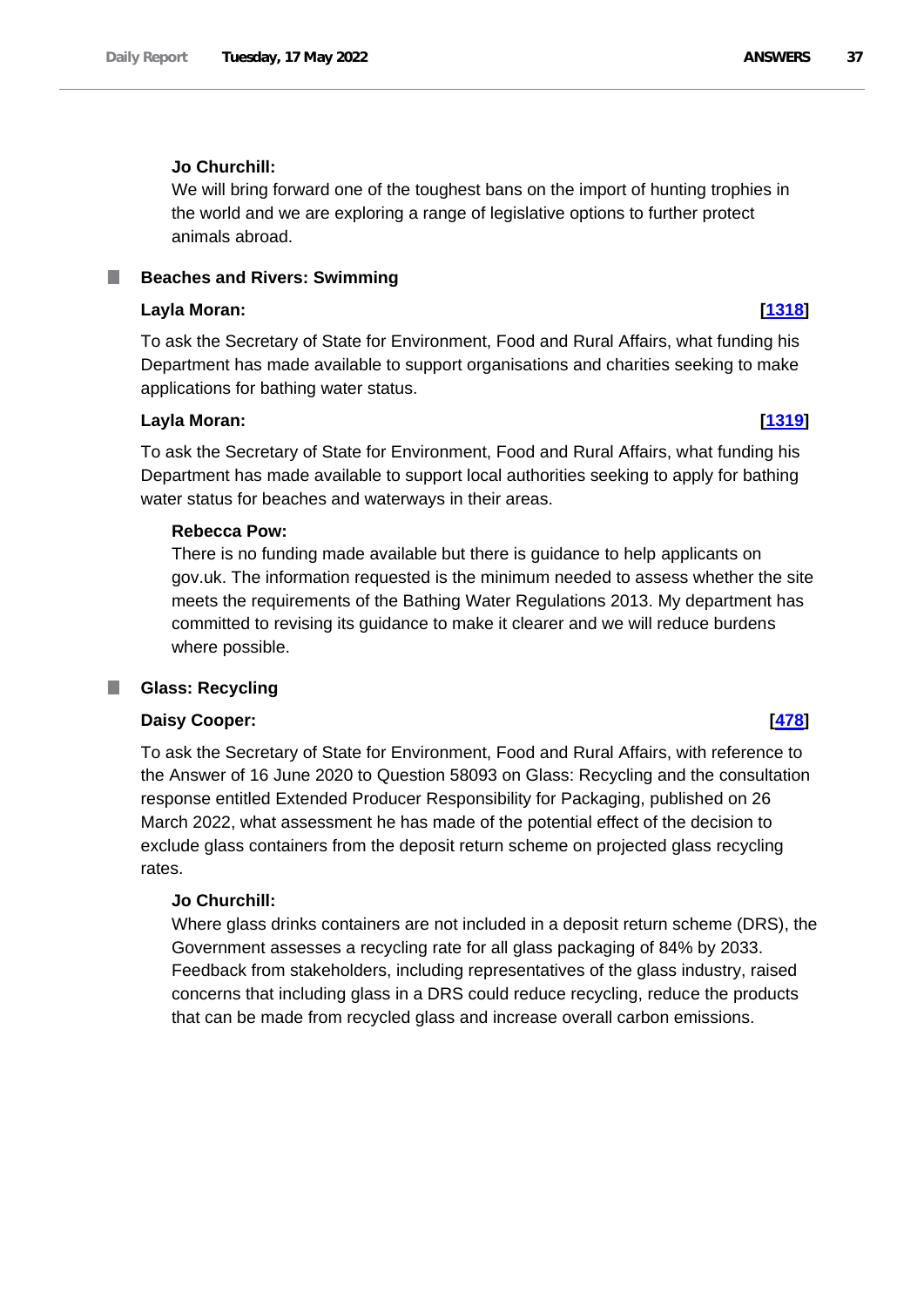# **FOREIGN, COMMONWEALTH AND DEVELOPMENT OFFICE**

# **Afghanistan: Development Aid**

# **Sarah Olney: [\[1265\]](http://www.parliament.uk/business/publications/written-questions-answers-statements/written-question/Commons/2022-05-12/1265)**

To ask the Secretary of State for Foreign, Commonwealth and Development Affairs, if she will provide a breakdown of the £286 million of foreign aid pledged by the Government to be sent to Afghanistan in (a) 2021-22 and (b) 2022-23.

# **James Cleverly:**

A full breakdown of the UK's £286 million contribution to Afghanistan in financial year 2021/22 is included as an annex in the Written Ministerial Statement laid on 28 April 2022.

Discussions with our partners to determine contributions in 2022/23 are ongoing, but we will continue to provide significant support to partners, such as the World Food Programme (WFP), Afghanistan Humanitarian Fund (AHF) and United Nations Children's Fund (UNICEF), in addition to a variety of other UN agencies, NGOs and international organisations. Full details on financial allocations for this year will be communicated in due course.

# **Conflict Prevention**

# **Ms Lyn Brown: [\[1136\]](http://www.parliament.uk/business/publications/written-questions-answers-statements/written-question/Commons/2022-05-12/1136)**

To ask the Secretary of State for Foreign, Commonwealth and Development Affairs, what assessment she has made of the accuracy of reports that Syria was used as a testing ground for Russian tactics now seen in Ukraine; and what steps she will take to strengthen conflict prevention programmes led by her Department as part of the UK's approach to containing rogue states.

# **James Cleverly:**

Russia's actions in Ukraine will be familiar to millions of Syrians who have suffered at the hands of the Assad regime, with Moscow's backing. In both countries, Russia has been responsible for violations of international humanitarian and international human rights law. Their deliberate targeting of civilian infrastructure and their callous disregard of civilian causalities has been a marked feature of both these operations.

The UK is working to ensure that there is no impunity for abuses committed in either country. We will continue to champion International Humanitarian Law and provide principled assistance at moments of crisis. The UK is a global leader in driving more effective approaches to crises. Preventing and anticipating future shocks and building resilience is a core objective in our new International Development Strategy. We will tackle the underlying drivers of crises, instability and extreme food insecurity and are at the forefront of driving more effective and innovative approaches to crisis prevention, preparedness, and response.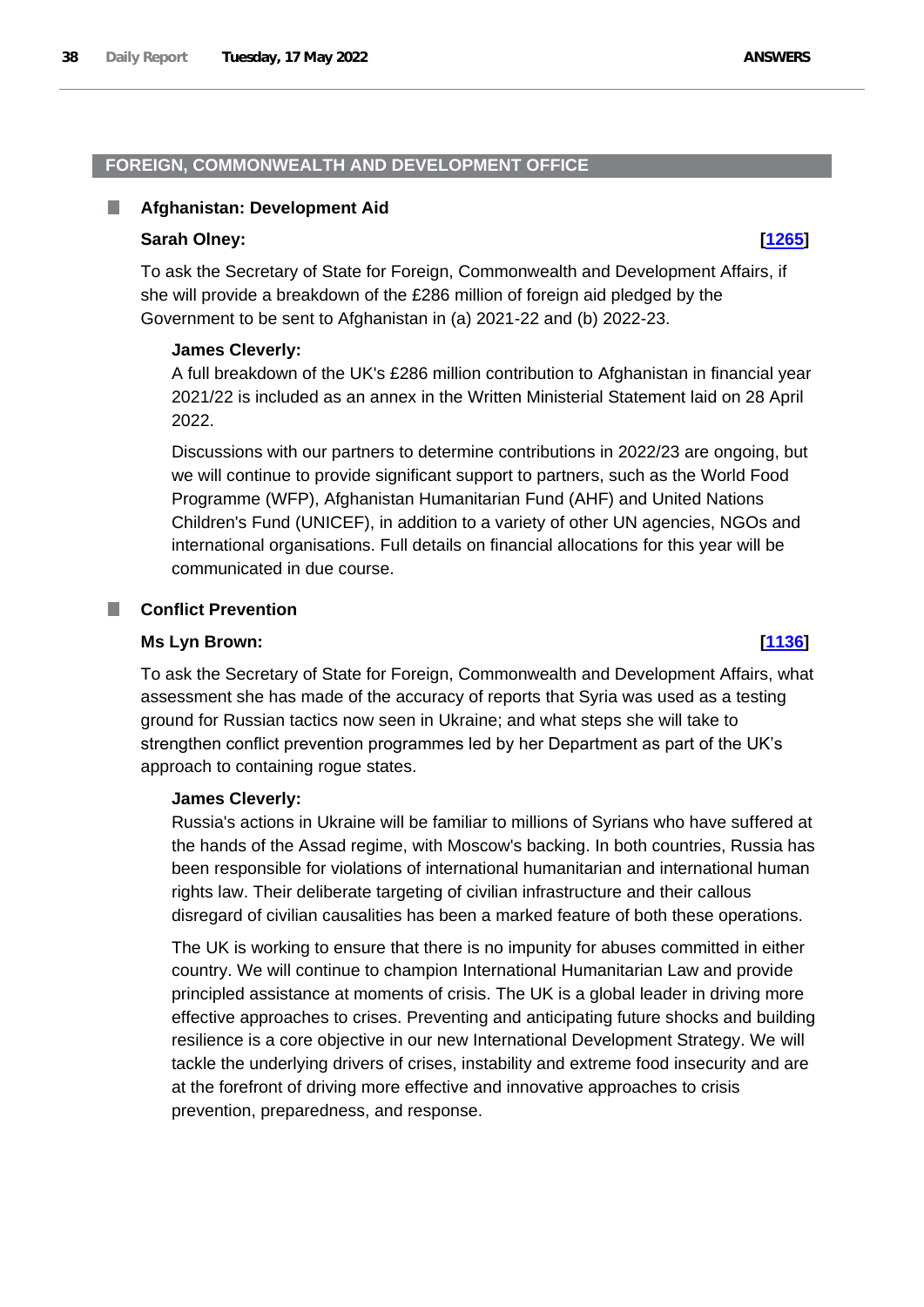### I. **Developing Countries: Sanitation and Water**

### **Stuart Anderson: [\[955\]](http://www.parliament.uk/business/publications/written-questions-answers-statements/written-question/Commons/2022-05-11/955)**

To ask the Secretary of State for Foreign, Commonwealth and Development Affairs, what steps her Department has taken to increase access to clean water for drinking and sanitation in developing counties, including desalination projects, in the last three years.

### **Amanda Milling:**

The UK has strong track record of supporting people in developing countries with clean water and sanitation. In the five-year period to 2020, we helped over 60 million people to gain access to clean water and/or sanitation, having also reached over 60 million people from 2011 to 2015. This was achieved using a mix of technologies and approaches depending on the location and context. We have also supported WHO and UNICEF to strengthen national service delivery and track progress towards water and sanitation global goal targets.

Desalination processes are utilised in limited instances by FCDO partners including UNICEF, primarily in coastal areas where freshwater is scarce. The capital and operational costs of desalination can be high and care is needed to mitigate the environmental impact of the brine produced by these systems. Nevertheless, in some situations including emergencies, desalination may be less expensive than options such as water trucking from a distant source. Therefore, the UK will continue to consider desalination, alongside alternatives, where water supply is needed.

### **I EU Reform**

# **John Howell: [\[149\]](http://www.parliament.uk/business/publications/written-questions-answers-statements/written-question/Commons/2022-05-10/149)**

To ask the Secretary of State for Foreign, Commonwealth and Development Affairs, what assessment she has made of the implications for her policies of the debate entitled Beyond the Lisbon Treaty, which took place at the Council of Europe on 26 April 2022.

## **James Cleverly:**

The UK Government supports the intention to strengthen human rights protections in Europe through the EU's accession to the European Convention on Human Rights (ECHR). However, we maintain our principled position that the EU must be bound to the ECHR on the same basis as other contracting Parties. The Government recognises the crucial work of the Council of Europe and in particular PACE in this sphere, noting that recommendations will go to the Committee of Ministers in due course for appropriate review.

### L. **Jim Fitton**

# **Yasmin Qureshi: [\[158\]](http://www.parliament.uk/business/publications/written-questions-answers-statements/written-question/Commons/2022-05-10/158)**

To ask the Secretary of State for Foreign, Commonwealth and Development Affairs, what representations she has made to her Iraqi counterpart in respect of the case of Jim Fitton.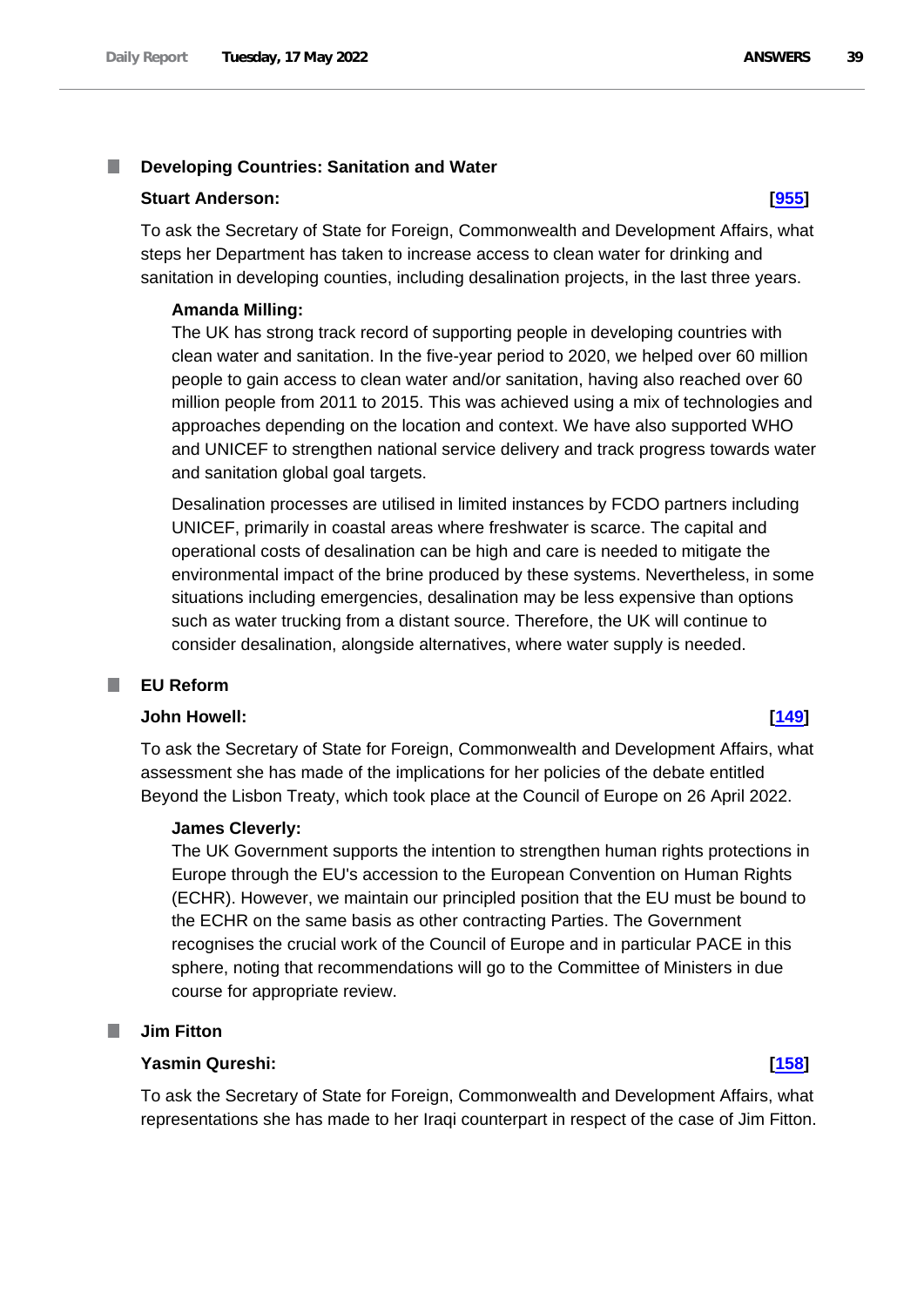# **Amanda Milling:**

Consular officials in Iraq and the UK are providing assistance to Mr Fitton and his family. The British Ambassador in Baghdad has and will continue to, raise Mr Fitton's case with the Iraqi Government. This includes raising with the authorities the UK's strong opposition to the death penalty - both the possibility of it being applied in Mr Fitton's case and in all circumstances as a matter of principle.

## **Dr Rupa Huq: [\[378\]](http://www.parliament.uk/business/publications/written-questions-answers-statements/written-question/Commons/2022-05-10/378)**

To ask the Secretary of State for Foreign, Commonwealth and Development Affairs, what discussions he has had with his Iraqi counterpart on the detainment of UK citizen, Jim Fitton.

## **Amanda Milling:**

Consular officials in Iraq and the UK are providing assistance to Mr Fitton and his family. The British Ambassador in Baghdad has and will continue to, raise Mr Fitton's case with the Iraqi Government. This includes raising with the authorities the UK's strong opposition to the death penalty - both the possibility of it being applied in Mr Fitton's case and in all circumstances as a matter of principle.

# **Rwanda: Development Aid**

### **Mr David Lammy: [\[31\]](http://www.parliament.uk/business/publications/written-questions-answers-statements/written-question/Commons/2022-05-10/31)**

To ask the Secretary of State for Foreign, Commonwealth and Development Affairs, what proportion of official development assistance she plans to allocate to Rwanda in 2022-23 in comparison to (a) 2019-20 and (b) 2021-22.

# **Amanda Milling:**

The FCDO's Annual Report and Accounts will be laid in Parliament before the Summer recess, and will include further detail on FCDO's ODA spending.

### ш **Shanghai: British Nationals Abroad**

# **Fiona Bruce: [\[1159\]](http://www.parliament.uk/business/publications/written-questions-answers-statements/written-question/Commons/2022-05-12/1159)**

To ask the Secretary of State for Foreign, Commonwealth and Development Affairs, if she will take steps to assist Congleton constituents who are confined in a locked-down apartment compound in Shanghai due to covid-19 restrictions and who want to return to the UK.

## **Amanda Milling:**

British nationals who require assistance in Shanghai should contact the British Consulate for assistance. For British nationals wanting to leave Shanghai there are commercial routes available and the British Consulate can arrange a letter of support for them to travel to the airport if this is required by their local community leader. Further information for British nationals living in China can be found at https://www.gov.uk/foreign-travel-advice/china.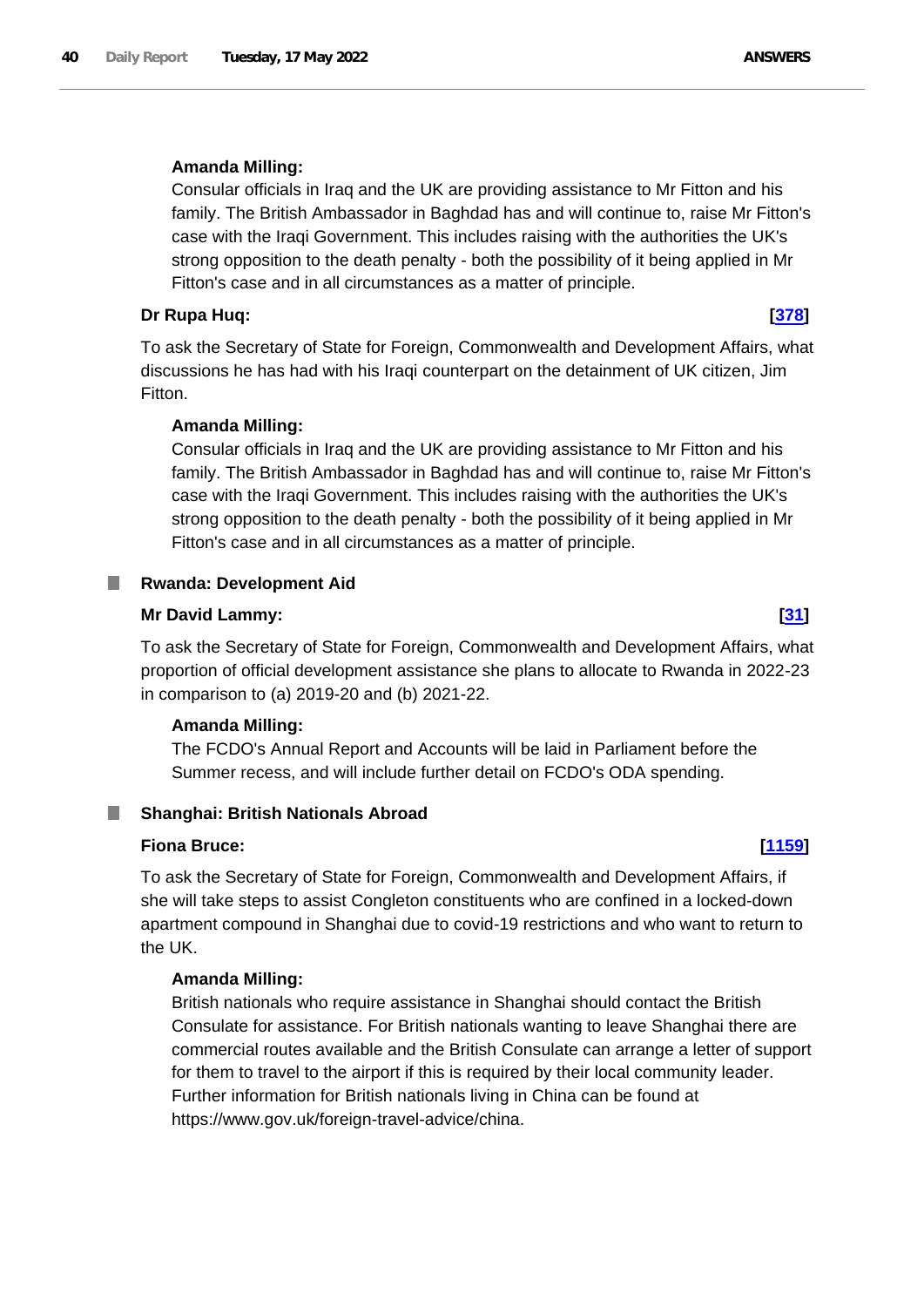### **Shireen Abu Akleh** T.

### **Afzal Khan: [\[1324\]](http://www.parliament.uk/business/publications/written-questions-answers-statements/written-question/Commons/2022-05-12/1324)**

To ask the Secretary of State for Foreign, Commonwealth and Development Affairs, what assessment she has made of the implications for her policies of the killing of Al Jazeera journalist Shireen Abu Akleh.

### **Amanda Milling:**

On 11 May, I publicly expressed my sadness upon hearing news of the tragic death of veteran Palestinian Al Jazeera journalist Shireen Abu Aqleh and called for a thorough investigation. The Foreign Secretary also made this clear in a statement on 12 May. The UK Ambassador to Israel has reiterated the importance of an investigation with the Israeli authorities. The safety of journalists across the globe is vital and they must be protected when carrying out their critical work.

### **Ukraine: Armed Conflict** a an

## **John Howell: [\[150\]](http://www.parliament.uk/business/publications/written-questions-answers-statements/written-question/Commons/2022-05-10/150)**

To ask the Secretary of State for Foreign, Commonwealth and Development Affairs, what assessment she has made of the implications for her policies of the debate entitled Consequences of the Russian Federation's continued aggression against Ukraine: role and response of the Council of Europe, which took place at the Council of Europe on 27 April 2022.

### **James Cleverly:**

Russia's war is an unprovoked, premeditated and barbaric attack on Ukraine, and the very foundation of our societies and the rules by which we coexist - sovereignty, democracy and the UN Charter. The UK continues to work with our allies, united in support for Ukraine, to provide economic and defensive support. We recognise the crucial work of the Council of Europe and in particular PACE in this sphere, including at the 14-15 March session where the UK Delegation played a pivotal role in ensuring Russia's expulsion from the organisation. We note that recommendations will go to the Committee of Ministers in due course for appropriate review.

### **John Howell: [\[152\]](http://www.parliament.uk/business/publications/written-questions-answers-statements/written-question/Commons/2022-05-10/152)**

To ask the Secretary of State for Foreign, Commonwealth and Development Affairs, what assessment she has made of the implications for her policies of the debate entitled The Russian Federation's aggression against Ukraine: ensuring accountability for serious violations of international humanitarian law and other international crimes, which took place at the Council of Europe on 28 April 2022.

## **James Cleverly:**

We want to hold accountable those responsible for the atrocities that have been committed in Ukraine. The UK supports the International Criminal Court investigation into the situation in Ukraine, in its role as the primary international institution with the mandate to investigate and prosecute war crimes and other international crimes. The UK also welcomed the publication of the OSCE's Moscow Mechanism independent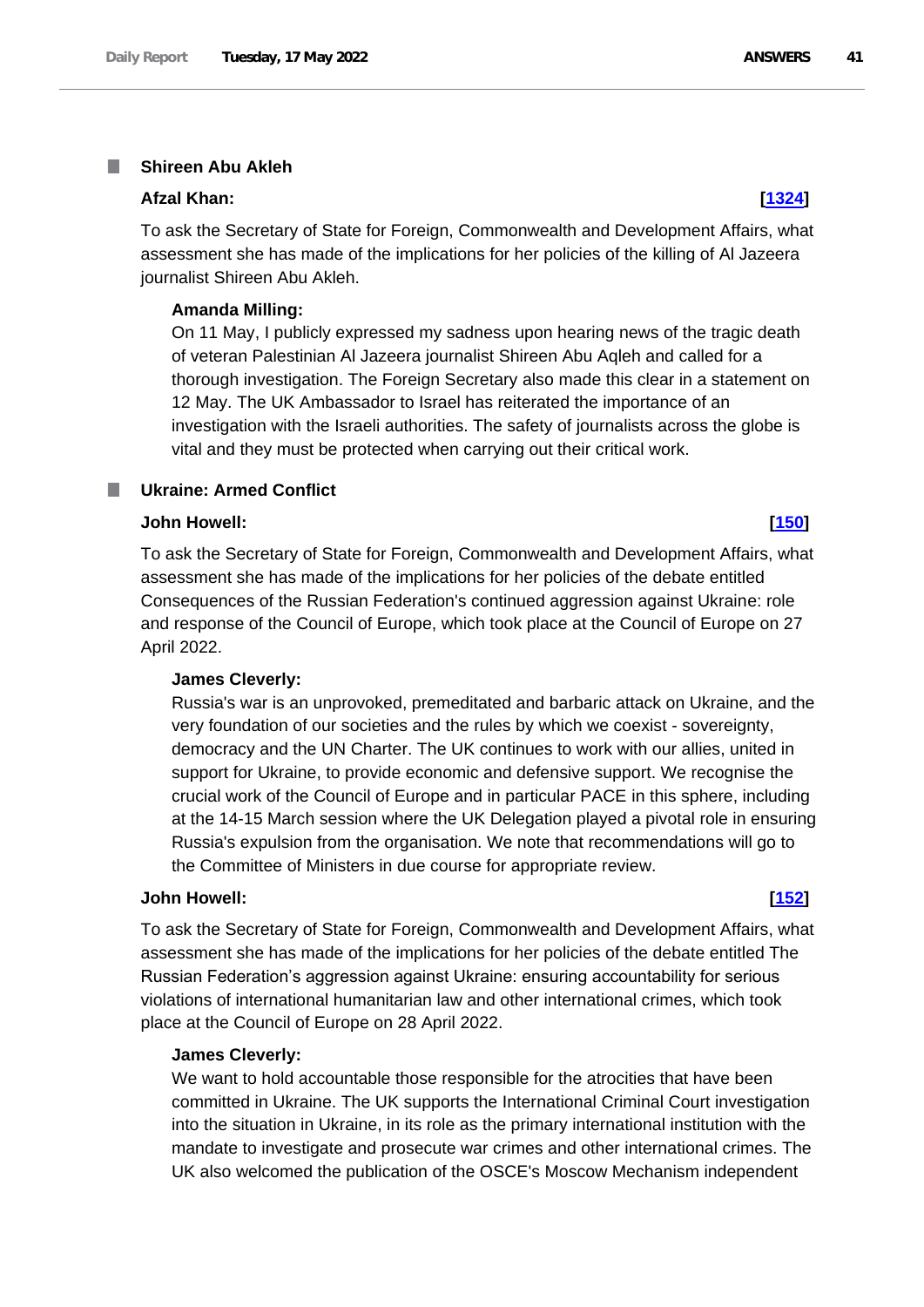report, which found evidence of multiple instances of clear violations of international law by Russian forces in Ukraine, and supports the UN Human Rights Council Commission of Inquiry. We recognise the important work of the Council of Europe and in particular PACE in this sphere, including at the 14-15 March session where the UK Delegation played a pivotal role in ensuring Russia's expulsion from the organisation as a result of its invasion of Ukraine. We note that recommendations from PACE will go to the Committee of Ministers in due course for appropriate review.

# **Ukraine: British Nationals Abroad**

# **Luke Pollard: [\[1332\]](http://www.parliament.uk/business/publications/written-questions-answers-statements/written-question/Commons/2022-05-12/1332)**

To ask the Secretary of State for Foreign, Commonwealth and Development Affairs, what estimate she has made of the total number of British nationals captured by Russian forces while fighting in Ukraine since 24 February 2022.

# **James Cleverly:**

The FCDO is aware of 5 British nationals detained by Russian backed forces in Ukraine. We hold Russia responsible for the safety, wellbeing and timely release of these individuals.

# **Luke Pollard: [\[1333\]](http://www.parliament.uk/business/publications/written-questions-answers-statements/written-question/Commons/2022-05-12/1333)**

To ask the Secretary of State for Foreign, Commonwealth and Development Affairs, what recent estimate she has made of the number of British nationals fighting in Ukraine for (a) the Ukrainian military, (b) the Russian military, (c) the Wagner Group and (d) other pro-Russian paramilitary organisations.

# **James Cleverly:**

The Government does not currently have an estimate of British Nationals fighting in Ukraine, but we are working with the Government of Ukraine to understand how many British Nationals have joined the Ukrainian Armed Forces. We do not have an estimate of British Nationals fighting in the Russian military, or with Russian-aligned forces.

### **Ukraine: Humanitarian Aid** ш

# **Preet Kaur Gill: [\[1267\]](http://www.parliament.uk/business/publications/written-questions-answers-statements/written-question/Commons/2022-05-12/1267)**

To ask the Secretary of State for Foreign, Commonwealth and Development Affairs, how much and what proportion of the £25 million match-funding to the DEC Appeal has been disbursed to date.

# **James Cleverly:**

Disasters Emergency Committee (DEC) has received £10 million of the UK Aid Match funding to date - 40% of the total £25 million match-funding. In partnership with DEC, FCDO has agreed a disbursement schedule for UK Aid Match funding that will ensure DEC are able to make timely disbursements to their implementing partners on the ground, alongside donations from the UK public.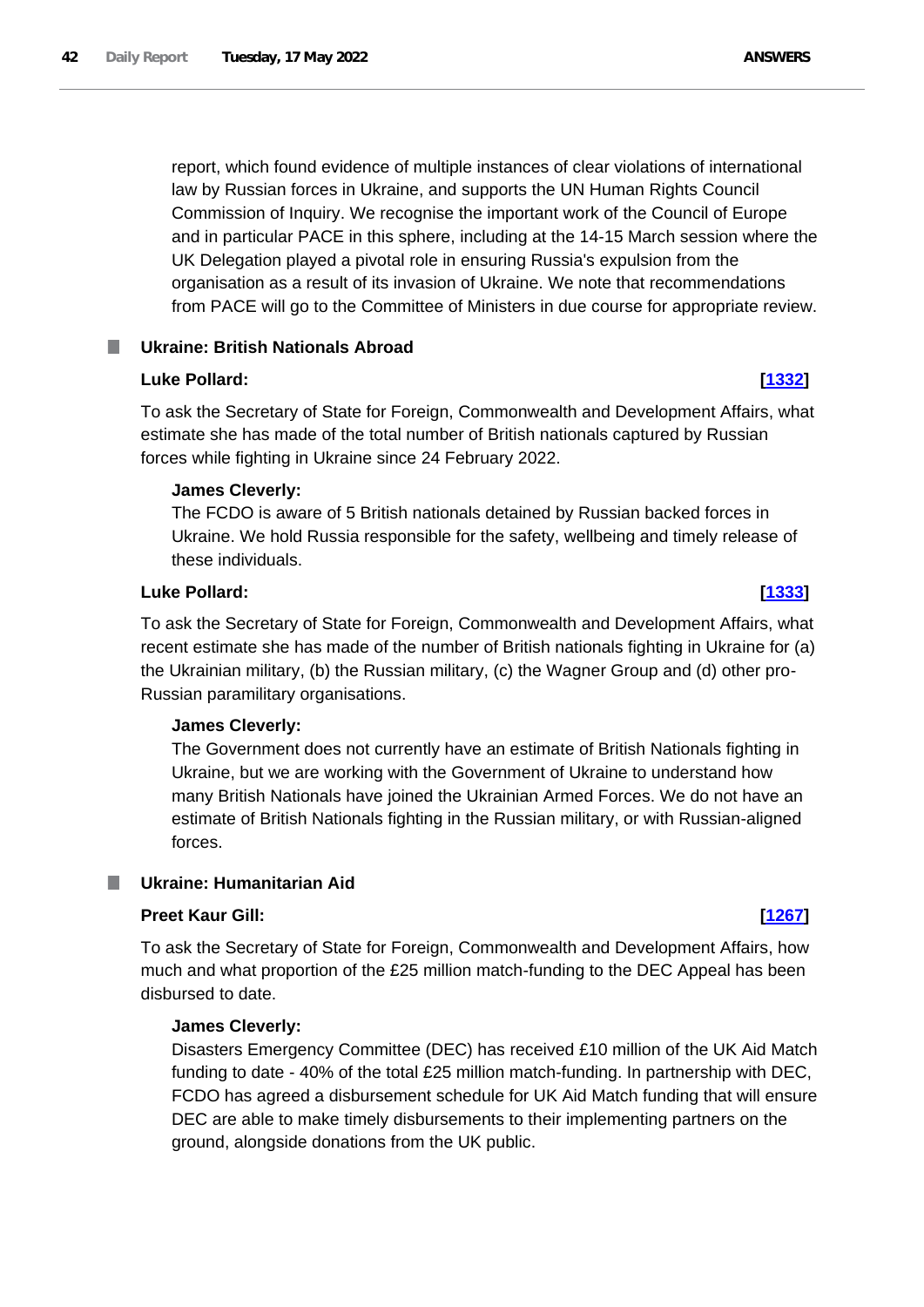### **Yemen: Humanitarian Aid** T.

### **Dr Luke Evans: [\[503\]](http://www.parliament.uk/business/publications/written-questions-answers-statements/written-question/Commons/2022-05-10/503)**

To ask the Secretary of State for Foreign, Commonwealth and Development Affairs, what assessment she has made about the current impact of UK humanitarian aid on (a) malnourished Yemeni children and (b) Yemen.

## **Amanda Milling:**

The UK will spend at least £88 million on aid in Yemen over the course of the current financial year. This will help feed at least 200,000 people every month, provide lifesaving health care for 800,000 women and children, and treat 85,000 severely malnourished children. The UK plays a leading role in the Yemen humanitarian response and has spent over £1 billion on aid since the conflict began.

# **Yemen: Politics and Government**

# **Dr Luke Evans: [\[502\]](http://www.parliament.uk/business/publications/written-questions-answers-statements/written-question/Commons/2022-05-10/502)**

To ask the Secretary of State for Foreign, Commonwealth and Development Affairs, what recent assessment she has made about the current political situation in Yemen.

### **Amanda Milling:**

The UK welcomes the UN-brokered two-month truce in Yemen, which began on 2 April, and the creation of a Presidential Leadership Council on 6 April. After over seven long years of conflict, a negotiated political settlement is the only way to bring long-term stability to Yemen and end the humanitarian suffering. The UK will continue to use its diplomatic relations and role as penholder on Yemen in the UN Security Council to support efforts towards political dialogue and peace. The UK continues to encourage the conflict parties to engage constructively with UN-led peace efforts.

# **HEALTH AND SOCIAL CARE**

### **Botulinum Toxin: Non-surgical Cosmetic Procedures** I.

# **Mr Kevan Jones: [\[1112\]](http://www.parliament.uk/business/publications/written-questions-answers-statements/written-question/Commons/2022-05-12/1112)**

To ask the Secretary of State for Health and Social Care, what existing regulations are in place to prevent the use of botulax during non-surgical aesthetic procedures.

## **Mr Kevan Jones: [\[1113\]](http://www.parliament.uk/business/publications/written-questions-answers-statements/written-question/Commons/2022-05-12/1113)**

To ask the Secretary of State for Health and Social Care, whether he has had recent discussions with his counterpart in the Welsh Government on the use of botox substitutes during non-surgical aesthetic procedures in salons.

# **Mr Kevan Jones: [\[1114\]](http://www.parliament.uk/business/publications/written-questions-answers-statements/written-question/Commons/2022-05-12/1114)**

To ask the Secretary of State for Health and Social Care, what steps his Department is taking to raise awareness of the risks of botox substitutes, such as botulax.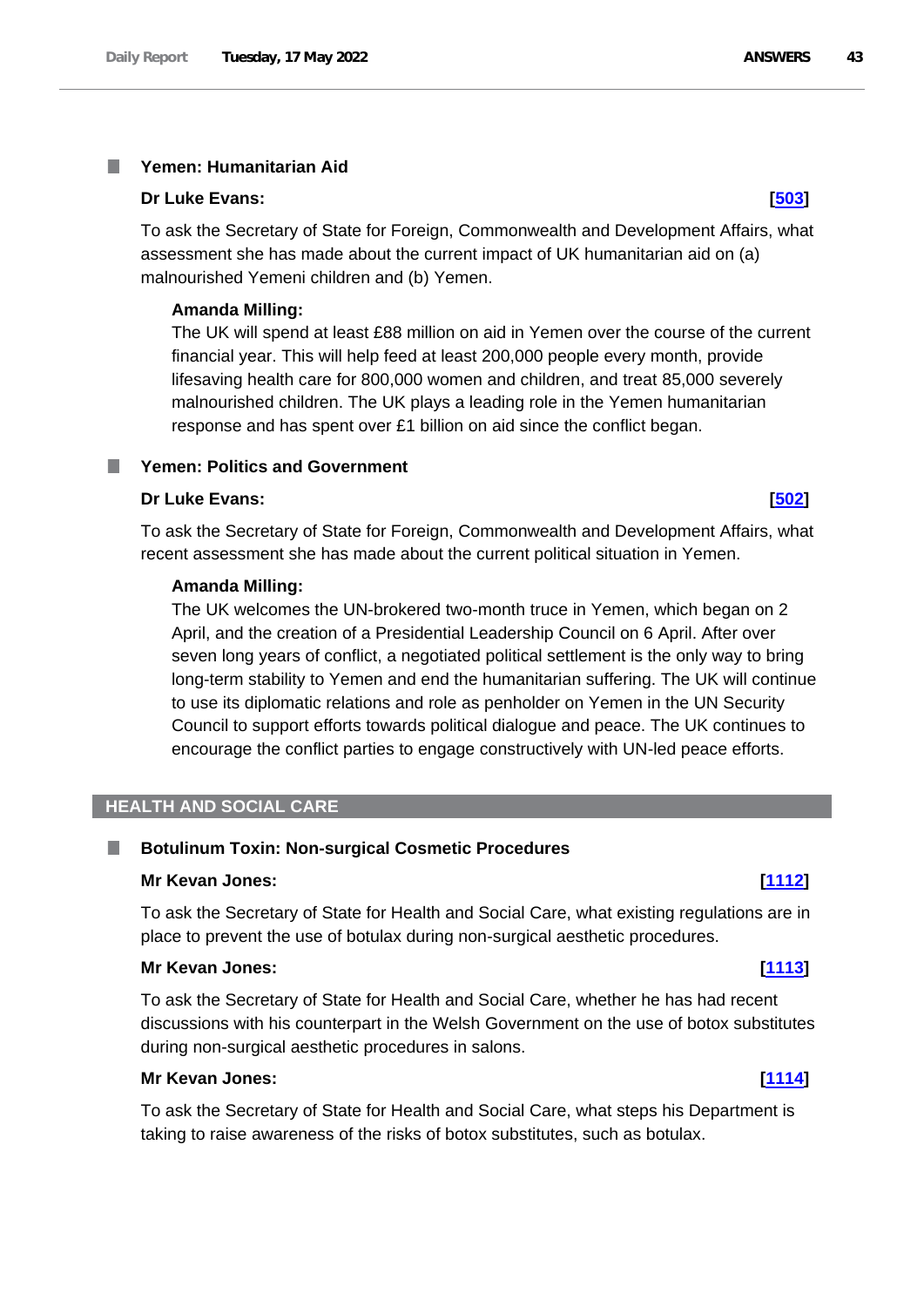# **Maria Caulfield:**

The Medicines and Healthcare products Regulatory Agency monitors the safety of all medicines, any emerging new evidence in relation to any illegal use of medicines and will take regulatory action where necessary. Botulax is a brand of botulinum toxin not licensed for use in the United Kingdom. Botulinum toxins are prescription-only medicines and must be prescribed by a registered healthcare professional or medical practitioner. The prescriber may delegate the administration of the medicine to a secondary practitioner who is not required to be a healthcare professional. However, the prescriber retains responsibility for ensuring the treatment is provided safely.

While there have been no specific discussions with the Welsh Government, we are committed to improving the safety of cosmetic procedures. Advice for those considering receiving botulinum toxin injections for cosmetic purposes is available at NHS.UK. This includes ensuring that the chosen practitioner has the skills to perform the procedure safely and recommends asking the practitioner for the name of the product, whether it is licensed and how and where it is made.

# **Cancer: Health Services and Research**

# **Matt Vickers: [\[1003\]](http://www.parliament.uk/business/publications/written-questions-answers-statements/written-question/Commons/2022-05-11/1003)**

To ask the Secretary of State for Health and Social Care, what steps his Department is taking to support the efforts to (a) improve cancer services across the NHS and (b) find a lasting cure for cancer.

# **Maria Caulfield:**

The NHS Long Term Plan committed to improve cancer services to increase the proportion of cancers diagnosed at Stage 1 and 2 to 75% by 2028. This aims to ensure that an additional 55,000 people each year will survive cancer for at least five years after their diagnosis. We are currently analysing the responses submitted through the call for evidence to develop the 10 Year Cancer Plan, which will be published later this year. The Plan will provide further detail on how we will improve cancer services.

The Department invests in health research through the National Institute for Health and Care Research (NIHR). In 2020/21, the NIHR's expenditure on cancer research was £73.5 million. The NIHR welcomes funding applications for research into any aspect of human health, including treatments for cancer, and encourages researchers to submit high-quality research proposals in this area.

# **Cancer: Research**

# **Martyn Day: [\[347\]](http://www.parliament.uk/business/publications/written-questions-answers-statements/written-question/Commons/2022-05-10/347)**

To ask the Secretary of State for Health and Social Care, what assessment his Department has made of (a) the recovery of UK clinical cancer research following covid-19 and (b) how that recovery compares with other leading scientific nations.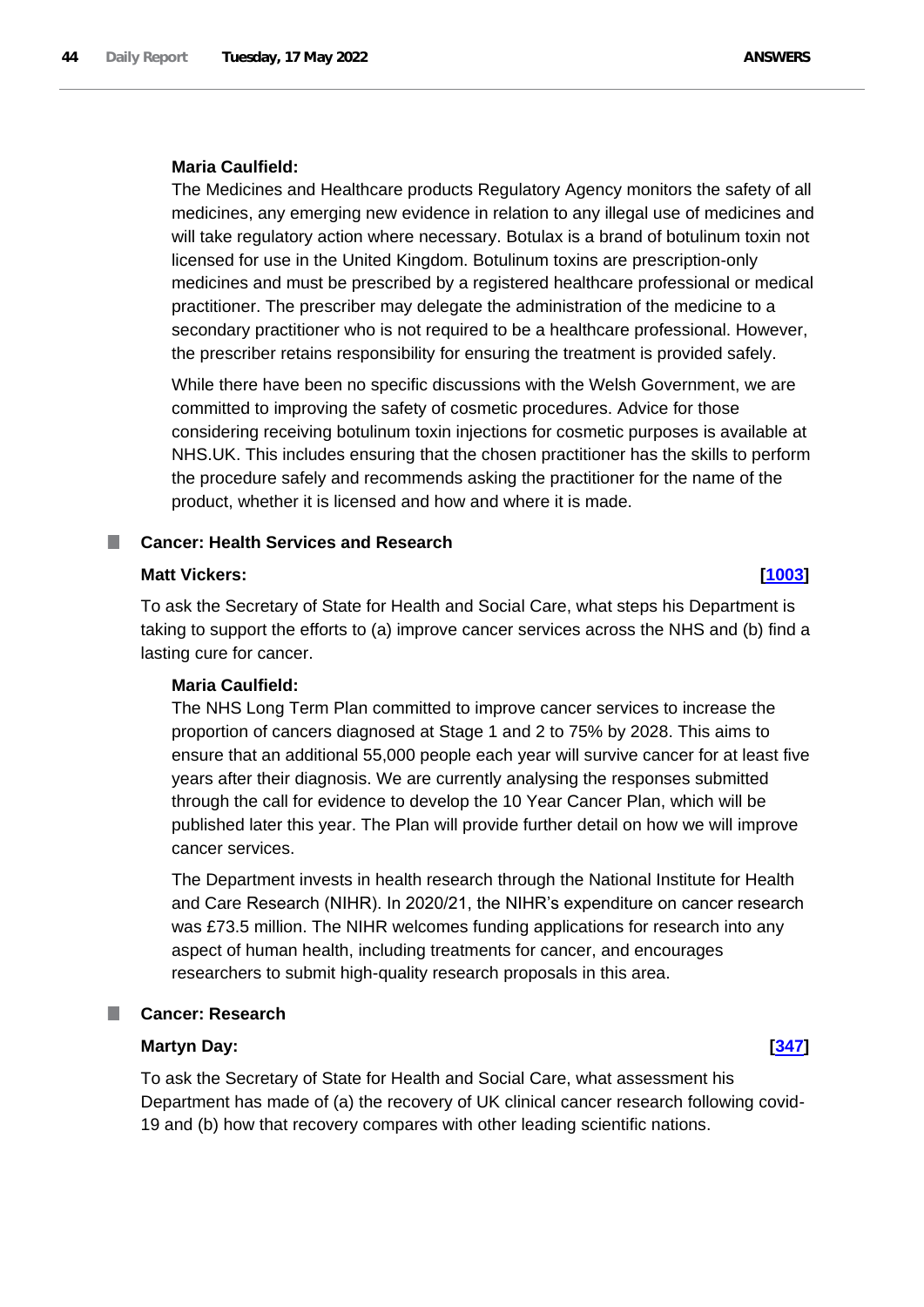## **Maria Caulfield:**

In 2021/22, the National Institute for Health and Care Research's Clinical Research Network recruited 73,691 participants across 1,060 cancer studies and established 412 new cancer studies. This compares to 1,191 clinical trials in 2019/20. Data from the Association of the British Pharmaceutical Industry shows variable recovery of commercial clinical research in other nations. As of July 2021, the United Kingdom's monthly rate of enrolments for commercial studies across all speciality areas had reduced by 41.7% from the 2019 baseline. This compares to a 41.5% reduction in France, 44.3% in Germany and 21.7% in Italy while Spain reported an increase of 6.3%.

# **Care Homes and Hospitals: Visits**

## **Grahame Morris: [\[1163\]](http://www.parliament.uk/business/publications/written-questions-answers-statements/written-question/Commons/2022-05-12/1163)**

To ask the Secretary of State for Health and Social Care, if he will make available free covid-19 tests for people visiting friends and family in (a) hospitals and (b) care homes.

## **Maggie Throup:**

Most visitors are no longer required to test before entering a care setting. Visitors to hospitals and care homes are asked to take necessary precautions to keep themselves and their loved ones safe, in line with the guidance for the general population.

Visitors who provide personal care to care home residents may be asked to test before entering, up to twice weekly if visiting more than twice, with free lateral flow device tests available. Symptomatic testing continues to be available for those in social care settings.

## **Care Homes: Visits**

### **Grahame Morris: [\[1162\]](http://www.parliament.uk/business/publications/written-questions-answers-statements/written-question/Commons/2022-05-12/1162)**

To ask the Secretary of State for Health and Social Care, what steps he is taking to limit the risk of covid-19 in care homes from visitors.

## **Gillian Keegan:**

We have published guidance on infection prevention and control in adult social care settings which encourages visitors to take necessary precautions. This includes wearing face masks and staying away from the care home if they are symptomatic or test positive for COVID-19. Visitors providing personal care are advised to test themselves up to twice weekly before entering the care home, with free asymptomatic testing available.

### **Care Workers: Re-employment**

### **Sir Charles Walker: [\[650\]](http://www.parliament.uk/business/publications/written-questions-answers-statements/written-question/Commons/2022-05-11/650)**

To ask the Secretary of State for Health and Social Care, if, in cases where carers are rehired by their original employers, having lost their job due to being unvaccinated for covid-19, he will make it his policy to introduce measures whereby they do not lose their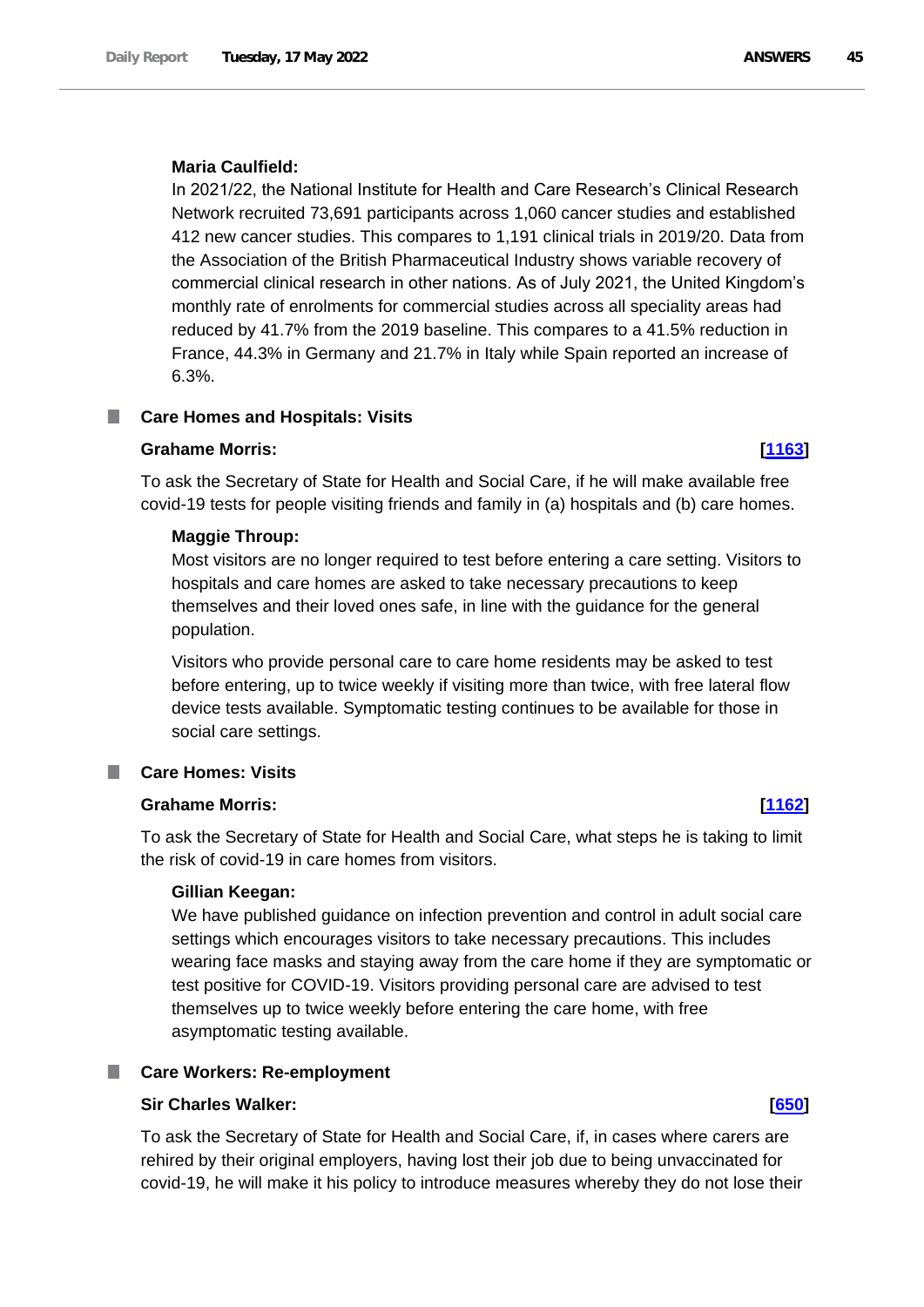accrued employment rights built up prior to their dismissal; and if he will make a statement.

## **Gillian Keegan:**

*[Holding answer 16 May 2022]:* The vaccination requirement for care homes was in force between 11 November 2021 and 14 March 2022. During that period, care homes were legally required to only deploy vaccinated or exempt staff. The reemployment of these staff is matter for each employer, including any accrued entitlements which may have been affected by breaks in service.

# **Coeliac Disease: Health Education**

## **Mrs Sharon Hodgson: [\[652\]](http://www.parliament.uk/business/publications/written-questions-answers-statements/written-question/Commons/2022-05-11/652)**

To ask the Secretary of State for Health and Social Care, what assessment he has has made of the potential merits of the development of a coeliac training programme for primary care physicians and other relevant healthcare professionals to improve understandings of the disease and support its diagnosis; and if he will make a statement.

## **Edward Argar:**

No specific assessment has been made. The gastroenterology chapter of the Royal College of General Practitioners' curriculum for general practitioners (GPs) in training addresses the treatment of coeliac disease. Additionally, the Royal College has made online resources are available on the topic and National Institute for Health and Care Excellence's guidelines are tested in the Applied Knowledge Test assessment for GP training. Health Education England's training programmes offer educational sessions on the Royal College's curriculum for common gastroenterological conditions, which include coeliac disease assessment, investigation and management.

### **Coronavirus Certificates: Children** ш

# **Charlotte Nichols: [\[980\]](http://www.parliament.uk/business/publications/written-questions-answers-statements/written-question/Commons/2022-05-11/980)**

To ask the Secretary of State for Health and Social Care, what plans he has to introduce covid-19 passports for children aged between five and 11 years.

## **Maggie Throup:**

Since 28 April 2022, the NHS COVID Pass travel letter has been available for five to 11 year olds who have received a full primary course of vaccination. A parent or guardian can request the letter via NHS.UK or 119. We are currently reviewing the provision of evidence of prior infection or recovery and a digital option.

# **Coronavirus: Vaccination**

### **Rachael Maskell: [\[1224\]](http://www.parliament.uk/business/publications/written-questions-answers-statements/written-question/Commons/2022-05-12/1224)**

To ask the Secretary of State for Health and Social Care, whether he plans to rollout a further covid-19 school vaccine programme to ensure that all eligible school children are vaccinated including those who were isolating or had recent infection when the previous school covid-19 vaccination programme was operating.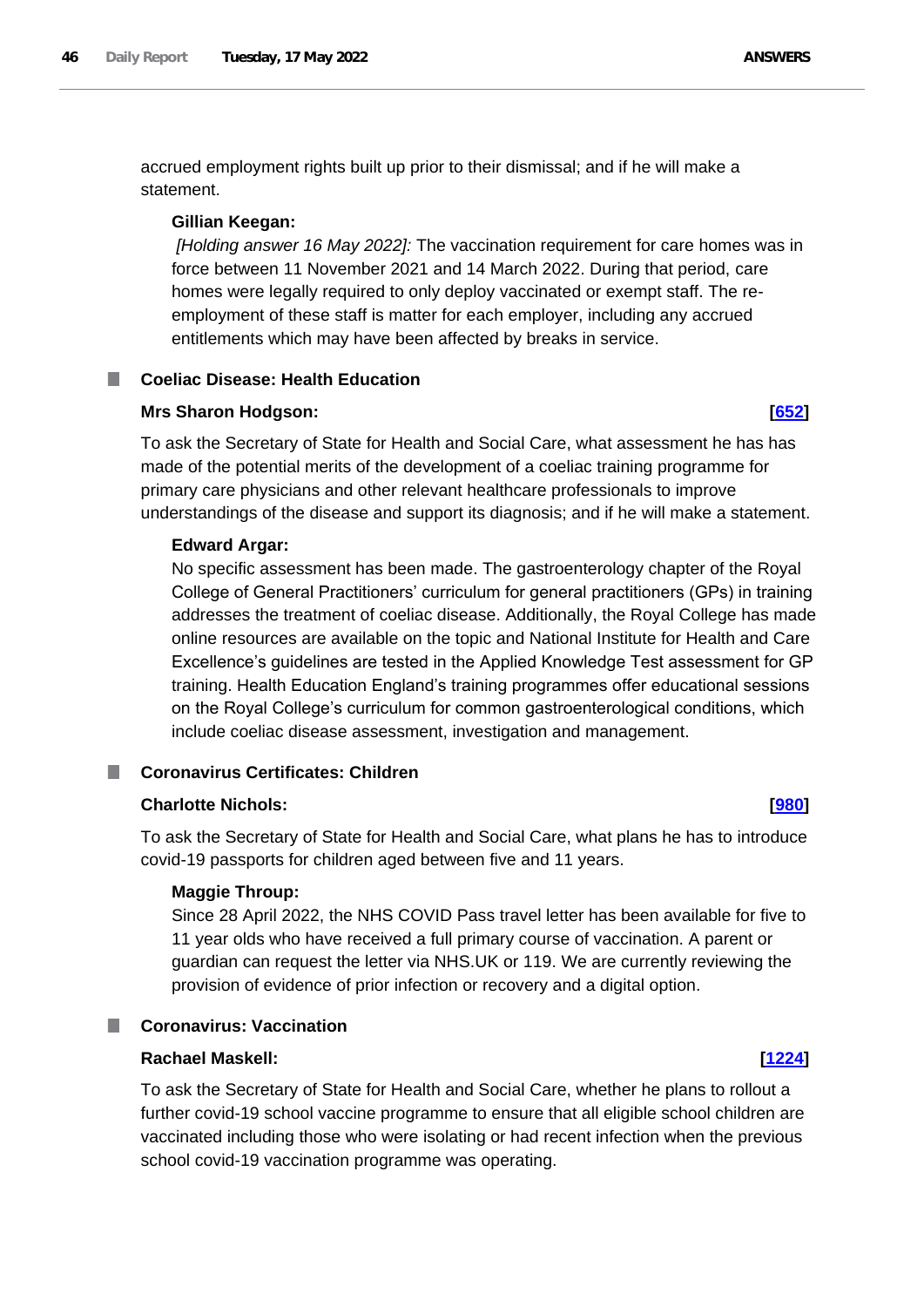# **Maggie Throup:**

In December 2021, all School Aged Immunisation Service providers in England were asked to deliver in-school COVID-19 vaccinations to 12 to 15 year olds starting in the 2022 spring term. It was expected most schools would require multiple visits to ensure children who had recently contracted COVID-19 had the opportunity to be vaccinated.

An out-of-school offer is also in place for eligible children and young people. The majority of five to 11 year olds will receive their vaccination at local centres or community pharmacies outside of school hours. These appointments are available through the National Booking System or via 119 and walk-in sites remain open.

# **Chris Green: [\[295\]](http://www.parliament.uk/business/publications/written-questions-answers-statements/written-question/Commons/2022-05-10/295)**

To ask the Secretary of State for Health and Social Care, what assessment the Government has made of the potential merits of reversing compulsory covid-19 vaccination requirements in all sectors that contain them.

# **Edward Argar:**

Following a public consultation, the legislation to revoke vaccination requirements for all sectors came into force on 15 March 2022.

# **Preet Kaur Gill: [\[399\]](http://www.parliament.uk/business/publications/written-questions-answers-statements/written-question/Commons/2022-05-10/399)**

To ask the Secretary of State for Health and Social Care, when he expects the novavax covid-19 vaccine to be available for people in the UK.

# **Preet Kaur Gill: [\[408\]](http://www.parliament.uk/business/publications/written-questions-answers-statements/written-question/Commons/2022-05-10/408)**

To ask the Secretary of State for Health and Social Care, with reference to the Answer of 28 February 2022 to Question 43901 on Coronavirus: Vaccination, if he will seek an update from the Joint Committee on Vaccination and Immunisation on the roll-out of the novavax covid-19 vaccine in the UK.

# **Maggie Throup:**

There is no current date when we expect Novavax to be available for people in the United Kingdom. We will continue to be guided by the advice of the independent Joint Committee of Vaccination and Immunisation (JCVI) on which vaccines should be deployed in the UK's vaccination programmes. The JCVI has discussed the potential use of Novavax's COVID-19 vaccine (Nuvaxovid) in the national vaccination programme. Its considerations will be published in due course and kept under review.

### **Mick Whitley: [\[460\]](http://www.parliament.uk/business/publications/written-questions-answers-statements/written-question/Commons/2022-05-10/460)**

To ask the Secretary of State for Health and Social Care, what steps his Department is taking to support social care staff who were dismissed from employment following the introduction of the covid-19 vaccine mandate.

# **Gillian Keegan:**

We have no specific plans to do so as employers who dismissed unvaccinated care home workers between 11 November 2021 and 14 March 2022 were complying with the law at the time. The re-employment of former staff is a matter for each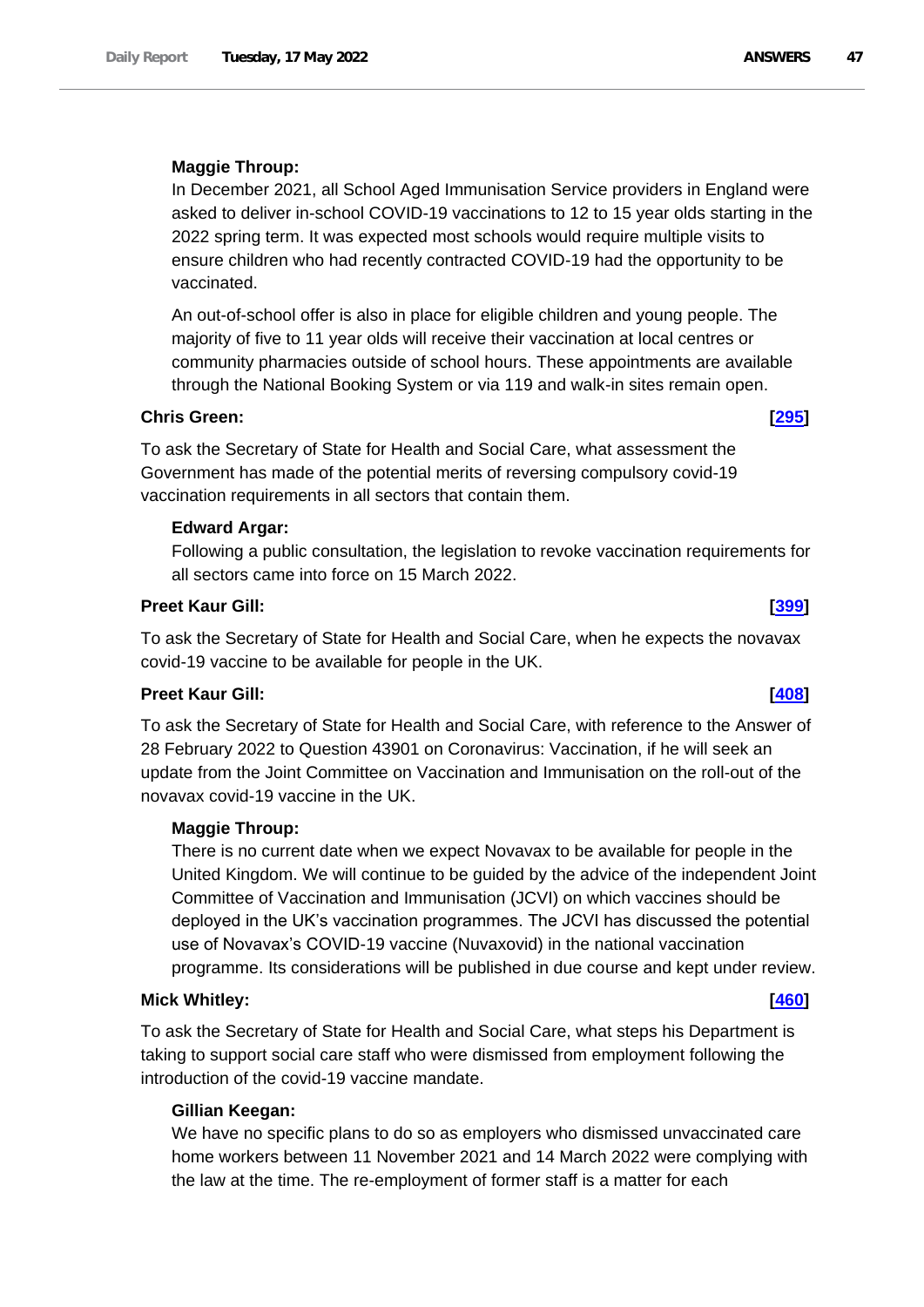organisation. Employers should continue to encourage and support to staff make the choice to receive COVID-19 vaccination to protect themselves, their colleagues and those they care for.

### F. **Dementia**

## **Debbie Abrahams: [\[761\]](http://www.parliament.uk/business/publications/written-questions-answers-statements/written-question/Commons/2022-05-11/761)**

To ask the Secretary of State for Health and Social Care, how many times NHS England has met with representatives of dementia organisations since August 2021.

## **Gillian Keegan:**

Since August 2021, NHS England has met with dementia organisations on 19 occasions and held 44 meetings or webinars with dementia networks and stakeholders in England. In addition to planned meetings and events, NHS England has engaged with the Alzheimer's Society, Alzheimer's Research UK and others on an ad hoc basis. NHS England has endorsed the Alzheimer's Society's revised dementia guide and delivered a joint webinar on the integration of dementia services.

# **Dementia: Health Education**

# **Jim Shannon: [\[247\]](http://www.parliament.uk/business/publications/written-questions-answers-statements/written-question/Commons/2022-05-10/247)**

To ask the Secretary of State for Health and Social Care, what steps his Department is taking to improve public awareness of the first signs of dementia symptoms.

### **Mike Amesbury: [\[948\]](http://www.parliament.uk/business/publications/written-questions-answers-statements/written-question/Commons/2022-05-11/948)**

To ask the Secretary of State for Health and Social Care, what steps his Department is taking to ensure people living with undiagnosed dementia are supported to (a) understand and (b) recognise potential dementia symptoms.

## **Gillian Keegan:**

The NHS Health Check for adults in England aged 45 to 74 years old is designed to identify early signs of stroke, kidney disease, heart disease, type 2 diabetes or dementia. Since 2018, dementia risk reduction has been incorporated in the NHS Health Check to increase dementia awareness and motivate people to make positive changes to reduce their risks. In addition, those aged 65 years old and over are made aware of the signs and symptoms of dementia and guided to memory clinics.

# **Dental Services**

### **Judith Cummins: [\[793\]](http://www.parliament.uk/business/publications/written-questions-answers-statements/written-question/Commons/2022-05-11/793)**

To ask the Secretary of State for Health and Social Care, how many dentists in England are offering NHS appointments in 2022 compared with 2019.

# **Maria Caulfield:**

The information is not currently held centrally in the format requested. The annual data showing the number of dentists undertaking National Health Service activity in England in 2022 is due to be published in August 2022.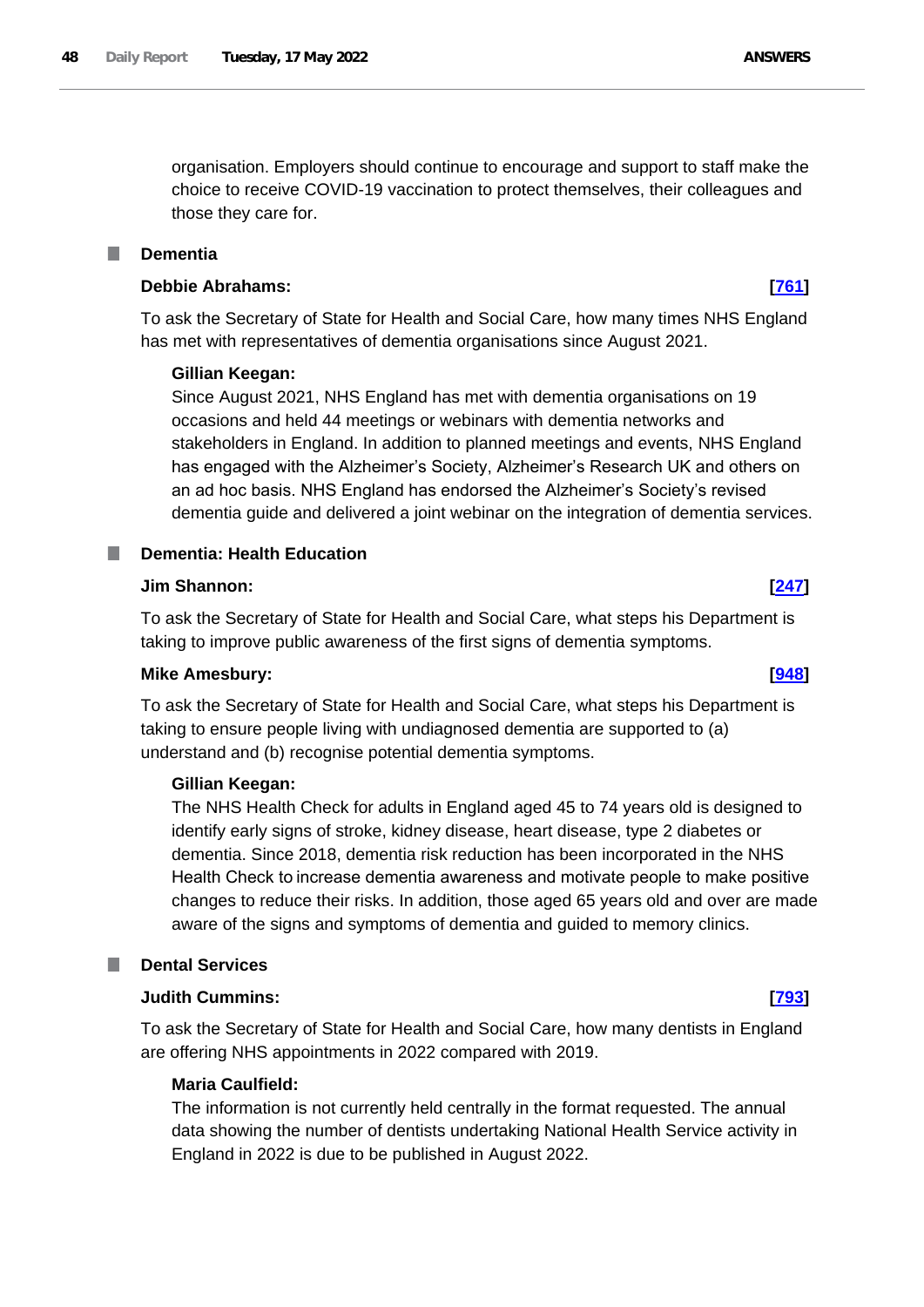## **Justin Madders: [\[813\]](http://www.parliament.uk/business/publications/written-questions-answers-statements/written-question/Commons/2022-05-11/813)**

To ask the Secretary of State for Health and Social Care, what his Department's timetable is for (a) announcing, (b) consulting upon and (c) introducing the planned dental contract reform.

# **Maria Caulfield:**

We are currently negotiating proposed changes to the National Health Service contract for dentistry services with the British Dental Association. We will set out a timetable for implementation timetable when these negotiations have concluded.

# **Dental Services: Finance**

# **Judith Cummins: [\[794\]](http://www.parliament.uk/business/publications/written-questions-answers-statements/written-question/Commons/2022-05-11/794)**

To ask the Secretary of State for Health and Social Care, how much funding the Government will allocate to NHS dentistry in England in the next financial year.

# **Maria Caulfield:**

NHS England provides regional commissioning teams with a combined allocation for dental services, community pharmacy and primary care ophthalmology. In 2022/23 this allocation is £5,384 million.

# **Disease Control**

# **Sir Christopher Chope: [\[1082\]](http://www.parliament.uk/business/publications/written-questions-answers-statements/written-question/Commons/2022-05-12/1082)**

To ask the Secretary of State for Health and Social Care, what consultation he will introduce for the proposed World Health Organisation Treaty on Pandemics; and if he will make a statement.

# **Gillian Keegan:**

The World Health Organization is facilitating member state-led negotiations and is holding formal public hearings seeking views from all interested parties. We are continuing to engage with relevant stakeholders as this develops.

# **Epilepsy: Cannabis**

# **Alberto Costa: [\[828\]](http://www.parliament.uk/business/publications/written-questions-answers-statements/written-question/Commons/2022-05-11/828)**

To ask the Secretary of State for Health and Social Care, whether his Department is taking steps to encourage consultants to prescribe medicinal cannabis to children with severe drug resistant epilepsy.

# **Maria Caulfield:**

The prescription of any medicine is a clinical decision. The Government has enabled the prescription of cannabis-based products for medicinal use (CBPMs) where it is clinically appropriate.

The licensed cannabis-based medicine Epidyolex is routinely prescribed for two forms of epilepsy. However, clinical guidelines from the National Institute for Health and Care Excellence demonstrate a clear need for further evidence to support routine prescribing and funding decisions for unlicensed CBPMs. We continue to encourage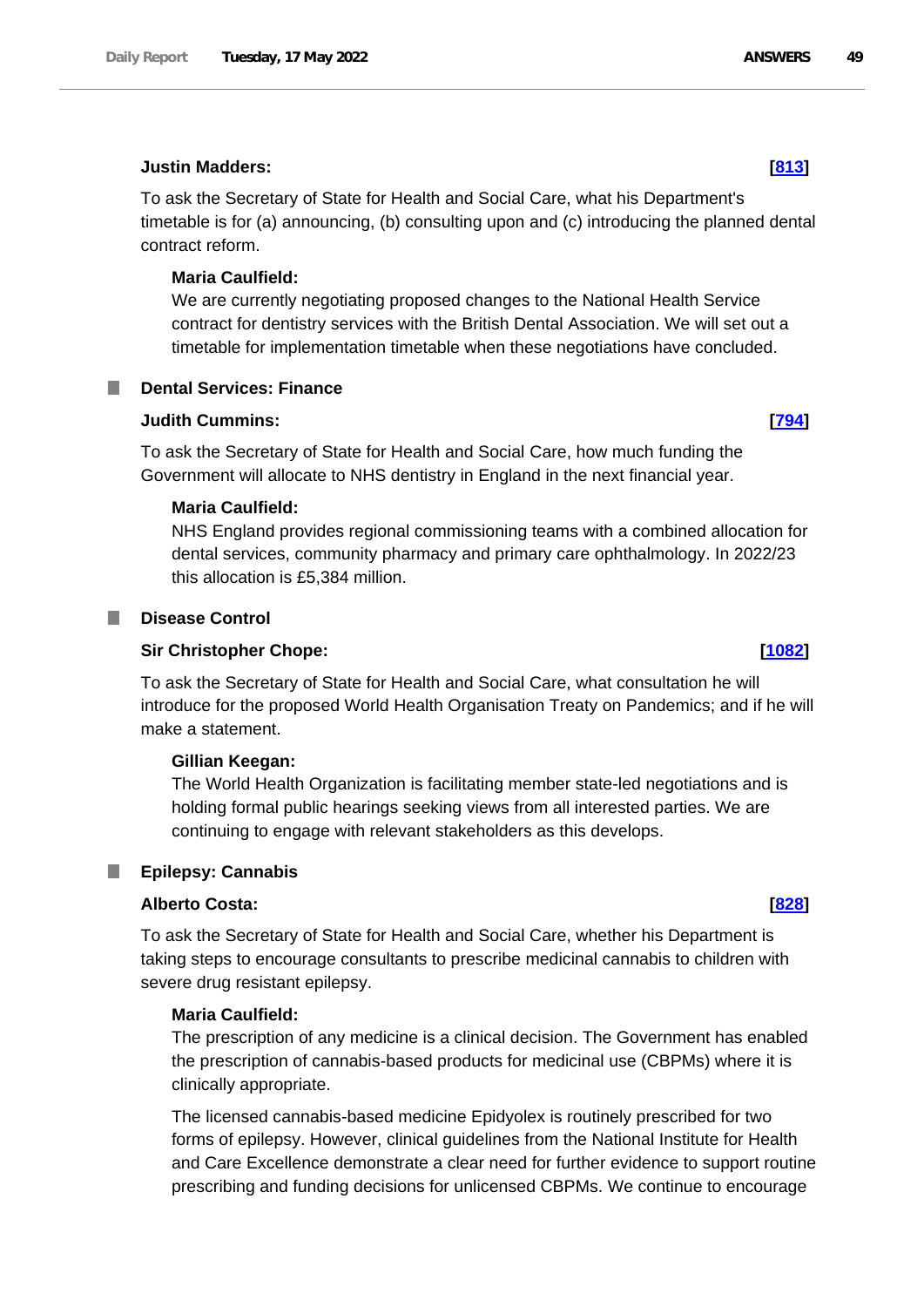manufacturers of these products to conduct research and we are working with regulatory, research and National Health Service partners to establish clinical trials to enable evidence based prescribing decisions.

# **Evusheld**

## **Dr Rupa Huq: [\[376\]](http://www.parliament.uk/business/publications/written-questions-answers-statements/written-question/Commons/2022-05-10/376)**

To ask the Secretary of State for Health and Social Care, when his Department plans to approve Evusheld on the NHS to help prevent covid-19 infections in immunocompromised people who cannot be vaccinated.

## **Maggie Throup:**

Evusheld was granted a conditional marketing authorisation by the Medicines and Healthcare products Regulatory Agency (MHRA) on 17 March 2022. However, the initial positive trial data on Evusheld was published prior to the emergence of the Omicron variant. Following its approval, the MHRA had indicated uncertainty on the appropriate dose needed for protection against Omicron. The UK Health Security Agency is currently testing the efficacy of Evusheld against the Omicron variant and the Department and National Health Service are identifying appropriate patient cohorts and approaches to the potential deployment of pre-exposure prophylaxis. Determining the efficacy of Evusheld against the Omicron variant will be necessary prior to any procurement or deployment, to ensure ongoing effective therapy against COVID-19.

Immunocompromised patients are a priority cohort receiving novel effective COVID-19 treatments such as antiviral drugs, which are available in community settings.

## **Henry Smith: [\[689\]](http://www.parliament.uk/business/publications/written-questions-answers-statements/written-question/Commons/2022-05-11/689)**

To ask the Secretary of State for Health and Social Care, with reference to the Answer of 28 April 2022 to Question 141960, what progress has been made on assessing Evusheld for treating immunocompromised patients.

# **Henry Smith: [\[690\]](http://www.parliament.uk/business/publications/written-questions-answers-statements/written-question/Commons/2022-05-11/690)**

To ask the Secretary of State for Health and Social Care, with reference to the Answer of 28 March 2022 to Question 141960, when he expects patients in the UK to have access to Evusheld as a preventative treatment for covid-19.

## **Maggie Throup:**

The UK Health Security Agency has yet to complete testing on Evusheld's efficacy against the Omicron variant. The timing of these results is dependent on the testing assays being completed successfully, which will inform any decisions on potential deployment.

# **Fractures: Health Services**

# **Zarah Sultana: [\[976\]](http://www.parliament.uk/business/publications/written-questions-answers-statements/written-question/Commons/2022-05-11/976)**

To ask the Secretary of State for Health and Social Care, whether his Department plans to ensure universal access to fracture liaison services; and what recent assessment his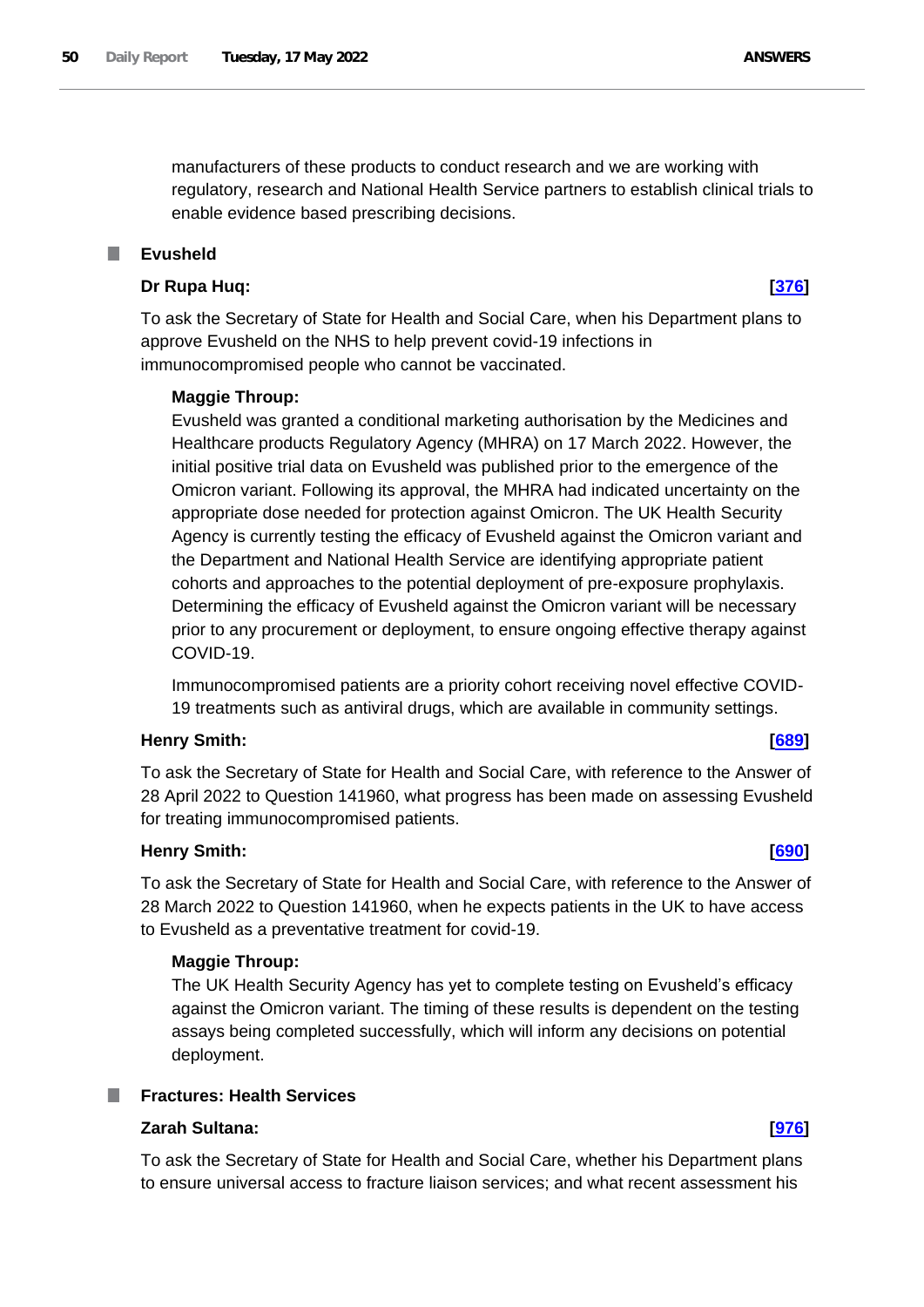Department has made of the impact of the absence of universal service availability on the health of those with osteoporosis and bone health conditions.

## **Gillian Keegan:**

We are currently assessing the accessibility of fracture liaison services (FLS) through data collected in the national Falls and Fragility Fracture Audit Programme. This aims to identify any inequitable provision and improve services.

Services for those with osteoporosis and bone health conditions are commissioned locally. The Department expects musculoskeletal, fragility fracture and fall services to be fully incorporated into integrated care systems' planning and decision-making. This will allow greater collaboration, improve the coverage and sustainability of services and development of regional bone health clinical networks to support clinicians working in FLS.

### n. **Heart Diseases: Diagnosis**

# **Steve McCabe: [\[589\]](http://www.parliament.uk/business/publications/written-questions-answers-statements/written-question/Commons/2022-05-11/589)**

To ask the Secretary of State for Health and Social Care, what steps he is taking to improve incidental diagnosis rate of heart valve disease following the reduction of face-toface GP appointments.

# **Maria Caulfield:**

NHS England and NHS Improvement's guidance states that general practitioner practices must provide face to face appointments, alongside remote consultations. Patients' views should be sought and practices should respect preferences for face to face care unless there are good clinical reasons to the contrary. In March 2022, 62% of appointments were face-to-face, excluding COVID-19 vaccinations. At the end of 2021/22, 66 community diagnostic centres were available to support Primary Care Networks to increase diagnostic capacity and improve the detection of conditions such as heart failure and heart valve disease.

### **Hormone Replacement Therapy** ш

### **Navendu Mishra: [\[1000\]](http://www.parliament.uk/business/publications/written-questions-answers-statements/written-question/Commons/2022-05-11/1000)**

To ask the Secretary of State for Health and Social Care, if his Department will make an assessment of the potential merits of providing testosterone routinely within hormone replacement therapy.

# **Maria Caulfield:**

The National Institute for Health and Care Excellence's (NICE) guideline on the diagnosis and management of menopause published in 2015 recommended that testosterone supplementation should be considered for menopausal women with low sexual desire if hormone replacement therapy alone is not effective. Healthcare professionals should take NICE's guidelines fully into account in the care and treatment of individual patients. NICE is currently updating its guideline on menopause in light of new evidence and recently consulted on the draft scope of the revised guideline.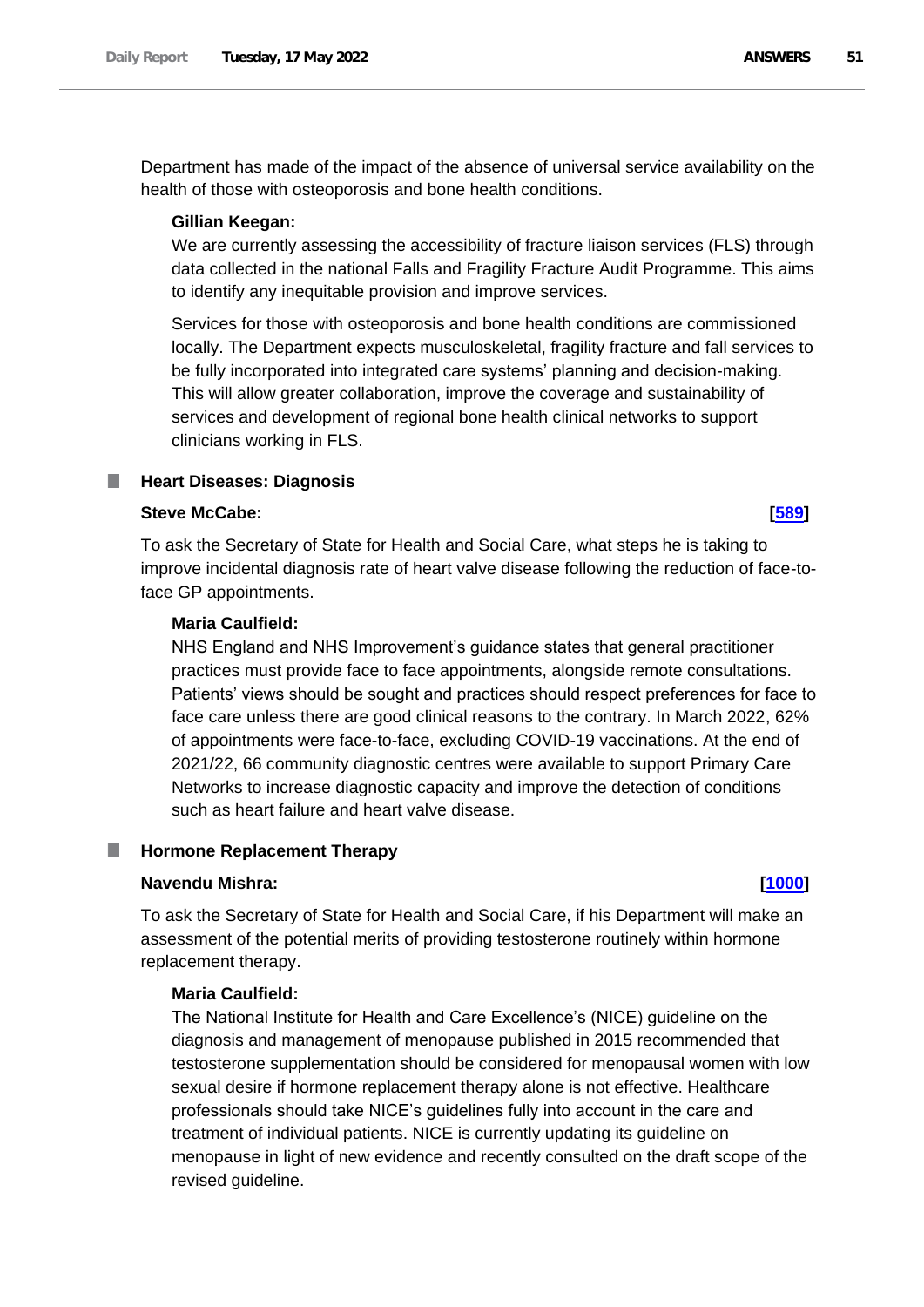### T. **Hormone Replacement Therapy: Prescriptions**

# **Justin Madders: [\[797\]](http://www.parliament.uk/business/publications/written-questions-answers-statements/written-question/Commons/2022-05-11/797)**

To ask the Secretary of State for Health and Social Care, what assessment her Department has made of the impact on women of postponing the introduction of a single annual prepayment certificate of £18.70 for HRT prescriptions until April 2023.

# **Maria Caulfield:**

No specific assessment has been made. The introduction of the hormone replacement therapy prescription prepayment certificate requires significant technical changes to existing systems and processes. We are working with the NHS Business Services Authority to implement the certificate as soon as possible.

# **Independent Mental Health Advocates**

# **Dr Rupa Huq: [\[374\]](http://www.parliament.uk/business/publications/written-questions-answers-statements/written-question/Commons/2022-05-10/374)**

To ask the Secretary of State for Health and Social Care, what steps he is taking to increase the availability of independent mental health advocates for people detained in hospital under section 2 of the Mental Health Act 1983.

# **Dr Rupa Huq: [\[375\]](http://www.parliament.uk/business/publications/written-questions-answers-statements/written-question/Commons/2022-05-10/375)**

To ask the Secretary of State for Health and Social Care, what assessment he has made of the potential merits of introducing an immediate allocation of an Independent Mental Health Advocate for all those detained in hospital under section 2 of the Mental Health Act 1983.

# **Gillian Keegan:**

Later this year, we will publish a draft Mental Health Bill for pre-legislative scrutiny. This will set out proposed amendments to the Mental Health Act 1983 to ensure the legislation respects the patient's voice and empowers individuals to shape their care and treatment. We have also committed to enact legislative changes to extend eligibility of independent mental health advocate services to all mental health inpatients, including informal patients.

In December 2021, we announced the launch of culturally appropriate advocacy pilots. These pilots will develop advocacy models to support people from ethnic minority backgrounds to understand their rights under the Mental Health Act and state individual needs and choices about their care and treatment. This will be piloted in four regions in England in inpatient and community settings. The outcomes of these pilots will be shared with partners in health and social care to provide a framework to support commissioning and delivery of culturally appropriate advocacy.

# **Kidney Diseases**

# **Justin Madders: [\[1191\]](http://www.parliament.uk/business/publications/written-questions-answers-statements/written-question/Commons/2022-05-12/1191)**

To ask the Secretary of State for Health and Social Care, with reference to the Answer of 25 April 2022 to Question 154082 on Kidney Diseases, how that information is held.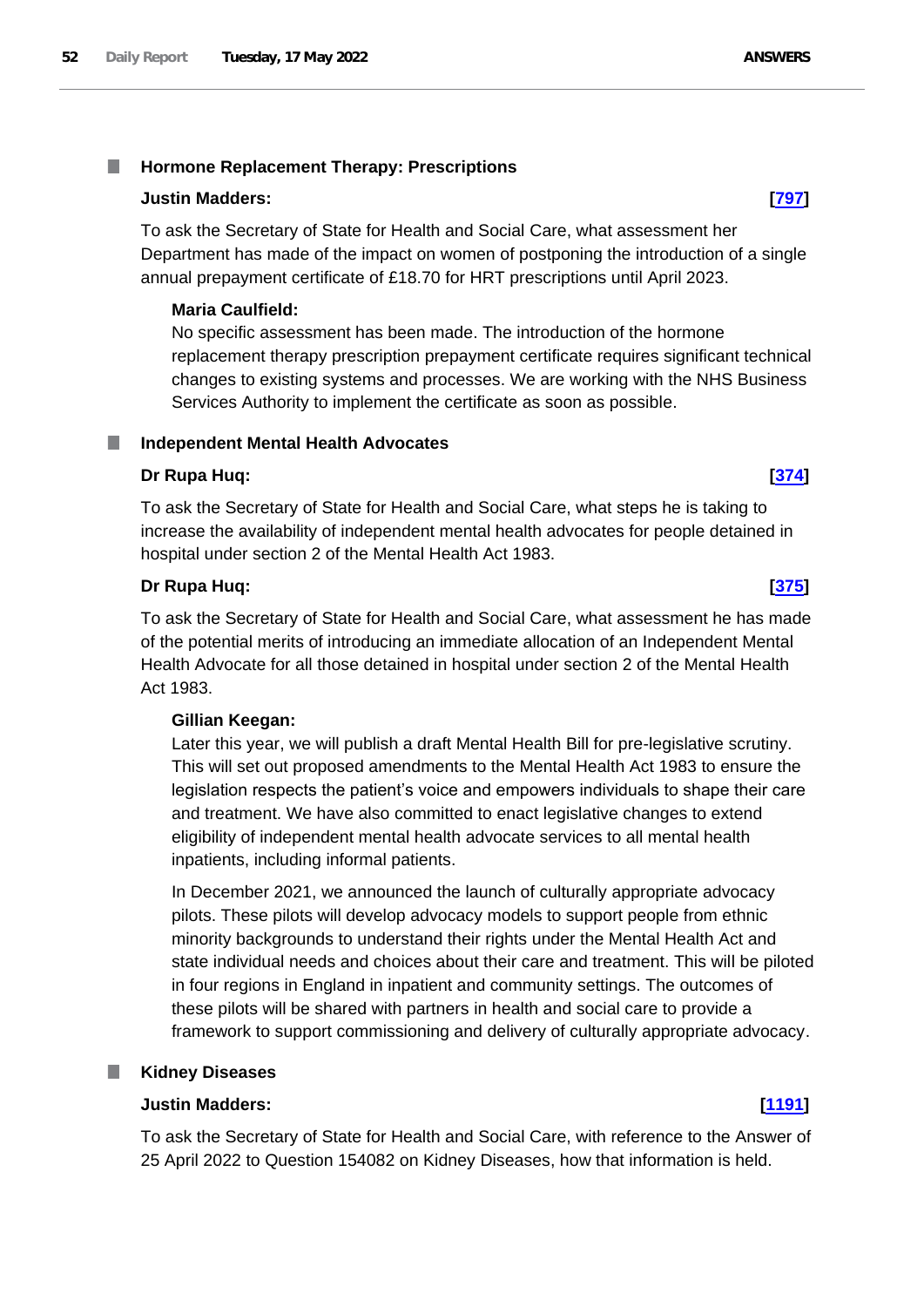## **Edward Argar:**

The National Health Service Electronic Staff Record does not identify renal counsellors as a staff group. Local NHS organisations will record the number of staff identified as renal counsellors, although definitions of roles and responsibilities may differ between locations.

**Maternity Services: Training**

# **Peter Aldous: [\[745\]](http://www.parliament.uk/business/publications/written-questions-answers-statements/written-question/Commons/2022-05-11/745)**

To ask the Secretary of State for Health and Social Care, whether his Department is taking steps to ensure that maternity staff do not undertake training on their own.

# **Edward Argar:**

Individual National Health Service trusts are responsible for investing in postregistration training, ensuring that staff are trained and competent to carry out their role and are adequately supported throughout their training. All training undertaken by post-registration qualified staff should be in line with national and local guidelines covering the training being undertaken.

### **Members: Correspondence** .

# **Robert Largan: [\[523\]](http://www.parliament.uk/business/publications/written-questions-answers-statements/written-question/Commons/2022-05-10/523)**

To ask the Secretary of State for Health and Social Care, when he plans to respond to the enquiry of 2 March 2022 from the hon. Member for High Peak, reference RL34456.

# **Edward Argar:**

We replied to the hon. Member on 16 May 2022.

### **Mental Health Services: Children and Young People** ш

# **Mr Virendra Sharma: [\[1018\]](http://www.parliament.uk/business/publications/written-questions-answers-statements/written-question/Commons/2022-05-11/1018)**

To ask the Secretary of State for Health and Social Care, with reference his letter dated 20 April 2022 to the Rt hon. Member for South West Surrey, if he will make an assessment of the potential merits of introducing a statutory strategy for early intervention and school- and community-based measures for the mental health support of children and young people; and what assessment he has made of the potential risks of nonstatutory measures failing to meet their stated objectives as a result of (a) changing circumstances, (b) differing interpretations and (c) possible cancellation.

# **Gillian Keegan:**

*[Holding answer 16 May 2022]:* We have no plans to make a specific assessment. On 12 April 2022 we published a call for evidence to seek views on a range of issues from prevention to acute mental health care, which closes on 7 July 2022. This will support the development of a new 10-year cross-Government plan for mental health and wellbeing .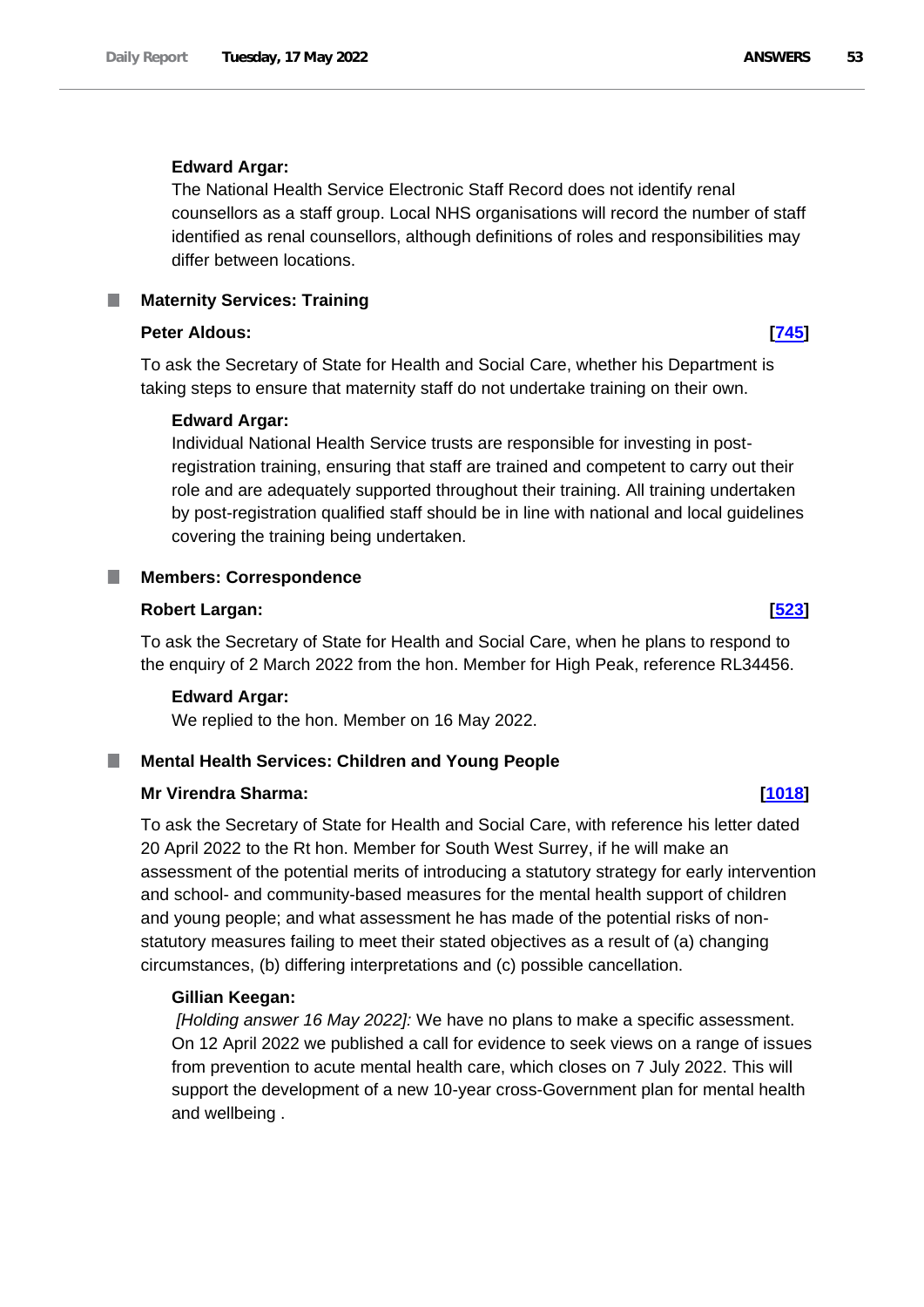# **Caroline Lucas: [\[170\]](http://www.parliament.uk/business/publications/written-questions-answers-statements/written-question/Commons/2022-05-10/170)**

To ask the Secretary of State for Health and Social Care, what funding is available for community-based counselling services for children and young people who do not meet the threshold for child and adolescent mental health services and will not have access to mental health support teams by 2023-24; and if he will make a statement.

# **Gillian Keegan:**

The information requested is not collected centrally as funding for these services is a matter for local health and care commissioners.

We are investing an additional £2.3 billion a year to allow 345,000 more children and young people to access National Health Service-funded mental health services by 2023/24.

# **Bob Blackman: [\[199\]](http://www.parliament.uk/business/publications/written-questions-answers-statements/written-question/Commons/2022-05-10/199)**

To ask the Secretary of State for Health and Social Care, with reference to the letter from the Minister of State for Care and Mental Health to the Rt hon. Member for South West Surrey of 20 April 2022, what assessment he has made of the potential merits of bringing forward legislative proposals on early intervention and school and community-based measures for the mental health support of children and young people.

# **Gillian Keegan:**

We have made no specific assessment. On 12 April 2022, we published a call for evidence to seek views on a range of issues from prevention to acute mental health care, which closes on 7 July 2022. This will support the development of a new 10 year cross-Government plan for mental health and wellbeing*.*

In addition, we have accelerated the deployment of mental health support teams to schools and colleges to support approximately 35% of pupils by 2023. We are working with the Department for Education to provide early intervention and mental wellbeing support in education settings.

# **Mental Health: Research**

# **Mr Tanmanjeet Singh Dhesi: [\[927\]](http://www.parliament.uk/business/publications/written-questions-answers-statements/written-question/Commons/2022-05-11/927)**

To ask the Secretary of State for Health and Social Care, what recent estimate he has been made of the level of funding into mental health research; and what assessment he has made of the adequacy of the level of that funding being made into that research.

# **Maria Caulfield:**

The Department funds mental health research in the United Kingdom through the National Institute for Health and Care Research (NIHR).  In 2020/21, the NIHR spent £109.5 million on mental health research. We are also funding the Mental Health Research Initiative to expand current activity and build the capacity and capability of mental health research in regions which are currently underrepresented. While it is not usual practice to ring-fence funds for particular topics or conditions, the NIHR's funding is available through open competition and we encourage researchers to submit applications in this area.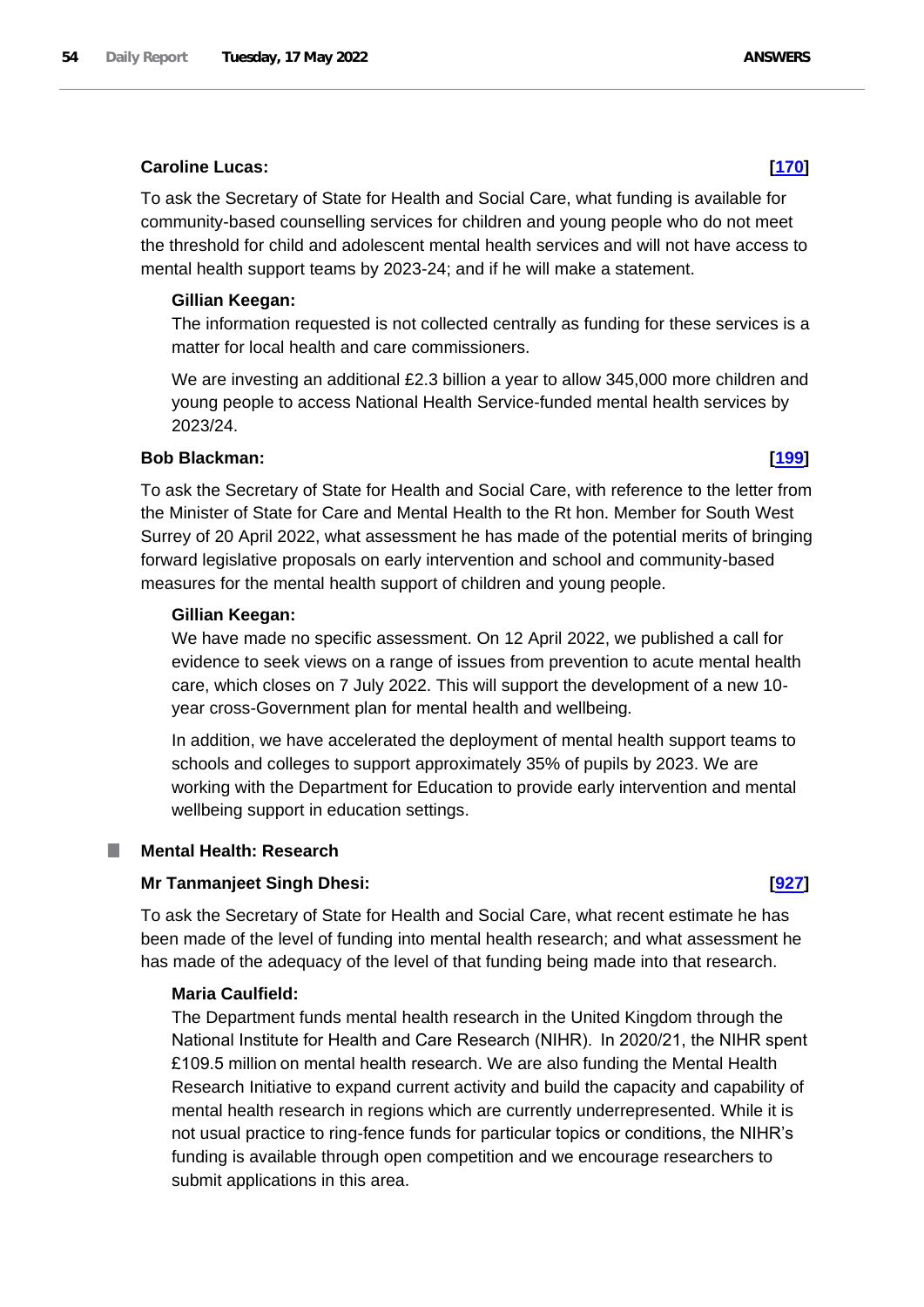### T. **Midwives: Resignations**

### **Peter Aldous: [\[741\]](http://www.parliament.uk/business/publications/written-questions-answers-statements/written-question/Commons/2022-05-11/741)**

To ask the Secretary of State for Health and Social Care, whether his Department collects information when staff leave the midwifery profession on their reasons for leaving.

### **Edward Argar:**

The National Health Service Electronic Staff Record (ESR) collects information through a 'reason for leaving' data field linked to staff recorded as leaving active service.

a a

# **Dr Andrew Murrison: [R] [\[645\]](http://www.parliament.uk/business/publications/written-questions-answers-statements/written-question/Commons/2022-05-11/645)**

**NHS Trusts: Resignations**

To ask the Secretary of State for Health and Social Care, which NHS Trusts conduct exit interviews for departing staff.

### **Dr Andrew Murrison: [R] [\[646\]](http://www.parliament.uk/business/publications/written-questions-answers-statements/written-question/Commons/2022-05-11/646)**

To ask the Secretary of State for Health and Social Care, whether the findings of exit interviews by NHS Trusts for departing staff are collated centrally.

# **Dr Andrew Murrison: [R] [\[647\]](http://www.parliament.uk/business/publications/written-questions-answers-statements/written-question/Commons/2022-05-11/647)**

To ask the Secretary of State for Health and Social Care, what evidence is used to determine the cause of early departure of staff from the NHS.

### **Dr Andrew Murrison: [R] [\[648\]](http://www.parliament.uk/business/publications/written-questions-answers-statements/written-question/Commons/2022-05-11/648)**

To ask the Secretary of State for Health and Social Care, what the most frequent reasons are given by staff for early departure from the NHS in order of frequency.

### **Edward Argar:**

The information requested on trusts undertaking exit interviews is not held centrally. While exit interviews are recommended in the National Health Service learning handbook, it may not be appropriate for all staff, such as in cases of redundancy or dismissal. An updated, online, self-exit questionnaire was launched in October 2021, which includes staff survey questions and allows staff to explain their reasons for leaving. This is currently being promoted to all NHS trusts and is in use in approximately 83 organisations.

Reasons for leaving are noted in the Electronic Staff Record. Where detailed information for leaving was available, in 2021 the most frequent reasons were retirement; end of fixed term contract; work/life balance; relocation; and pay or reward.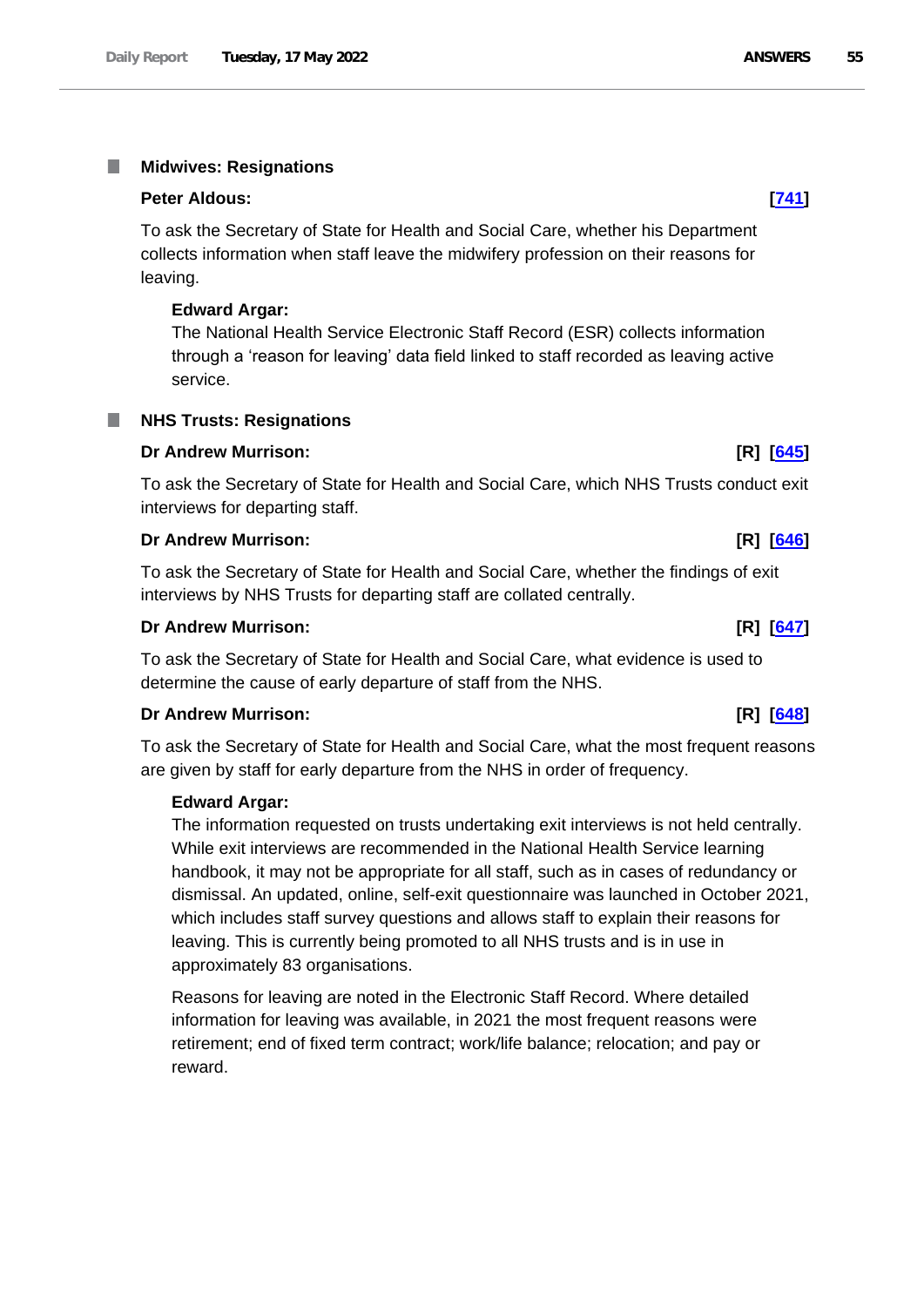### T. **Non-surgical Cosmetic Procedures and Plastic Surgery: NHS**

# **Mr Kevan Jones: [\[1115\]](http://www.parliament.uk/business/publications/written-questions-answers-statements/written-question/Commons/2022-05-12/1115)**

To ask the Secretary of State for Health and Social Care, whether his Department plans to collect data on the costs of aftercare to the NHS, for patients who report adverse effects following (a) aesthetic and (b) cosmetic procedures.

# **Maria Caulfield:**

We have no current plans to do so. However, as part of the introduction of a licensing scheme for non-surgical cosmetic procedures in England, the Department will work with stakeholders to collate data and gather evidence on the incidence of consumers seeking treatment through the National Health Service for complications following private cosmetic procedures.

### **Obesity: Health Services** m.

# **Andrew Gwynne: [\[99\]](http://www.parliament.uk/business/publications/written-questions-answers-statements/written-question/Commons/2022-05-10/99)**

To ask the Secretary of State for Health and Social Care, with reference to the suspension of the £100 million of funding for weight management services, announced on 4 March 2022, what assessment his Department has made of the impact of that suspension on other weight management services run by local authorities that were already established prior to the announcement of extra funding in 2021.

# **Maggie Throup:**

The Adult Weight Management Services Grant distributed for use in 2021/22 was in addition to local authorities' existing expenditure on adult tier 2 behavioural weight management services from the Public Health Grant. This funding must be used to commission new or expand existing services and was not intended to replace other funding. In 2022/23, the total Public Health Grant to local authorities is £3.417 billion. Decisions on how the Public Health Grant is spent are made by individual local authorities.

### **Prescriptions: Fees and Charges** ш

# **Paul Maynard: [\[687\]](http://www.parliament.uk/business/publications/written-questions-answers-statements/written-question/Commons/2022-05-11/687)**

To ask the Secretary of State for Health and Social Care, if he will amend the prescription charge medical exemptions list to include (a) cystic fibrosis and (b) other long-term conditions.

# **Edward Argar:**

We have no current plans to do so. Approximately 89% of prescriptions are dispensed free of charge and there are arrangements in place to help those with the greatest need. Eligibility depends on the patient's age, whether they are in qualifying full-time education, whether they are pregnant or have recently given birth, or whether they are in receipt of certain benefits or a war pension. Those with cystic fibrosis or another long-term condition may meet the eligibility criteria for prescription charge exemptions and be in receipt of free prescriptions.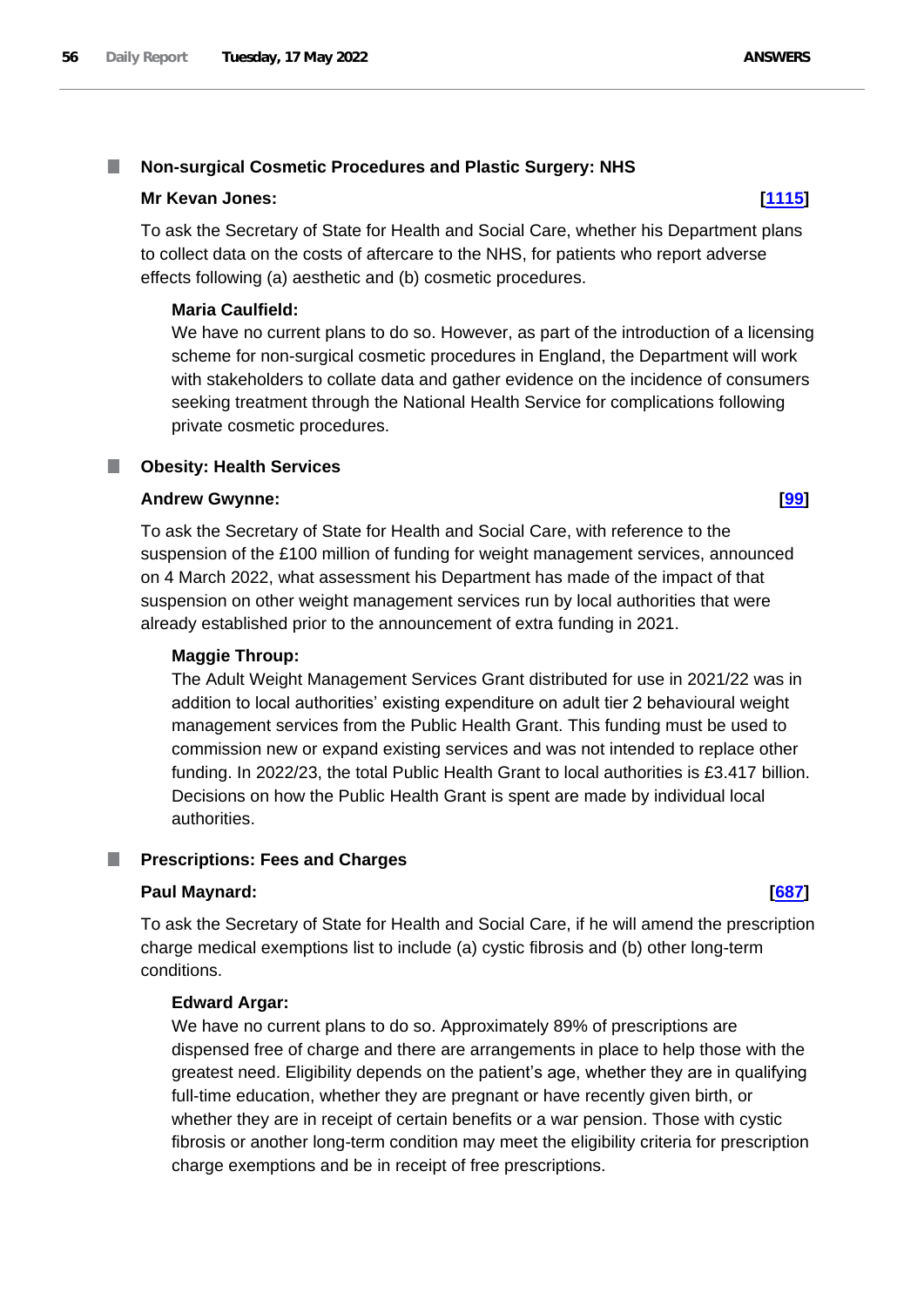### I. **Risperidone: Research**

### **John McDonnell: [\[581\]](http://www.parliament.uk/business/publications/written-questions-answers-statements/written-question/Commons/2022-05-11/581)**

To ask the Secretary of State for Health and Social Care, what research is being undertaken on the combined effects of risperidone and covid-19 vaccines; and whether that research will be published.

## **Maggie Throup:**

The Department commissions research through the National Institute for Health and Care Research (NIHR). The NIHR is not currently supporting any specific research on the combined effects of risperidone and COVID-19 vaccines. The NIHR welcomes funding applications for research into any aspect of human health, including effects of COVID-19 vaccination.

### **Sleep** П

# **Martyn Day: [\[354\]](http://www.parliament.uk/business/publications/written-questions-answers-statements/written-question/Commons/2022-05-10/354)**

To ask the Secretary of State for Health and Social Care, with reference to the State of the Market Report on Sleep published by Perrigo in November 2021, which found that 84 per cent of healthcare professionals surveyed believe sleep-related issues in the UK will become even more widespread in the next five years, whether his Department has plans to improve the public's knowledge of the (a) benefits of sleep and (b) potential impact of poor sleep on health.

## **Gillian Keegan:**

The Office for Health Improvement and Disparities provides guidance and resources to support good sleep via Every Mind Matters, which is available at the following link:

### <https://www.nhs.uk/every-mind-matters/mental-health-issues/sleep/>

We have committed to review the evidence on sleep and health, including the impact of sleep on health and the findings will be published in due course.

## **Social Services: Statutory Sick Pay**

### **Anne Marie Morris: [\[263\]](http://www.parliament.uk/business/publications/written-questions-answers-statements/written-question/Commons/2022-05-10/263)**

To ask the Secretary of State for Health and Social Care, what assessment his Department has made of the adequacy of Statutory Sick Pay for (a) full- and (b) part-time staff working in the care sector in the context of continued requirements for staff who test positive for covid-19 to self-isolate.

## **Gillian Keegan:**

*[Holding answer 16 May 2022]:* The majority of staff working in the social care sector, either full-time or-part time, are employed by private sector providers which determine their pay and terms and conditions of employment. Statutory Sick Pay is available to those who are infected with COVID-19 and are unable to work, payable after four days. It is paid at £99.35 per week and is available across all sectors to those who earn more than £123 a week on average.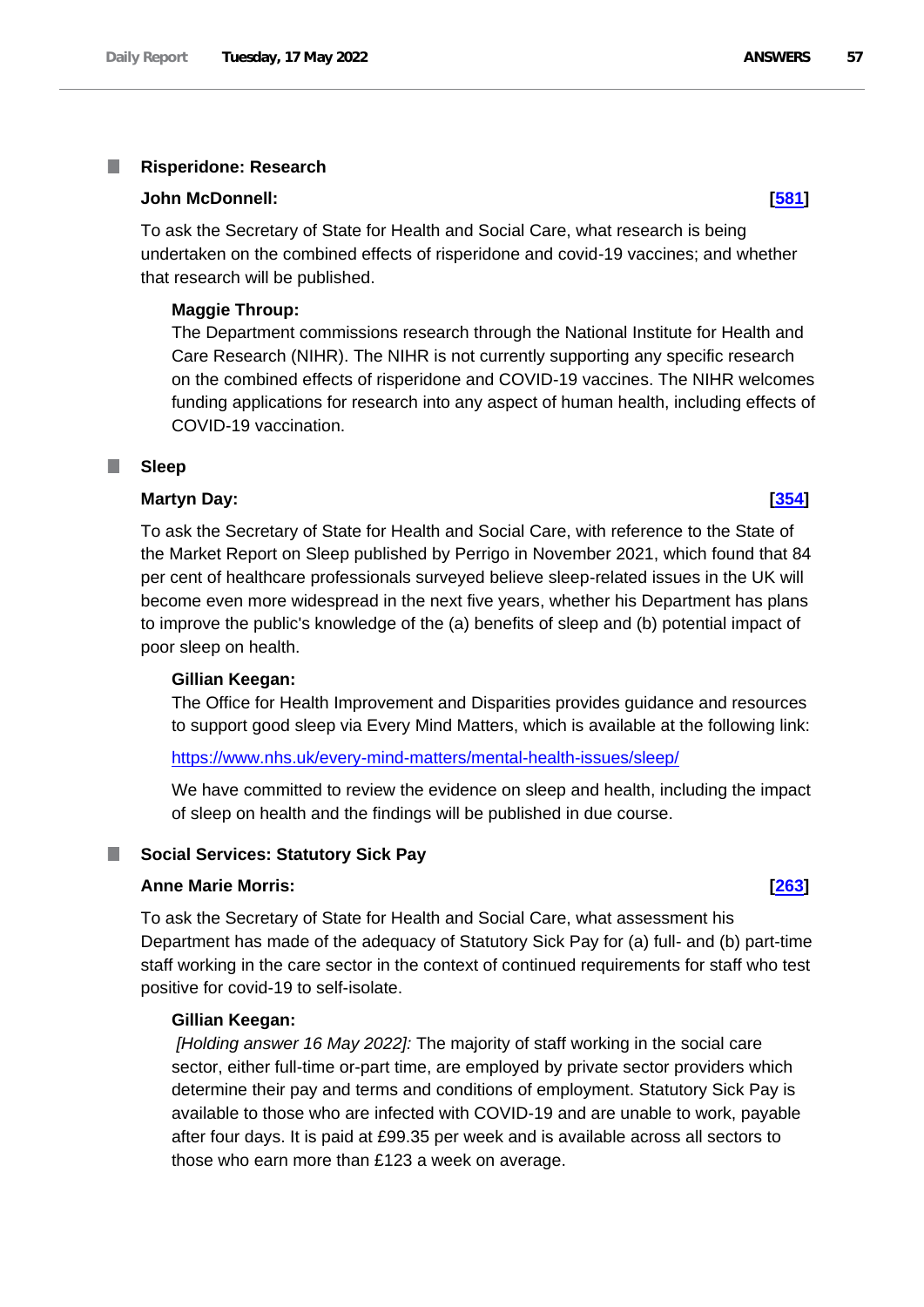Social care staff who test positive for COVID-19 are expected to self-isolate to protect those they care for. All providers should support good health and safety practice, as for other risks and individual employers should determine how to ensure staff stay away from the workplace when there would be a health risk to those in their care. Social care staff have access to free lateral flow device tests and can return to work after receiving two negative tests.

# **Sotrovimab**

# **Mr Tanmanjeet Singh Dhesi: [\[931\]](http://www.parliament.uk/business/publications/written-questions-answers-statements/written-question/Commons/2022-05-11/931)**

To ask the Secretary of State for Health and Social Care, what assessment he has made of the (a) availability and (b) accessibility of Sotrovimab in (i) Slough and (ii) England.

# **Maggie Throup:**

Patient access to sotrovimab is clinically determined in line with the published clinical access policies. Individuals at highest risk from COVID-19 infection can access this treatment directly from COVID Medicines Delivery Units (CMDUs) or via the RECOVERY trial for patients admitted to hospital with COVID-19. The latest data shows that 24,798 patients who tested positive for COVID-19 have received sotrovimab in England, with the majority of these patients receiving treatment as nonhospitalised patients via a CMDU.

While the information relating to Slough is not held in the format requested, 2,175 patients suitable for treatment have been identified in the Frimley CDMU area, of whom 701 have been triaged for and treated with sotrovimab and 343 have received oral antiviral medication.

# **Surgery: Waiting Lists**

# **Rachael Maskell: [\[852\]](http://www.parliament.uk/business/publications/written-questions-answers-statements/written-question/Commons/2022-05-11/852)**

To ask the Secretary of State for Health and Social Care, what assessment his Department has made of the (a) socioeconomic impact and (b) impact on (i) patients and (ii) the general public of the backlog in elective procedures.

# **Edward Argar:**

No formal assessment has been made. However, the 'Delivery plan for tackling the COVID-19 backlog of elective care' published in February 2022 acknowledges the impact of long waiting times for treatment on patients and their carers, National Health Service staff and on health inequalities. The plan aims to minimise the impact of the backlog and to ensure the inclusive recovery of elective services.

### ш **Travel: Quarantine**

# **Gavin Newlands: [\[819\]](http://www.parliament.uk/business/publications/written-questions-answers-statements/written-question/Commons/2022-05-11/819)**

To ask the Secretary of State for Health and Social Care, how many complaints have been made to the managed quarantine service on refunds for unused days of quarantine since 1 January 2021.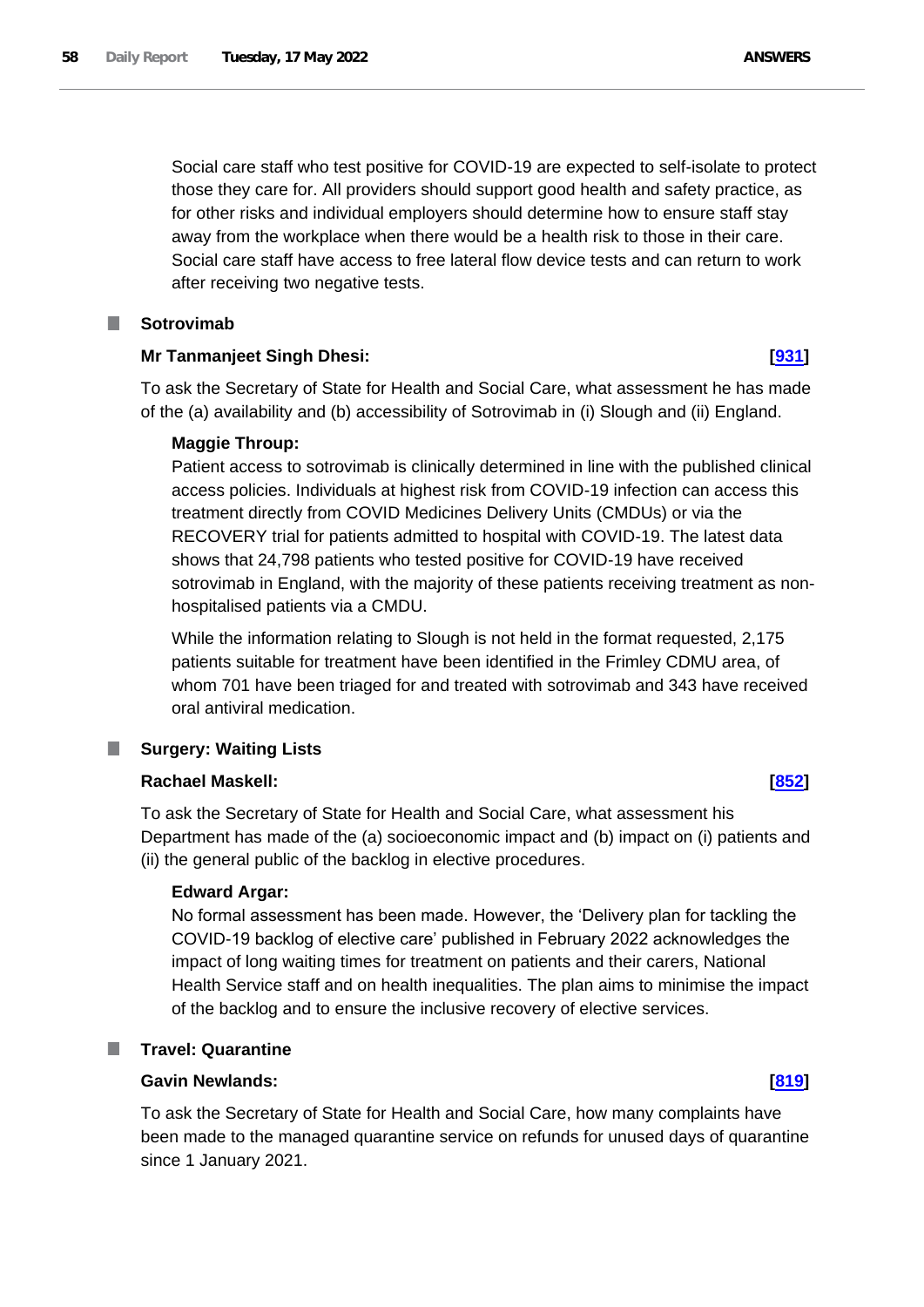## **Maggie Throup:**

The information is not held in the format requested.

## **Urinary Tract Infections: Antibiotics**

## **Martyn Day: [\[870\]](http://www.parliament.uk/business/publications/written-questions-answers-statements/written-question/Commons/2022-05-11/870)**

To ask the Secretary of State for Health and Social Care, how many individual providers of NHS services will be reporting data on the 2022/23 CCG2 CQUIN: Appropriate antibiotic prescribing for UTI in adults aged 16+ from 1 April 2022.

## **Maggie Throup:**

NHS England and NHS Improvement expect that all providers commissioned to deliver acute services in England will submit this data.

### **Use of Health Data for Research and Analysis Review**

# **Chi Onwurah: [\[242\]](http://www.parliament.uk/business/publications/written-questions-answers-statements/written-question/Commons/2022-05-10/242)**

To ask the Secretary of State for Health and Social Care, what assessment he has made of the potential merits of creating a NHS Data Analyst Service, modelled on the Government Economic Service and Statistical Service, as recommended in the Goldacre review.

### **Gillian Keegan:**

*[Holding answer 16 May 2022]:* We are currently developing a professional competency framework which can form the basis of a National Health Service Analytical and Data Professional Service. This framework covers three data professions - data analysis, data science and data engineering - as it is recognised that many roles within health and care are multi-disciplinary. The proof of concept framework is due to be launched during 2022/23.

### **Verbal Dyspraxia Awareness Day** ш

### **Geraint Davies: [\[576\]](http://www.parliament.uk/business/publications/written-questions-answers-statements/written-question/Commons/2022-05-11/576)**

To ask the Secretary of State for Health and Social Care, what plans his Department has for marking Verbal Dyspraxia Awareness Day on 14 May 2022.

### **Gillian Keegan:**

*[Holding answer 16 May 2022]:* While there are no specific plans, on 29 March 2022 we published a green paper on special educational needs and disabilities (SEND) and alternative provision, which includes a public consultation. The consultation is seeking views on proposals for the provision of SEND services to improve outcomes for children and young people, including those with verbal dyspraxia and their families. The consultation is open until 22 July.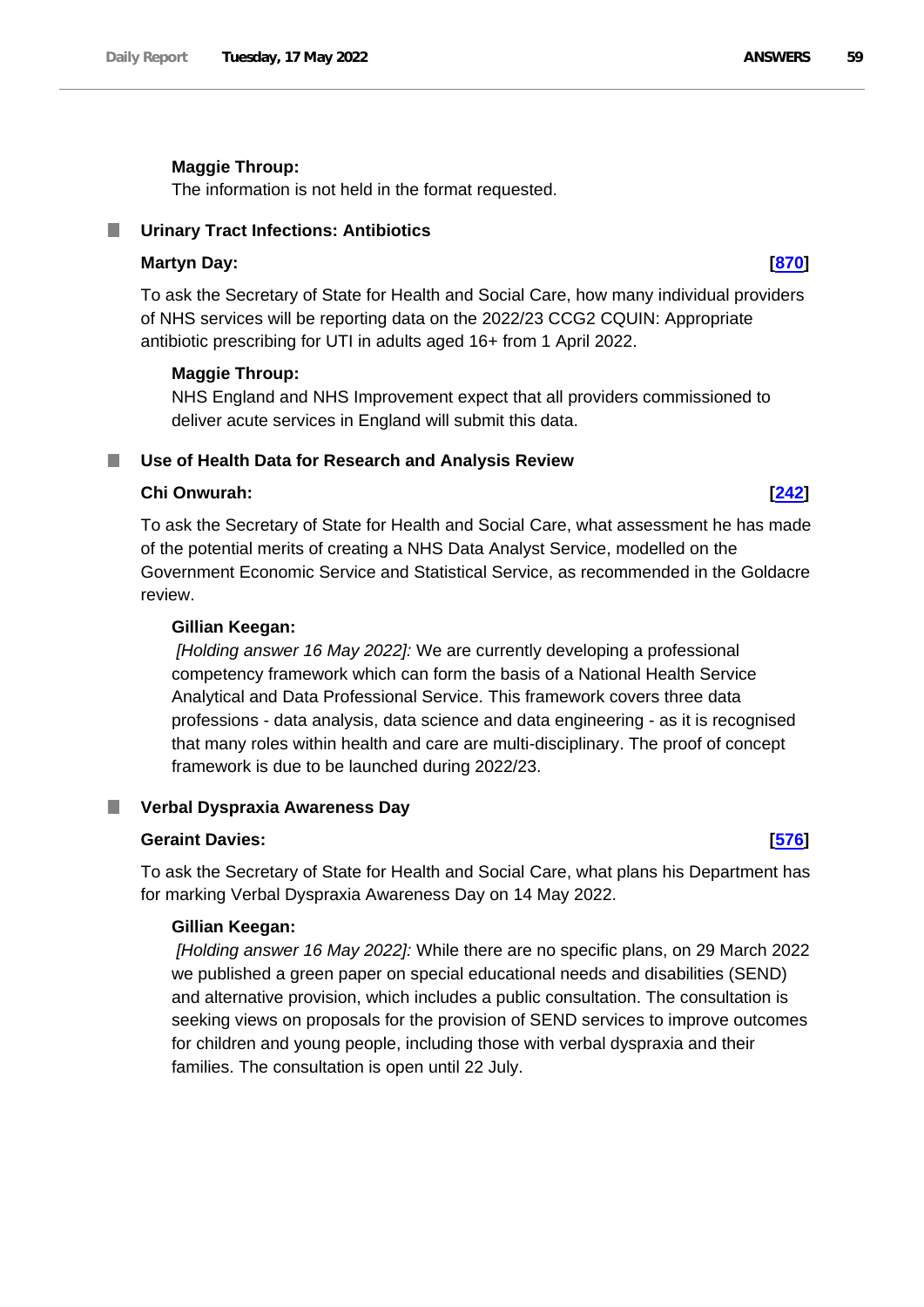# **HOME OFFICE**

## **Animal and Plant Health Agency: UK Border Force**

### **Andrew Gwynne: [\[1121\]](http://www.parliament.uk/business/publications/written-questions-answers-statements/written-question/Commons/2022-05-12/1121)**

To ask the Secretary of State for the Home Department, pursuant to the Answer of 1 March to Question 126597 on Animal and Plant Health Agency: UK Border Force, if she will update Members on the effectiveness of the Service Level Agreement between Border Force and the Animal and Plant Health Agency following its three month initial assessment.

### **Damian Hinds:**

The introduction of the Service Level Agreement (SLA) between Border Force and the Animal and Plant Health Agency (APHA) commenced at 09:00 on the 24 January 2022 and the agreement has been reviewed.

During the review period, all detections have been dealt with at the port and there have been no incidents of Border Force securing information and releasing the animals for APHA inland action.

Border Force and APHA have reviewed the process and the SLA will remain in place for all but exceptional cases and will continue to monitor its effectiveness on a regular basis.

## **Diesel Fuel: Theft**

### **Alicia Kearns: [\[984\]](http://www.parliament.uk/business/publications/written-questions-answers-statements/written-question/Commons/2022-05-11/984)**

To ask the Secretary of State for the Home Department, what steps her Department has taken to help prevent white diesel thefts following the changes to use of rebated diesel introduced from 1 April 2022.

# **Kit Malthouse:**

The Government is working closely with police and industry partners to do everything we can collectively to drive down acquisitive crime, including theft of diesel.

The Home Office funded the set-up of the National Infrastructure Crime Reduction Partnership (NICRP), which ensures national co-ordination of policing and law enforcement partners to tackle crime affecting rail networks, utility, agricultural and construction companies. Reports of fuel theft are being mapped through this Partnership to provide insights on the scale of these thefts and potential preventative measures.

Fuel users who store any type of diesel in tanks or in vehicles and machinery on their site(s) should continue to take steps to ensure this is stored securely. Practical crime prevention advice is published on the Secured by Design website, developed by the Police Crime Prevention Initiatives:

[https://www.securedbydesign.com/guidance/crime-prevention-advice/fuel-theft.](https://www.securedbydesign.com/guidance/crime-prevention-advice/fuel-theft)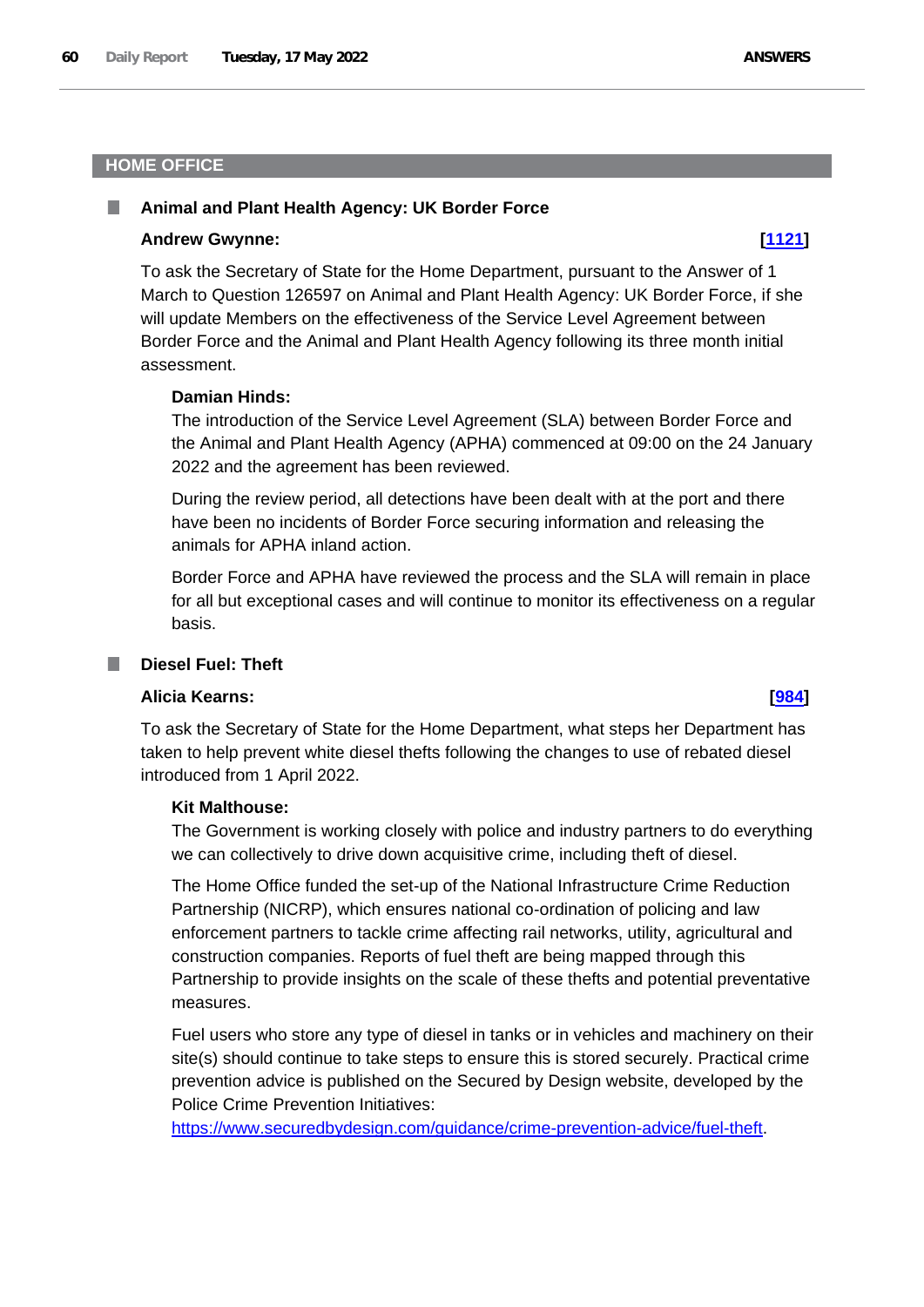### **Economic Crime** T.

## **Ms Lyn Brown: [\[1134\]](http://www.parliament.uk/business/publications/written-questions-answers-statements/written-question/Commons/2022-05-12/1134)**

To ask the Secretary of State for the Home Department, with reference to the Answer of 22 April 2022 to Question 150126 on Economic Crime, how many cases involving money linked to corruption flowing from African states into the UK were prosecuted following National Crime Agency investigations in (a) 2021 and (b) 2022 to date.

## **Damian Hinds:**

The NCA has had no prosecutions in respect of money linked to corruption flowing from African states during 2021 and 2022.

The NCA does however have a number of long standing investigations with the Crown Prosecution Service, as these are live investigations it would be inappropriate to comment further.

## **Jonathan Reynolds: [\[754\]](http://www.parliament.uk/business/publications/written-questions-answers-statements/written-question/Commons/2022-05-11/754)**

To ask the Secretary of State for the Home Department, whether her Department plans to publish a new Economic Crime Plan when the current one elapses this year.

## **Damian Hinds:**

*[Holding answer 16 May 2022]:* In July 2019, the Government set out a comprehensive programme for addressing economic crime, in partnership with the private sector, in the July 2019 Economic Crime Plan, and May 2021 Statement of Progress.

The December 2021 Economic Crime Strategic Board formally commissioned the production of a second Economic Crime Plan to be developed with partners across the private sector. It is due to be published later this year.

### T. **Fraud**

## **Emily Thornberry: [\[662\]](http://www.parliament.uk/business/publications/written-questions-answers-statements/written-question/Commons/2022-05-11/662)**

To ask the Secretary of State for the Home Department, what the estimated total cost of fraud was to the UK as of (a) 1984, (b) 1994, (c) 2004, and (d) 2014.

## **Damian Hinds:**

*[Holding answer 16 May 2022]:* The Home Office remit for fraud is fraud against individuals and businesses. We do not hold figures for estimated total cost of fraud for 1984, 1994, 2004, and 2014.

We do have the published estimate for the 2015/16 total cost of fraud against individuals: £4.7 billion. This figure can be found at: [https://www.gov.uk/government/publications/the-economic-and-social-costs-of-crime.](https://www.gov.uk/government/publications/the-economic-and-social-costs-of-crime)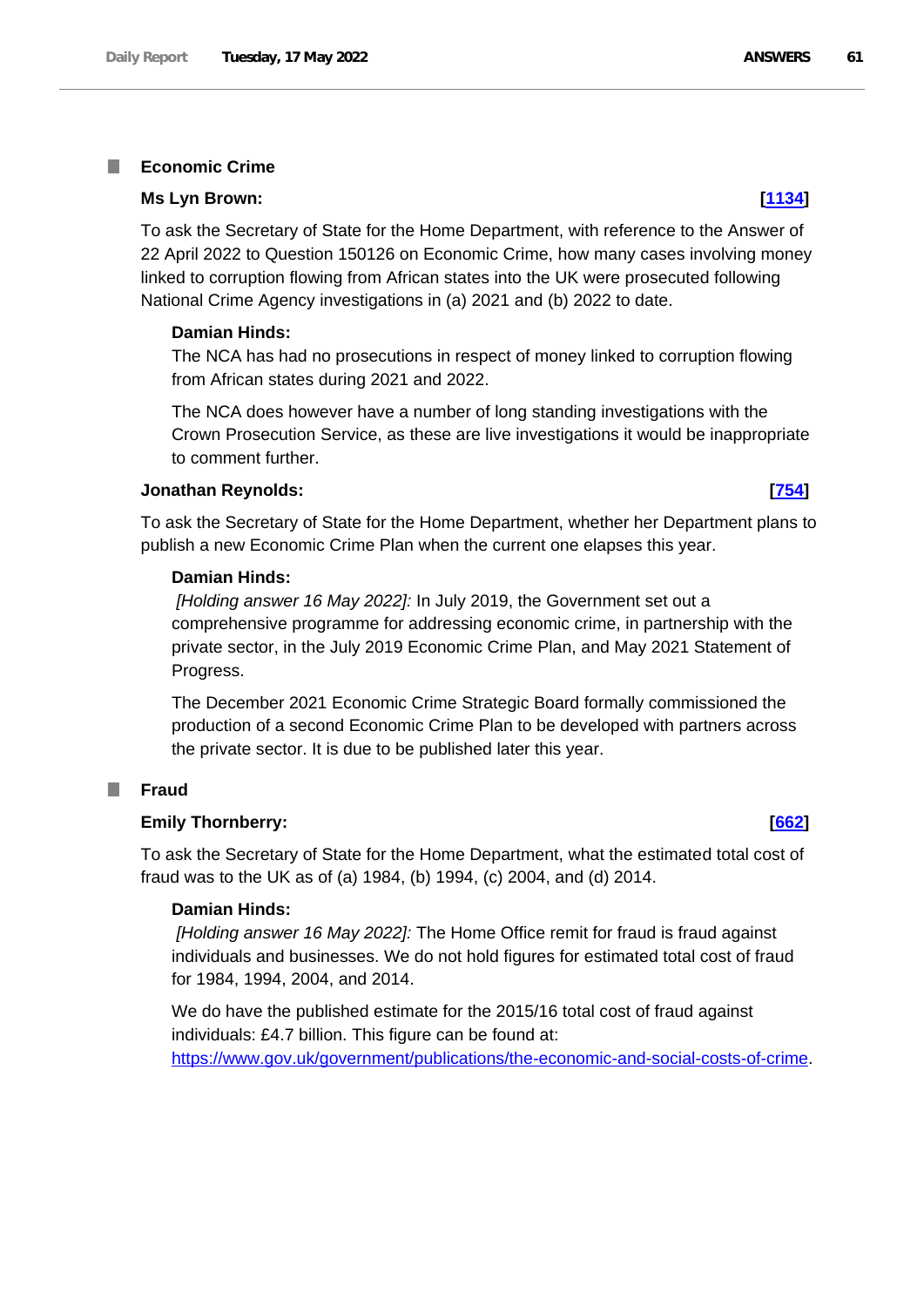### I. **HM Passport Office: Durham**

## **Mary Kelly Foy: [\[958\]](http://www.parliament.uk/business/publications/written-questions-answers-statements/written-question/Commons/2022-05-11/958)**

To ask the Secretary of State for the Home Department, what discussions her Department has had with HM Passport Office Durham on additional resources to support the current workforce.

## **Kevin Foster:**

*[Holding answer 16 May 2022]:* To support the processing of an unprecedented demand of passport applications, Her Majesty's Passport Office has increased its staffing numbers across the UK, including the Durham office. 500 new staff have joined HM Passport Office since April 2021, with plans for a further 700 to join this year.

# **HM Passport Office: Staff**

# **Stephen Kinnock: [\[781\]](http://www.parliament.uk/business/publications/written-questions-answers-statements/written-question/Commons/2022-05-11/781)**

To ask the Secretary of State for the Home Department, how many people were employed at the Passport Office in (a) 2019, (b) 2020, (c) 2021 and (d) 2022.

## **Kevin Foster:**

*[Holding answer 16 May 2022]:* The table below shows the number of staff in post in Her Majesty's Passport Office on the 1 st April of each year.

Year - Number (FTE) 2022 - 4,417 2021 - 3,656 2020 - 3,914 2019 - 3,678

### ш **Home Office: Remote Working**

# **Sir Christopher Chope: [\[1081\]](http://www.parliament.uk/business/publications/written-questions-answers-statements/written-question/Commons/2022-05-12/1081)**

To ask the Secretary of State for the Home Department, if she will make an assessment of whether the productivity of staff in (a) her Department and (b) the agencies for which it is responsible is (i) enhanced or (ii) reduced when they work from home; and if she will make a statement.

# **Rachel Maclean:**

Productivity assessments are not held centrally. Therefore this information could only be obtained at disproportionate cost.

### ш **Homes for Ukraine Scheme: Telephone Services**

## **Ronnie Cowan: [\[842\]](http://www.parliament.uk/business/publications/written-questions-answers-statements/written-question/Commons/2022-05-11/842)**

To ask the Secretary of State for the Home Department, how much it costs per minute to call the hon. Members telephone hotline for UK Visas and Immigration.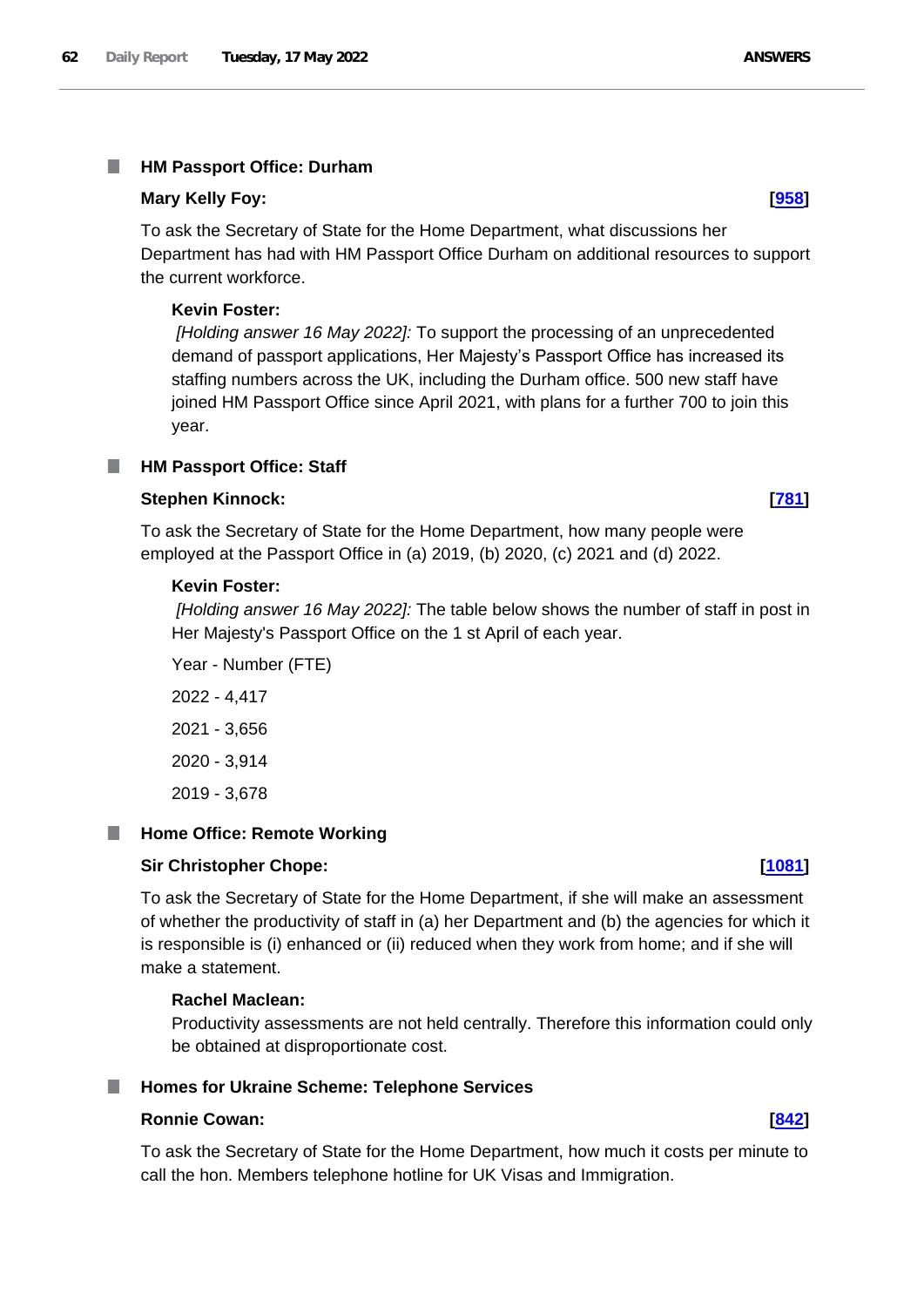## **Ronnie Cowan: [\[843\]](http://www.parliament.uk/business/publications/written-questions-answers-statements/written-question/Commons/2022-05-11/843)**

To ask the Secretary of State for the Home Department, how many calls have been received by the Homes for Ukraine hotline from hon. Members' offices between 1 March and 11 May 2022.

# **Ronnie Cowan: [\[844\]](http://www.parliament.uk/business/publications/written-questions-answers-statements/written-question/Commons/2022-05-11/844)**

To ask the Secretary of State for the Home Department, how much monies her Department has received as a result of calls to the Homes for Ukraine hotline made by hon. Members' offices.

# **Kevin Foster:**

*[Holding answer 16 May 2022]:* 842 - The MP enquiry line is an 0345 number which is a local rate number, so calls to this line cost the same as calls to a geographic number and will be dependent on your telephone service provider. UKVI does not charge for calls to this number.

843 - The Ukraine option on the MP enquiry line has received 3223 calls between 1 March and 11 May 2022

844 - UKVI has not received any money as a result of calls to the MP Enquiry line, including the Ukraine specific option.

### ш **Members: Correspondence**

## **Peter Grant: [\[1210\]](http://www.parliament.uk/business/publications/written-questions-answers-statements/written-question/Commons/2022-05-12/1210)**

To ask the Secretary of State for the Home Department, when she will respond to the correspondence of 11 March 2022 from the hon. Member for Glenrothes on routes to settlement for Afghan refugees, reference PG5604.

# **Kevin Foster:**

The Home Office received the Member's correspondence on 3 March 2022 and responded on 8 March 2022.

# **Ruth Cadbury: [\[790\]](http://www.parliament.uk/business/publications/written-questions-answers-statements/written-question/Commons/2022-05-11/790)**

To ask the Secretary of State for the Home Department, when her Department plans to respond to the emails of 4 January 2022 and 26 April 2022 from the office of the hon. Member for Brentford and Isleworth regarding an outstanding asylum application.

## **Kevin Foster:**

The Home Office responded to the correspondence on 31 January 2022.

## **Ruth Cadbury: [\[791\]](http://www.parliament.uk/business/publications/written-questions-answers-statements/written-question/Commons/2022-05-11/791)**

To ask the Secretary of State for the Home Department, when her Department plans to respond to the email of 21 March 2022 from the office of the hon. Member for Brentford and Isleworth regarding an outstanding asylum application.

### **Kevin Foster:**

*[Holding answer 16 May 2022]:* The Home Office responded to the correspondence on 12 May 2022.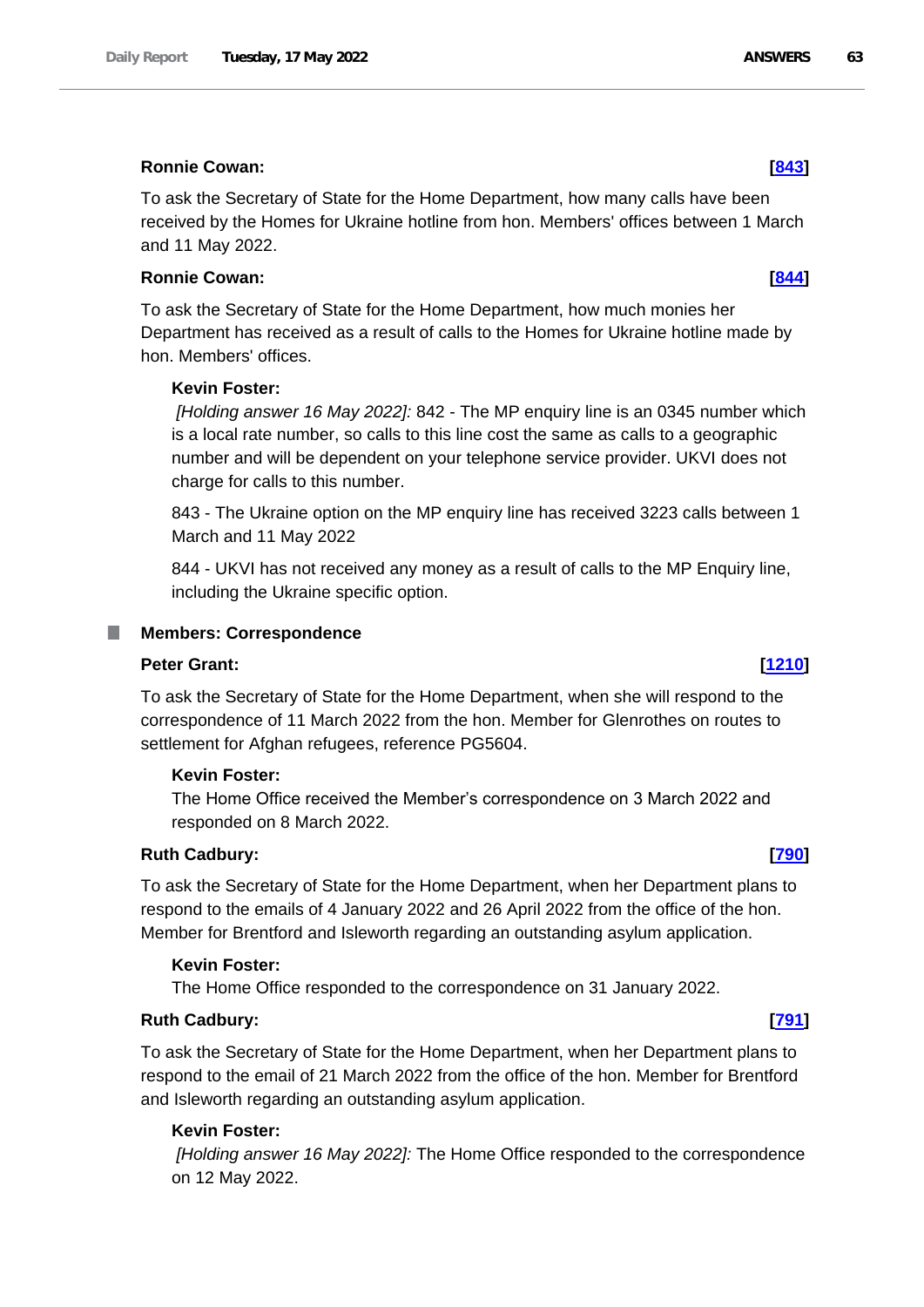### **Oxfam: India** I.

## **Stephen Timms: [\[27\]](http://www.parliament.uk/business/publications/written-questions-answers-statements/written-question/Commons/2022-05-10/27)**

To ask the Secretary of State for the Home Department, what recent discussions she has had with her Indian counterpart on the Indian Government's decision to refuse the renewal of Oxfam India's Foreign Contribution Regulation Act license.

## **Kevin Foster:**

The Foreign Contribution Regulation Act (FCRA) license was most recently raised on 10 February 2022, during the annual UK-India Home Affairs Dialogue, co-chaired by Home Office Permanent Secretary, Sir Matthew Rycroft, and Indian Home Secretary Bhalla. The Permanent Secretary addressed the difficulties that some NGOs in India have faced due to the enforcement of the FCRA, which is impacting both on the work we are funding and the work of UK-headquartered global NGOs in India.

The British High Commissioner to India also met with the CEO of Oxfam India on 14 January to understand their concerns and offer support. We continue to monitor developments related to the Foreign Contribution Regulation Act, especially impacts on UK Government-funded programmes in India, and the work of British NGOs in India.

# **Police: Proof of Identity**

### **Sarah Jones: [\[1296\]](http://www.parliament.uk/business/publications/written-questions-answers-statements/written-question/Commons/2022-05-12/1296)**

To ask the Secretary of State for the Home Department, whether data exists on the number of police warrant cards unaccounted for in police forces in England and Wales.

### **Kit Malthouse:**

The Home Office does not centrally collect or hold information on the number of police warrant cards that are unaccounted for in police forces in England & Wales.

Policies on the return of force equipment, including warrant cards, are an operational matter.

## **Police: Violence**

### **John Howell: [\[155\]](http://www.parliament.uk/business/publications/written-questions-answers-statements/written-question/Commons/2022-05-10/155)**

To ask the Secretary of State for the Home Department, what assessment she has made of the implications for her policies of the debate entitled Fighting and preventing excessive and unjustified use of force by law enforcement officers, which took place at the Council of Europe on 27 April 2022.

## **Kit Malthouse:**

The government is committed to the principle that all police use of force must be reasonable, proportionate and necessary and this is set in law.

We recognise the crucial work of the Council of Europe and in particular the Parliamentary Assembly in this sphere, noting that recommendations will go to the Committee of Ministers in due course for appropriate review.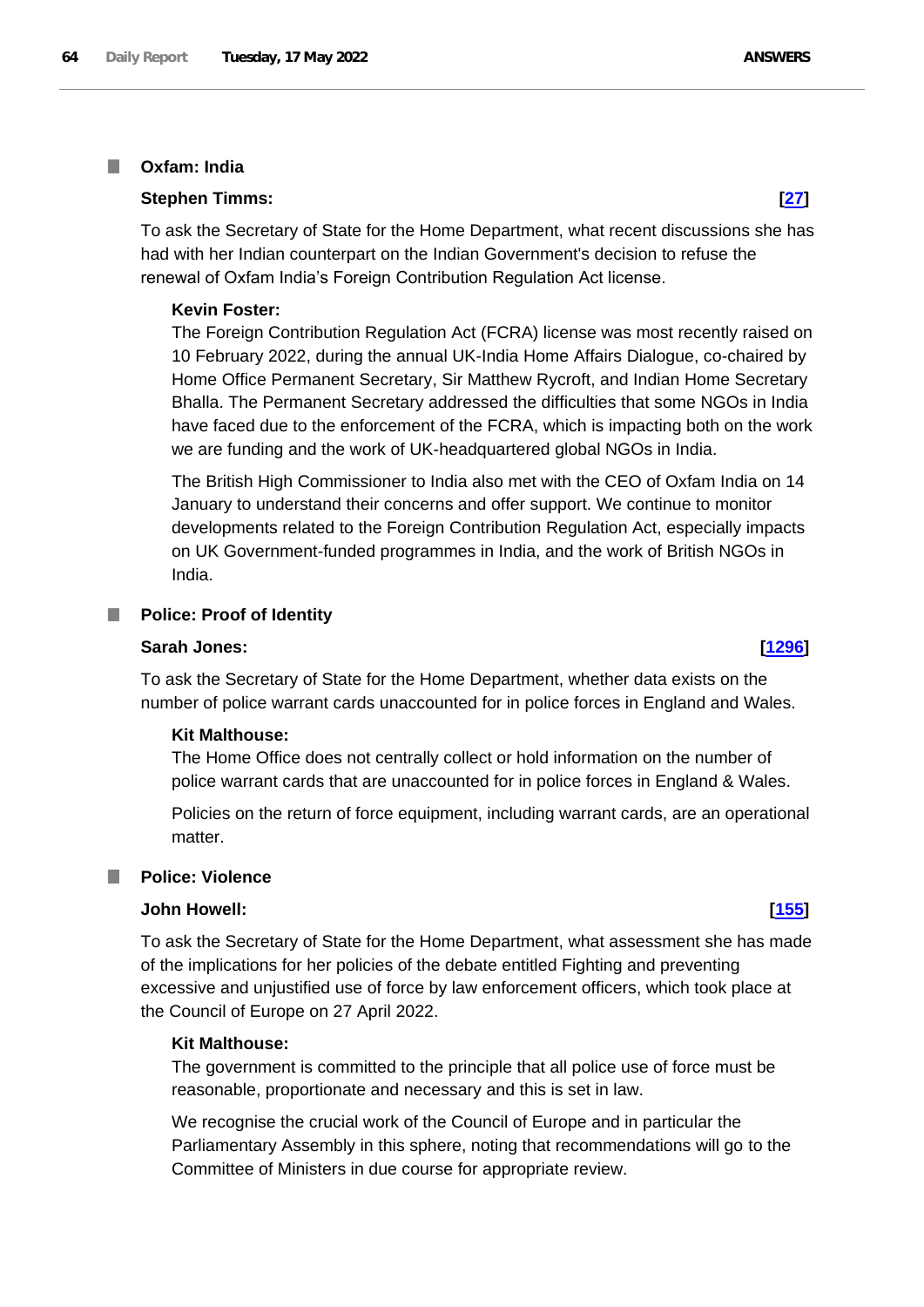### T. **Refugees: Afghanistan**

### **Sarah Olney: [\[1266\]](http://www.parliament.uk/business/publications/written-questions-answers-statements/written-question/Commons/2022-05-12/1266)**

To ask the Secretary of State for the Home Department, when the Government plans to commence operation of the second pathway for referral under the Afghan citizens resettlement scheme.

### **Kevin Foster:**

The Afghan Citizens Resettlement Scheme commenced on 6th January, providing up to 20,000 women, children and others at risk with a safe and legal route to resettle in the UK.

Regarding Pathway 2, we are working closely with UNHCR and continue to work towards receiving referrals shortly. Those referred by UNHCR will be assessed for resettlement by UNHCR using their established process, and in line with their resettlement submission categories.

## **Sanctions: Russia**

## **Andrew Gwynne: [\[101\]](http://www.parliament.uk/business/publications/written-questions-answers-statements/written-question/Commons/2022-05-10/101)**

To ask the Secretary of State for the Home Department, if she will take steps to ensure that Russian oligarchs who sold assets prior to sanctioning by the UK Government are held to account.

## **Damian Hinds:**

We, working under an FCDO-led designation regime, have sanctioned an unprecedented and world-leading number of oligarchs linked to the Kremlin-regime with implementation of financial sanctions led by the Office of Financial Sanctions Implementation in HM Treasury and criminal investigations led by the National Crime Agency.

We have established a Combatting Kleptocracy Cell in the NCA which will target corrupt oligarchs and their associates through their assets hidden in the UK, target the professional enablers of these corrupt oligarchs and support HMG sanctions delivery and enforcement.

The UK is also working with international partners to ensure there is nowhere for dirty Russian money to hide, including through the Russian Elites Proxies and Oligarchs (REPO) Task Force, which brings together international partners to ensure the effective enforcement of financial sanctions implemented against Kremlin-linked elites and entities.

### **Slavery**

# **Holly Lynch: [\[333\]](http://www.parliament.uk/business/publications/written-questions-answers-statements/written-question/Commons/2022-05-10/333)**

To ask the Secretary of State for the Home Department, whether any consultation with survivors took place prior to the design and implementation of the Recovery Needs Assessment.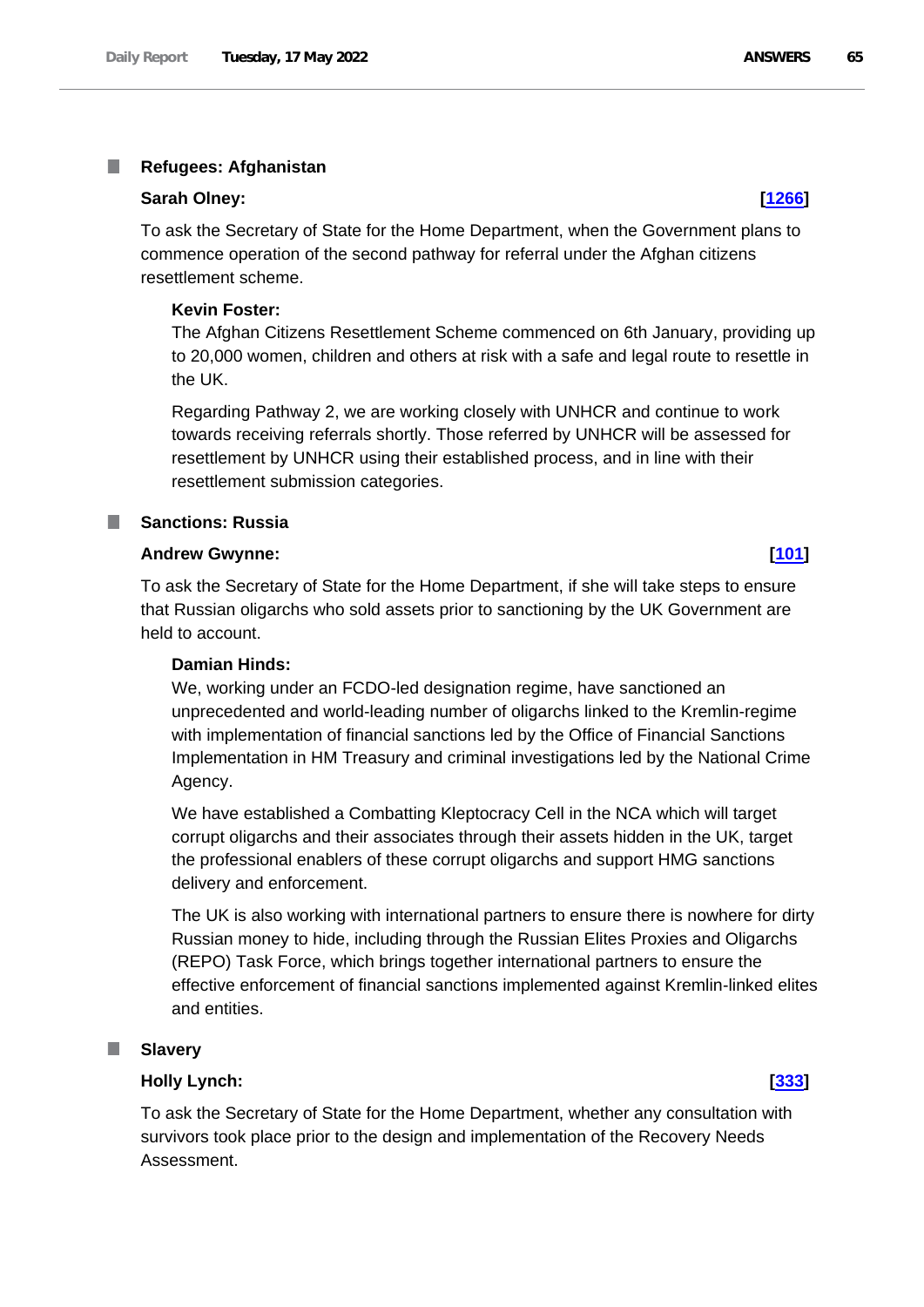# **Holly Lynch: [\[335\]](http://www.parliament.uk/business/publications/written-questions-answers-statements/written-question/Commons/2022-05-10/335)**

To ask the Secretary of State for the Home Department, whether her Department plans to evaluate the Recovery Needs Assessment; and if she will make it her policy to include consultation with survivors and the anti-slavery and trafficking sector in any review of that assessment.

# **Rachel Maclean:**

The Government is committed to delivering tailored, needs-based support to assist victims of modern slavery in their recovery.

The Recovery Needs Assessment (RNA) was introduced on 27 September 2019. Throughout the design and implementation of the Recovery Needs Assessment we engaged with our primary support provider, The Salvation Army, and our network of specialist support providers who work closely with victims on a daily basis.

We are committed to embedding survivor voice in our policy development. In 2020 we undertook work engaging with survivors directly, to better understand their recovery needs and their experiences of the National Referral Mechanism.

We are engaging with survivors, as well as the broader sector, on a new government strategy to tackle modern slavery, alongside ongoing work to improve the victim journey through the RNA process.

# **Holly Lynch: [\[334\]](http://www.parliament.uk/business/publications/written-questions-answers-statements/written-question/Commons/2022-05-10/334)**

To ask the Secretary of State for the Home Department, what the policy on data sharing is for providers subcontracted under the Modern Slavery Victim Care Contract; and when the temporary restrictions placed on providers sharing data will be reviewed.

### **Rachel Maclean:**

In March, a contract change was agreed within the Modern Slavery Victim Care Contract (MSVCC).

This contract change specifically facilitates for the use of sensitive authority data (whilst providing better oversight of data protection risks) in research projects by subcontractors of that contract.

# **Visas: Married People**

## **Peter Grant: [\[310\]](http://www.parliament.uk/business/publications/written-questions-answers-statements/written-question/Commons/2022-05-10/310)**

To ask the Secretary of State for the Home Department, what assessment she has made of the average time taken for a standard spouse visa to be processed.

### **Kevin Foster:**

the Home Office would only be able to get the data via a manual trawl which would be at a disproportionate cost.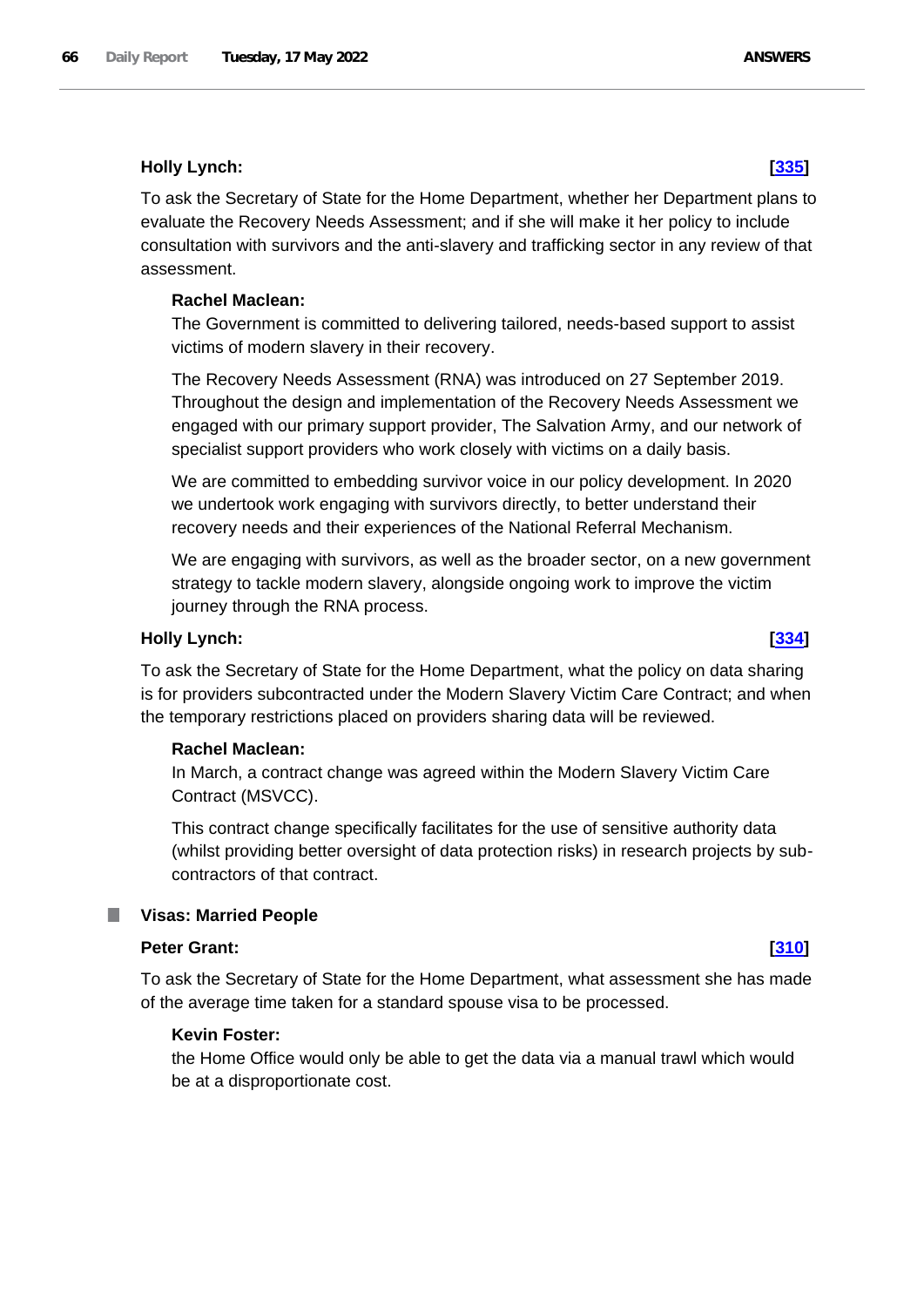## **HOUSE OF COMMONS COMMISSION**

### ш **Food: Parliament**

## **Sarah Olney: [\[389\]](http://www.parliament.uk/business/publications/written-questions-answers-statements/written-question/Commons/2022-05-10/389)**

To ask the hon. Member for Broxbourne, representing the House of Commons Commission, how much public money was spent on subsidising food and drink in outlets on the Parliamentary estate in 2021-22.

## **Sir Charles Walker:**

Final audited figures for the net cost of catering for 2021–22 will be published in July, and I shall write to the hon. Member when these figures are known.

### **Members: Safety** T.

## **Michael Fabricant: [\[1084\]](http://www.parliament.uk/business/publications/written-questions-answers-statements/written-question/Commons/2022-05-12/1084)**

To ask the hon. Member for Broxbourne, representing the House of Commons Commission, what steps are being taken by the Commission to ensure that Members and their staff are not (a) harassed, (b) obstructed, (c) shouted at, or (d) intimidated by professional agitators in the proximity of the Palace of Westminster; and if he will make a statement.

### **Sir Charles Walker:**

The Metropolitan Police Service (MPS) is working with the Parliamentary Security Department to identify Members and staff who have reported the behaviour. This includes identifying those who are able and willing to provide a signed statement which with a statutory declaration can be used for criminal justice purposes. Officers are assessing each occasion that we are aware of, taking into account behaviour; the current law; and the latest guidance on protest from case law. This has taken time. Some witnesses do not want to give statements or are unwilling to go to court; without such testimony it makes any legal action very unlikely. In addition, some behaviour does not constitute a criminal offence when viewed in isolation; without witness statements, building a persuasive case around persistent behaviour is very difficult.

The Parliamentary Liaison and Investigation (PLaIT) are considering all options once they have identified what statements can be obtained, and assessing the evidence provided against the relevant legislation. PLaIT will work in consultation with the Crown Prosecution Service (CPS), who are the ultimate decision maker on whether to prosecute and what for. It is worth noting that hearsay evidence is inadmissible in court, therefore statements need to be gathered from the principal witness, which outline the impact and can be tested in court. Even if a police officer witnessed the event, there would still need to be a victim statement which evidences the offences and impact.

There is a long history of protest outside Parliament and a number of pieces of statute legislation have been put in place to moderate protest activity. Article 9, 10 and 11 of the Human Rights Act 1998 gives the freedom of thought, expression and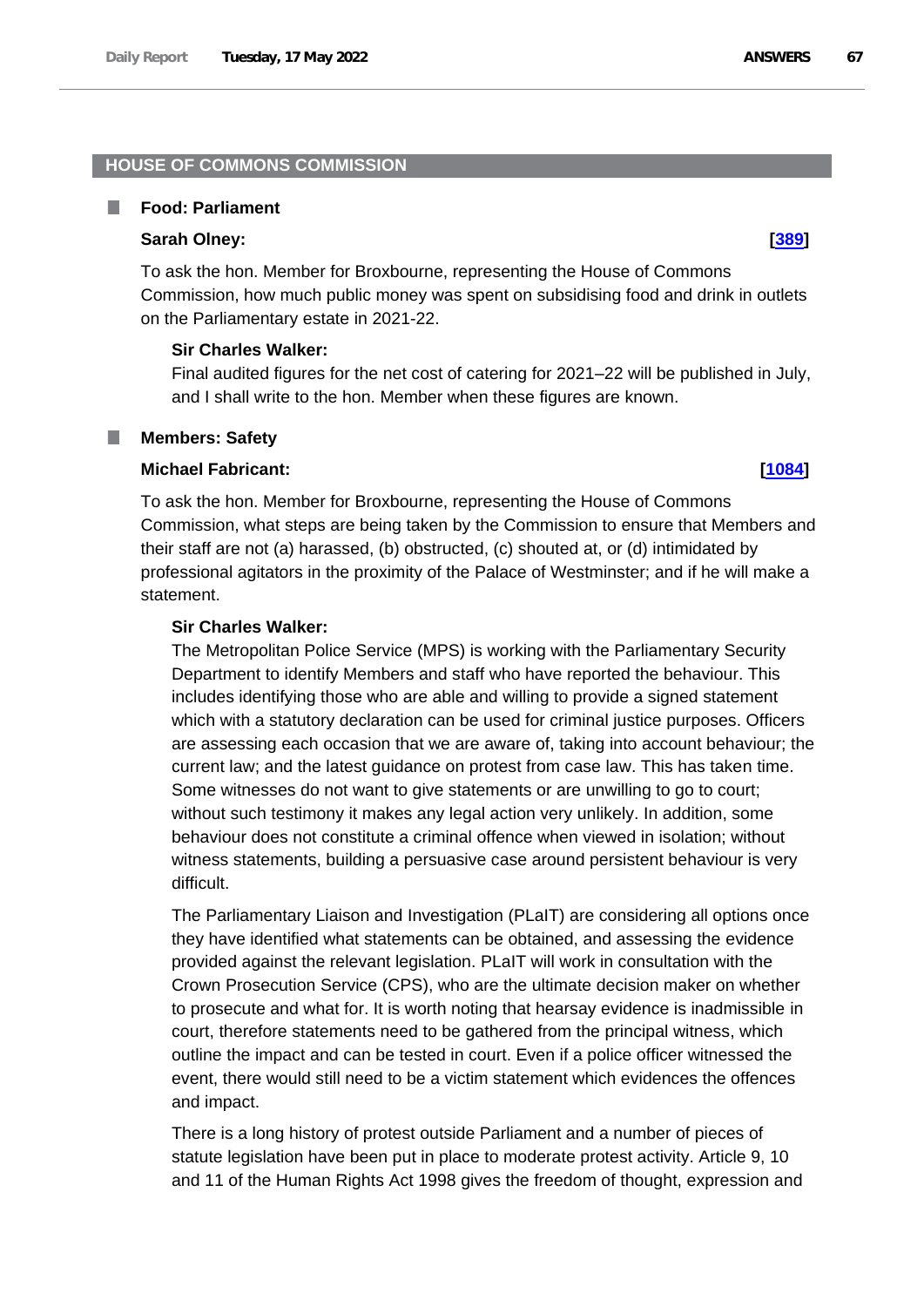assembly/association, and these rights mean that protest legislation remains one of the most contested in the courts; the resulting case law provides an ever changing interpretation of the laws. Therefore the use of legislation, especially new legislation, which interferes in the rights to protest needs to be carefully considered, be proportionate and likely to succeed.

# **JUSTICE**

### П **Admissibility of Evidence: Computers**

### **Mr Kevan Jones: [\[79\]](http://www.parliament.uk/business/publications/written-questions-answers-statements/written-question/Commons/2022-05-10/79)**

To ask the Secretary of State for Justice, whether he has plans to assess the legal presumption of reliability of computer evidence.

### **James Cartlidge:**

We have no plans to review the presumption, as it has wide application and is rebuttable if there is evidence to the contrary.

Nonetheless, given the concerns raised about Post Office Ltd's Horizon IT system, the Government wants to be fully assured that there is a public summary of the failings associated with the system and that lessons are learnt from this dispute. That is why the Inquiry into the Post Office Horizon IT dispute was converted into a statutory inquiry with effect from 1 June 2021, with new powers to require the production of evidence and documents. The full, updated Terms of Reference (ToR) for the Inquiry are available on the [Post Office Horizon IT Inquiry 2020 ToR page,](https://www.postofficehorizoninquiry.org.uk/publications/terms-reference) and on [gov.uk.](https://www.gov.uk/government/publications/post-office-horizon-it-inquiry-2020/terms-of-reference)

The Inquiry will aim to submit its findings to the Secretary of State for Business, Energy and Industrial Strategy in Autumn 2022. The final report will be published by the Secretary of State and the government will respond in due course.

# **Burglary: Convictions**

## **Steve Reed: [\[1183\]](http://www.parliament.uk/business/publications/written-questions-answers-statements/written-question/Commons/2022-05-12/1183)**

To ask the Secretary of State for Justice, how many convictions there were for burglary in (a) Crown and (b) Magistrates Courts in England and Wales, by (i) individual court and (ii) region for each of the last five years for which figures are available.

## **James Cartlidge:**

Information on (i) could only be obtained at disproportionate cost.

The Ministry of Justice has published information on prosecutions and convictions for burglary offences by police force area, in England and Wales, up to December 2020, available in the ' [Court Outcomes by Police Force Area' data tool,](https://assets.publishing.service.gov.uk/government/uploads/system/uploads/attachment_data/file/804510/HO-code-tool-principal-offence-2018.xlsx) which can be found here:

[https://assets.publishing.service.gov.uk/government/uploads/system/uploads/attachm](https://assets.publishing.service.gov.uk/government/uploads/system/uploads/attachment_data/file/1063890/court-outcomes-by-PFA-2020-revised.xlsx) [ent\\_data/file/1063890/court-outcomes-by-PFA-2020-revised.xlsx.](https://assets.publishing.service.gov.uk/government/uploads/system/uploads/attachment_data/file/1063890/court-outcomes-by-PFA-2020-revised.xlsx)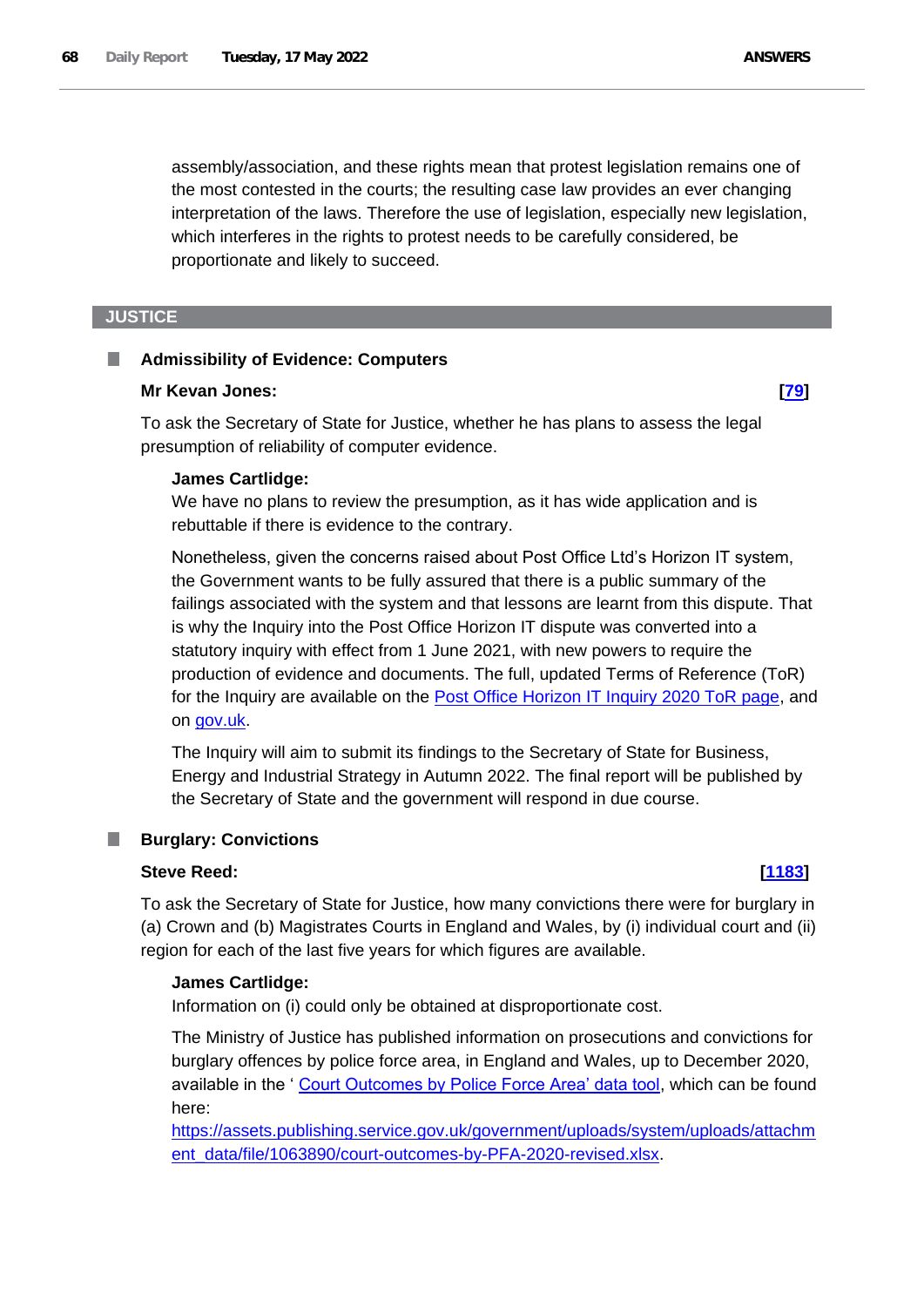### T. **Burglary: Prosecutions**

### **Steve Reed: [\[1182\]](http://www.parliament.uk/business/publications/written-questions-answers-statements/written-question/Commons/2022-05-12/1182)**

To ask the Secretary of State for Justice, how many prosecutions there were for burglary in each police force area in England and Wales in each of the last five years for which figures are available.

### **James Cartlidge:**

The Ministry of Justice has published information on prosecutions and convictions for burglary offences by police force area, in England and Wales, up to December 2020, available in the 'Court Outcomes by Police Force Area' data tool, which can be found here:

https://assets.publishing.service.gov.uk/government/uploads/system/uploads/attachm ent\_data/file/1063890/court-outcomes-by-PFA-2020-revised.xlsx.

### **I Crime**

# **Steve Reed: [\[1186\]](http://www.parliament.uk/business/publications/written-questions-answers-statements/written-question/Commons/2022-05-12/1186)**

To ask the Secretary of State for Justice, how many (a) prosecutions and (b) convictions there were for (i) burglary, (ii) robbery, (iii) theft, (iv) shoplifting, (v) drug offences and (vi) arson in each year since 2010.

## **James Cartlidge:**

The Ministry of Justice has published information on prosecutions, convictions and sentencing outcomes for the requested offences in England and Wales up to December 2020, available in the 'Outcomes by Offence' data tool, which can be found here:

https://assets.publishing.service.gov.uk/government/uploads/system/uploads/attachm ent\_data/file/987715/outcomes-by-offence-2020.xlsx.

### **Dangerous Driving: Reoffenders** ш

# **Steve Reed: [\[1184\]](http://www.parliament.uk/business/publications/written-questions-answers-statements/written-question/Commons/2022-05-12/1184)**

To ask the Secretary of State for Justice, what estimate he has made of the number of subsequent offences committed by defendants on bail while awaiting trial for dangerous driving in each police force area in each year since 2017.

## **Steve Reed: [\[1185\]](http://www.parliament.uk/business/publications/written-questions-answers-statements/written-question/Commons/2022-05-12/1185)**

To ask the Secretary of State for Justice, what estimate he has made of the number of subsequent offences committed by defendants on bail while awaiting trial for drink and drug driving in each police force area in each year since 2017.

## **James Cartlidge:**

This data requires linking Police National Computer data with courts data as well as a manual search and would therefore be of disproportionate costs.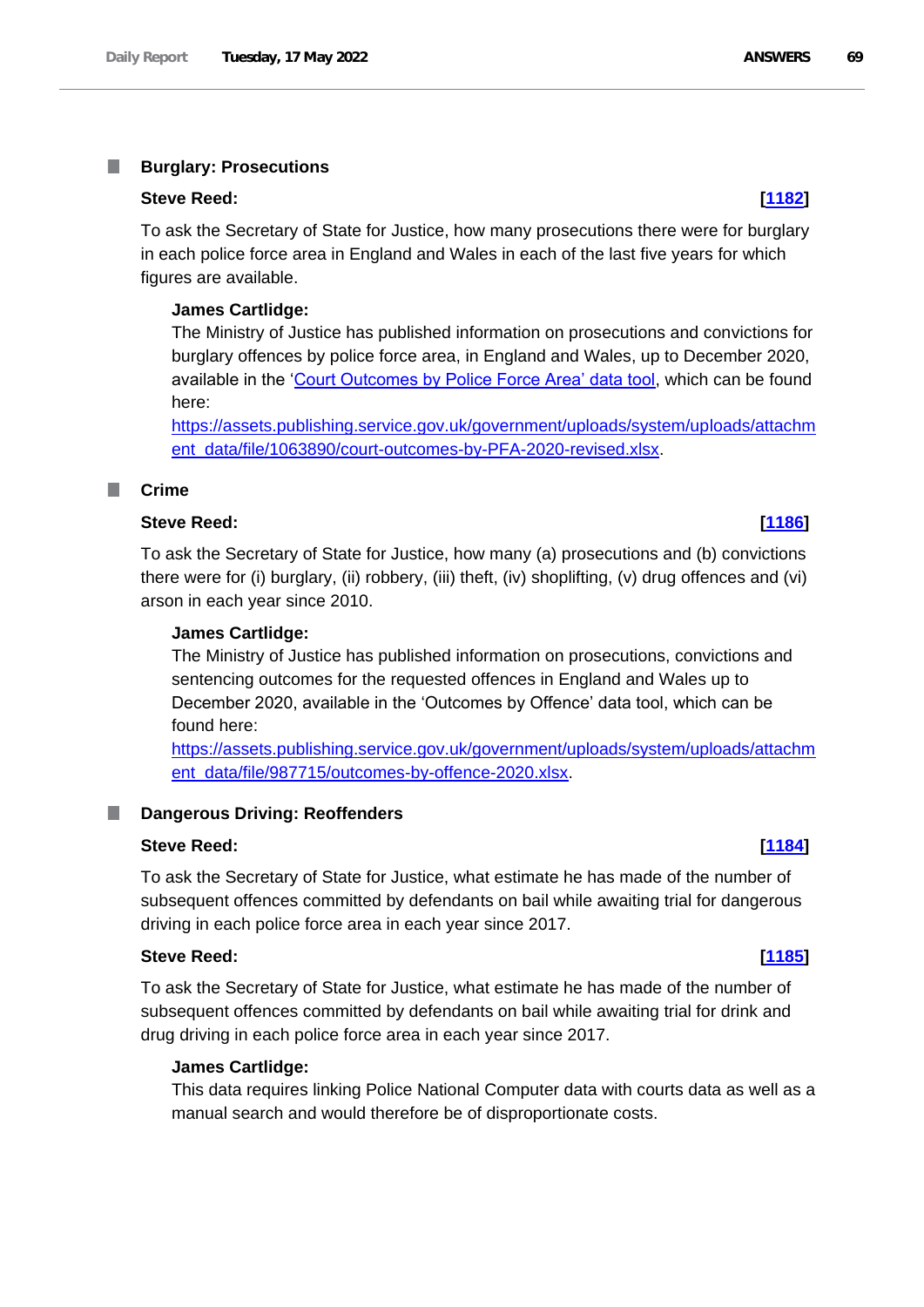### T. **Forced Marriage**

## **Grahame Morris: [\[193\]](http://www.parliament.uk/business/publications/written-questions-answers-statements/written-question/Commons/2022-05-10/193)**

To ask the Secretary of State for Justice, if he will make it his policy to extend the legislation on forced marriage to include the offence of predatory marriage.

## **Tom Pursglove:**

The Government takes the issue of protecting the vulnerable, including the elderly, from being taken advantage of extremely seriously.

We will review the case for reforming the law in relation to predatory marriage in the light of two forthcoming reports from the Law Commission. One review is in relation to the law around marriage, due to report in July 2022, and the other on the law of wills, the report date of which is yet to be confirmed. Both reviews are exploring the potential to provide improved protection for vulnerable people, and we will respond to the recommendations of the reports once they have been received.

# **Private Rented Housing: Evictions**

## **Theresa Villiers: [\[91\]](http://www.parliament.uk/business/publications/written-questions-answers-statements/written-question/Commons/2022-05-10/91)**

To ask the Secretary of State for Justice, what steps he is taking to tackle delays in the enforcement of court orders for possession of residential property.

## **James Cartlidge:**

MOJ and HMCTS have already taken steps to review County Court bailiff capacity and have introduced efficiencies, including the increased use of Warrant of Control Support Centres to reduce the administrative tasks undertaken by bailiffs. This has, and will, free up bailiff resource to focus on other enforcement activity which includes the enforcement of possession orders.

The most recent data for timeliness in landlord possession claims can be found at the following link: [Mortgage and Landlord Possession statistics: October to December](https://www.gov.uk/government/statistics/mortgage-and-landlord-possession-statistics-october-to-december-2021)  2021 - [GOV.UK \(www.gov.uk\).](https://www.gov.uk/government/statistics/mortgage-and-landlord-possession-statistics-october-to-december-2021) This shows a consistent improvement in timeliness since the enforcement restrictions lifted at the end of Q2, enabling bailiffs once again to undertake enforcement activity.

# **LEVELLING UP, HOUSING AND COMMUNITIES**

### **Architecture** I.

## **Tommy Sheppard: [\[1206\]](http://www.parliament.uk/business/publications/written-questions-answers-statements/written-question/Commons/2022-05-12/1206)**

To ask the Secretary of State for Levelling Up, Housing and Communities, if he will make an assessment of the potential merits of requiring all those who are permitted to design buildings to be a regulated architect.

## **Stuart Andrew:**

On 16 August 2021 my Department launched the Review of Architects Regulation with a Call for Evidence. This Review considered the current form of regulation for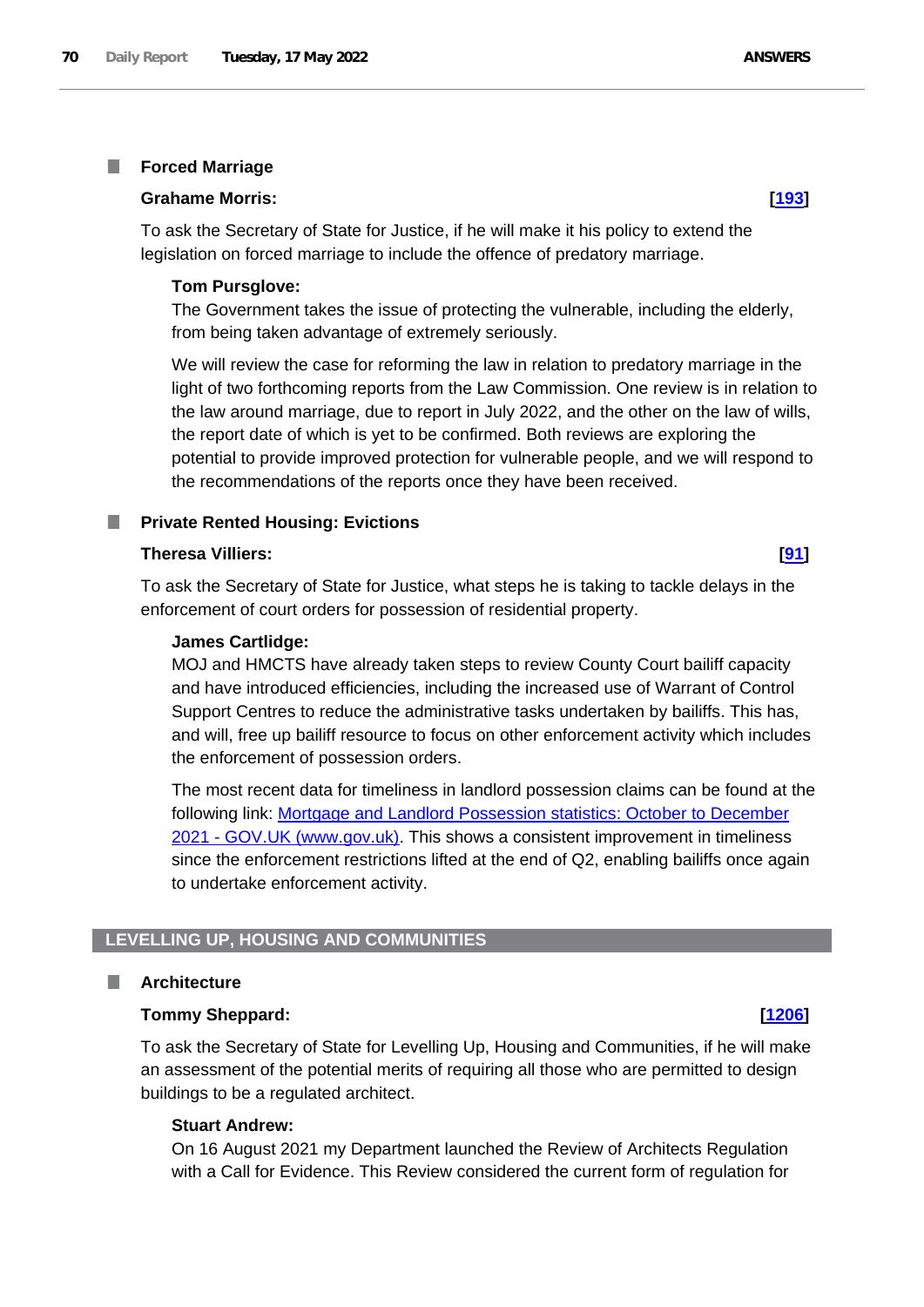matter, led by my officials, was undertaken on February 2022. The responses to the Review are currently being considered.

### **Candidates: Disability** ш

# **Vicky Foxcroft: [\[366\]](http://www.parliament.uk/business/publications/written-questions-answers-statements/written-question/Commons/2022-05-10/366)**

To ask the Secretary of State for Levelling Up, Housing and Communities, with reference to the Answer of 7 February 2022 to Question 113192 on Candidates: Disability, what progress his officials have made towards enhancing support and guidance for disabled councillors following their talks with the National Association of Local Councils and the Local Government Association.

# **Kemi Badenoch:**

It is the Government's ambition to see more disabled people in public office.

DLUHC has developed a new scheme to support disabled people seeking to become local candidates and to support those who have been elected to local public office. This work is a part of the 2022/23 local government improvement programme, delivered largely by the LGA, launched in April this year.

The scheme includes:

- a coaching programme for disabled councillors to support them as resilient and confident leaders of their communities
- a campaign to attract more people with disabilities to stand for council elections and a new 'Be a Councillor' guide for disabled candidates who are considering standing for the 2023 elections
- a bespoke leadership development programme for disabled councillors, which provides councillors with unique networking opportunities and support

The full 2022-2023 Sector Support Offer for local councils is available on the LGA website: [https://local.gov.uk/publications/sector-support-offer-2022-23](https://gbr01.safelinks.protection.outlook.com/?url=https%3A%2F%2Flocal.gov.uk%2Fpublications%2Fsector-support-offer-2022-23&data=05%7C01%7CNatasha.Alleyne%40levellingup.gov.uk%7C93bedb0d1c714829134708da3400faba%7Cbf3468109c7d43dea87224a2ef3995a8%7C0%7C0%7C637879476043411915%7CUnknown%7CTWFpbGZsb3d8eyJWIjoiMC4wLjAwMDAiLCJQIjoiV2luMzIiLCJBTiI6Ik1haWwiLCJXVCI6Mn0%3D%7C3000%7C%7C%7C&sdata=JRUGC%2FvJS10F1VZGKuWCFHEAuz1aBaQRKNkFUbhxFzk%3D&reserved=0)

# **Combined Authorities**

# **Mr Andrew Mitchell: [\[63\]](http://www.parliament.uk/business/publications/written-questions-answers-statements/written-question/Commons/2022-05-10/63)**

To ask the Secretary of State for Levelling Up, Housing and Communities, what assessment he has made of the likelihood that trailblazer deeper devolution deals being negotiated with West Midlands Combined Authority and Greater Manchester Combined Authority will be followed by other mayoral combined authorities.

# **Neil O'Brien:**

In our Levelling Up White Paper, Government announced it's intention to negotiate Trailblazer deals with the West Midlands Combined Authority and Greater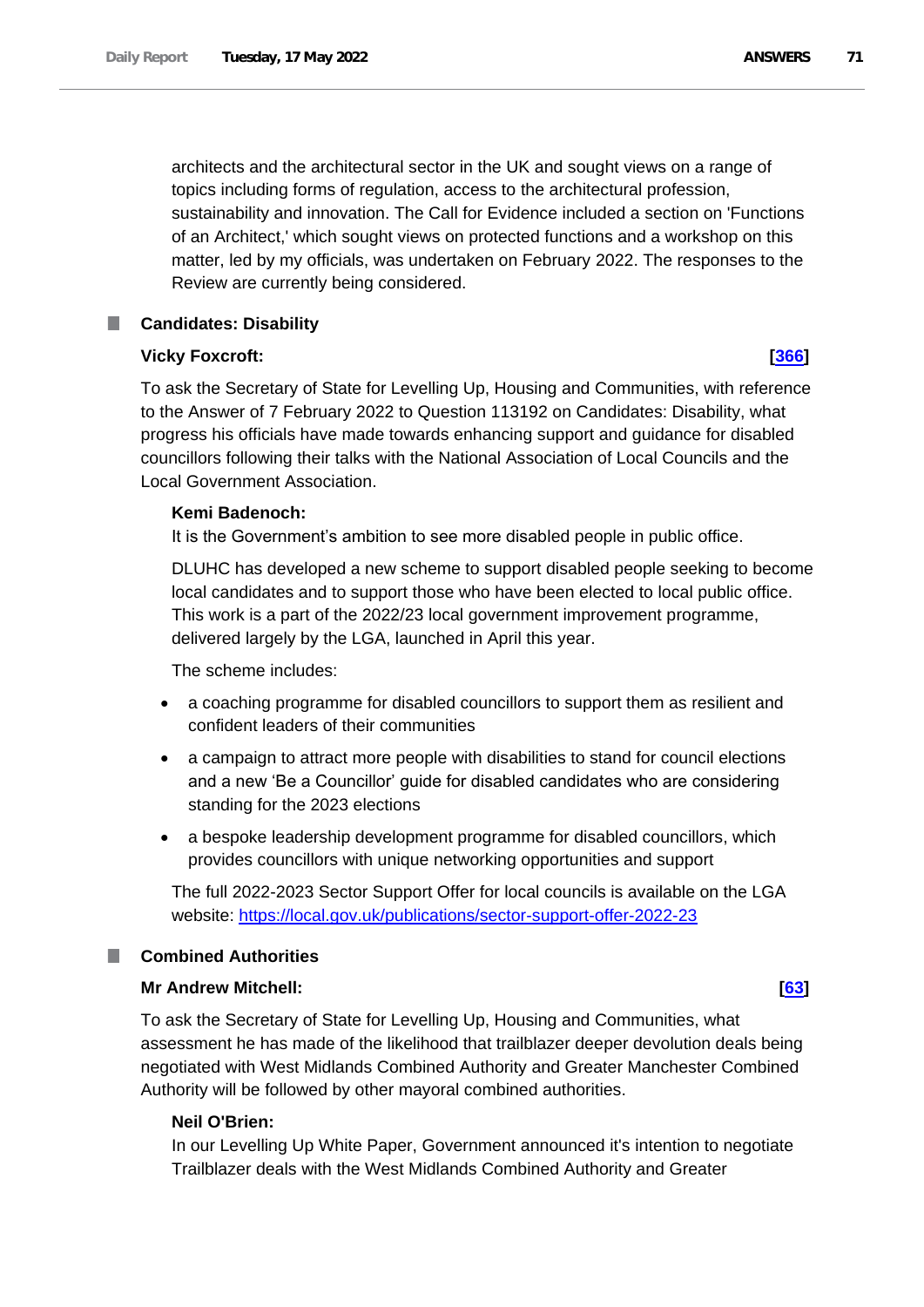Manchester Combined Authority which will deepen the areas' devolution settlements. Since publishing the Levelling Up White Paper we have already begun negotiations with both Greater Manchester Combined Authority and the West Midlands Combined Authority, which will provide a blueprint for other MCAs and the GLA to follow. Government welcomes proposals from the existing MCAs and the GLA to deepen devolution arrangements, in line with the devolution framework.

### **Energy Bills Rebate** L.

# **Dr Alan Whitehead: [\[1075\]](http://www.parliament.uk/business/publications/written-questions-answers-statements/written-question/Commons/2022-05-12/1075)**

To ask the Secretary of State for Levelling Up, Housing and Communities, how many households liable for council tax in bands A-D (a) have received and (b) are yet to receive the £150 non-repayable council tax rebate as announced by the Government on the 23 March 2022.

# **Dr Alan Whitehead: [\[1076\]](http://www.parliament.uk/business/publications/written-questions-answers-statements/written-question/Commons/2022-05-12/1076)**

To ask the Secretary of State for Levelling Up, Housing and Communities, with reference to the Answer of 25 February 2022 to Question 127248, on Energy Bills Rebate, how many households have so far received financial support from the £144 million discretionary fund to support households who need help with their energy bills but are not eligible for the core council tax scheme.

# **Kemi Badenoch:**

My Department has just closed its first round of data collection which monitors delivery of the rebate up until 30 April. We intend to publish the results shortly.

# **Grahame Morris: [\[186\]](http://www.parliament.uk/business/publications/written-questions-answers-statements/written-question/Commons/2022-05-10/186)**

To ask the Secretary of State for Levelling Up, Housing and Communities, how many local authorities adhered to the Government's Council Tax rebate guidance and delivered payments to all eligible households in April.

# **Kemi Badenoch:**

The Government's guidance advises councils to make council tax rebate payments as soon as possible from April. The Government is monitoring delivery progress and most councils have begun making payments.

# **Homes for Ukraine Scheme**

# **Paul Blomfield: [\[725\]](http://www.parliament.uk/business/publications/written-questions-answers-statements/written-question/Commons/2022-05-11/725)**

To ask the Secretary of State for Levelling Up, Housing and Communities, with reference to the Answer of 25 April 2022 to Question 155695 on Homes for Ukraine Scheme, whether Ukrainians who have fled Ukraine and been granted refugee status in another EU country are still eligible for the UK's Homes for Ukraine scheme in the event that they were resident in Ukraine prior to 1 January 2022.

# **Eddie Hughes:**

Yes. The eligibility guidance is set out at: www.gov.uk/guidance/apply-for-a-visaunder-the-ukraine-sponsorship-scheme#eligibility .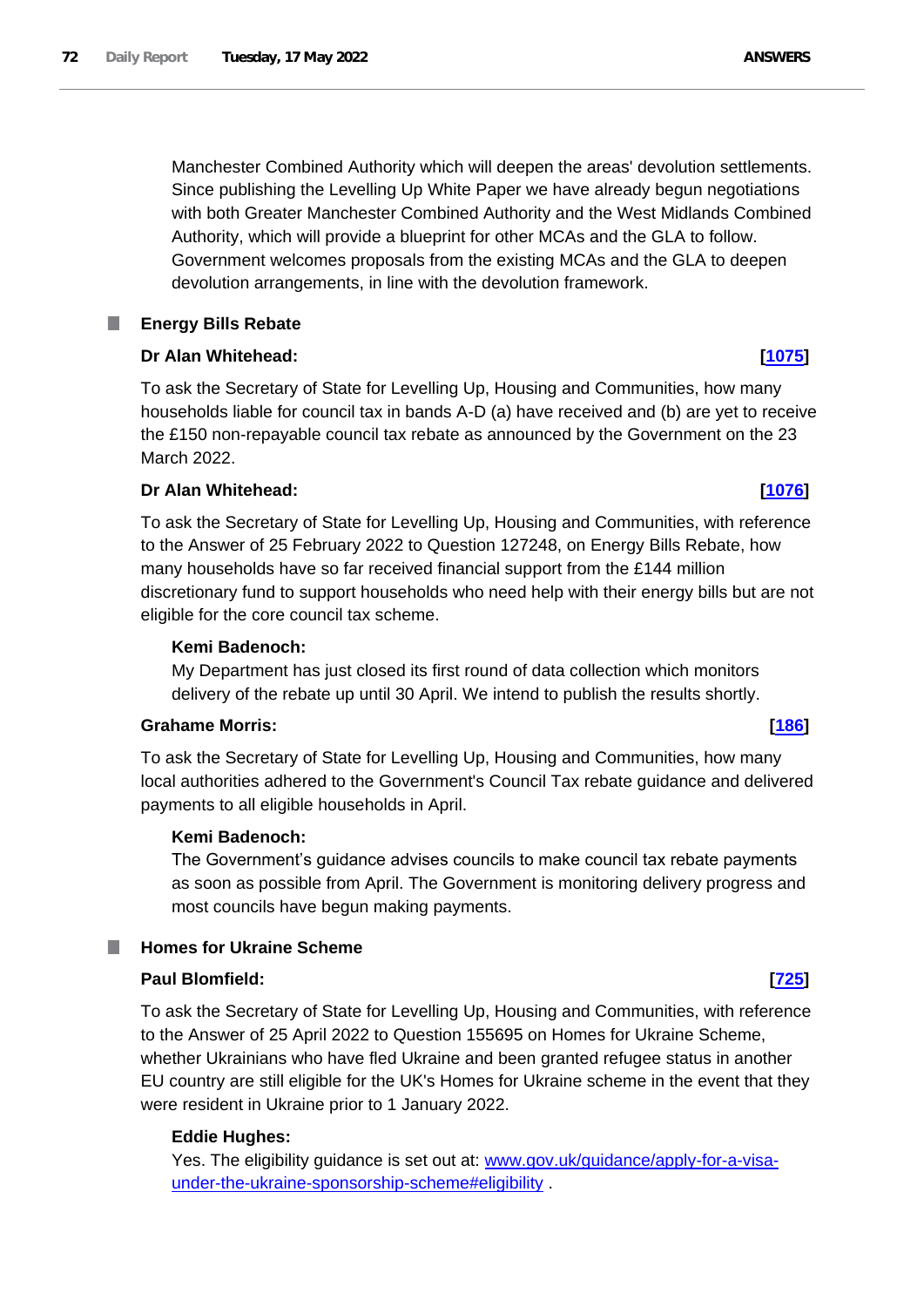#### T. **Refugees: Ukraine**

#### **Lisa Nandy: [\[1167\]](http://www.parliament.uk/business/publications/written-questions-answers-statements/written-question/Commons/2022-05-12/1167)**

To ask the Secretary of State for Levelling Up, Housing and Communities, how many refugees have arrived in the UK under the Ukraine Sponsorship Scheme and subsequently presented to local authorities as homeless as a result of the breakdown of their placement with a sponsor.

### **Lisa Nandy: [\[1168\]](http://www.parliament.uk/business/publications/written-questions-answers-statements/written-question/Commons/2022-05-12/1168)**

To ask the Secretary of State for Levelling Up, Housing and Communities, how many people have presented to local authorities as homeless having arrived in the UK without a visa under the (a) the Ukraine Family Scheme and (b) the Ukraine Sponsorship Scheme.

#### **Eddie Hughes:**

I refer the Hon Member to my answer to Question UIN 778 on 16 May 2022.

## **Stephen Kinnock: [\[779\]](http://www.parliament.uk/business/publications/written-questions-answers-statements/written-question/Commons/2022-05-11/779)**

To ask the Secretary of State for Levelling Up, Housing and Communities, how many people who have arrived in the UK under (a) the Ukraine Family Scheme and (b) the Ukraine Sponsorship Scheme have had to change accommodation since initially being assigned accommodation upon arrival.

#### **Eddie Hughes:**

This data is not held nationally. The Government is working with local authorities to support a minority of cases where Ukrainians, who have arrived under Homes for Ukraine, need to be re-matched with new sponsors.

#### ш **Regional Planning and Development**

#### **Dr Matthew Offord: [\[205\]](http://www.parliament.uk/business/publications/written-questions-answers-statements/written-question/Commons/2022-05-10/205)**

To ask the Secretary of State for Levelling Up, Housing and Communities, what steps his Department is taking to encourage levelling up across the UK.

#### **Dr Matthew Offord: [\[206\]](http://www.parliament.uk/business/publications/written-questions-answers-statements/written-question/Commons/2022-05-10/206)**

To ask the Secretary of State for Levelling Up, Housing and Communities, what steps his Department is taking to ensure that no part of the UK is left behind as part of the levelling up agenda.

#### **Neil O'Brien:**

The Levelling Up White Paper provides a clear plan to level up every corner of the UK, underpinned by 12 ambitious "missions" over 10 years and tracked by an annual report that will monitor levelling up progress and ensure the government is held to account. It will address regional disparities across the UK, put more money in the pockets of those who need it most, and transform the UK economy by generating higher paid jobs and new investment.

The Government is taking a data-driven approach to assessing geographic areas, ensuring that we are focusing our efforts on the places that need the most support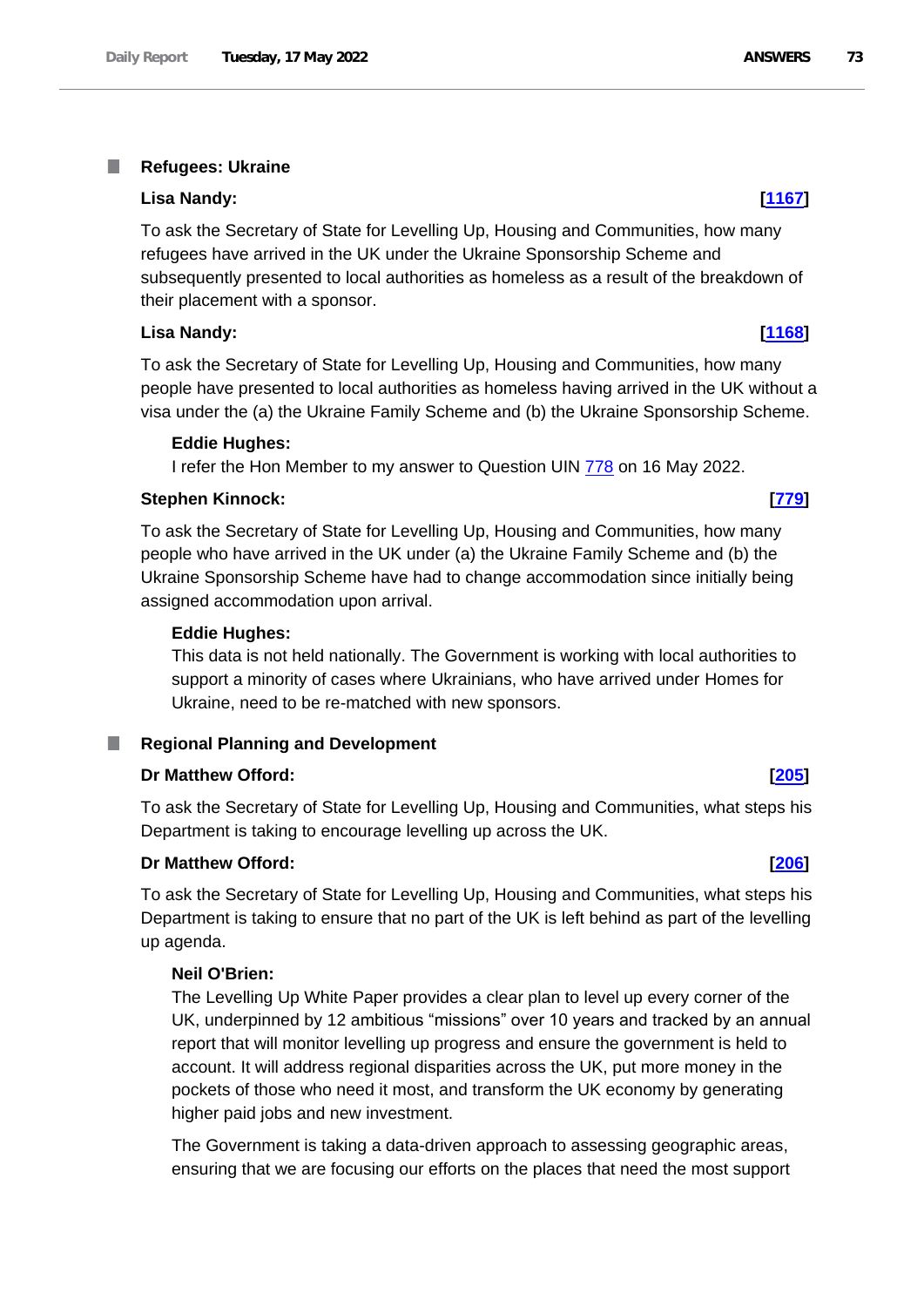and empowering local leaders and communities to seize their own destiny. Each place and its requirements are unique, and therefore the support it receives must reflect this.

#### **Windrush Generation: Anniversaries**

#### **Helen Hayes: [\[891\]](http://www.parliament.uk/business/publications/written-questions-answers-statements/written-question/Commons/2022-05-10/891)**

To ask the Secretary of State for Levelling Up, Housing and Communities, when he plans to announce the 2022 Windrush Day Grant Scheme awards.

#### **Kemi Badenoch:**

This year's Windrush Day Grant Scheme awards will focus on bringing people together – across different ages and ethnic backgrounds – to commemorate, celebrate and educate communities about the contribution of the Windrush Generation and their descendants to our national life.

All application assessments for this year's scheme are complete and a formal announcement of the successful projects is set to take place soon.

#### **TRANSPORT**

#### **Aviation and Shipping: Russia** .

### **Dr Matthew Offord: [\[713\]](http://www.parliament.uk/business/publications/written-questions-answers-statements/written-question/Commons/2022-05-11/713)**

To ask the Secretary of State for Transport, what steps his Department is taking to identify Russian-owned aircraft and ships located in the UK.

### **Robert Courts:**

We are actively working with departments and agencies across government, with industry, and Crown Dependencies and Overseas Territories, to enforce sanctions against Russia – including the identification of Russian-owned aircraft and ships.

### **Dr Matthew Offord: [\[714\]](http://www.parliament.uk/business/publications/written-questions-answers-statements/written-question/Commons/2022-05-11/714)**

To ask the Secretary of State for Transport, how many Russian-owned vessels have been seized at ports and airfields since sanctions have been introduced in response to the invasion of Ukraine.

#### **Robert Courts:**

We are actively working with departments and agencies across Government to identify all aircraft and vessels, including leisure craft, that fall within the scope of the sanctions Regulations. To date, three aircraft have been detained, and two remain under a restriction of flying order pending investigation. At least 28 ships have been frustrated by the maritime sanctions, and one superyacht has been detained.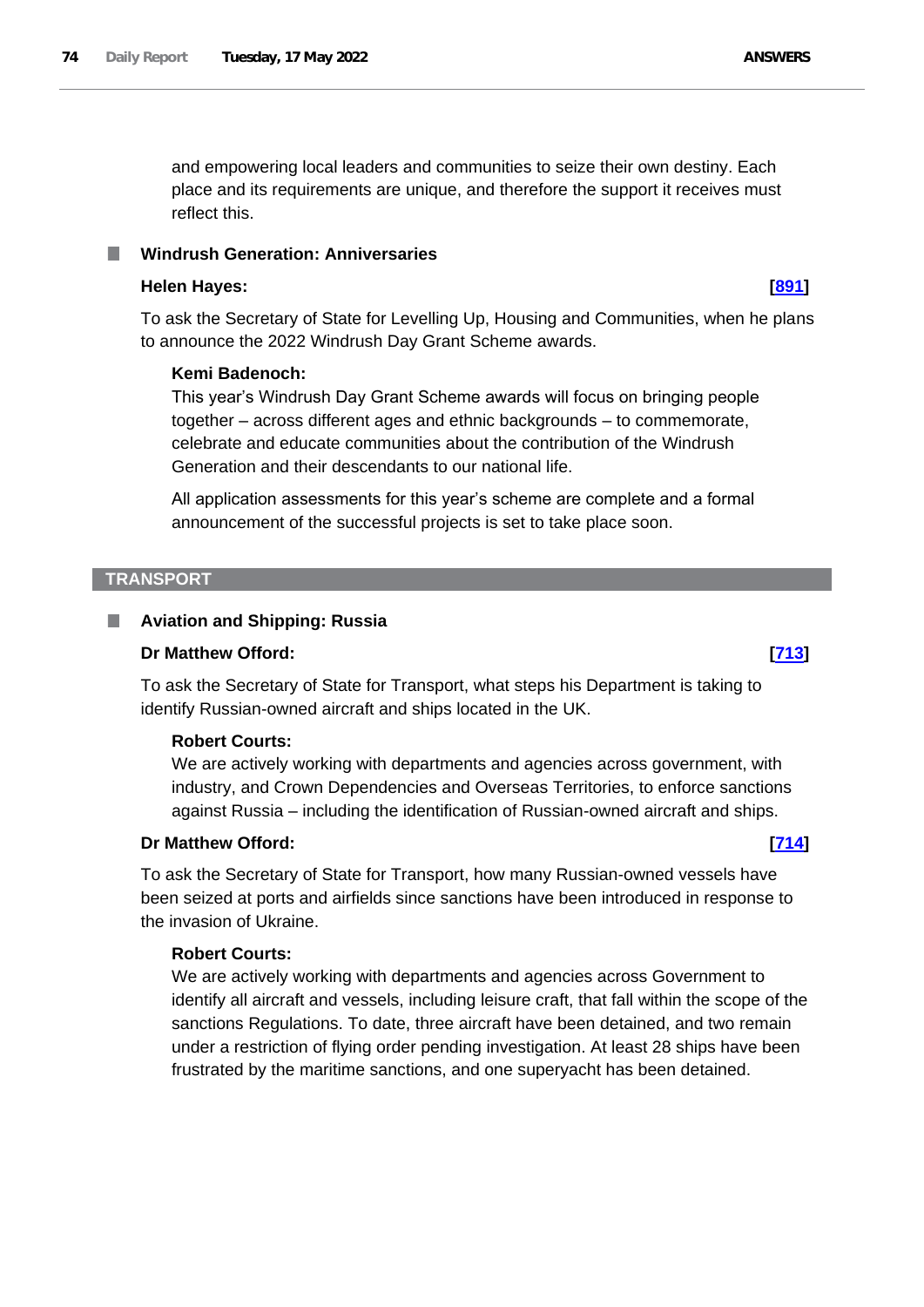#### **Driving Tests** T.

## **Sarah Olney: [\[390\]](http://www.parliament.uk/business/publications/written-questions-answers-statements/written-question/Commons/2022-05-10/390)**

To ask the Secretary of State for Transport, if he will make as assessment of the potential merits of preventing automated BOTS from booking driving tests on the DVLA website.

#### **Trudy Harrison:**

The Driver and Vehicle Standards Agency (DVSA) does not employ, encourage or licence anyone to provide a driving test cancellation checking service. The Apps/BOTS are not approved by the DVSA as they make it harder for candidates to get a test and can also result in people paying more for a test than the official test fee. Using such services also means that any changes to the driving test may not necessarily be relayed to the candidate.

The DVSA is taking steps to block cancellation services from accessing its booking system. As well as checking if the user accessing the system is human, using CAPTCHA checks, the DVSA has introduced Advanced Bot Protection into its firewall, which will allow the DVSA to have greater scrutiny of traffic on its booking services.

The DVSA will continue to inform candidates of the official channels for booking a test and has taken measures to encourage learners to use the official booking website by ensuring that it appears as high as possible on popular search engines and by promoting the official website on social media.

#### **Driving Tests: Standards** ш

### **Dave Doogan: [\[1339\]](http://www.parliament.uk/business/publications/written-questions-answers-statements/written-question/Commons/2022-05-12/1339)**

To ask the Secretary of State for Transport, what estimate he has made of the number of people in (a) Angus and (b) the UK awaiting a practical driving test; and of those how many are awaiting those tests at the Abroath remote testing centre.

#### **Dave Doogan: [\[1340\]](http://www.parliament.uk/business/publications/written-questions-answers-statements/written-question/Commons/2022-05-12/1340)**

To ask the Secretary of State for Transport, how many practical driving test were carried out per week on average in Arbroath (a) in 2019 and (b) between 1 January and 1 May 2022.

#### **Trudy Harrison:**

As of 13 May 2022:

- 135 people had a practical car driving test booked in Angus.
- 119,865 people had a practical car driving test booked in the UK.
- 60 people had a practical car driving test booked at Arbroath test centre.

The waiting time for a practical car test at Arbroath is five weeks.

In 2019, 11 practical car driving tests were carried out, on average, per week, at Arbroath. 12 practical driving tests were carried out, on average, per week, at Arbroath between 1 January and 1 May 2022.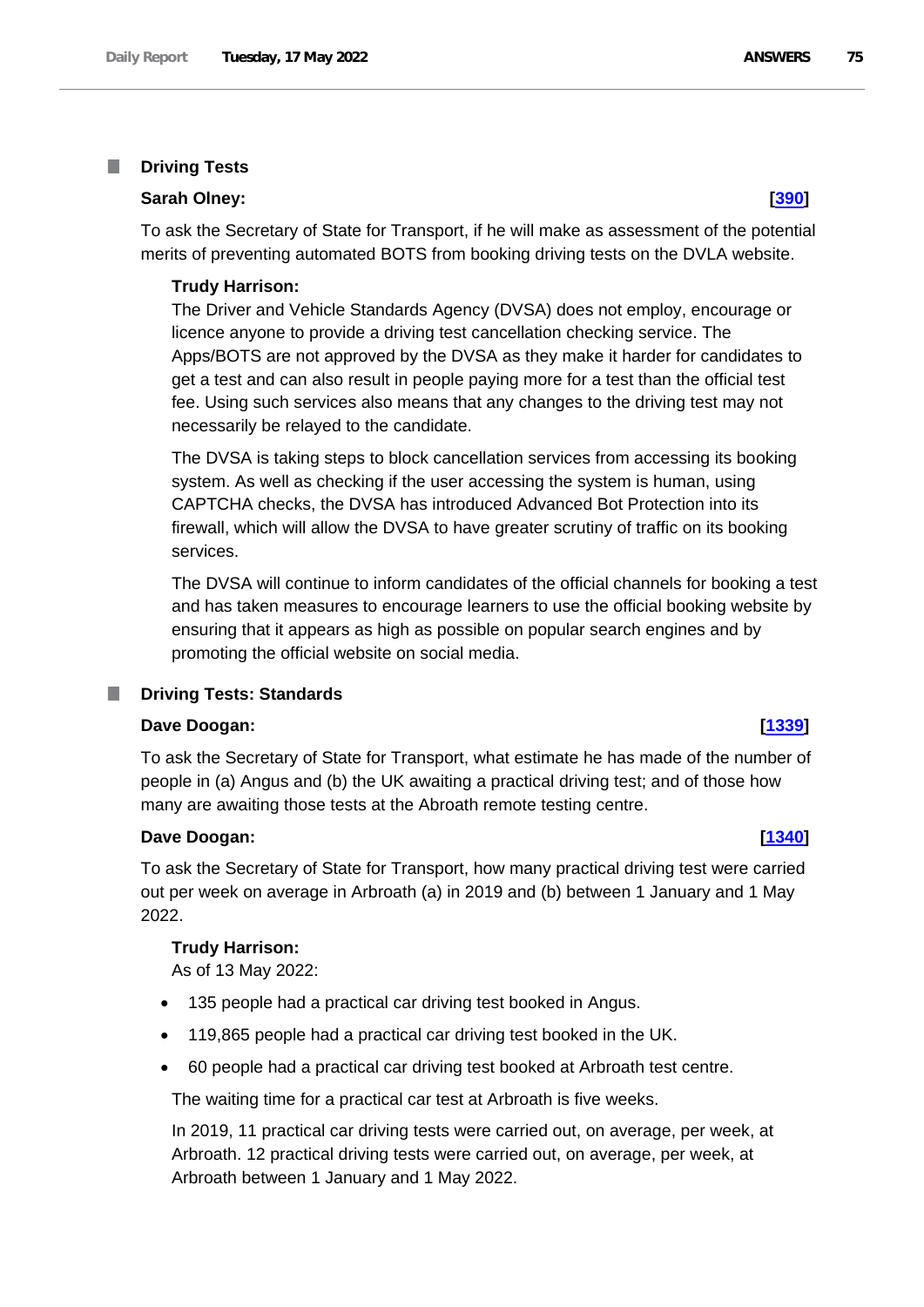#### T. **Electric Vehicles: Charging Points**

### **Matt Western: [\[1291\]](http://www.parliament.uk/business/publications/written-questions-answers-statements/written-question/Commons/2022-05-12/1291)**

To ask the Secretary of State for Transport, what assessment his Department has made of (a) the costs of compliance with and (b) the wider impact of the Electric Vehicles (Smart Charge Points) Regulations 2021 on the electric vehicle charging industry.

## **Trudy Harrison:**

The Electric Vehicles (Smart Charge Points) Regulations 2021 are estimated to have a net economic benefit of up to £1.1bn (with a central estimate of £500m) by reducing the need for expensive electricity system infrastructure. This is expected to translate into lower energy bills for all consumers and support the uptake of electric vehicles by facilitating their integration into the electricity system at least cost.

An Impact Assessment was published alongside the Regulations that includes a detailed assessment of the costs and benefits that were considered in developing the regulations:

[https://assets.publishing.service.gov.uk/government/uploads/system/uploads/attachm](https://assets.publishing.service.gov.uk/government/uploads/system/uploads/attachment_data/file/1015290/electric-vehicles-smart-charge-points-regulations-2021-impact-assessment.pdf) [ent\\_data/file/1015290/electric-vehicles-smart-charge-points-regulations-2021-impact](https://assets.publishing.service.gov.uk/government/uploads/system/uploads/attachment_data/file/1015290/electric-vehicles-smart-charge-points-regulations-2021-impact-assessment.pdf)[assessment.pdf](https://assets.publishing.service.gov.uk/government/uploads/system/uploads/attachment_data/file/1015290/electric-vehicles-smart-charge-points-regulations-2021-impact-assessment.pdf)

## **Matt Western: [\[1292\]](http://www.parliament.uk/business/publications/written-questions-answers-statements/written-question/Commons/2022-05-12/1292)**

To ask the Secretary of State for Transport, what discussions his Department has had with the electric vehicle charging industry on its ability to comply with the Electric Vehicles (Smart Charge Points) Regulations 2021.

# **Trudy Harrison:**

Government consulted on the Electric Vehicles (Smart Charge Point) Regulations in 2019 and received 129 responses. Last August, the Government also published the final draft Regulations and notified the World Trade Organisation of intentions to lay these, offering UK and international trade bodies a further opportunity to provide comments. No responses were received.

Since the Regulations were made in December 2021, BEIS and Office for Product Safety Standards (OPSS) officials have continued to engage extensively with industry, both individually and via trade associations, to support them in compliance. Detailed guidance was published in February, and an updated version including further clarity on issues requested by industry will be published shortly.

### **Matt Western: [\[1293\]](http://www.parliament.uk/business/publications/written-questions-answers-statements/written-question/Commons/2022-05-12/1293)**

To ask the Secretary of State for Transport, whether his Department had discussions with the Office for Product Security and Safety prior to drawing up the Electric Vehicles (Smart Charge Points) Regulations 2021.

# **Trudy Harrison:**

The Electric Vehicles (Smart Charge Points) Regulations 2021 were jointly developed by DfT and BEIS policy officials who worked closely with the Office for Product Safety and Standards (OPSS) in their development.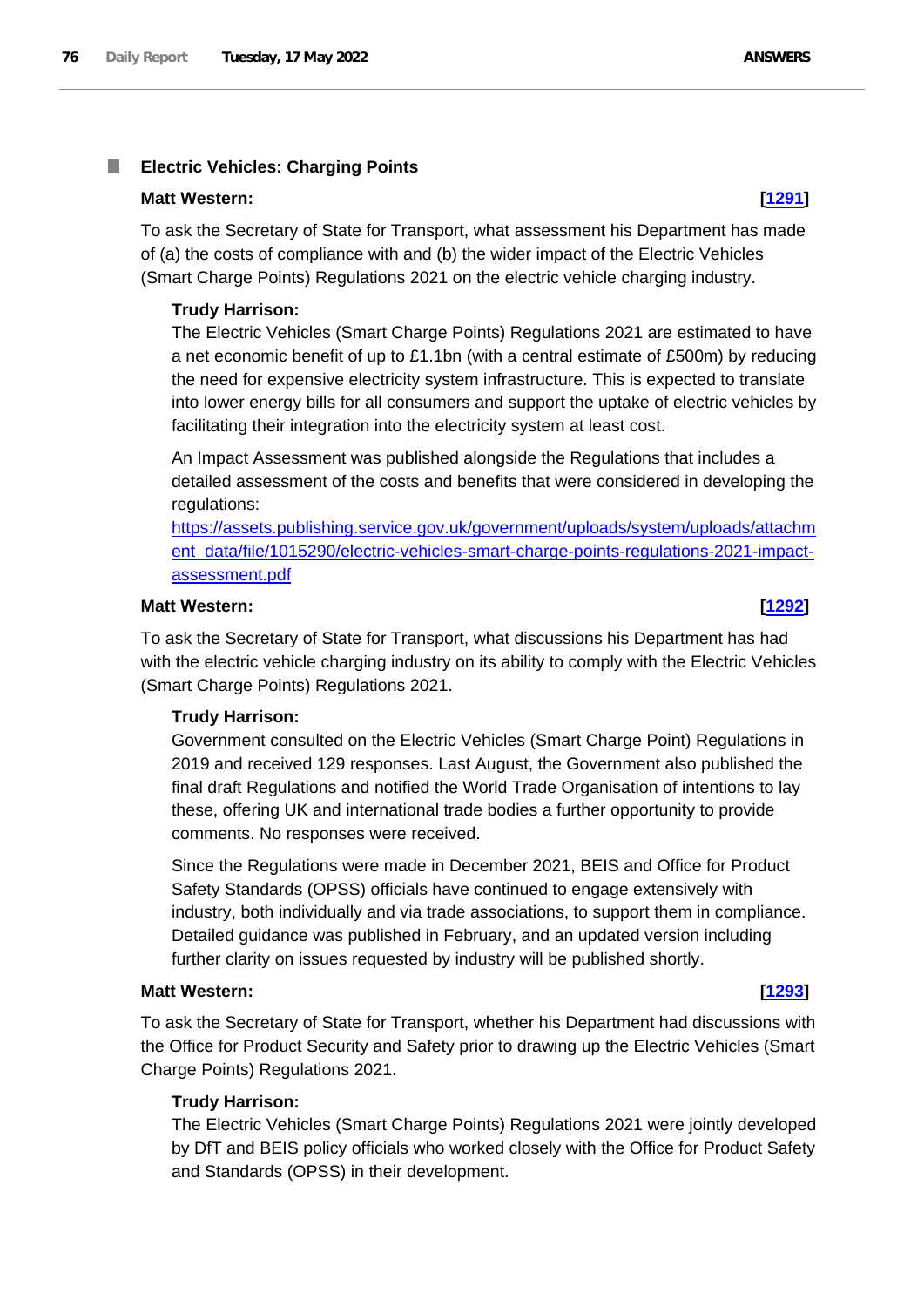#### **Eurotunnel: Bus Services** T.

#### **Emma Hardy: [\[1302\]](http://www.parliament.uk/business/publications/written-questions-answers-statements/written-question/Commons/2022-05-12/1302)**

To ask the Secretary of State for Transport, what assessment he has made of the financial impact on the coach industry of the decision by Eurotunnel to reduce the number of coach berths available and to increase charges for the available berths.

#### **Wendy Morton:**

Decisions regarding capacity and pricing are commercial ones for Eurotunnel as a private operator, noting that there are a number of options available to customers wishing to travel from the UK to Europe via the short Straits in what is a highly competitive market. Nevertheless, my officials will continue to engage with Eurotunnel and raise this important issue.

#### **Greg Smith: [\[1355\]](http://www.parliament.uk/business/publications/written-questions-answers-statements/written-question/Commons/2022-05-12/1355)**

To ask the Secretary of State for Transport, what discussions he has had with representatives of Eurotunnel regarding restrictions placed on coaches for the summer 2022 period.

#### **Wendy Morton:**

My officials engage with Eurotunnel on a range of issues on a regular basis, including recently discussing Eurotunnel's policy regarding coach bookings.

My officials will continue to engage with Eurotunnel on this and other issues.

### **Great British Railways**

## **Rachael Maskell: [\[1213\]](http://www.parliament.uk/business/publications/written-questions-answers-statements/written-question/Commons/2022-05-12/1213)**

To ask the Secretary of State for Transport, what role the Great British Railways body proposed in the Queen's Speech 2022 is expected to have in developing innovations in operations and planning for the rail network.

#### **Wendy Morton:**

Great British Railways (GBR), will provide strong unified leadership across the rail network, bringing ownership of infrastructure, fares, timetables and planning of the network under a single point of operational accountability.

With the new relationship between GBR, train operators and innovators, innovations can be trialed and rolled out more rapidly. Central to this will be the better management and exploitation of data.

GBR will be well placed to coordinate data sharing, both across the established rail industry, and with innovators and the supply chain, enabling new innovations and the refinement of existing processes.

#### **Rachael Maskell: [\[1214\]](http://www.parliament.uk/business/publications/written-questions-answers-statements/written-question/Commons/2022-05-12/1214)**

To ask the Secretary of State for Transport, if he will encourage Great British Railways to develop partnerships with companies that are leading rail innovations.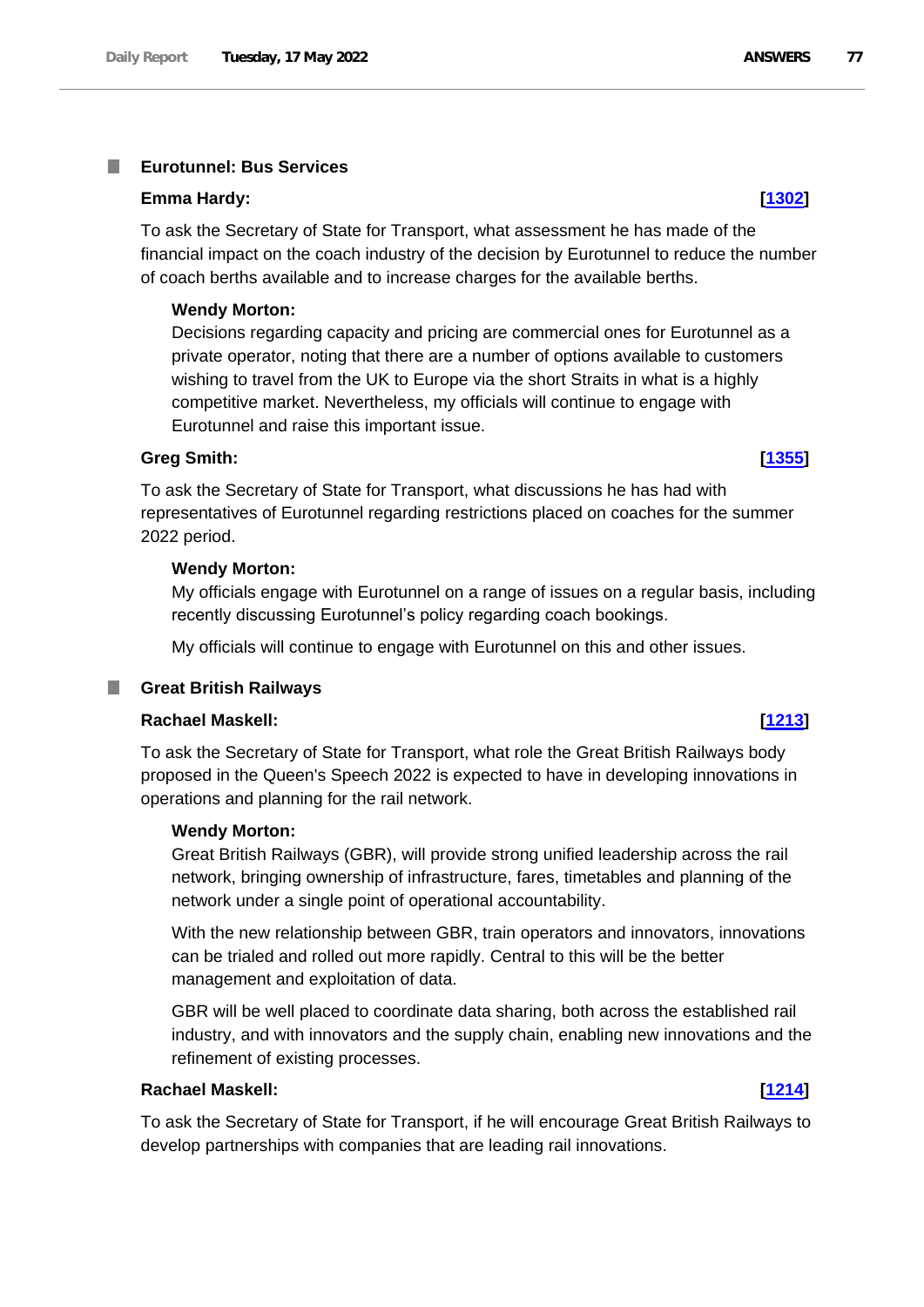#### **Wendy Morton:**

The Government's vision is a railway that combines the focus on innovation, quality and customer service of the private sector with a new guiding mind for the railways, Great British Railways (GBR). GBR will be structured to promote closer working with the rail supply chain, including working with local innovators through its regional divisions. Through Passenger Service Contracts, GBR will also incentivise operators to innovate for the benefit of customers.

#### **Rachael Maskell: [\[1215\]](http://www.parliament.uk/business/publications/written-questions-answers-statements/written-question/Commons/2022-05-12/1215)**

To ask the Secretary of State for Transport, what assessment his Department has made of how Great British Railways will develop the skills required by the future rail network.

#### **Wendy Morton:**

Great British Railways will invest in skills, training and leadership across the rail sector to foster greater collaboration and openness to innovation and new technology, which will support vital long-term productivity improvements.

#### **Rachael Maskell: [\[1216\]](http://www.parliament.uk/business/publications/written-questions-answers-statements/written-question/Commons/2022-05-12/1216)**

To ask the Secretary of State for Transport, what assessment his Department has made of how Great British Railways will intersect with other transport modes to secure good intermodal connectivity.

#### **Wendy Morton:**

The Government is committed to further integration of rail with other transport modes, as emphasised in the Williams-Shapps Plan for Rail. The Great British Railways Transition Team's recent call for evidence for the Whole Industry Strategic Plan, a 30-year strategy for the rail sector, sought responses on a range of topics including modal integration. We expect that findings from the Call for Evidence Report will be published shortly.

Once established, Great British Railways will provide strong unified leadership across the rail network and work in partnership with local and regional government to give local leaders a greater say in how transport services are delivered in their area.

#### **Rachael Maskell: [\[1217\]](http://www.parliament.uk/business/publications/written-questions-answers-statements/written-question/Commons/2022-05-12/1217)**

To ask the Secretary of State for Transport, what assessment he has made of how Great British Railways should work with new energy technologies to power the future of rail.

### **Wendy Morton:**

The government is committed to providing a net zero rail network by 2050, and to do so we will electrify most of the network and deploy battery and hydrogen trains on some lines, where it makes economic and operational sense. To support this Great British Rail will bring forward costed options to decarbonise the whole network to meet the government's commitment to a net-zero society as part of the 30-year strategy. The 30-year rail strategy will provide clear, long-term plans to transform the rail, strengthen collaboration with industry and incentivise innovation in new energy technologies.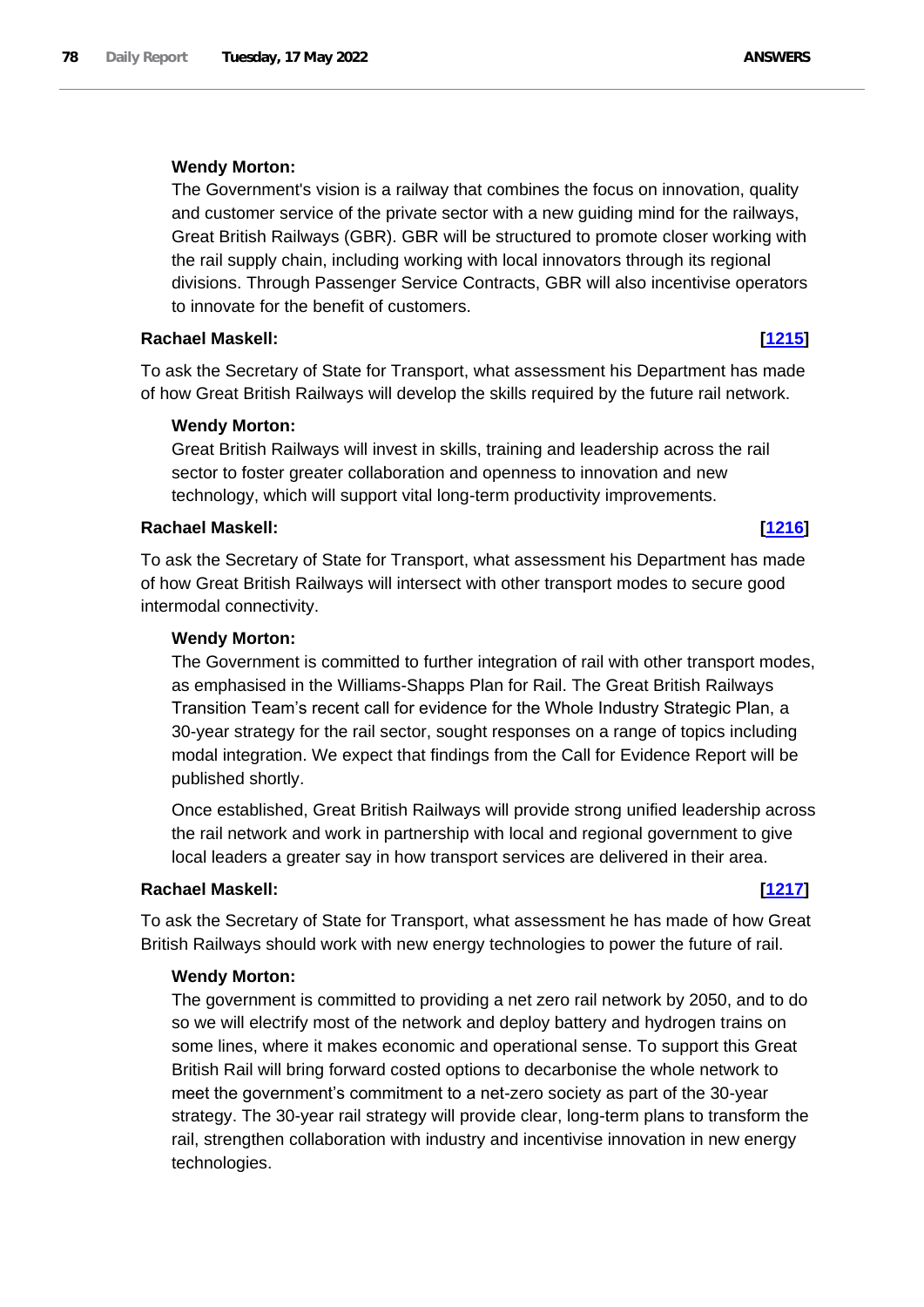The government is currently supporting the development of battery and hydrogen technology in rail through innovation funding and research. This includes work on safety and wider issues that will have to be considered to allow battery and hydrogen trains smooth entry onto the network. As such, Great Western Railway has signed a deal that will see the UK's first battery-only train enter scheduled passenger service this year, trialling Vivarail's new fast charger. The trial is supported by £2.15m funding from the Department for Transport's Rail Network Enhancement pipeline (RNEP).

## **Great British Railways: Location**

### **Dr Matthew Offord: [\[711\]](http://www.parliament.uk/business/publications/written-questions-answers-statements/written-question/Commons/2022-05-11/711)**

To ask the Secretary of State for Transport, what steps his Department has taken to establish a new headquarters for Great British Railways.

#### **Wendy Morton:**

A competition to select a national headquarters for Great British Railways was launched on 5 February and is being overseen by the Great British Railways Transition Team (GBRTT). GBRTT received 42 applications. A shortlist is being finalised, using GBRTT's published selection criteria. The towns and cities on the shortlist will go forward to a public consultative vote shortly. Ministers will then make a final decision later this year, based on all information gathered.

### **Dr Matthew Offord: [\[712\]](http://www.parliament.uk/business/publications/written-questions-answers-statements/written-question/Commons/2022-05-11/712)**

To ask the Secretary of State for Transport, when his Department will announce the location a new headquarters for Great British Railways.

#### **Wendy Morton:**

The shortlist of towns and cities for the Great British Railways headquarters will be announced shortly. Following an online consultative public vote, the location of the Great British Railways headquarters will be announced later this year.

# **High Speed 2 Line: Project Bank Accounts**

#### **Debbie Abrahams: [\[762\]](http://www.parliament.uk/business/publications/written-questions-answers-statements/written-question/Commons/2022-05-11/762)**

To ask the Secretary of State for Transport, what discussions he has had with HS2 on the use of Project Bank Accounts throughout their supply chain following the insolvency of HS2 contractor Roadbridge.

#### **Andrew Stephenson:**

DfT, including its Arm's Length Bodies, follow the principles of the Construction Playbook which sets out options to mitigate the risk of potential supplier insolvency, one of these options is the use of Project Bank Accounts.

#### **Motor Vehicles: Testing**

## **Charlotte Nichols: [\[510\]](http://www.parliament.uk/business/publications/written-questions-answers-statements/written-question/Commons/2022-05-10/510)**

To ask the Secretary of State for Transport, whether he plans to require motorists to have an MOT every 2 years.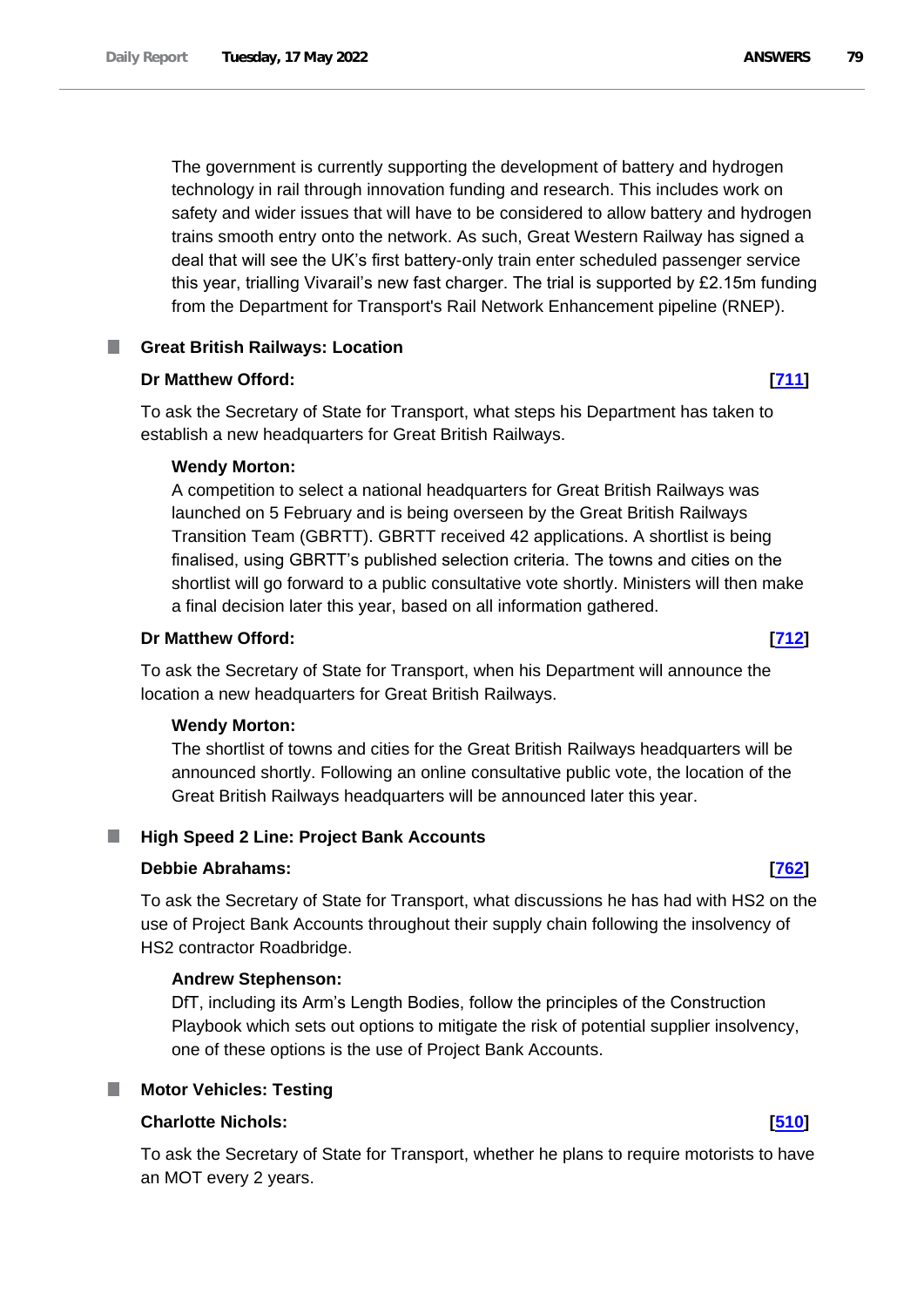The Government is always looking for ways to assist consumers with the cost of travel. During the time that the MOT system has been in place, cars have changed greatly including considerable safety improvements and there are new types of vehicle, in particular hybrid and electric cars. It is right that we keep the system under review.

## **Nature Conservation**

## **Dr Lisa Cameron: [\[296\]](http://www.parliament.uk/business/publications/written-questions-answers-statements/written-question/Commons/2022-05-10/296)**

To ask the Secretary of State for Transport, what steps his Department plans to take to (a) increase the (i) number and (ii) scale of wildlife tunnels and bridges and (b) improve the maintenance of existing wildlife tunnels and bridges.

## **Trudy Harrison:**

The Department for Transport is committed to conserving, restoring and improving biodiversity across its estate and delivering new requirements set out in the Environment Act 2021.

National Highways is increasing the number of wildlife tunnels and bridges on its network, ranging from simple wildlife tunnels and ledges to allow and encourage safe badger and otter movement, to large structures including green bridges where appropriate, which connect habitats and wildlife corridors. Green bridges are components of a number of National Highways' new road projects.

#### **P&O Ferries: Inspections** .

### **Grahame Morris: [\[1165\]](http://www.parliament.uk/business/publications/written-questions-answers-statements/written-question/Commons/2022-05-12/1165)**

To ask the Secretary of State for Transport, with reference to the Port State Control inspections of P&O Ferries vessels undertaken by the Maritime and Coastguard Agency since 17 March 2022, if he will take steps to publish the outcome of those inspections.

### **Robert Courts:**

Reports of all Port State Control inspections are published on the Paris Memorandum of Understanding website, parismou.org, in the inspection database. Individual reports are published once an inspection is complete and in the case of a detention, after the vessel has been released.

Reports for individual vessels can be found by searching on its name and with a date range.

#### **Shipping: Conditions of Employment** a an

#### **Sir John Hayes: [\[38\]](http://www.parliament.uk/business/publications/written-questions-answers-statements/written-question/Commons/2022-05-10/38)**

To ask the Secretary of State for Transport, with reference to the decision by P&O to dismiss 800 employees and replace them with sub-minimum wage agency workers, what steps his Department will take to uphold employment standards for seafaring workers.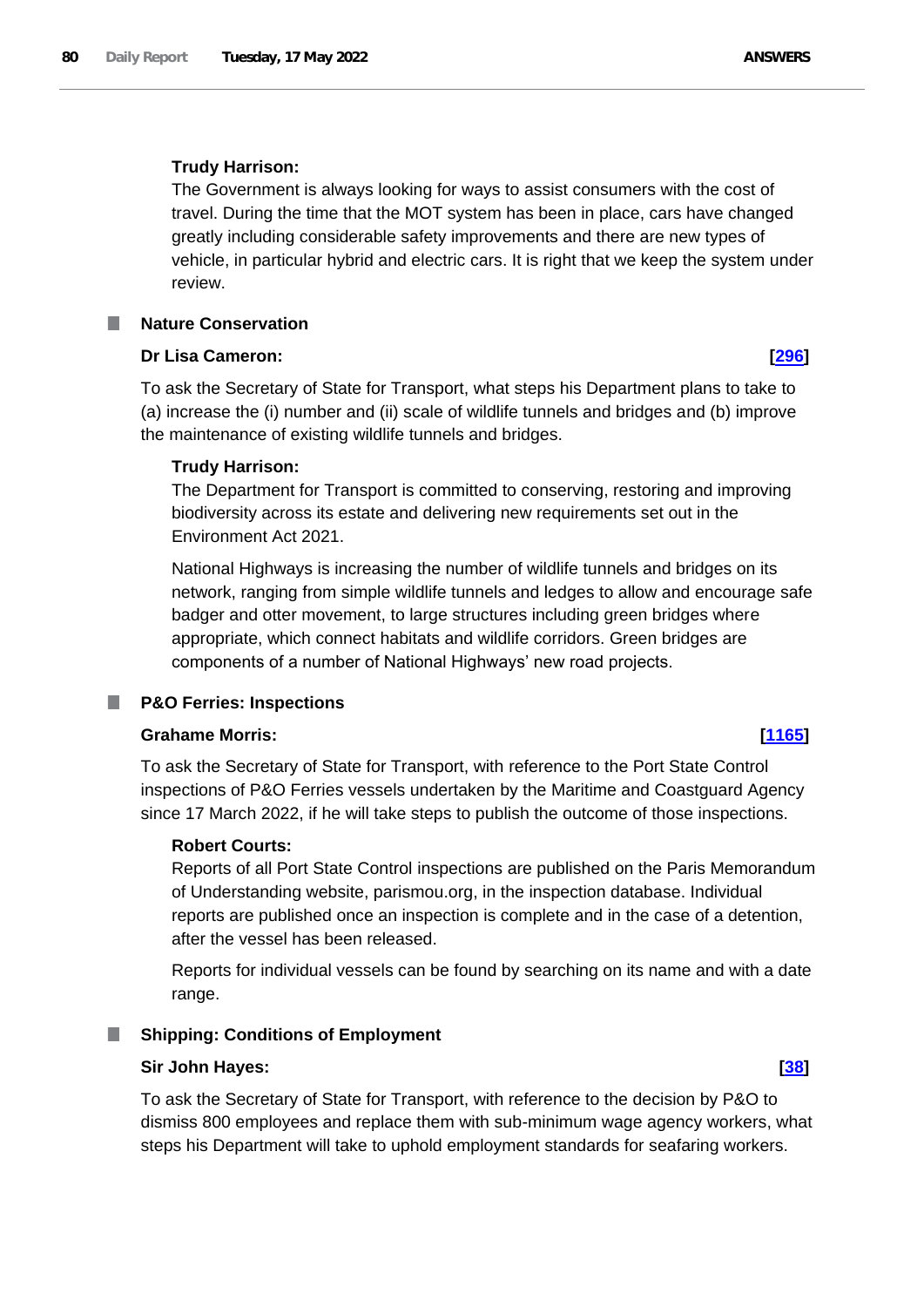### **Robert Courts:**

P&O Ferries made 800 seafarers redundant on Thursday 17 March without consultation.

The Secretary of State made a statement in Parliament on the 30 March to announce a package of measures to ensure employment standards for seafarers are upheld, and wider seafarer welfare and health and safety is addressed. Measures include improving the long-term working conditions for seafarers, including working through international organisations.

We are committed to seafarer protections and welfare and this is being taken forward as part of our nine-point plan.

### **Dr Matthew Offord: [\[715\]](http://www.parliament.uk/business/publications/written-questions-answers-statements/written-question/Commons/2022-05-11/715)**

To ask the Secretary of State for Transport, if he will make it his policy to ensure the Maritime Labour Convention applies to all vessels operating in UK territorial waters.

#### **Robert Courts:**

It is both the Department's policy, and the United Kingdom's legal obligation, as a country which has ratified the Maritime Labour Convention, 2006 (MLC), to apply the standards of the MLC to UK flagged ships anywhere in the world and to foreign flagged ships calling at UK ports.

#### **South Western Railway**

#### **Munira Wilson: [\[973\]](http://www.parliament.uk/business/publications/written-questions-answers-statements/written-question/Commons/2022-05-11/973)**

.

To ask the Secretary of State for Transport, what discussions his Department has had with South Western Railway regarding the proposed timetable changes from December 2022.

### **Wendy Morton:**

Department officials have been in regular communication with South Western Railway and are being kept informed of timetable developments and the latest passenger demand across their network.

#### **Noutheastern Trains: Cleaning Services**

### **Bell Ribeiro-Addy: [\[474\]](http://www.parliament.uk/business/publications/written-questions-answers-statements/written-question/Commons/2022-05-10/474)**

To ask the Secretary of State for Transport, with reference to the Answer of 14 March 2022 to Question 136657, on Southeastern Trains: Cleaning Services, if he will publish the terms of the Service Contract between the Secretary of State, DOHL and SE Trains Limited.

#### **Wendy Morton:**

The Department published the Southeastern Service Contract on the Government website on 12 April 2022.

It is available at: www.gov.uk/government/publications/south-eastern-railways-2021 olr-rail-contract.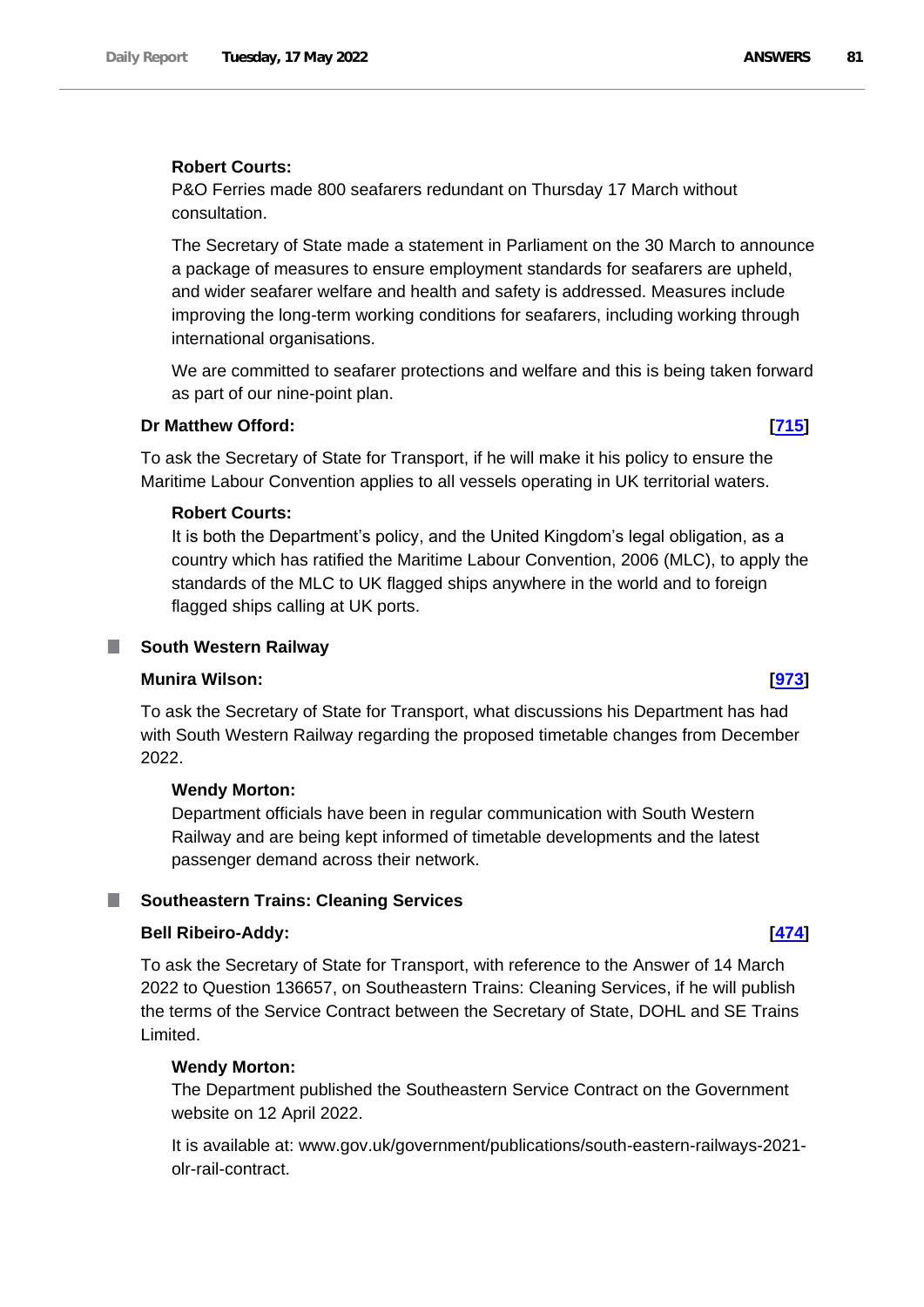To ask the Secretary of State for Transport, with reference to the Answer of 14 March 2022 to Question 136656 on Southeastern Trains: Cleaning Services, whether under the terms of the Service Contract between the Secretary of State, DOHL and SE Trains Ltd, he has given a mandate to the Directors of SE Trains Ltd in relation to Churchill's pay arrangements.

# **Wendy Morton:**

The Department has not provided Southeastern with a mandate in relation to this dispute. Pay arrangements are a contractual issue between Churchill and its staff.

## **Bell Ribeiro-Addy: [\[476\]](http://www.parliament.uk/business/publications/written-questions-answers-statements/written-question/Commons/2022-05-10/476)**

To ask the Secretary of State for Transport, pursuant to the Answer of 14 March 2022 to Question 134390 on Southeastern Trains: Cleaning Services, if he will publish the outcomes of the meetings held between a Director of SE Trains Ltd and Churchill on 4 February and 11 March.

## **Wendy Morton:**

The Department does not hold this information.

## **Bell Ribeiro-Addy: [\[477\]](http://www.parliament.uk/business/publications/written-questions-answers-statements/written-question/Commons/2022-05-10/477)**

To ask the Secretary of State for Transport, whether under the terms of the Service Contract between the Secretary of State, DOHL and SE Trains Ltd, he has agreed a dispute handling policy with the Directors of SE Trains Ltd.

### **Wendy Morton:**

Under the terms of the Service Contract, I can confirm that there is no provision to agree a dispute handling policy with Southeastern regarding third party contracts.

#### T. **Taxis: Greater London**

### **Julian Knight: [\[796\]](http://www.parliament.uk/business/publications/written-questions-answers-statements/written-question/Commons/2022-05-11/796)**

To ask the Secretary of State for Transport, whether his Department has had discussions with Transport for London to ensure that private hire operators in the capital are compliant following the judgment in Uber London Limited v Transport for London & Others [2021] EWHC 3290 (Admin).

### **Trudy Harrison:**

The Government sets the regulatory framework for taxi and private hire vehicle licensing, with licensing authorities responsible for licensing decisions and enforcement. Following the Divisional Court's judgment, Transport for London, the licensing authority for London, has amended its regulations governing private hire vehicle operator licences and in April 2022 issued guidance on complying with the legislation.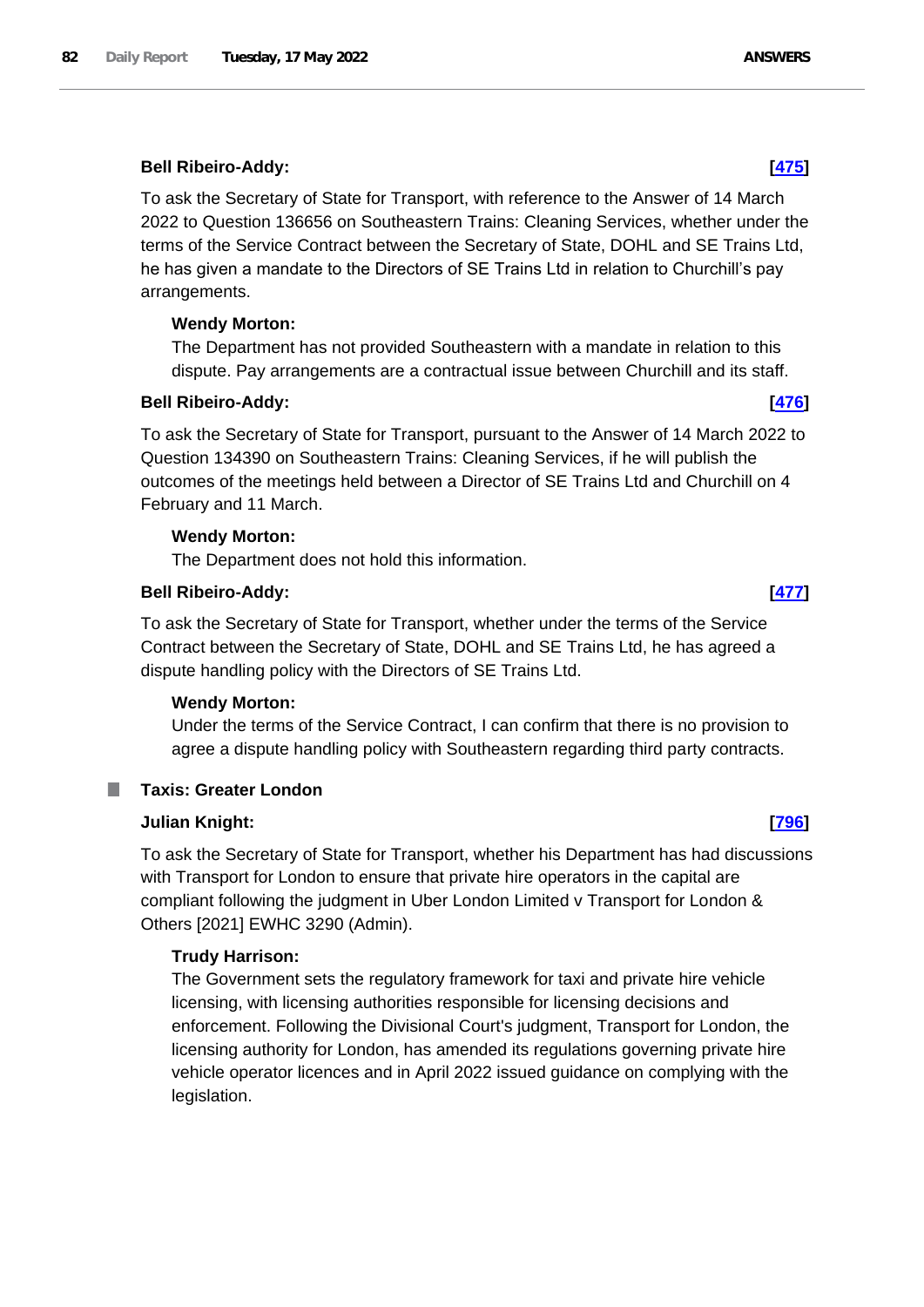#### T. **Transport: Infrastructure**

#### **Dr Matthew Offord: [\[716\]](http://www.parliament.uk/business/publications/written-questions-answers-statements/written-question/Commons/2022-05-11/716)**

To ask the Secretary of State for Transport, if he will take steps to ensure an integrated transport system across the whole of England.

#### **Wendy Morton:**

The Department for Transport is committed to supporting closer integration between all forms of transport and it is a critical criteria as we assess our investments. Furthermore, we are delivering goals set out in our National Bus Strategy and Williams-Shapps Plan for Rail to better integrate bus and rail networks with each other, as well as connecting to onward travel options, including cycling and walking.

The Department also works closely with other departments across Whitehall such as the Department for Levelling Up, Housing and Communities and the Department for Business, Energy and Industrial Strategy to ensure that our investments integrate with broader government investment plans.

#### **Transport: Project Bank Accounts**

#### **Debbie Abrahams: [\[763\]](http://www.parliament.uk/business/publications/written-questions-answers-statements/written-question/Commons/2022-05-11/763)**

To ask the Secretary of State for Transport, what his Department's position is on the use of Project Bank Accounts throughout the supply chain, including for Tier Two and Tier Three contractors, for transport-related construction and infrastructure projects.

#### **Andrew Stephenson:**

DfT, including its Arm's Length Bodies, follow the principles of the Construction Playbook which sets out options to mitigate the risk of potential supplier insolvency, one of these options is the use of Project Bank Accounts.

#### **TREASURY**

#### L. **Bounce Back Loan Scheme**

#### **Abena Oppong-Asare: [\[1370\]](http://www.parliament.uk/business/publications/written-questions-answers-statements/written-question/Commons/2022-05-12/1370)**

To ask the Chancellor of the Exchequer, if he will make an estimate of the value of loans issued through the Bounce Back Loan Scheme at risk of being used to fund terrorist organisations.

#### **John Glen:**

Bounce Back Loans were offered by accredited lenders who were required to carry out appropriate anti-money laundering and know-your-customer checks on applications.

In the event that lenders have concerns in regard to a loan already issued, they are responsible for recovering funds or referring the organisations to law enforcement agencies for investigation and recovery. In order to support these efforts, at Spring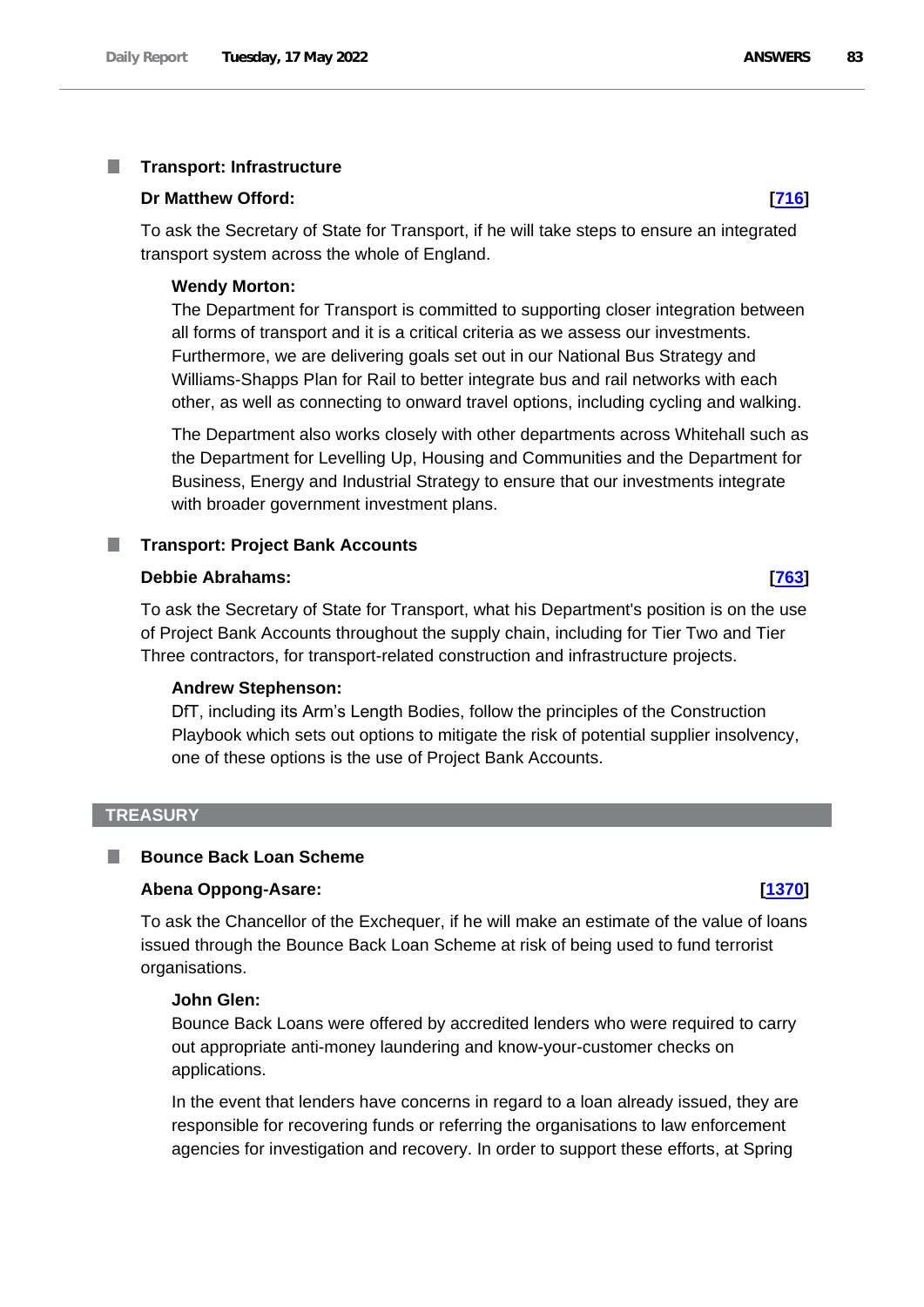Statement the government provided £13.2m additional funding for the National Investigation Service to investigate fraud and financial crime against the scheme.

## **Common Framework for Debt Treatments beyond the DSSI: Zambia**

### **Preet Kaur Gill: [\[403\]](http://www.parliament.uk/business/publications/written-questions-answers-statements/written-question/Commons/2022-05-10/403)**

To ask the Chancellor of the Exchequer, what recent assessment he has made of Zambia's progress through the G20's Common Framework.

## **John Glen:**

Zambia is one of three countries – along with Chad and Ethiopia - to have so far requested the Common Framework, which was designed to help deliver a long-term, sustainable approach for supporting low-income countries to tackle their debt vulnerabilities. Zambia reached a Staff-Level Agreement with the IMF in December, marking a step forward. At Spring Meetings, the IMF managing director indicated that China had agreed to join the creditor committee for Zambia. As a creditor to Zambia, it is a priority to work with the rest of the G20 to ensure swift progress on the debt treatment.

# **Coronavirus Job Retention Scheme: Fraud**

## **Abena Oppong-Asare: [\[1368\]](http://www.parliament.uk/business/publications/written-questions-answers-statements/written-question/Commons/2022-05-12/1368)**

To ask the Chancellor of the Exchequer, how many allegations of fraud in the Coronavirus Job Retention Scheme from whistleblowers HMRC has (a) received, (b) investigated and (c) concluded were fraudulent as of 12 May 2022.

# **Lucy Frazer:**

HMRC does not categorise intelligence reports, including allegations received from whistle-blowers, by fraud or other non-compliant behaviours and so is unable to provide the information requested.

# **Eat Out to Help Out Scheme: Fraud**

### **Abena Oppong-Asare: [\[1369\]](http://www.parliament.uk/business/publications/written-questions-answers-statements/written-question/Commons/2022-05-12/1369)**

To ask the Chancellor of the Exchequer, what estimate he has made of the value of Eat to Help Out funds that were claimed fraudulently.

### **Lucy Frazer:**

HMRC identifies claims for compliance checks where the amount of the claim is out of step with other information. The risk that a claim is incorrect may be due to either an honest mistake or fraud, and the reason cannot be established until the check is concluded.

Estimates for the proportion of error and fraud were published in November 2021, and can be found here: [https://www.gov.uk/government/publications/measuring-error](https://www.gov.uk/government/publications/measuring-error-and-fraud-in-the-covid-19-schemes/measuring-error-and-fraud-in-the-covid-19-support-schemes-methodology-and-approach)[and-fraud-in-the-covid-19-schemes/measuring-error-and-fraud-in-the-covid-19](https://www.gov.uk/government/publications/measuring-error-and-fraud-in-the-covid-19-schemes/measuring-error-and-fraud-in-the-covid-19-support-schemes-methodology-and-approach) [support-schemes-methodology-and-approach.](https://www.gov.uk/government/publications/measuring-error-and-fraud-in-the-covid-19-schemes/measuring-error-and-fraud-in-the-covid-19-support-schemes-methodology-and-approach)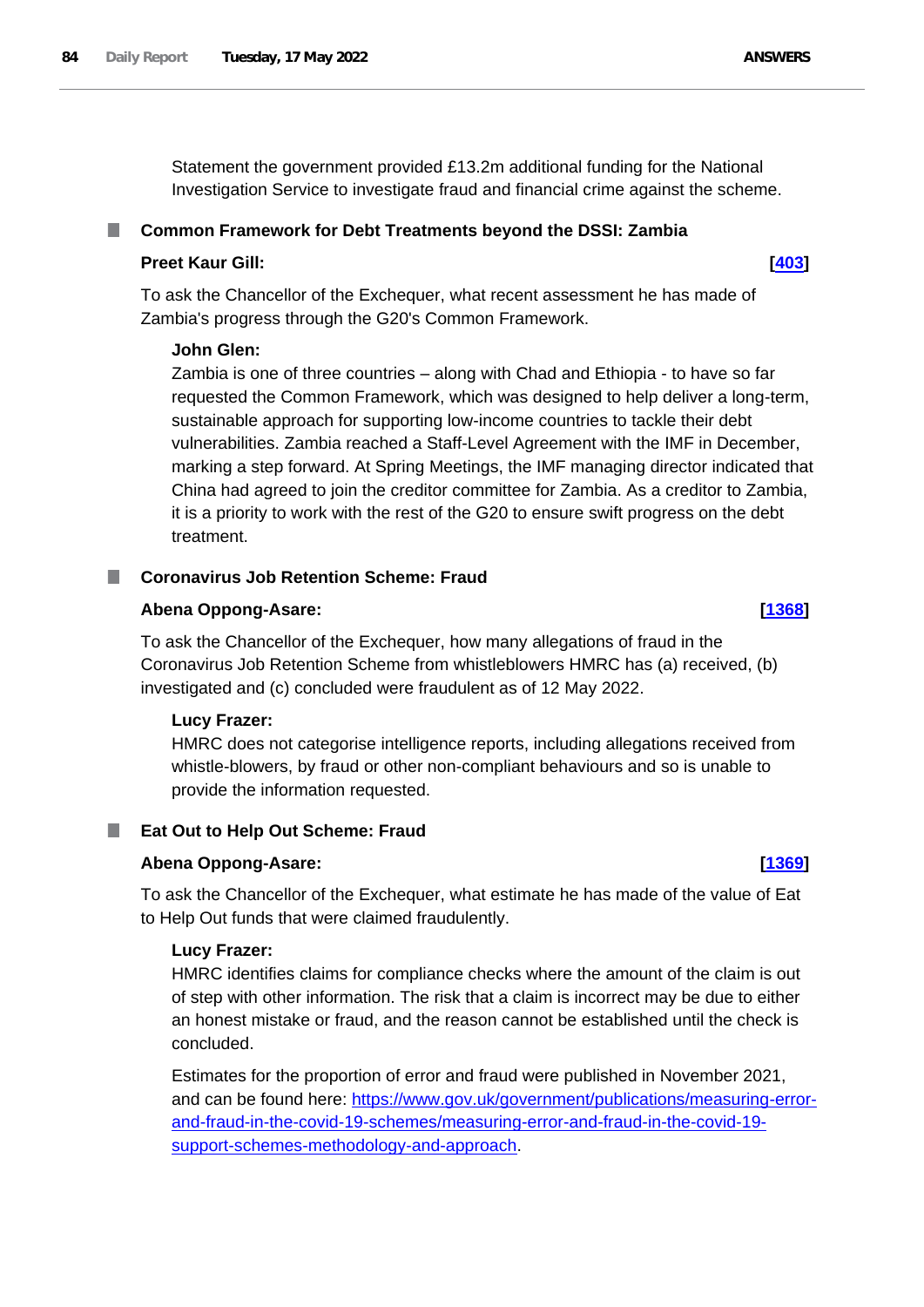#### **Fiscal Policy: Cost of Living** T.

# **Kirsten Oswald: [\[900063\]](http://www.parliament.uk/business/publications/written-questions-answers-statements/written-question/Commons/2022-05-11/900063)**

To ask the Chancellor of the Exchequer, what recent assessment he has made of the effect of his fiscal policies on the cost of living.

# **Afzal Khan: [\[900064\]](http://www.parliament.uk/business/publications/written-questions-answers-statements/written-question/Commons/2022-05-11/900064)**

To ask the Chancellor of the Exchequer, what steps he is taking to tackle increases in the cost of living.

# **Gerald Jones: [\[900068\]](http://www.parliament.uk/business/publications/written-questions-answers-statements/written-question/Commons/2022-05-11/900068)**

To ask the Chancellor of the Exchequer, what fiscal steps he is taking to help reduce the impact of the rise in the cost of living on households.

## **Gavin Newlands: [\[900072\]](http://www.parliament.uk/business/publications/written-questions-answers-statements/written-question/Commons/2022-05-11/900072)**

To ask the Chancellor of the Exchequer, what recent assessment he has made of the effect of his fiscal policies on the cost of living.

## **Alison McGovern: [\[900073\]](http://www.parliament.uk/business/publications/written-questions-answers-statements/written-question/Commons/2022-05-11/900073)**

To ask the Chancellor of the Exchequer, what fiscal steps he is taking to reduce the impact on households of the rise in the cost of living.

## **John Glen:**

The government understands how the rising cost of living is making life harder for people. These are global challenges however, as set out in the Spring Statement, the government is providing support worth over £22 billion in 2022-23 to help families with these pressures.

For example, a typical family with 2 children where one adult is on the average employee salary and the other works 16 hours at the NLW will be around than £3,000 a year better off as a result of recent government action, notably the NICs primary threshold change, UC taper rate and work allowance changes, and increase in the National Living Wage, even taking account the introduction of the Health and Social Care Levy.

# **Members: Correspondence**

### **Robert Largan: [\[527\]](http://www.parliament.uk/business/publications/written-questions-answers-statements/written-question/Commons/2022-05-10/527)**

To ask the Chancellor of the Exchequer, when he plans to respond to the enquiry from the hon. Member for High Peak dated 4 March 2022, reference RL34445.

# **Lucy Frazer:**

A response was sent to the hon. Member for High Peak on 12 May 2022.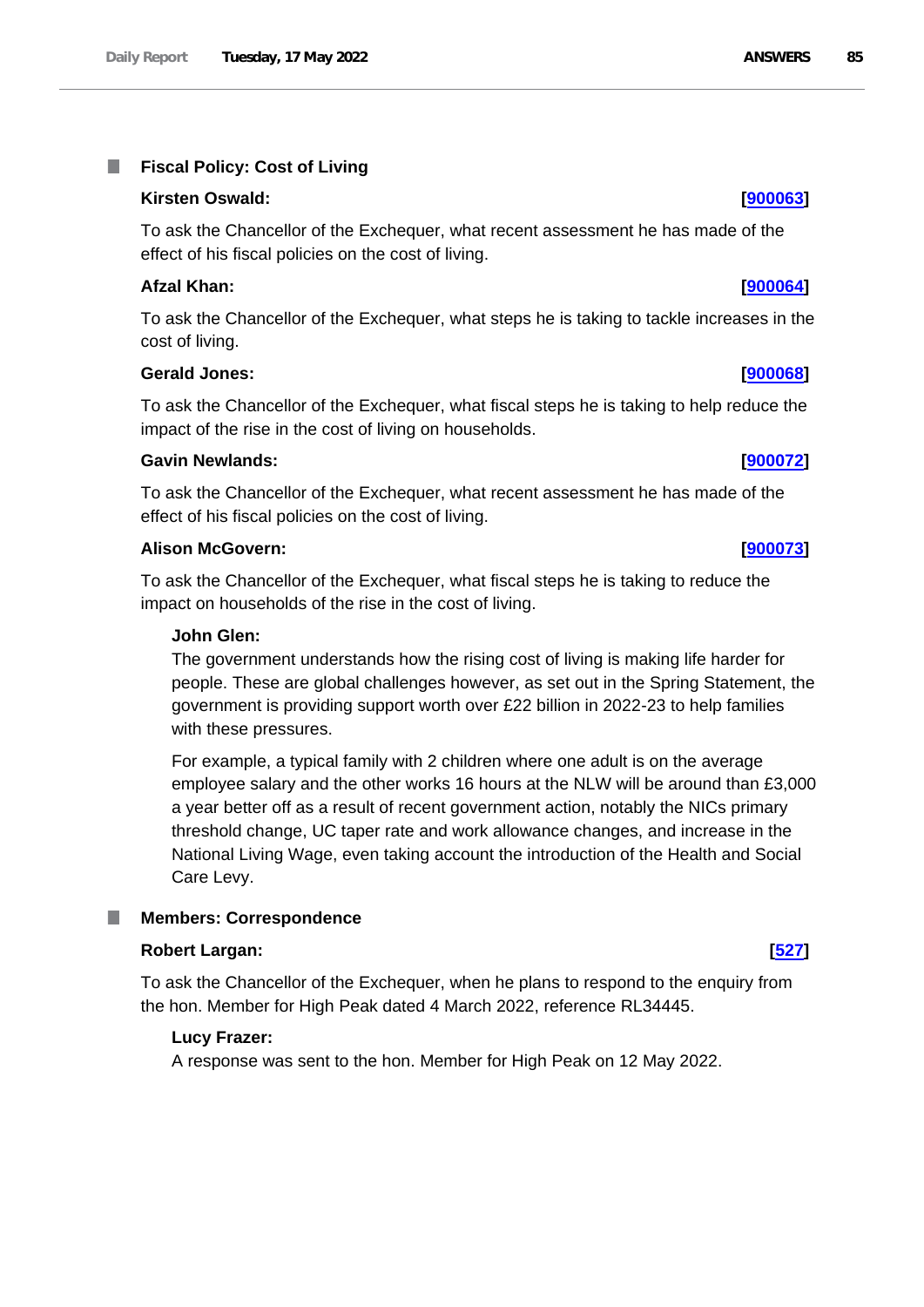#### **Layla Moran: [\[1317\]](http://www.parliament.uk/business/publications/written-questions-answers-statements/written-question/Commons/2022-05-12/1317)**

To ask the Chancellor of the Exchequer, if he will publish the Government's economic impact assessment on unilateral action by the Government on the Northern Ireland Protocol.

#### **John Glen:**

It is for the Office for Budget Responsibility to provide and publish economic and fiscal forecasting.

The Government's overriding priority has been, and continues to be, preserving peace and stability in Northern Ireland. Peace in Northern Ireland is based on respect between all communities and the consent of those communities. We urge our partners in the EU to work with us to deliver changes to the Protocol. If we cannot find the solutions we need, we will take the steps necessary to protect all dimensions of the Belfast (Good Friday) Agreement.

# **Offshore Industry: Taxation**

### **Richard Burgon: [\[1240\]](http://www.parliament.uk/business/publications/written-questions-answers-statements/written-question/Commons/2022-05-12/1240)**

To ask the Chancellor of the Exchequer, what the total North Sea oil and gas receipts to Treasury was in (a) 2019-20, (b) 2020-21 and (c) 2021-22; what the estimated total North Sea oil and gas receipts to the Treasury in (i) 2022-23, (ii) 2023-24, and (iii) 2024-25; and what estimate he has made of the total revenues of North Sea oil and gas companies in each of those years.

### **Helen Whately:**

Forecasts for government revenues from oil and gas production are provided by the Office for Budget Responsibility (OBR). Their most recent published forecast, provided for Spring Statement 2022 on 23 March, is available on the OBR website at https://obr.uk/efo/economic-and-fiscal-outlook-march-2022/.

Government revenues received from North Sea oil and gas operators between 1968 to 1969 and 2020 to 2021 are presented in Table 2 of HM Revenue & Custom's (HMRC) " *Statistics of government revenues from UK oil and gas production* " publication, available at [https://www.gov.uk/government/statistics/government](https://www.gov.uk/government/statistics/government-revenues-from-uk-oil-and-gas-production--2)[revenues-from-uk-oil-and-gas-production--2](https://www.gov.uk/government/statistics/government-revenues-from-uk-oil-and-gas-production--2)

Data for 2021 to 2022 onwards can be found in the " *HMRC tax receipts and National Insurance contributions for the UK* " tables, also available at

<https://www.gov.uk/government/statistics/hmrc-tax-and-nics-receipts-for-the-uk>

### ■ Safe Hands Plans: Insolvency

### **Owen Thompson: [\[1232\]](http://www.parliament.uk/business/publications/written-questions-answers-statements/written-question/Commons/2022-05-12/1232)**

To ask the Chancellor of the Exchequer, whether he had recent discussions with FRP Advisory on the collapse of Safe Hands Funeral Plans.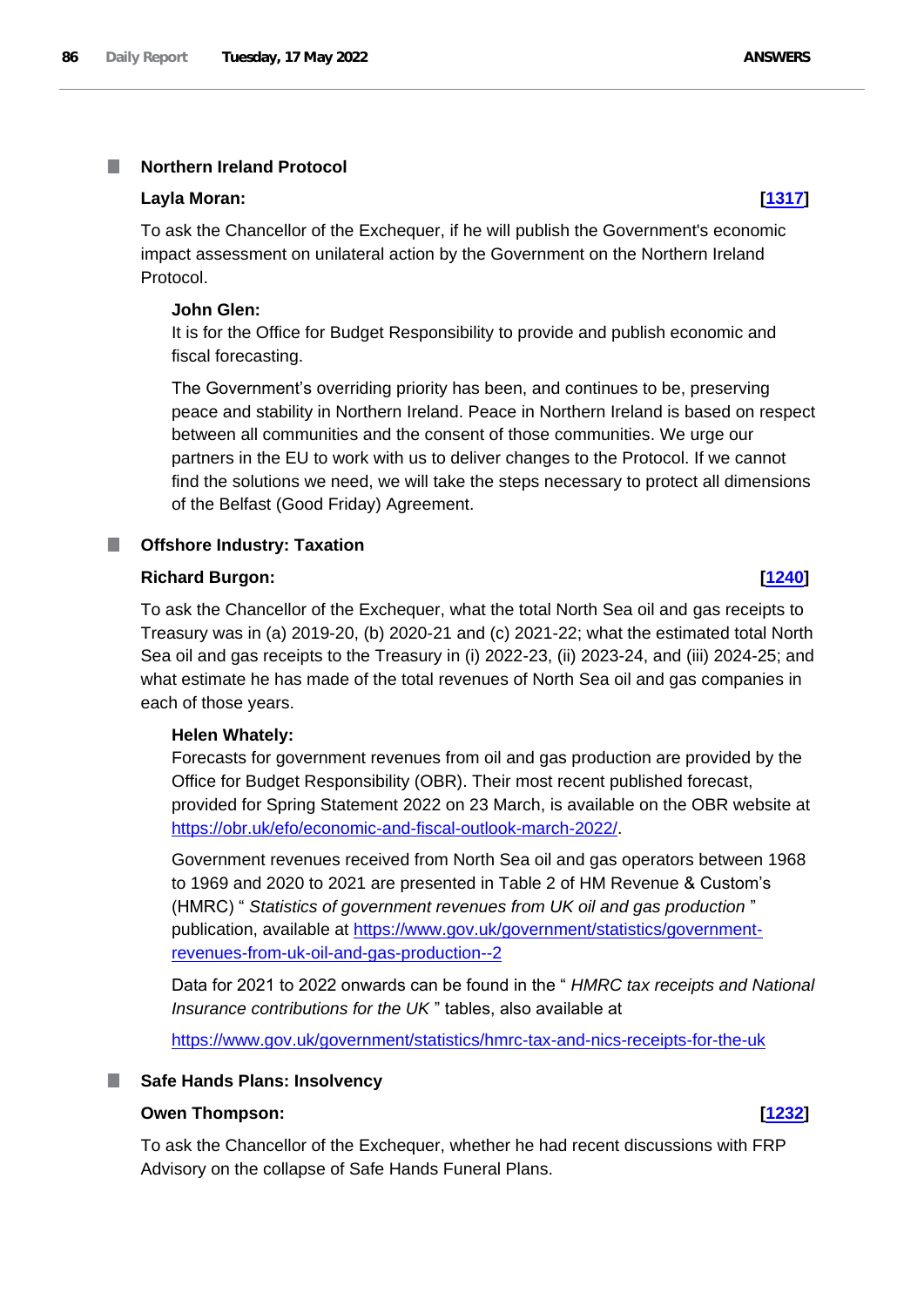#### **Owen Thompson: [\[1233\]](http://www.parliament.uk/business/publications/written-questions-answers-statements/written-question/Commons/2022-05-12/1233)**

To ask the Chancellor of the Exchequer, if he will introduce a package of protection for previous policy holders with Safe Hands Funeral Plans.

#### **Owen Thompson: [\[1234\]](http://www.parliament.uk/business/publications/written-questions-answers-statements/written-question/Commons/2022-05-12/1234)**

To ask the Chancellor of the Exchequer, what assessment he has made of the impact of the collapse of Safe Hands Funeral Plans on increases on the cost of living.

#### **John Glen:**

In January 2021, the government legislated to bring all pre-paid funeral plan providers and intermediaries within the regulatory remit of the Financial Conduct Authority (FCA) from 29 July 2022. When FCA regulation takes effect, funeral plan providers will need to be authorised by the FCA in order to enter into or carry out funeral plan contracts.

Safe Hands Plans has recently gone into administration. The government understands that this development will be concerning for customers of Safe Hands and continues to monitor the implementation of regulation in this sector closely.

I was very pleased to see Dignity's recent commitment to provide ongoing support to Safe Hands' customers for the next six months. This will ensure that any planholders who pass away during this time will receive a funeral without any additional charge.

While the FCA does not yet regulate funeral plan providers, it is supporting the administrators and the wider industry as they look to find a longer-term solution for Safe Hands' customers.

It is unfortunate but unavoidable that bringing a previously unregulated sector into regulation – whatever form that may take – creates a possibility that some providers are not able to meet the threshold for authorisation. However, a well-regulated market should promote effective competition and drive better outcomes for consumers in the long-term.

Where a provider is unable to obtain FCA authorisation because of underlying issues, it is important to understand that this is not an issue created by bringing the sector into regulation. Rather, bringing the sector into regulation exposes these unsustainable business models and prevents these problems from getting worse.

The government understands that the rising cost of living is making life harder for people. These are global challenges: however, as set out in the Spring Statement, the government is providing support worth over £22 billion in 2022-23 to help families with these pressures.

## **Sanctions: Russia**

### **Dr Matthew Offord: [\[204\]](http://www.parliament.uk/business/publications/written-questions-answers-statements/written-question/Commons/2022-05-10/204)**

To ask the Chancellor of the Exchequer, what assessment his Department has made of the effectiveness of UK financial sanctions relating to Russia following the invasion of Ukraine.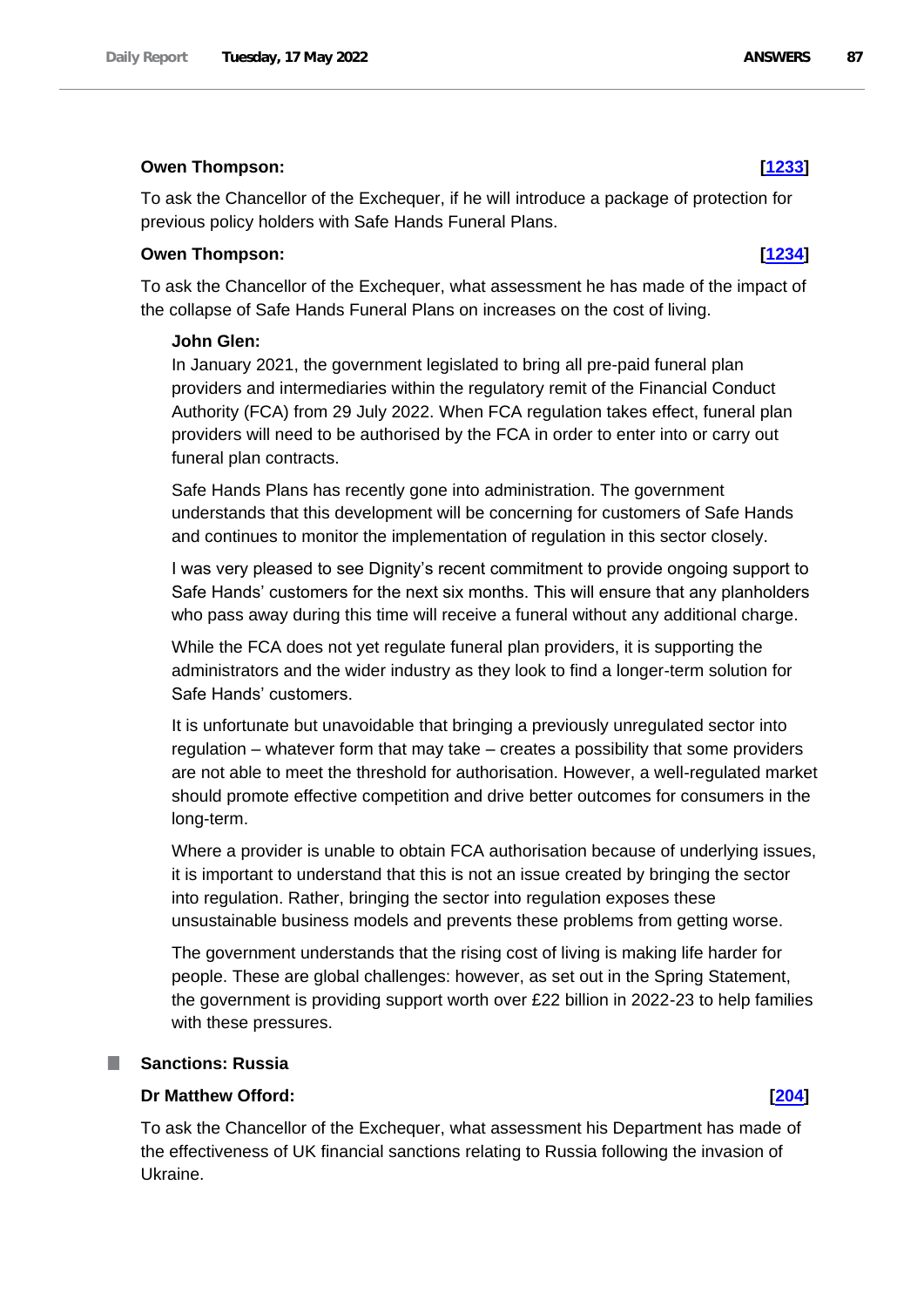## **John Glen:**

The UK has imposed the most severe package of financial sanctions in history in response to Russia's unprovoked and illegal invasion of Ukraine. Working with partners, we are effectively isolating Russia from the global economy, and making it far more difficult for Russian oligarchs and businesses to operate outside their own borders.

Our sanctions are having an impact on Russia's economy; Putin has acknowledged the "problems and difficulties" caused by sanctions and the IMF has estimated Russia's GDP will shrink by 8.5 percent this year.

We are cutting off Russia's access to finance – with asset freezes on major banks including Russia's largest bank Sberbank - and the removal of selected banks from SWIFT. We have sanctioned Russia's largest banks with global assets worth £500bn pre-invasion. Over 3 million Russian companies are now barred from raising money on UK capital markets. The Russian state cannot raise funds in the UK.

Sanctions on Russia's central bank, in concert with international partners, prevent it from liquidating or moving its foreign currency reserves and assets, and undercut its ability to engage in foreign exchange transactions to support the rouble.

We will go broader, we will go deeper, and we will close loopholes. We are united with the G7 to bring this war to an end. And, together, we will encourage the widest possible set of countries to act with us, with a focus on those who can have the biggest impact on Putin and his war machine.

#### **Taxpayer Protection Taskforce: Staff** ш

#### **Abena Oppong-Asare: [\[1366\]](http://www.parliament.uk/business/publications/written-questions-answers-statements/written-question/Commons/2022-05-12/1366)**

To ask the Chancellor of the Exchequer, how much of the Government's £100 million investment in the Taxpayer Protection Taskforce, announced in November 2021, has been used for (a) existing and (b) new HMRC staff.

#### **Abena Oppong-Asare: [\[1367\]](http://www.parliament.uk/business/publications/written-questions-answers-statements/written-question/Commons/2022-05-12/1367)**

To ask the Chancellor of the Exchequer, how many staff have been (a) reassigned from other teams in HMRC into the Taxpayer Protection Taskforce and (b) hired by HMRC to replace those who have been reassigned.

#### **Lucy Frazer:**

The Covid Taxpayer Protection Taskforce is made up of 1,265 experienced compliance officers, and all its staff have been reassigned from other teams across HMRC. These staff were selected from those who have tax training and compliance experience. Once they joined the taskforce, staff were provided with additional training on the COVID-19 Schemes.

HMRC has recruited an additional 430 full-time equivalent staff, funded for five years, to backfill those colleagues who were deployed to the Covid-19 taskforce for two years.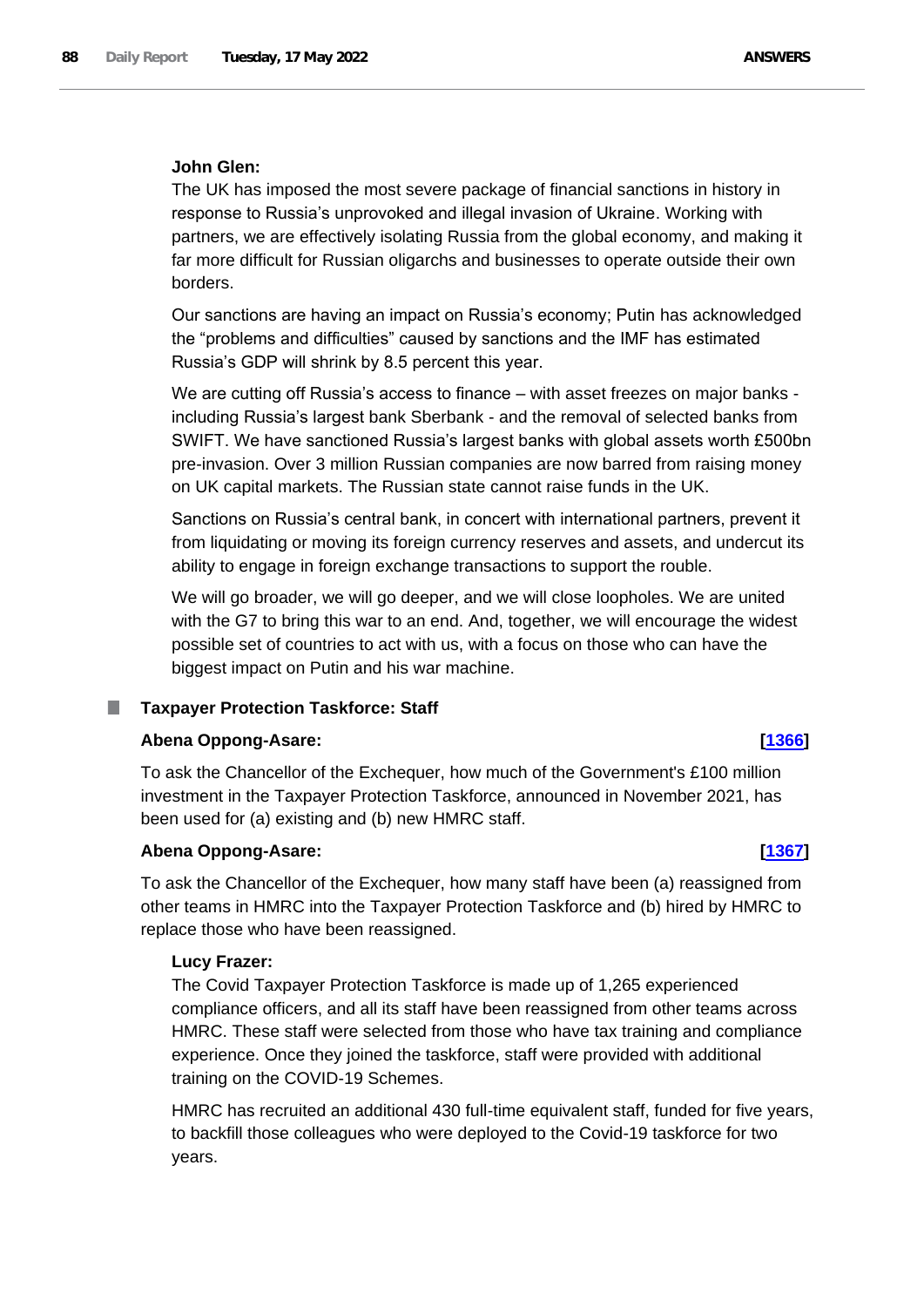The £100 million has been used to recruit new HMRC staff to backfill those who were reassigned into the Covid-19 taskforce.

#### **Treasury: Catering**

# **Emily Thornberry: [\[130\]](http://www.parliament.uk/business/publications/written-questions-answers-statements/written-question/Commons/2022-05-10/130)**

To ask the Chancellor of the Exchequer, how much his Department spent on outside catering services in (a) 2018-19, (b) 2019-20, (c) 2020-21, and (d) 2021-22.

#### **Helen Whately:**

HM Treasury has spent the below totals on outside catering services in each of the financial years in question:

| 2018-19 | £12,659.78 |
|---------|------------|
| 2019-20 | £17,944.13 |
| 2020-21 | £1,693.81  |
| 2021-22 | £698.43    |

#### **Treasury: Communication**  $\mathbb{R}^n$

### **Emily Thornberry: [\[126\]](http://www.parliament.uk/business/publications/written-questions-answers-statements/written-question/Commons/2022-05-10/126)**

To ask the Chancellor of the Exchequer, how much expenditure was allocated by his Department in (a) 2018-19, (b) 2019-20, (c) 2020-21, and (d) 2021-22 to (i) internal communications and (ii) the employment of staff to work on internal communications.

#### **Helen Whately:**

The department allocated £0 to internal communications in all of the years listed.

We are unable to provide a breakdown of employment costs for the 3 members of staff that currently work in the internal communications team. The internal communications team is part of the Treasury communications team for which costs have previously be released in [UIN 156564,](https://questions-statements.parliament.uk/written-questions/detail/2022-04-20/156564) tabled on 20 April 2022 (answered by the Exchequer Secretary to the Treasury on 28 April 2022) and [UIN 166535](https://questions-statements.parliament.uk/written-questions/detail/2021-03-10/166535) tabled on 10 March 2021 (answer by the Exchequer Secretary to the Treasury Kemi Badenoch on 15 March 2021).

#### **Treasury: Consultants** ш

#### **Emily Thornberry: [\[124\]](http://www.parliament.uk/business/publications/written-questions-answers-statements/written-question/Commons/2022-05-10/124)**

To ask the Chancellor of the Exchequer, how much his Department spent in total on external management consultants in (a) 2018-19, (b) 2019-20, (c) 2020-21, and (d) 2021- 22; and what ten projects or work areas in each of those financial years required the greatest expenditure on support from those consultants.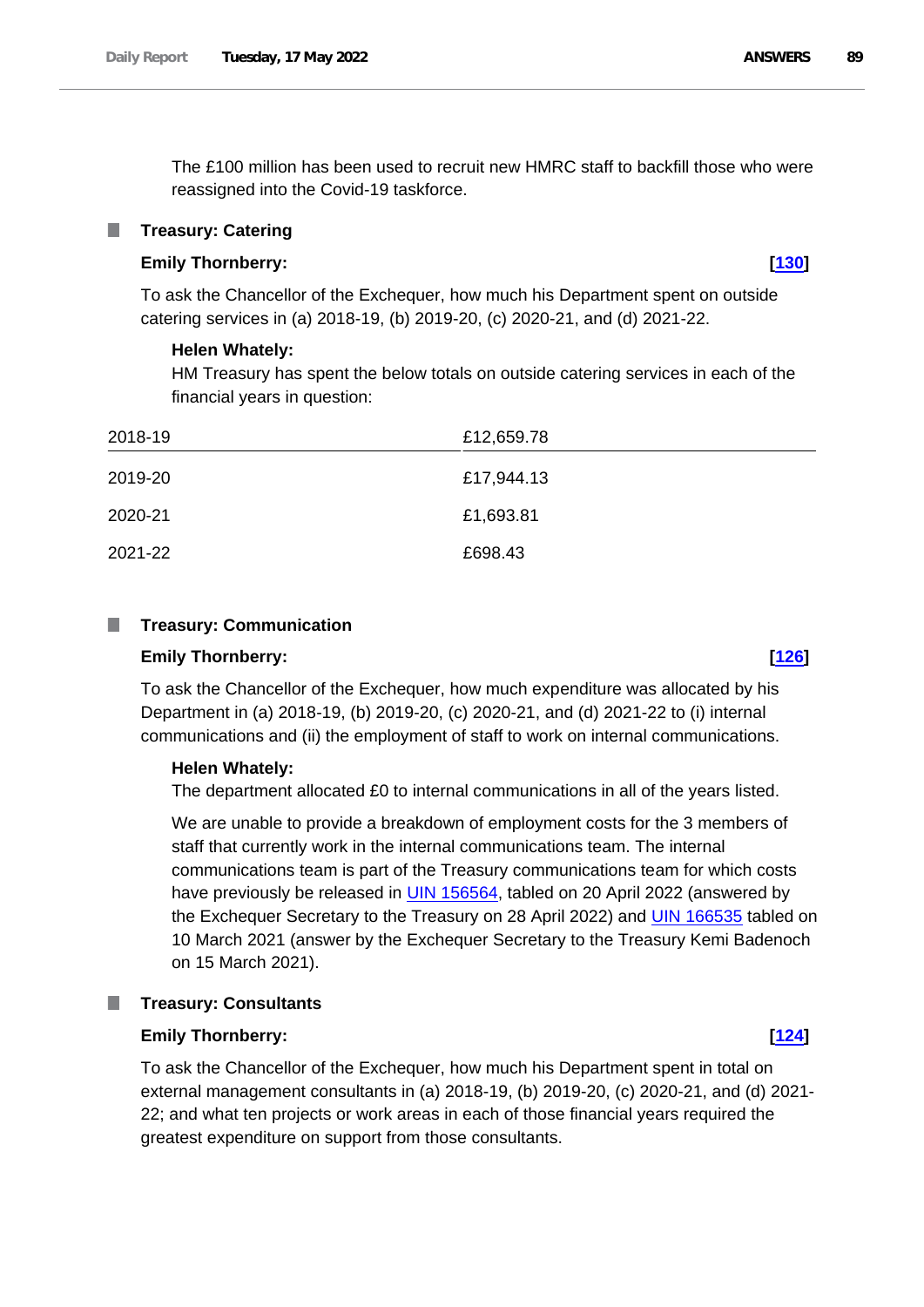# **Helen Whately:**

HM Treasury's spend on consultancy is published and available for viewing within the Annual Report and Accounts. HM treasury is yet to lay its accounts for (d)2021-22 but this will be published and available prior to the summer recess. We have included the links to the published Annual Report and Accounts for each of the available years in question within the table below.

|     | <b>FINANCIAL</b><br>YEAR | <b>PUBLICATION LINK</b>                                                                            | <b>PAGE</b><br><b>REFERENCE</b> |
|-----|--------------------------|----------------------------------------------------------------------------------------------------|---------------------------------|
| (a) | 2018-19                  | https://www.gov.uk/government/publications/hm-<br>treasury-annual-report-and-accounts-2018-to-2019 | Page 88                         |
| (b) | 2019-20                  | https://www.gov.uk/government/publications/hm-<br>treasury-annual-report-and-accounts-2019-to-2020 | Page 104                        |
| (c) | 2020-21                  | https://www.gov.uk/government/publications/hm-<br>treasury-annual-report-and-accounts-2020-to-2021 | Page 101                        |

The top ten projects which were the main drivers for the spend totals included in the published annual reports and accounts are published and available on the GOV.UK contract finder service portal for which we have included a link to below.

https://www.contractsfinder.service.gov.uk/Search

# **Treasury: Digital Technology and Video Recordings**

# **Emily Thornberry: [\[128\]](http://www.parliament.uk/business/publications/written-questions-answers-statements/written-question/Commons/2022-05-10/128)**

To ask the Chancellor of the Exchequer, how much expenditure was allocated by hi Department in (a) 2018-19, (b) 2019-20, (c) 2020-21, and (d) 2021-22 to (i) the production of digital and video content, (ii) the employment of in-house staff to produce digital and video content and (iii) the payment of external companies and individuals to produce digital and video content.

# **Helen Whately:**

We are unable to provide a breakdown of employment costs for staff that – as part of their jobs – produce digital and video content. Almost all of HM Treasury's digital and video content for the requested time period has been produced in-house by the Treasury's communications team at no additional cost. Costs for that team have previously be released in UIN 156564, tabled on 20 April 2022 (answered by the Exchequer Secretary to the Treasury on 28 April 2022) and UIN 166535 tabled on 10 March 2021 (answer by the Exchequer Secretary to the Treasury Kemi Badenoch on 15 March 2021).

During the 2018-22 period HM Treasury has spent £3,042 on video content, as detailed here (

[https://assets.publishing.service.gov.uk/government/uploads/system/uploads/attachm](https://gbr01.safelinks.protection.outlook.com/?url=https%3A%2F%2Fassets.publishing.service.gov.uk%2Fgovernment%2Fuploads%2Fsystem%2Fuploads%2Fattachment_data%2Ffile%2F913038%2FGPC_Over__500_May_2020__Publication_.CSV%2Fpreview&data=05%7C01%7CPatrick.Wilson%40hmtreasury.gov.uk%7Ccbc8cf95428a4f97583408da374a4bc4%7Ced1644c505e049e6bc39fcf7ac51c18c%7C0%7C0%7C637883089475948284%7CUnknown%7CTWFpbGZsb3d8eyJWIjoiMC4wLjAwMDAiLCJQIjoiV2luMzIiLCJBTiI6Ik1haWwiLCJXVCI6Mn0%3D%7C3000%7C%7C%7C&sdata=xwN8y5a%2BBMcOlBMGqkjWZ1GpNJUjNZ8pY8s633syRlM%3D&reserved=0) [ent\\_data/file/913038/GPC\\_Over\\_\\_500\\_May\\_2020\\_\\_Publication\\_.CSV/preview](https://gbr01.safelinks.protection.outlook.com/?url=https%3A%2F%2Fassets.publishing.service.gov.uk%2Fgovernment%2Fuploads%2Fsystem%2Fuploads%2Fattachment_data%2Ffile%2F913038%2FGPC_Over__500_May_2020__Publication_.CSV%2Fpreview&data=05%7C01%7CPatrick.Wilson%40hmtreasury.gov.uk%7Ccbc8cf95428a4f97583408da374a4bc4%7Ced1644c505e049e6bc39fcf7ac51c18c%7C0%7C0%7C637883089475948284%7CUnknown%7CTWFpbGZsb3d8eyJWIjoiMC4wLjAwMDAiLCJQIjoiV2luMzIiLCJBTiI6Ik1haWwiLCJXVCI6Mn0%3D%7C3000%7C%7C%7C&sdata=xwN8y5a%2BBMcOlBMGqkjWZ1GpNJUjNZ8pY8s633syRlM%3D&reserved=0) ).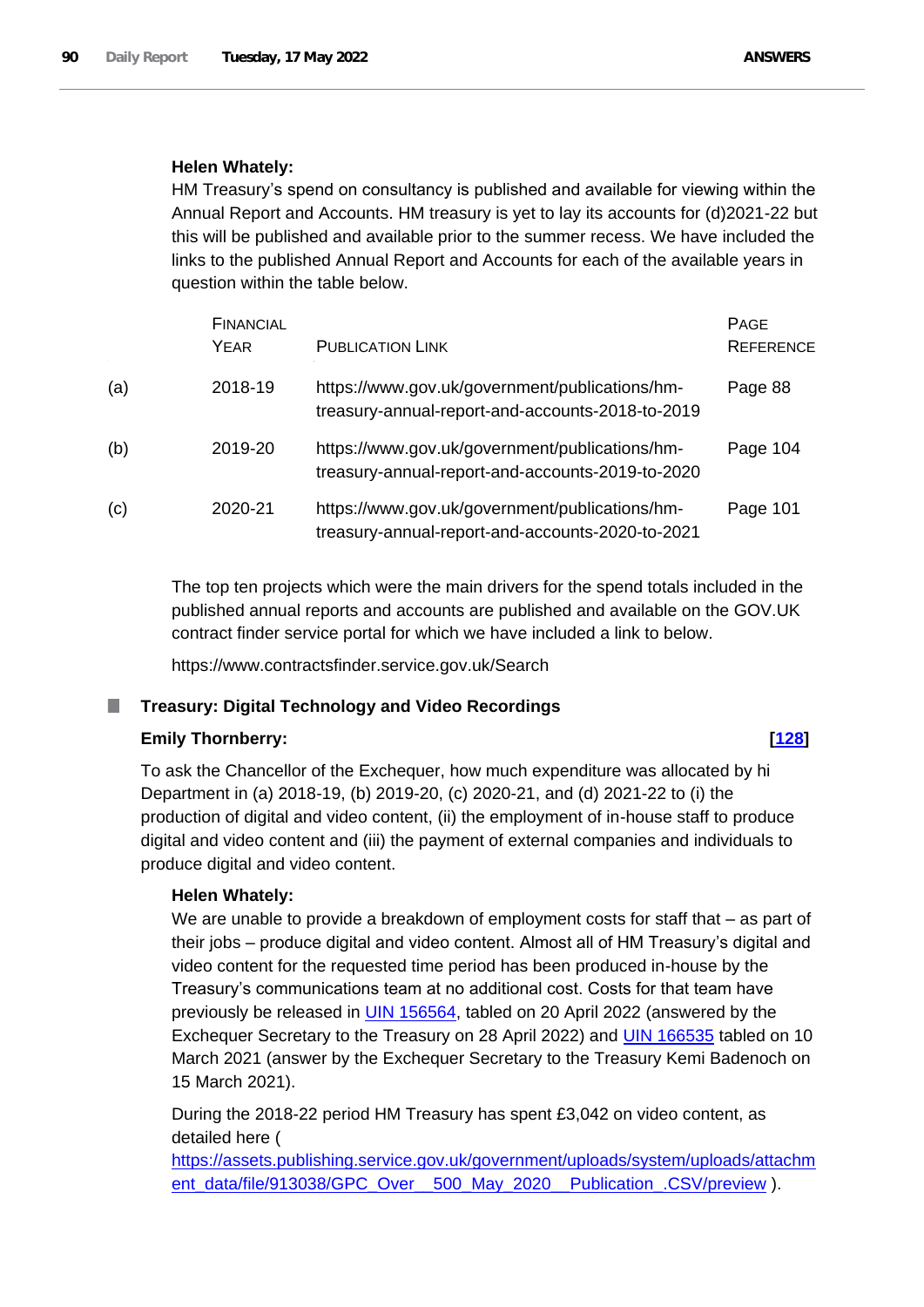There has been no other external spend on digital or video content in the years specified.

### **Treasury: Electricity and Heating**

### **Emily Thornberry: [\[133\]](http://www.parliament.uk/business/publications/written-questions-answers-statements/written-question/Commons/2022-05-10/133)**

To ask the Chancellor of the Exchequer, how much his Department spent on heating and electricity bills within (a) the overall departmental estate and (b) the main departmental building at 1 Horseguards Road, London SW1A 2HQ in (i) 2018-19, (ii) 2019-20, (iii) 2020-21, and (iv) 2021-22.

#### **Helen Whately:**

HM Treasury's heating and electricity costs for 1 Horse Guards Road for 2018-19 to 2020-21 can be found in the 2020-21 Annual Report and Accounts at the following link on page 243.

[HM Treasury annual report and accounts 2020 to 2021 -](https://www.gov.uk/government/publications/hm-treasury-annual-report-and-accounts-2020-to-2021) GOV.UK (www.gov.uk)

Details on the heating and electricity costs for the Treasury's Norwich office for this period are not readily available as this information is included in other accommodation costs.

The 2021-22 costs will be published in the Annual Report and Accounts later in the year.

#### **Treasury: Information Officers** ш

### **Emily Thornberry: [\[127\]](http://www.parliament.uk/business/publications/written-questions-answers-statements/written-question/Commons/2022-05-10/127)**

To ask the Chancellor of the Exchequer, how many individuals were employed by his Department to work on internal communications in (a) 2018-19, (b) 2019-20, (c) 2020-21, and (d) 2021-22.

#### **Helen Whately:**

The number of people employed by the department to work on internal communications from 2018-19 to 2021-22 is broken down as:

- a) 2.6 in 2018-19
- b) 2.8 in 2019-20
- c) 3.2 in in 2020-21
- d) 3 in 2021-22

#### ш **Treasury: Photographs and Video Recordings**

#### **Emily Thornberry: [\[129\]](http://www.parliament.uk/business/publications/written-questions-answers-statements/written-question/Commons/2022-05-10/129)**

To ask the Chancellor of the Exchequer, how many photographers and video producers were employed by his Department in (a) 2018-19, (b) 2019-20, (c) 2020-21, and (d) 2021- 22.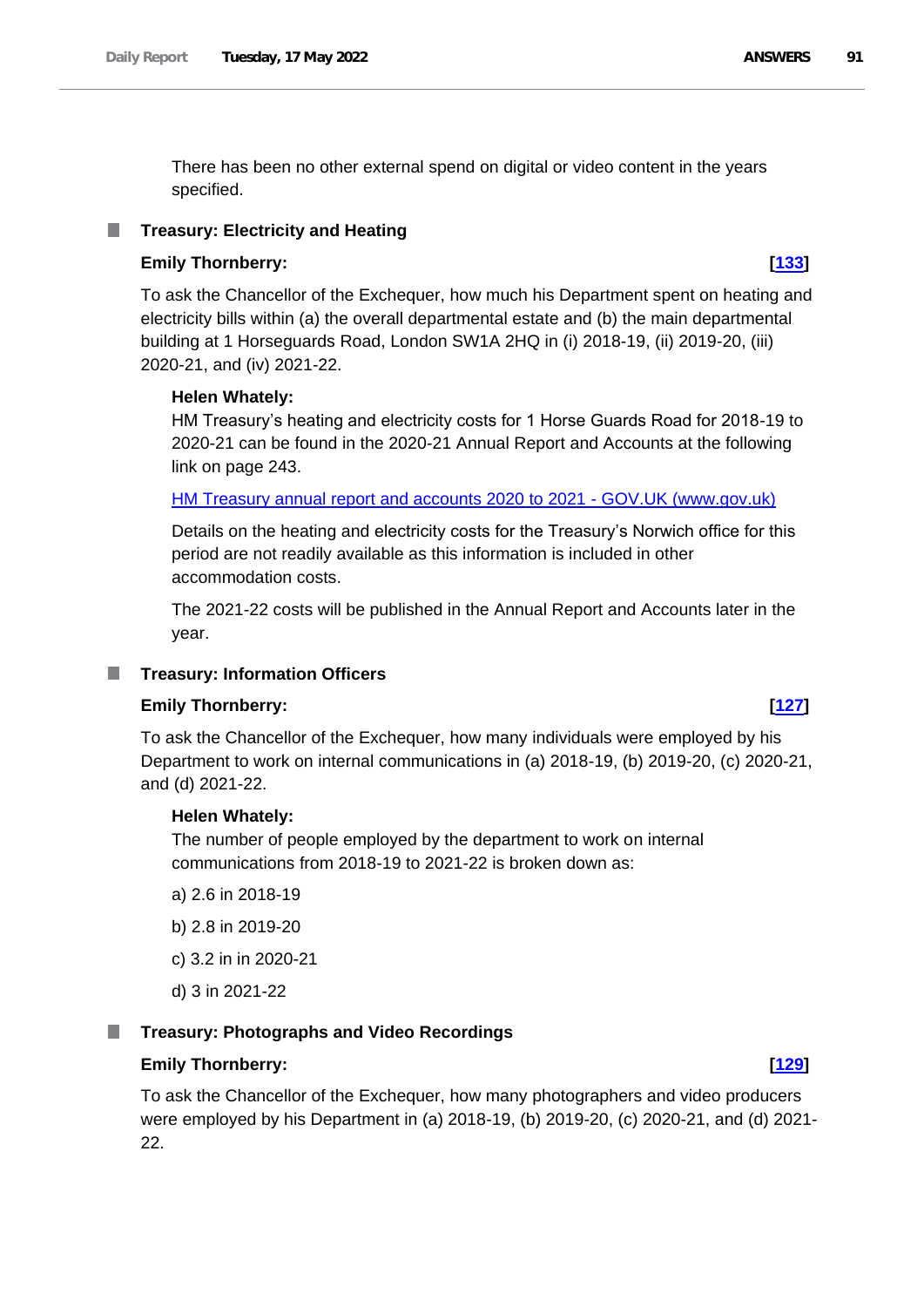#### **Helen Whately:**

All video and photography content is produced by the in-house communications team with staff working across a range of disciplines.

#### **Treasury: Recruitment** ш

## **Emily Thornberry: [\[125\]](http://www.parliament.uk/business/publications/written-questions-answers-statements/written-question/Commons/2022-05-10/125)**

To ask the Chancellor of the Exchequer, how much his Department spent in total on external recruitment consultants in (a) 2018-19, (b) 2019-20, (c) 2020-21, and (d) 2021- 22; how many full time equivalent posts were filled as a result of that expenditure; and how many of those posts were filled by individuals recruited from outside the civil service.

#### **Helen Whately:**

The information requested on external recruitment consultant spend is not available as we do not hold this level of granularity on recruitment costs for any of the financial years in question. As a result we are also not able to identify the equivalent posts that were then filled as a result of this spend nor would we be able to identify the number of individuals who were recruited through these routes which existed outside of the civil service prior to joining the department.

#### **Treasury: Taxis**

#### **Emily Thornberry: [\[131\]](http://www.parliament.uk/business/publications/written-questions-answers-statements/written-question/Commons/2022-05-10/131)**

To ask the Chancellor of the Exchequer, what the total cost to the public purse was of ordering of vehicles on HM Treasury's travel account for mini-cabs in (a) 2018-19, (b) 2019-20, (c) 2020-21, and (d) 2021-22.

#### **Helen Whately:**

HM Treasury's taxi costs for 2018-19 to 2020-21 can be found in the 2020-21 Annual report and Accounts at the following link on page 244.

[HM Treasury annual report and accounts 2020 to 2021 -](https://www.gov.uk/government/publications/hm-treasury-annual-report-and-accounts-2020-to-2021) GOV.UK (www.gov.uk)

The 2021-22 costs will be published in the Annual Report and Accounts later in the year.

Taxis are defined as a car available with a driver for hire, including a minicab.

#### **UK-EU Trade and Cooperation Agreement**

#### **Stephen Farry: [\[900069\]](http://www.parliament.uk/business/publications/written-questions-answers-statements/written-question/Commons/2022-05-11/900069)**

To ask the Chancellor of the Exchequer, if he will make an assessment of the potential economic impact of a suspension of the UK-EU Trade and Cooperation Agreement.

#### **Lucy Frazer:**

It is for the Office for Budget Responsibility to provide economic and fiscal forecasting.

The UK-EU Trade and Cooperation Agreement ensures that the UK has control of our laws, borders, money and fisheries, ending any role for the European Court.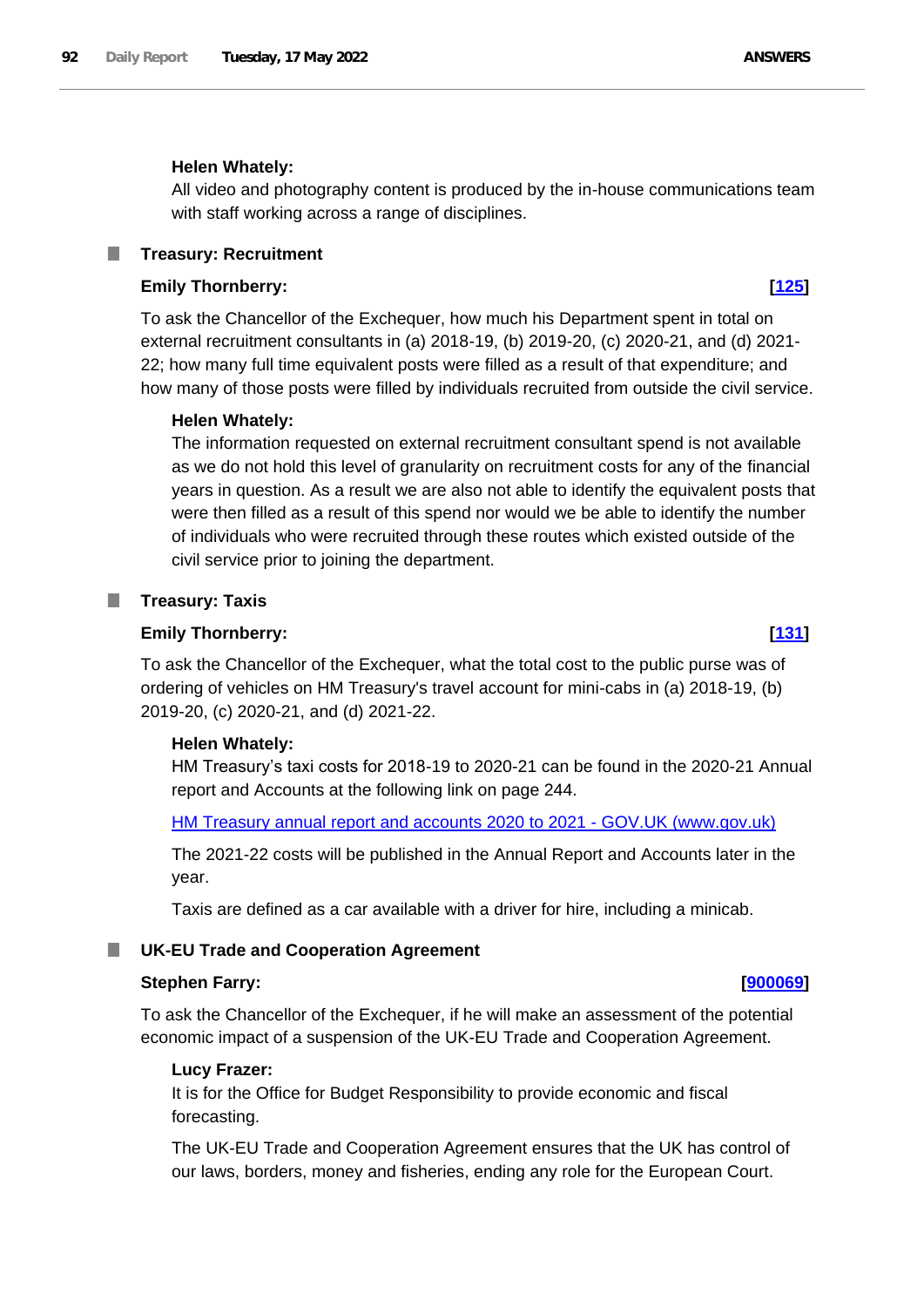The UK Government's overriding priority has been, and continues to be, preserving peace and stability in Northern Ireland.

#### **Uranium: Imports**

## **Alan Brown: [\[1211\]](http://www.parliament.uk/business/publications/written-questions-answers-statements/written-question/Commons/2022-05-12/1211)**

To ask the Chancellor of the Exchequer, with reference to the Answer of 26 April 2022 to Question 154146, if he will publish the table showing the volume of Uranium imported into the UK by Country of Origin from 2016 to 2022.

#### **Lucy Frazer:**

As stated in the answer to UIN 154146, HMRC is responsible for the collection and publication of data on imports and exports of goods to and from the UK. HMRC releases this information monthly, as a National Statistic called the Overseas Trade in Goods Statistics (OTS), which is available via their dedicated website: www.uktradeinfo.com. From this website, it is also possible to build your own data tables based upon bespoke search criteria: https://www.uktradeinfo.com/tradedata/ots-custom-table.

The table showing the volume of uranium imported into the UK by country of origin from 2016-22 has already been provided in the answer to UIN 154146. UK imports by country of origin (including for uranium), are already publicly available within the bulk datasets available to download at: [https://www.uktradeinfo.com/trade-data/latest](https://www.uktradeinfo.com/trade-data/latest-bulk-datasets/)[bulk-datasets/.](https://www.uktradeinfo.com/trade-data/latest-bulk-datasets/)

#### **WORK AND PENSIONS**

#### **Disability** ш

### **Vicky Foxcroft: [\[367\]](http://www.parliament.uk/business/publications/written-questions-answers-statements/written-question/Commons/2022-05-10/367)**

To ask the Secretary of State for Work and Pensions, when the Minister for Disabled People last met with the Government's Disability and Access Ambassadors; and what recent steps she has taken with those ambassadors on disability and access.

#### **Chloe Smith:**

The Minister for Disabled People will next meet with all Disability and Access Ambassadors (DAAs) in June, the date to be confirmed. Since the last meeting with them on January 17th she has attended events and met with several DAAs and there are other events in her diary. All DAAs have had, and continue to have, active involvement with Disability Unit projects. All DAAs remain active and busy in their sectors, and work is underway to recruit four DAAs to replace retiring posts.

#### **Vicky Foxcroft: [\[369\]](http://www.parliament.uk/business/publications/written-questions-answers-statements/written-question/Commons/2022-05-10/369)**

To ask the Secretary of State for Work and Pensions, with reference to the Answer of 4 February to Question 113195 on Disability: Databases, what progress the Disability Unit has made towards establishing a panel of experts on the lived experience of disabled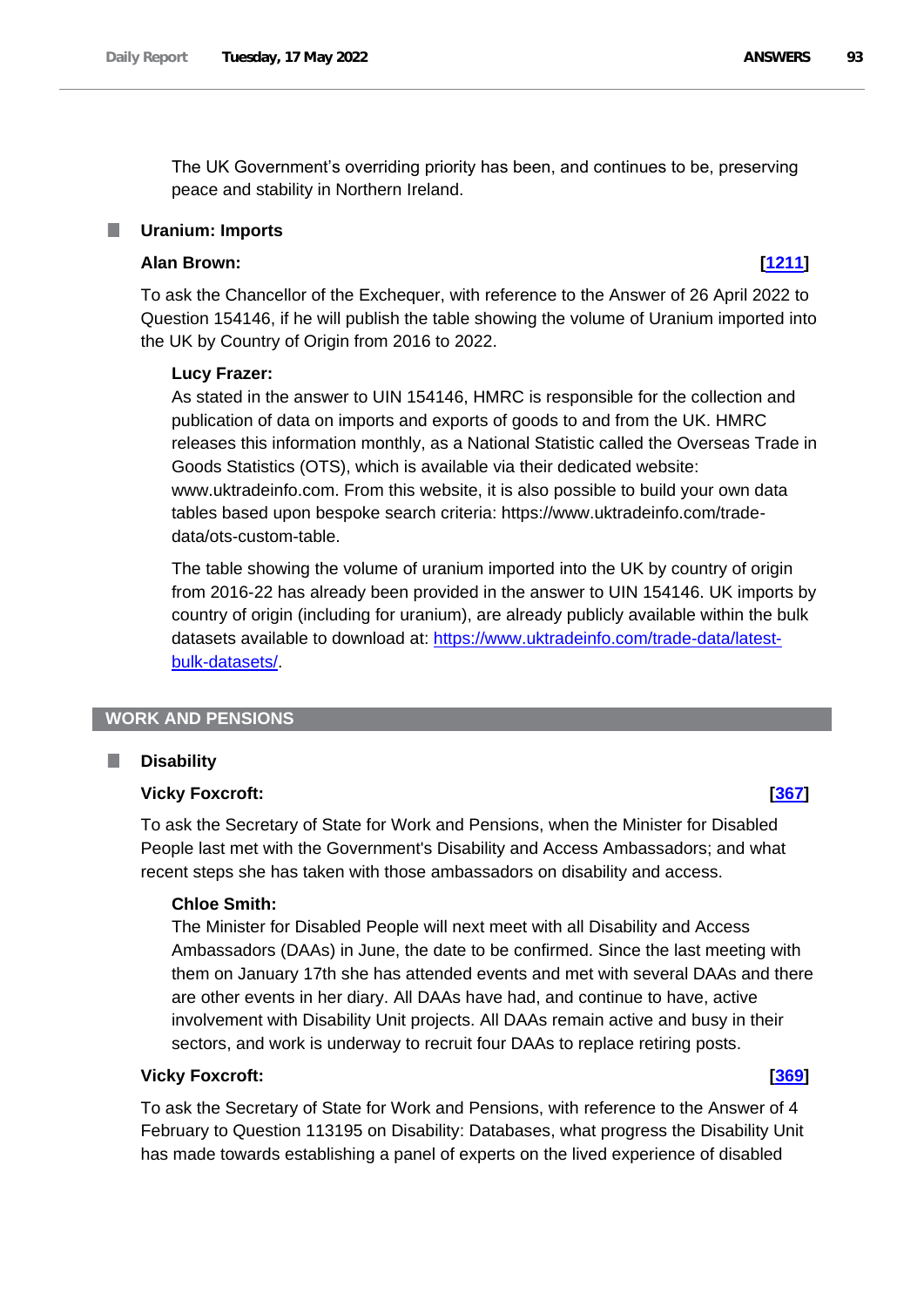people to (a) assess findings from research and (b) provide advice on data improvement projects.

#### **Chloe Smith:**

The government is committed to disability policy that supports all areas of life, and to taking action to create a society that works for everyone so we can build back better and fairer.

The Secretary of State has sought permission to appeal the High Court's declaration in Binder vs SSWP, and whilst we await the outcome, the Secretary of State is considering how to proceed with policies, activities, and actions that fall within the department's remit. Next steps regarding lived experience research and data improvement projects will be set forth in due course.

#### **Disability Aids: Technology** a a

### **Vicky Foxcroft: [\[368\]](http://www.parliament.uk/business/publications/written-questions-answers-statements/written-question/Commons/2022-05-10/368)**

To ask the Secretary of State for Work and Pensions, with reference to the Answer of 4 February 2022 to Question 113194 on Disability Aids: Technology, what further progress her Department has made towards exploring how a Centre for Assistive and Accessible Technology might drive improvements in public services.

#### **Chloe Smith:**

The government is committed to disability policy that supports all areas of life, and to taking action to create a society that works for everyone so we can build back better and fairer.

The Secretary of State has sought permission to appeal the High Court's declaration in Binder vs SSWP, and whilst we await the outcome, the Secretary of State is considering how to proceed with policies, activities, and actions that fall within the department's remit. Next steps regarding the Centre for Assistive and Accessible Technology will be set forth in due course.

#### П **Disability Premium**

#### **Vicky Foxcroft: [\[359\]](http://www.parliament.uk/business/publications/written-questions-answers-statements/written-question/Commons/2022-05-10/359)**

To ask the Secretary of State for Work and Pensions, how many people are in receipt of enhanced disability premium as of 10 May 2022.

#### **Chloe Smith:**

The information requested is not readily available and to provide it would incur disproportionate cost.

#### L. **Employment: Long Covid**

### **Mick Whitley: [\[455\]](http://www.parliament.uk/business/publications/written-questions-answers-statements/written-question/Commons/2022-05-10/455)**

To ask the Secretary of State for Work and Pensions, whether her Department is taking to facilitate a phased return to work for claimants with long covid, beyond the usual four week phased return period.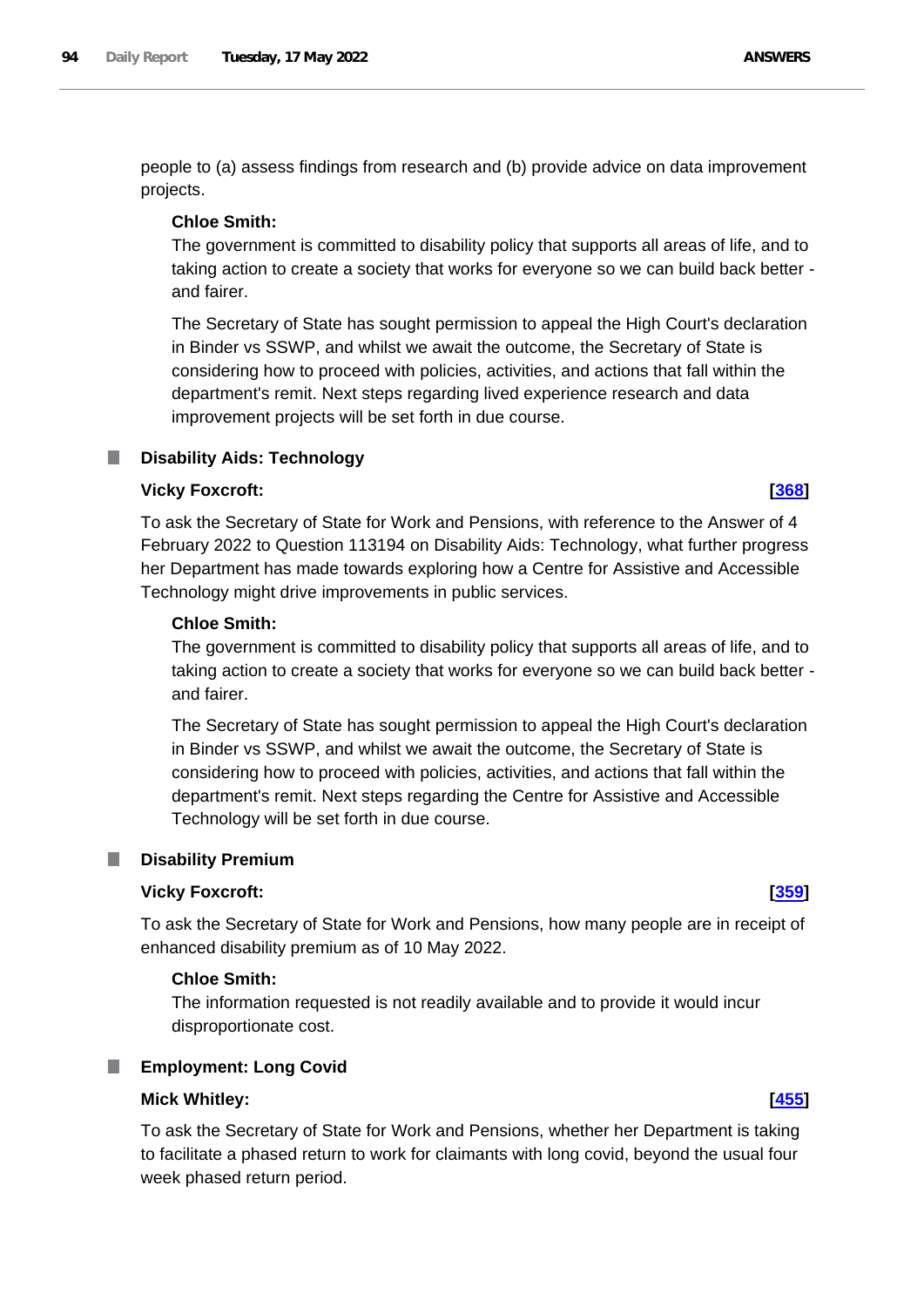## **Chloe Smith:**

The department is not involved in discussions regarding phased returns to work. This is a matter for the individual and their employer.

#### **Foetal Anticonvulsant Syndrome: Social Security Benefits** ш

#### **Ben Lake: [\[918\]](http://www.parliament.uk/business/publications/written-questions-answers-statements/written-question/Commons/2022-05-11/918)**

To ask the Secretary of State for Work and Pensions, for what reason people with fetal valproate spectrum disorder, which is a life-long disability, are required to re-apply for personal independence payment and disability living allowance.

### **Chloe Smith:**

Entitlement to Disability Living Allowance (DLA) and Personal Independence Payment (PIP) is assessed on the basis of the needs arising from a health condition or disability, rather than the health condition or disability itself. Award rates and their durations are set on an individual basis, based on the claimant's needs and the likelihood of those needs changing, including where childhood developmental milestones are reached. Award reviews allow for the correct rate of DLA or PIP to remain in payment, including where needs have increased as a consequence of a congenital, degenerative or progressive condition.

#### **Health and Safety: Non-ionizing Radiation** .

#### **Preet Kaur Gill: [\[405\]](http://www.parliament.uk/business/publications/written-questions-answers-statements/written-question/Commons/2022-05-10/405)**

To ask the Secretary of State for Work and Pensions, what recent assessment she has made of trends in the level of compliance in British workplaces with International Commission on Non-Ionizing Radiation Protection guidelines on non-ionizing radiations.

### **Chloe Smith:**

In Great Britain, the International Commission on Non-Ionising Radiation Protection guidelines are reflected in the Control of Electromagnetic Fields at Work Regulations 2016 (EMF regulations) and the Control of Artificial Optical Radiation at Work Regulations 2010 (AOR regulations).

The Health and Safety Executive (HSE) enforces the EMF and AOR regulations, which make provisions for the protection of workers and others from the health risks associated with exposure to electromagnetic fields and artificial optical radiation during work activity. There has been no recent specific assessment of trends in regulatory compliance. However, HSE recently carried out the first 5-yearly postimplementation review of the EMF regulations, which was published in July 2021. The evidence gathered as part of the review showed no significant concerns with how the regulations were helping employers control the risks associated with electromagnetic fields.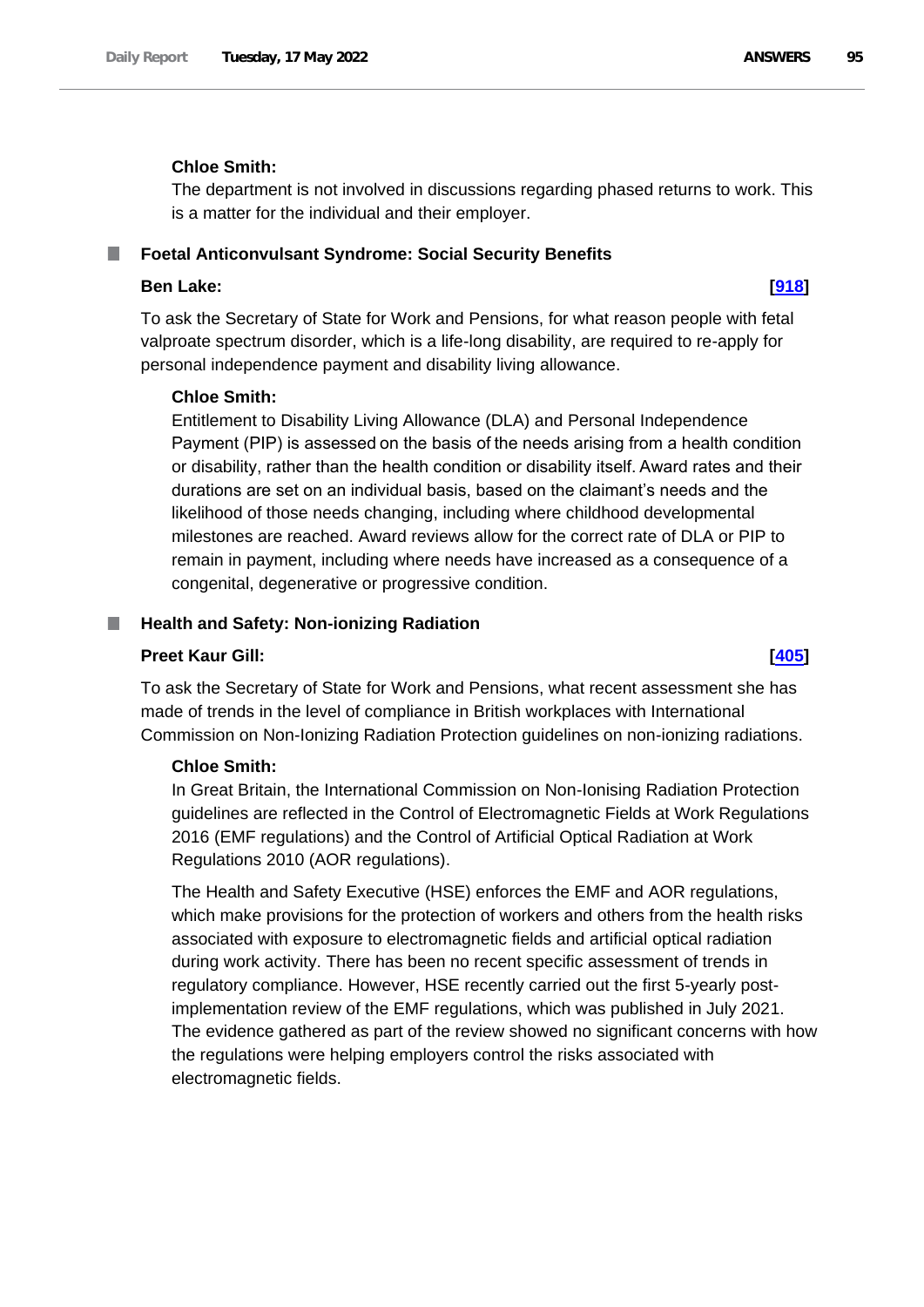#### T. **Members: Correspondence**

#### **Rosie Cooper: [\[1128\]](http://www.parliament.uk/business/publications/written-questions-answers-statements/written-question/Commons/2022-05-12/1128)**

To ask the Secretary of State for Work and Pensions, when she plans to respond to the letter dated 9 March 2022 from the hon. Member for West Lancashire, reference ZA58735, regarding a personal independence payment claim.

#### **Guy Opperman:**

A reply was sent to the hon. Member by the Director for Disability Services, Decision Making and Working Age on behalf of the Secretary of State, on 13 May 2022.

### **Peter Grant: [\[1209\]](http://www.parliament.uk/business/publications/written-questions-answers-statements/written-question/Commons/2022-05-12/1209)**

To ask the Secretary of State for Work and Pensions, when she will respond to the correspondence dated 9 March 2022 from the hon. Member for Glenrothes on delays with state pensions in summer 2021, reference PG5490.

#### **Guy Opperman:**

We are seeking to provide the hon. Member with a substantive response to the issue he raised in his correspondence and will provide an update as soon as possible.

#### **Gerald Jones: [\[1241\]](http://www.parliament.uk/business/publications/written-questions-answers-statements/written-question/Commons/2022-05-12/1241)**

To ask the Secretary of State for Work and Pensions, when she plans to respond to the enquiry of 10 March 2022 from the hon. Member for Merthyr Tydfil and Rhymney, reference POSCMP2022/20265.

#### **Guy Opperman:**

DWP contacted the office of Gerald Jones Labour MP for Merthyr Tydfil and Rhymney on Friday 13 May 2022, to provide a response in relation to his constituent's enquiry.

### **Afzal Khan: [\[1325\]](http://www.parliament.uk/business/publications/written-questions-answers-statements/written-question/Commons/2022-05-12/1325)**

To ask the Secretary of State for Work and Pensions, when her Department plans to reply to correspondence from the hon. Member for Manchester Gorton on the 25 March 2022 regarding Kay Owen.

#### **Guy Opperman:**

A full written response was sent to the hon. Member on 17 May 2022.

#### **Personal Independence Payment: Cystic Fibrosis**

#### **Vicky Foxcroft: [\[887\]](http://www.parliament.uk/business/publications/written-questions-answers-statements/written-question/Commons/2022-05-11/887)**

To ask the Secretary of State for Work and Pensions, how many people with cystic fibrosis are in receipt of personal independence payment awards issued for (a) less than two years, (b) two to five years and (c) more than five years as of 11 May 2022.

#### **Chloe Smith:**

The information requested is not readily available and to provide it would incur disproportionate cost.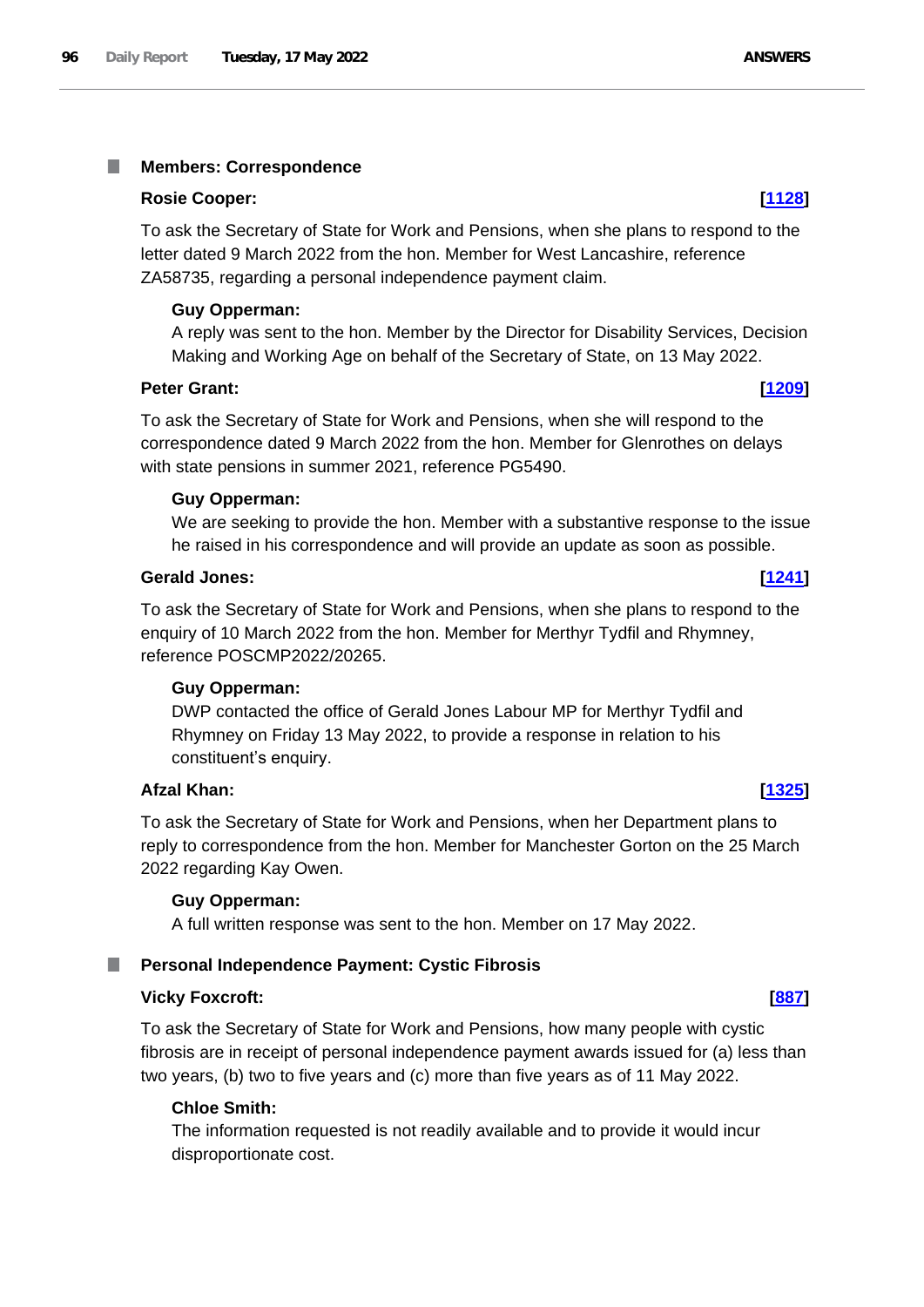#### m. **Universal Credit: Disability and Mental Illness**

#### **Virginia Crosbie: [\[1012\]](http://www.parliament.uk/business/publications/written-questions-answers-statements/written-question/Commons/2022-05-11/1012)**

To ask the Secretary of State for Work and Pensions, what steps she is taking to support (a) people with disabilities and (b) people with mental health issues with the managed migration to universal credit; and what assessment she has made of the potential merits of automatically migrating people who are disabled or who have mental health issues to universal credit.

#### **David Rutley:**

The Department believes it will be crucial that new claims are made to Universal Credit because we need to ensure data is as accurate and as up-to-date as possible when claimants move to Universal Credit. This will ensure that any errors will not be migrated from the existing benefit system to Universal Credit. In addition, as Universal Credit replaces legacy six different existing benefits, the Department may not have sufficient information to determine the full Universal Credit entitlement because some of this information is not available from the existing benefit data. For example, no information on capital or other benefits received is held in respect of tax credit claims.

Universal Credit is a different regime so the Department cannot simply assume that all existing claimants will want to make a claim, some form of consent from each claimant would be required. Requiring a claim to be made will provide that and it will be important that claimants understand the new Universal Credit regime into which they are moving and the corresponding responsibilities this will bring. This is especially important for vulnerable groups."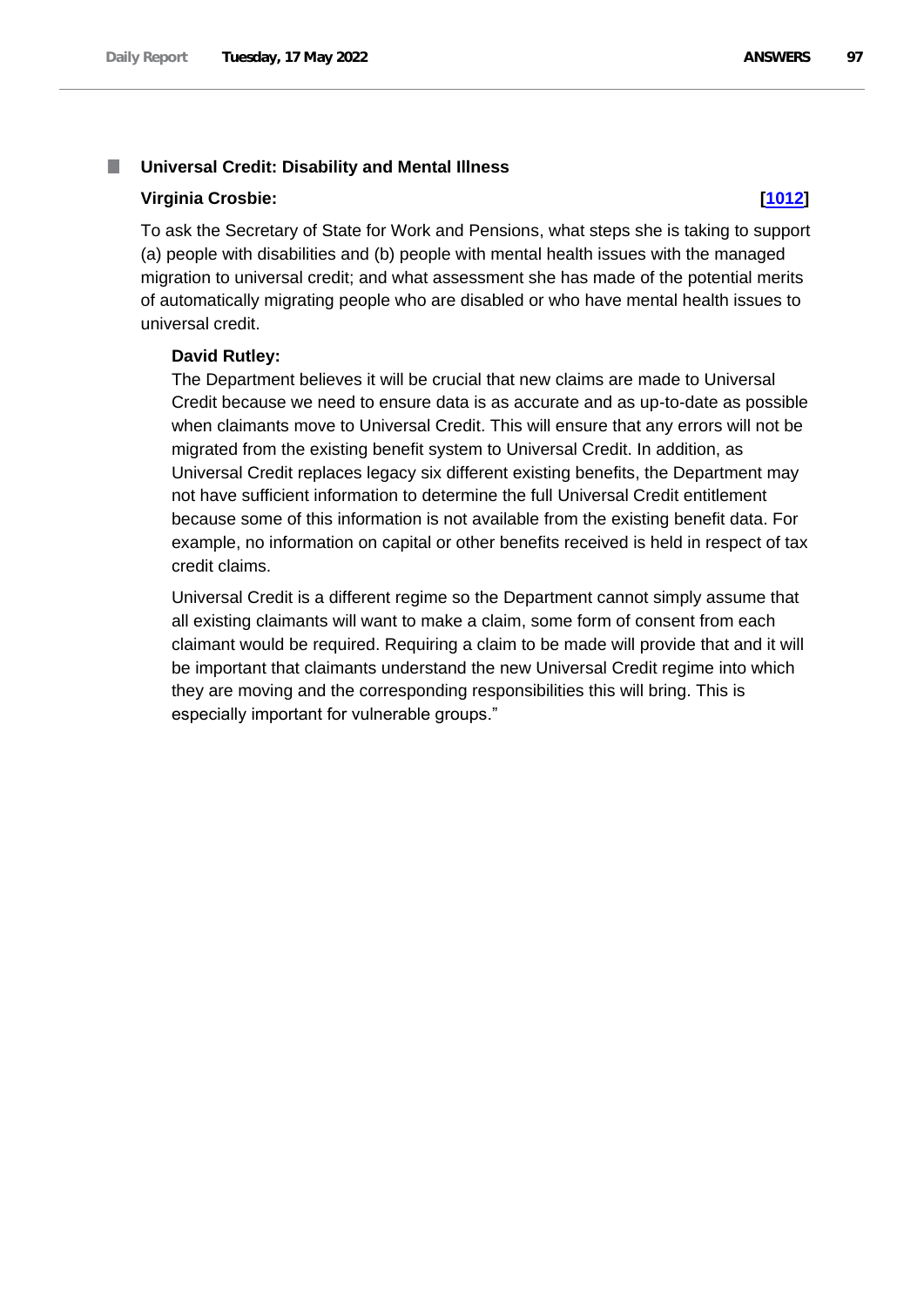# **WRITTEN STATEMENTS**

# **BUSINESS, ENERGY AND INDUSTRIAL STRATEGY**

# **Departmental Contingent Liability Notification; Energy Supply Company Special Administration Regime**

# **Minister of State (Minister for Energy, Clean Growth and Climate Change) (Greg Hands): [\[HCWS33\]](http://www.parliament.uk/business/publications/written-questions-answers-statements/written-statement/Commons/2022-05-17/HCWS33/)**

Today I will lay before Parliament a Departmental Minute describing a contingent liability arising from the issuance of a letter of credit for the Energy Administrators acting in the Special Administration Regime for Bulb Energy Limited ('Bulb'). This letter of credit replaces a previous one originally provided in December, which was extended in February and March, and which has now expired.

It is normal practice when a Government Department proposes to undertake a contingent liability of £300,000 and above, for which there is no specific statutory authority, for the Department concerned to present Parliament with a minute giving particulars of the liability created and explaining the circumstances.

I regret that, as a result of continued negotiations with the counterparty and the reduced Parliamentary sitting period, I have not followed the usual notification timelines to allow the full 14-day consideration period of these issues in advance of issuing the letter of credit.

Bulb entered the Energy Supply Company Special Administration Regime on 24 November 2021. Energy Administrators were appointed by court to achieve the statutory objective of continuing energy supplies at the lowest reasonable practicable cost until such time as it becomes unnecessary for the special administration to remain in force for that purpose.

My Department has agreed to provide a facility to the Energy Administrators, with a letter of credit issued, with my approval, to guarantee such contract, code, licence, or other document obligations of the company consistent with the special administration's statutory objective. I will update the House if any letters of credit are drawn against.

The legal basis for a letter of credit is section 165 of the Energy Act 2004, as applied and modified by section 96 of the Energy Act 2011.

HM Treasury has approved the arrangements in principle.

# **Ending BEIS ODA spending in China**

# **Parliamentary Under Secretary of State (Minister for Science, Research and Innovation) (George Freeman):** *Innovation Incws32***</u>**

As one of the world's fastest growing economies, China plays a critical role in addressing many of the world's most urgent challenges such as tackling climate change and preventing Antimicrobial Resistance. It is important that we continue to work with China in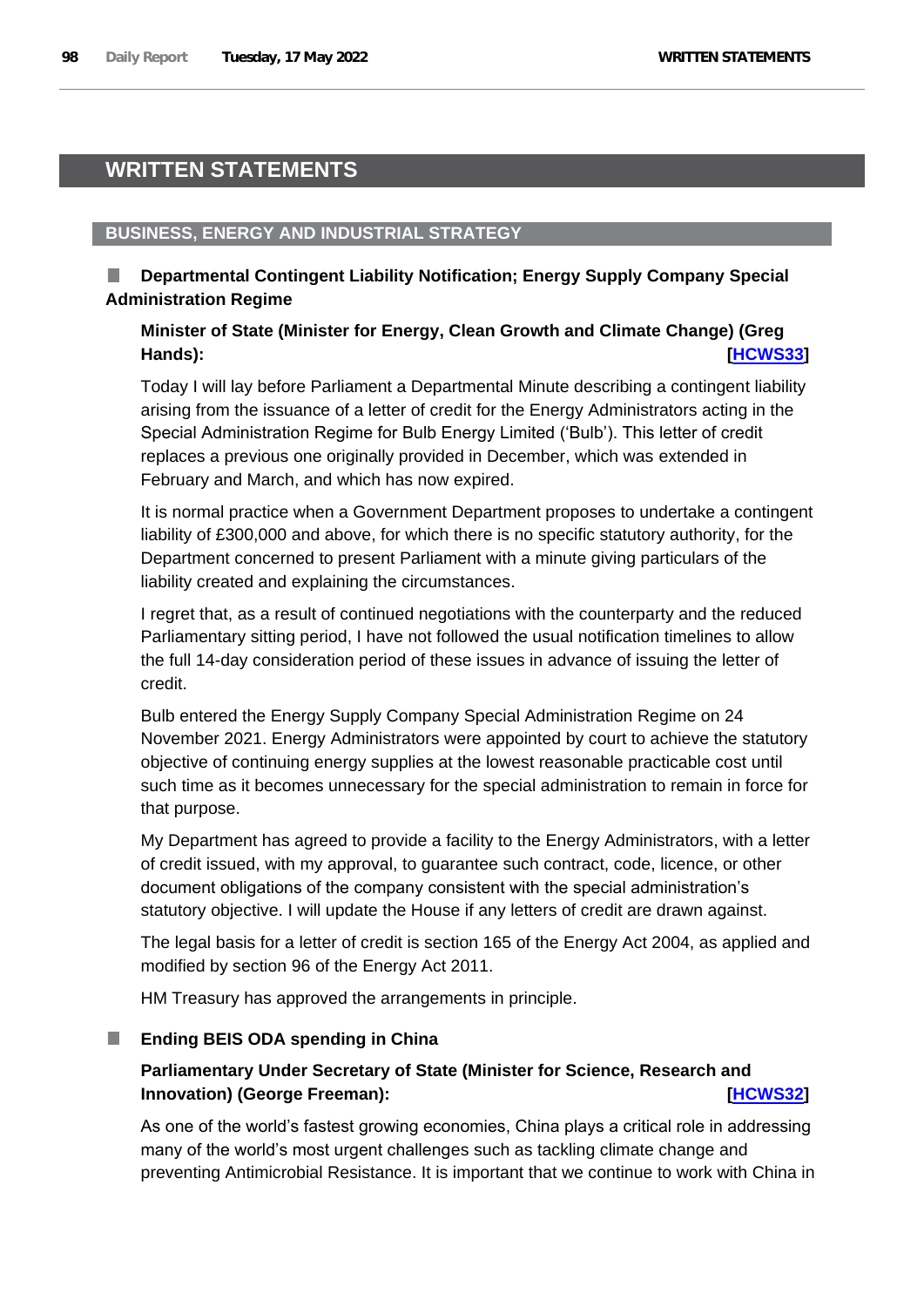these areas and BEIS will build on our collaboration to date with China to address these key global challenges together, as set out in the Integrated Review of Security, Defence, Development and Foreign Policy.

However, BEIS is bringing its bilateral Official Development Assistance (ODA) funding in China to an end.

BEIS will not be using ODA funding to support research and innovation partnerships with China as we have previously done through ODA vehicles, such as the Newton Fund and Global Challenges Research Fund. Existing ODA-funded activity with China through these will finish by the end of FY 22/23. The technical assistance we have provided through our UK Partnering for Accelerated Climate Transitions programme (UK PACT) is also no longer from our Official Development Assistance from the end of FY 21/22 and instead, technical assistance to China on climate change issues will be smaller in scale and use non-Official Development Assistance sources.

## **HOME OFFICE**

# **Public consultation on the code of practice for the extraction of information from electronic devices**

### **The Minister of State for Crime and Policing (Kit Malthouse): [\[HCWS31\]](http://www.parliament.uk/business/publications/written-questions-answers-statements/written-statement/Commons/2022-05-17/HCWS31/)**

Following the successful passage of the Police, Crime, Sentencing and Courts Act, I am pleased to announce that today I am launching a public consultation on the draft code of practice for the extraction of information from electronic devices.

It is vital that victims feel confident in coming forward to report crime, but we know that fear of intrusive demands for information can deter victims from reporting offences or from continuing to support investigations. The powers in Chapter 3 of Part 2 of the Act therefore strengthen the law to ensure that there is a consistent approach to requesting information from phones and other electronic devices that puts respect for an individual's privacy at the centre of every investigation.

This code of practice will be a vital tool in ensuring that all use of these powers is lawful and that the powers are used only where it is necessary and proportionate. The draft code makes it clear that the powers must only be used as a last resort. This will ensure that all those who are asked to voluntarily provide their devices and give agreement to the extraction of information, are given all the necessary information to enable them to make the decision that is right for them.

All authorised persons have a duty to have regard to the code when exercising, or deciding whether to exercise, the power. The code will also be admissible in evidence in criminal or civil proceedings and failure to act in accordance with it may be taken into account by the court.

Those who have an interest in the use of these powers and the protection of privacy for complainants are strongly encouraged to respond to this consultation and I welcome the views of all colleagues on this important piece of guidance.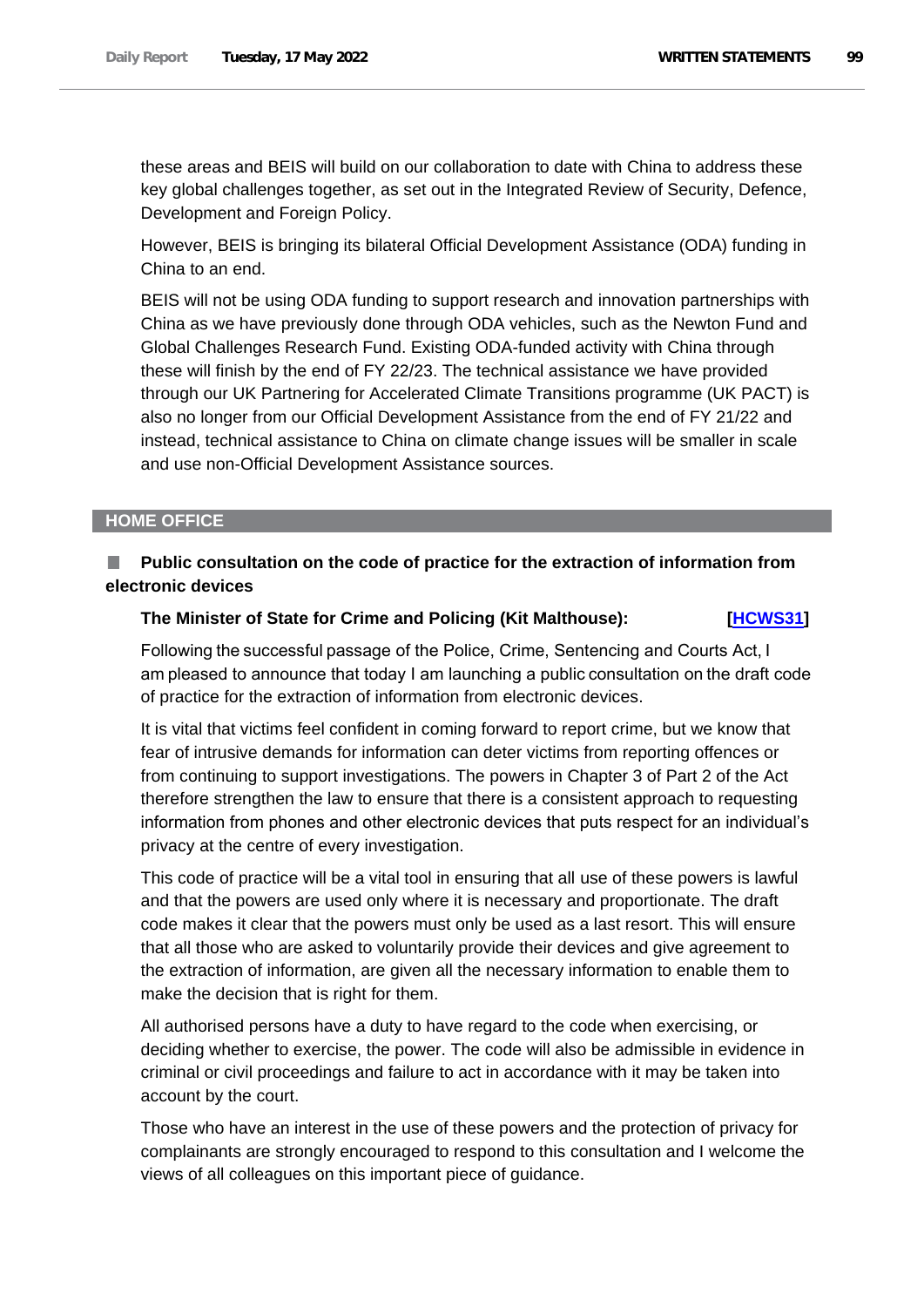I will arrange for a copy of the consultation and draft code to be placed in the Libraries of both Houses.

# **Ratification of the Istanbul Convention**

# **The Secretary of State for the Home Department (Priti Patel): [\[HCWS34\]](http://www.parliament.uk/business/publications/written-questions-answers-statements/written-statement/Commons/2022-05-17/HCWS34/)**

Tackling violence against women and girls (VAWG) is a Government priority and these crimes have no place in our society. Last July, we published our new cross-Government Tackling Violence Against Women and Girls Strategy to help ensure that women and girls are safe everywhere - at home, online and on the streets. We are committed to radically changing how we end VAWG with a whole system approach focusing on prioritising prevention, supporting survivors and pursuing perpetrators. And in March we published the first ever dedicated and complementary Domestic Abuse Plan, which seeks to transform the whole of society's response to domestic abuse.

The Council of Europe Convention on Combating Violence Against Women and Domestic Violence, commonly known as the Istanbul Convention, is a gold standard international charter for the protection of women and girls. This Government was proud to sign it in 2012, to signal our strong commitment to tackling VAWG. The Government has always remained committed to ratifying the Convention and since signing it we have worked to significantly strengthen our legislative framework and have introduced a wide range of tools to protect victims better. Our measures to protect women and girls from violence are some of the most robust in the world, and in some respects, we go further than the Convention requires.

The Government is now satisfied that it has the legislative framework and other necessary measures in place to meet the requirements of the Convention. I am therefore now pleased to confirm, as required by section 1(3)(a) of the Preventing and Combating Violence Against Women and Domestic Violence (Ratification of Convention) Act 2017 ("the 2017 Act"), that the UK is compliant with the Istanbul Convention and in a position to seek Parliament's approval to ratify it. Ratification will send a strong message to women and girls in this country that the Government is committed to ensuring their safety and to ending VAWG. It will also send an equally strong message to our partners internationally which confirms that the UK remains at the forefront of tackling VAWG across the globe. I am pleased also to confirm that the Government is today laying the text of the Istanbul Convention in the form of a Command Paper in both Houses, alongside an Explanatory Memorandum. If no objections are raised to ratification of the Convention in either House within the next 21 joint sitting days, the Government will arrange to deposit its instrument of ratification. In line with the requirement under section 1(3)(b) of the 2017 Act I can therefore confirm that I would expect the UK to have ratified the Convention by 31 July 2022.

Article 78(2) of the Convention allows countries to make a reservation on certain provisions of the Convention. This means that the country will not be bound by that particular provision. The Government has decided to make reservations on two of those provisions. We will be applying a reservation on part of Article 44, which relates to the prosecution of UK residents for committing acts in another country which are crimes in